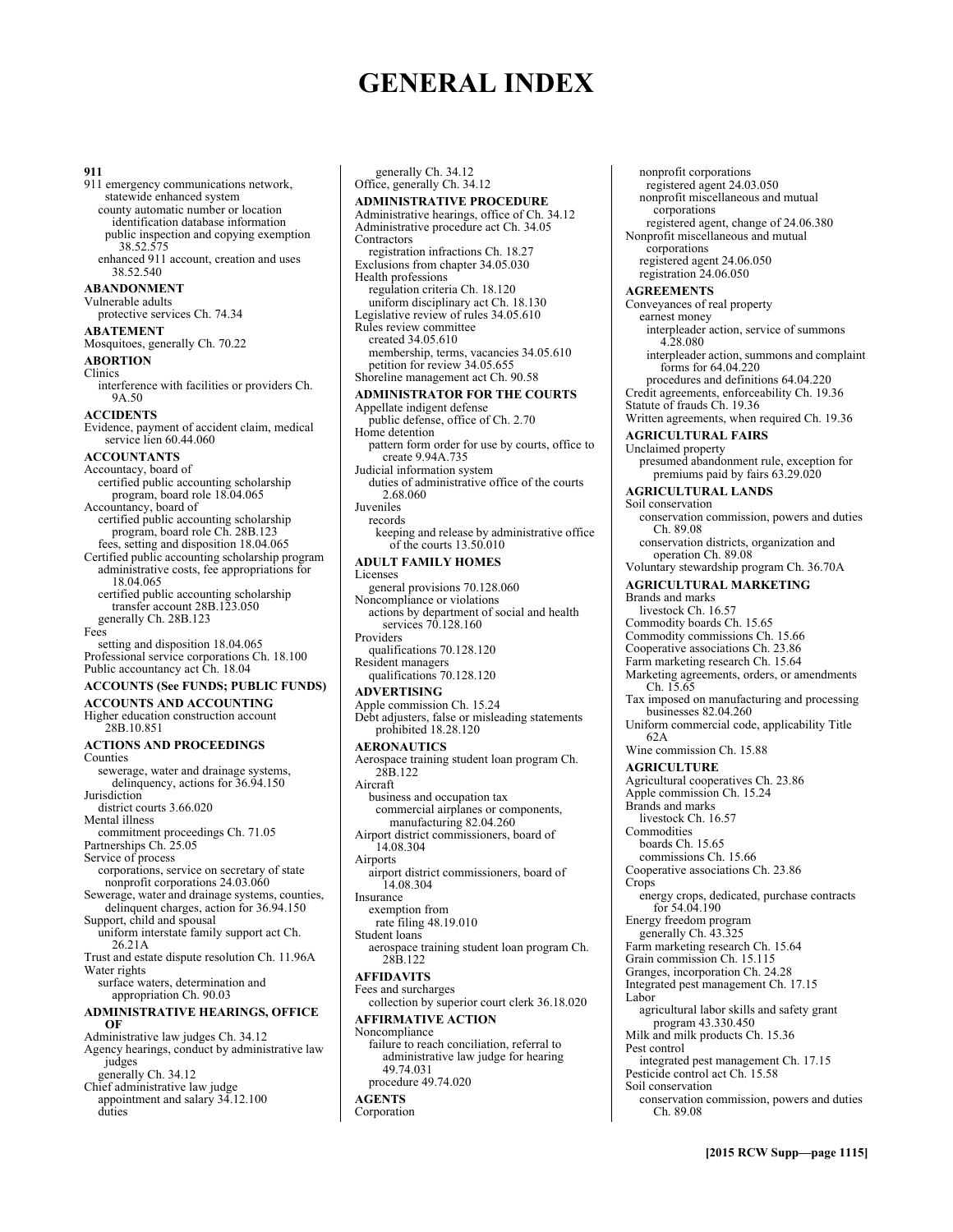#### **AGRICULTURE, DEPARTMENT OF**

conservation districts, organization and operation Ch. 89.08 Water rights surface waters, determination and appropriation Ch. 90.03 Yakima river basin integrated water resource management plan Ch. 90.38 Yakima river basin water rights Ch. 90.38 Wine commission Ch. 15.88 **AGRICULTURE, DEPARTMENT OF**  Brands and marks livestock Ch. 16.57 Commodity boards Ch. 15.65 Commodity commissions Ch. 15.66 Conservation commission and conservation districts Ch. 89.08 Cottage food operations, department powers and duties Ch. 69.22 Director general powers and duties Ch. 43.23 livestock identification, powers and duties Ch. 16.57 milk and milk products, director's authority Ch. 15.36 powers and duties Ch. 43.23 Energy freedom program generally Ch. 43.325 Farm marketing research Ch. 15.64 Food processing, powers and duties of department Ch. 69.07 Food storage warehouses, licensing requirements Ch. 69.10 Integrated pest management Ch. 17.15 Milk and milk products Ch. 15.36 **Offices** branch offices 43.17.050 state capital, office maintained at 43.17.050 Organization and operation Ch. 43.23 Pest control integrated pest management Ch. 17.15 Pesticide control act Ch. 15.58 Wine commission Ch. 15.88 **AIDS**  Marijuana medical use of cannabis act Ch. 69.51A **AIR POLLUTION CONTROL**  Washington clean air act boilers industrial, commercial, or institutional assessment and reporting requirements 70.94.992 combined heat and power systems engines, stationary natural gas, permitting process and emission limits for 70.94.991 commute trip reduction joint comprehensive commute trip reduction plan 70.94.551 plan for state agencies 70.94.551 commute trip reduction board membership and duties 70.94.537 outdoor burning Ch. 70.94 process heaters industrial, commercial, or institutional assessment and reporting requirements 70.94.992 **AIRPLANES**  Tax imposed on aircraft Ch. 82.48 **ALCOHOLIC BEVERAGES**  Alcohol poisoning minors seeking medical assistance for self or other 66.44.270 Banquet permits Ch. 66.20 Bed and breakfasts, special permits Ch. 66.20 Business activities, special permits Ch. 66.20 Cider grocery store license and restricted grocery store license sales by licensees 66.24.360 Crimes and offenses minors, violations, enforcement, and penalties Ch. 66.44

Definitions 66.04.010 Distillers craft distillery 66.24.145 licenses 66.24.140 orders for spirits, accepting and delivering 66.20.410 Distribution system for beer and wine three-tier system promotional items 66.28.310 Ignition interlocks, biological and technical devices alcohol offenses 46.20.740, 46.20.750, 46.20.755 Licenses distillers 66.24.140 grocery store license and restricted grocery store license 66.24.360 laboratory stills 66.24.140 licensing and enforcement system modernization project account 66.08.260 microbreweries 66.24.244 retail licensees gift certificates 66.24.700 sampling of beer and wine on licensee premises, exceptions 66.24.675 spirits, retail license issuance fee, failure to submit payment, penalty 66.28.370 reports, failure to submit, penalty 66.28.370 spirits, wine, and beer license application and renewal fee, additional 66.08.2601 spirits retailers 66.24.630 Liquor control board, renamed as liquor and cannabis board 66.08.012 Liquor excise tax fund 82.08.160, 82.08.170 Liquor revolving fund deposits and disbursements 66.08.170 Local option elections Ch. 66.40 Military installations special permits Ch. 66.20 Minors alcohol poisoning, seeking medical assistance for self or other 66.44.270 employees eighteen to twenty-one handling, transporting, and possessing of beer and wine on nonretail premises 66.44.318 exhibition of effects of consuming liquor 66.44.270 furnishing liquor to minors unlawful, exceptions 66.44.270 possession or use of liquor unlawful, exceptions 66.44.270 Motor vehicles physical control of while under the influence 46.61.504 Permits classifications 66.20.010 issuance and fees 66.20.010 Powdered alcohol defined 66.04.010 prohibitions 66.44.380 Regulatory authority and scope of powers of liquor and cannabis board 66.08.050 Sales liquor and cannabis board regulatory authority and scope of powers 66.08.050 Sales tax distribution of tax 82.08.170 spirits tax remittance 82.08.160 Special permits Ch. 66.20 Spirits distribution system, three-tier 66.28.310 license application and renewal fee, additional 66.08.2601 orders for distillery and craft distillery acceptance and delivery of 66.20.410 retail license 66.24.630 issuance fee, failure to submit payment, penalty 66.28.370 reports, failure to submit, penalty 66.28.370

sales tax remittance 82.08.160 Trade fairs, shows, or expositions, special permits Ch. 66.20 Violations, enforcement, and penalties Ch. 66.44 Wine commission Ch. 15.88 **ALCOHOLISM AND DRUG ADDICTION**  Behavioral health services and organizations behavioral health organizations contracting process 74.09.522 health care authority managed care contracting to include chemical dependency and mental health services 74.09.522 integrating medical and behavioral health services, medicaid purchasing and delivery of 74.09.522, 74.09.860 purchasing mental health and chemical dependency treatment services 74.09.522 social and health services, department of medical and behavioral health services, integrating medicaid purchasing and delivery of 74.09.522 mental health and chemical dependency treatment services, managed care contracting for 74.09.522 Chemical dependency ambulance services work group concerning alternative facility guidelines 70.168.170 medical assistance ambulance transport to treatment program, reimbursement for 74.09.330 managed care contracting to include chemical dependency and mental health services 74.09.522 professionals suicide assessment, treatment, and management training, requirements for professionals 43.70.442 DUI courts, authorized 2.30.010 Emergency medical services ambulance services for chemical dependency emergencies work group concerning alternative facility guidelines 70.168.170 Family dependency treatment courts, authorized 2.30.010 Offender sentencing 9.94A.607 Opioid overdose medication prescriptions for 69.41.095 Substance use disorder ambulance services work group concerning alternative facility guidelines 70.168.170 Treatment ambulance services work group concerning alternative facility guidelines 70.168.170 children Ch. 70.96A courts, drug court programs, various, authorized 2.30.010 criminal justice treatment account 70.96A.350 facilities, programs, and services, local sales and use tax for 82.14.530 medical assistance managed care contracting to include chemical dependency and mental health services 74.09.522 minors Ch. 70.96A providers suicide assessment, treatment, and management training, requirements for professionals 43.70.442 Treatment, responsibility, and accountability on campus (Back on TRAC) courts, authorized 2.30.010 Veterans treatment courts, authorized 2.30.010 **AMBULANCE SERVICES**  Chemical dependency emergencies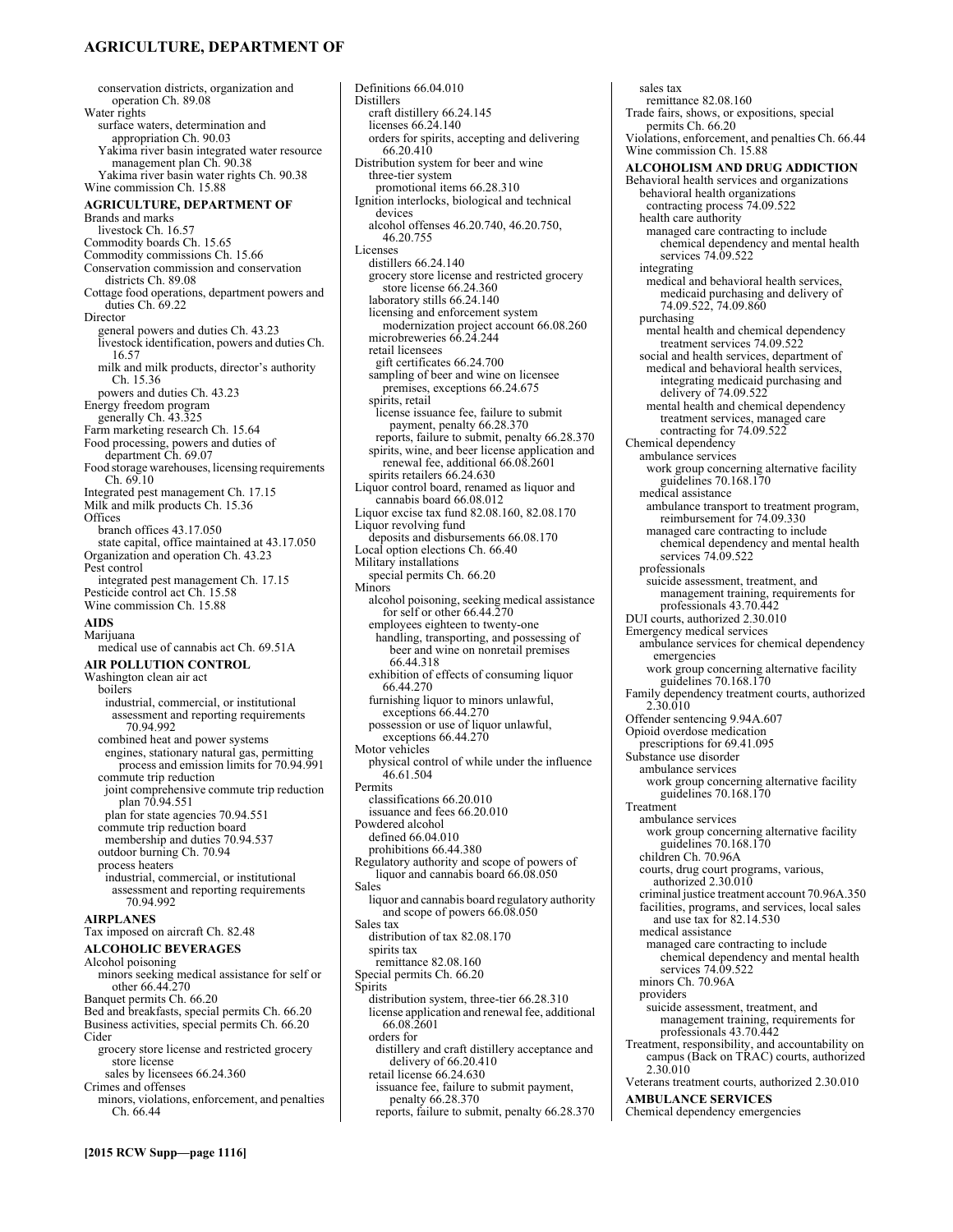#### **BENEVOLENT SOCIETIES**

work group concerning alternative facility guidelines 70.168.170 Emergency medical care and transportation services definitions 18.73.030 Liens for services notice of claim, contents 60.44.020 when authorized 60.44.020 Nonmedical facilities, transport of patients to 18.73.280 **ANATOMICAL GIFTS**  Gift of life award Ch. 1.50 **ANIMALS**  Crimes involving research institutions, transferring stolen pet animals to penalties 9.08.072 Cruelty to animal fighting 16.52.117 definitions 16.52.011 first degree 16.52.205 liability principles 16.52.011 motor vehicle or enclosed space, unattended, leaving or confining animal in 16.52.340 Fighting exhibitions, prohibited behavior 16.52.117 Pet animals research institutions, transferring stolen animals to penalties 9.08.072 taking, concealing, injuring, killing, etc., penalty 9.08.070 **ANNEXATION**  Metropolitan park districts 35.61.270 Port districts, provisions for 53.04.080 Water-sewer districts, assumption of jurisdiction by city or town Ch. 35.13A Water-sewer districts, generally Ch. 57.24 **APPLE COMMISSION**  Printing contract conditions 15.24.086 **APPLE HEALTH, WASHINGTON (See MEDICAL ASSISTANCE) APPLIED BEHAVIOR ANALYSIS AND LICENSED BEHAVIOR ANALYSTS**  Applied behavior analysis advisory committee 18.380.040 Licensing and certification, unauthorized practices, and exemptions Ch. 18.380 **APPRENTICES**  Public works apprenticeship utilization advisory committee, creating 39.04.320 training programs contracts, adjustment of specific projects 39.04.320 definitions 39.04.310 wood products, compliance with 39.35D RCW 39.04.330 **APPROPRIATIONS**  Colleges and universities reductions 28B.15.066 **AQUACULTURE**  Licenses and permits for commercial fisheries, exemption 77.65.010 **AQUATIC LANDS**  Public lands generally Ch. 79.105

#### **ARBITRATION AND AWARD**

Estates and trusts, dispute resolution procedures Ch. 11.96A International commercial arbitration Ch. 7.05

#### **ARCHAEOLOGY AND HISTORIC PRESERVATION, DEPARTMENT OF**

**Offices** 

branch offices 43.17.050 state capital, office maintained at 43.17.050

Professional service corporations Ch. 18.100 **ARMORIES**  Rental of 38.20.010 Use of 38.20.010 **ARREST**  Warrant sheriff's fee 36.18.040 **ART**  Cultural arts, stadium and convention districts Ch. 67.38 Cultural organizations cultural access programs, funding of organizations by Ch. 36.160, 84.52.821 local sales and use tax for 82.14.525 Purchases colleges and universities 28B.10.025 **ASSAULT**  Sexual assault examination kits laboratory examination of kit, law enforcement agency request for 70.125.090 **ASSESSMENTS**  Apple commission Ch. 15.24 Storm water control facilities 90.03.525 **ASSIGNMENTS**  Child support uniform interstate family support act Ch. 26.21A Spousal maintenance uniform interstate family support act Ch. 26.21A **ASSOCIATIONS**  Nonresident, service of summons on, personal service 4.28.080 **ATTACHMENT**  Service of writs sheriff's fee 36.18.040 **ATTORNEY GENERAL**  Debt adjusters, consumer protection duties of attorney general Ch. 18.28 Legal services revolving fund rate increases, calculation changes, subject to approval 43.88.350 Puget Sound ferry system, attorney general's powers and duties relating to Ch. 47.60 Support enforcement uniform interstate family support act Ch. 26.21A Violence reduction conflict resolution and mediation program 28A.300.280 **ATTORNEYS AT LAW**  Professional service corporations Ch. 18.100 **AUCTIONS AND AUCTIONEERS**  Professional service corporations Ch. 18.100 Public auction sales electronic media, conducted by 36.16.140, 36.16.145, 36.34.060, 36.34.080, 36.34.090, 36.35.120, 84.56.070, 84.56.090, 84.64.225 **AUDITS**  Energy, state facilities definitions 43.19.670 **AUTOMOTIVE REPAIR**  Statutes, notice of to repair facilities 46.71.090 **AWARDS**  Gift of life award Ch. 1.50 Medal of valor Ch. 1.60 **BAIL AND RECOGNIZANCE**  Criminal procedure determination of bail under Article I, section 20 of state Constitution conditions of release conditions, amendment of order 10.21.030 electronic monitoring 10.21.090 home detention 10.21.017, 10.21.090

**ARCHITECTS** 

pretrial release programs, definition of and restrictions on 10.21.015 requirements, ignition interlock device and 24/7 sobriety program monitoring 10.21.055 Electronic monitoring conditions, when  $10.21.090$ Forfeiture victim of crime penalty assessment 7.68.035 Home detention conditions, when 10.21.090 definition 10.21.017 **BALLOTS**  Ballots and other voting forms Ch. 29A.36 Port district formation 53.04.020 **BANKS, COMMERCIAL** Washington commercial bank act Title 30A **BANKS AND BANKING**  Commercial banks Washington commercial bank act Title 30A organization and powers Ch. 30A.08 Financial services regulation fund 43.320.110 Investment of trust funds authorized investment Ch. 11.100 criteria to be followed 11.100.020 eligible securities Ch. 11.100 prudent investor rule 11.100.020 Organization and powers commercial banks Ch. 30A.08 Powers of banks commercial banks Ch. 30A.08 Washington savings bank act Title 32 **BANQUETS**  Liquor permits Ch. 66.20 **BARBERS**  Cosmetologists, hair designers, barbers, manicurists, and estheticians Ch. 18.16 **BASIC HEALTH PLAN**  Coordinate with managed health care system projects 74.09.522 **BEDS OF NAVIGABLE WATERS**  Public lands—aquatic lands generally Ch. 79.105 **BEER AND BREWERIES**  Beer commission powers and duties 15.89.070 **Breweries** microbreweries, licenses 66.24.244 Definitions  $66.04.010$ Distribution system for beer three-tier system promotional items 66.28.310 Farmers markets, sales at 66.24.244 Licenses application and renewal fee, additional 66.08.2601 grocery store license and restricted grocery store license 66.24.360 retail licensees gift certificates 66.24.700 sampling of beer and wine on licensee premises, exceptions 66.24.675 Microbreweries licenses 66.24.244 Minors employees eighteen to twenty-one handling, transporting, and possessing of beer and wine on nonretail premises 66.44.318 Violations, enforcement, and penalties Ch. 66.44 **BEHAVIORAL HEALTH (See ALCOHOLISM AND DRUG ADDICTION; MENTAL ILLNESS) BENEFICIARIES**  Distributions to beneficiaries, power of trustees to make 11.98.070 **BENEVOLENT SOCIETIES**  Nonprofit corporation act Ch. 24.03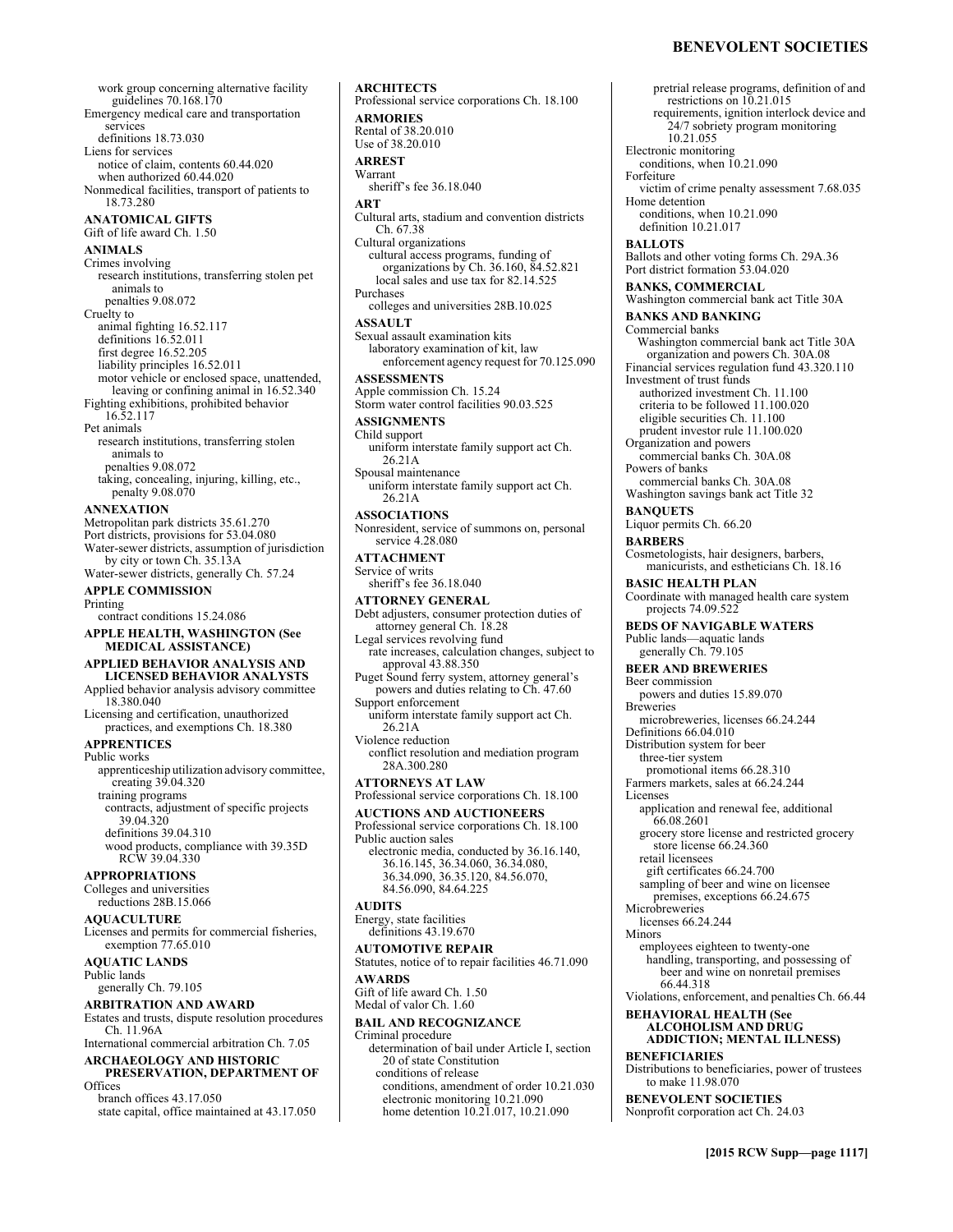## **BICYCLES**

Nonprofit miscellaneous and mutual corporations act Ch. 24.06 **BICYCLES**  Electric personal assistive mobility device 46.04.1695 Electric-assisted bicycle defined 46.04.169 Intersection with inoperative vehicle detection device, at 46.61.184 **BIDS AND BIDDING**  Bond issues Puget Sound ferry Ch. 47.60 Contractors, registration requirements Ch. 18.27 Performance-based contracts for water conservation, solid waste reduction, and energy equipment Ch. 39.35A Procurement, state Ch. 39.26 Puget Sound ferry system bonds of Ch.  $47.60$ Purchasing, state Ch. 39.26 State procurement of goods and services Ch. 39.26 Water-sewer districts, labor and materials contracts 57.08.050 **BOARDS**  Sunset act, entities scheduled for termination Ch. 43.131 **BOATS AND BOATING**  Licensing department authority and duties Ch. 88.02 Marine recreation land duties of interagency committee for outdoor recreation Ch. 79A.25 **BOILERS AND PRESSURE VESSELS**  Boilers industrial, commercial, or institutional assessment and reporting requirements 70.94.992 **BOND ISSUES**  Appropriations, financing Ch. 43.99H, 43.99I, 43.99K, 43.99L, 43.99P, 43.99Q, 43.99Z Capital and operating appropriations acts, 2015- 2017 bond issue Ch. 43.99Z Capital projects general obligation bonds Ch. 43.99G, 43.99H Capitol building lands Ch. 79.24 Cities and towns, public facilities districts authorized to acquire and operate regional centers Ch. 35.57 Colleges and universities proceeds, deposit in state higher education construction account 28B.10.851 Community and technical colleges authority community and technical college capital projects account creation, use, deposit of tuition 28B.50.360 Counties investment of public funds in Ch. 43.84 Energy financing voter approval act election approval required bonds 80.52.050 Ferries passenger-only ferry service districts public transportation benefit areas, issuance of bonds by 36.57A.226 Highway construction bonds Ch. 47.10 Housing for state offices, departments and institutions Ch. 43.82 Schools and school districts facilities, generally Ch. 28A.525 State housing for state offices, departments and institutions Ch. 43.82 investment of public funds in state bonds Ch. 43.84

State capitol

housing for state offices, departments and institutions Ch. 43.82 Transportation, department of

construction, commission powers and duties relating to Ch. 47.10 highway construction bonds Ch. 47.10 **BONDS**  Cities and towns, public facilities districts authorized to acquire and operate regional centers Ch. 35.57 High capacity transportation systems bond retirement, pledge of revenues for 81.104.180 Library capital facility areas, organization, operation, and duties Ch. 27.15 Official state officers and employees official bond required of 43.17.100 Surety for hire vehicle operators' permit, for inapplicability to personal vehicles under Ch. 48.177 RCW 46.72.039 mortgage brokers 19.146.205 **BOUNDARIES**  Port districts, revision commissioner districts redrawing district boundaries 53.16.015 Surveys and maps natural resources department named official agency responsible for Ch. 58.24 Water-sewer districts annexation of territory Ch. 57.24 **BOUNDARY REVIEW BOARDS**  Cities and towns exclusion of area from boundaries Ch. 35.16 reduction of city limits Ch. 35.16 Water-sewer districts annexation of territory Ch. 57.24 **BRANDS AND MARKS**  Livestock identification Ch. 16.57 Poultry identification Ch. 16.57 **BRIDGES**  Repair or replacement structurally deficient bridges, emergency work on 39.04.400, 47.28.170 SEPA categorical exemption, requirements 43.21C.470 SEPA exemption, requirements 43.21C.480 State toll bridges electronic toll collection and photo toll systems 47.56.795 public-private transportation projects Ch. 47.46 Structurally deficient bridges emergency repair or replacement 47.28.170 SEPA categorical exemption, requirements 43.21C.470 SEPA exemption, requirements 43.21C.480 Structurally deficient bridges, emergency repair or replacement 39.04.400 **BUDGETS**  Caseload forecast council, organization and duties Ch. 43.88C **BUILDING CODE**  Amending authority of counties, cities 19.27.060 Application to all counties and cities 19.27.031 Application to state and local government buildings 19.27.060 Climate zones, for building purposes changes to, limiting of 19.27.031, 19.27A.020 enumerated 19.27A.020 Energy code adoption 19.27A.020 climate zones, for building purposes changes to, limiting of 19.27A.020 enumerated 19.27A.020 international energy conservation code, possible adoption in place of 19.27A.020 Exceptions 19.27.060 Permit applications State Stages

water supply, evidence of adequate supply 19.27.097 Uniform codes

adoption by reference 19.27.031 **BUILDING CODE COUNCIL**  Administrative and support services for council transfer of duties from department of commerce to department of enterprise services 43.330.907 Energy code adoption 19.27A.020 international energy conservation code, possible adoption in place of 19.27A.020 **BUILDING PERMITS**  Applications water supply, evidence of adequate supply 19.27.097 Contractors, registration requirements Ch. 18.27 Exemptions 19.27.060 Impact fees deferred collection of, for certain residential construction 82.02.050 Report on permits issued to department of enterprise services 19.27.150 **BUILDINGS**  Building code Ch. 19.27 Energy code Ch. 19.27A Public works Performance-based contracts for water conservation, solid waste reduction, and energy equipment Ch. 39.35A energy audits definitions 43.19.670 State facilities landscape objectives to include energy conservation 43.19.682 **BUSES**  Auto stage speed restrictions 46.61.410 speed restrictions 46.61.410 **BUSINESS ORGANIZATIONS**  Business organizations code, uniform administrative dissolution Ch. 23.95 filing Ch. 23.95 foreign entities Ch. 23.95 general provisions Ch. 23.95 miscellaneous provisions electronic signatures 23.95.710 various Ch. 23.95 name of entity Ch. 23.95 registered agent or entity Ch. 23.95 Organizations, business business corporations Title 23B general cooperative associations Ch. 23.86 limited liability companies Ch. 25.15 limited liability limited partnerships Ch. 25.10 limited liability partnerships Ch. 25.05 limited partnerships Ch. 25.10 nonprofit corporations nonprofit corporations Ch. 24.03 nonprofit miscellaneous and mutual corporations Ch. 24.06 **BUSINESS PROFESSIONS, REGULATION OF**  Personal information—notice of security breaches Ch. 19.255 **BUSINESSES**  Arbitration, international commercial Ch. 7.05 Consumer loans Ch. 31.04 Cottage food operations Ch. 69.22 Gift certificates or credit unclaimed property 63.29.140 High risk consumer loans Ch. 31.04 High technology businesses tax credits and deferrals Ch. 82.63 International commercial arbitration Ch. 7.05 Limited liability companies Ch. 25.15 Limited liability partnerships Ch. 25.04, 25.05 Limited partnerships Ch. 25.05, 25.10 Partnerships Ch. 25.05 Radiology benefit managers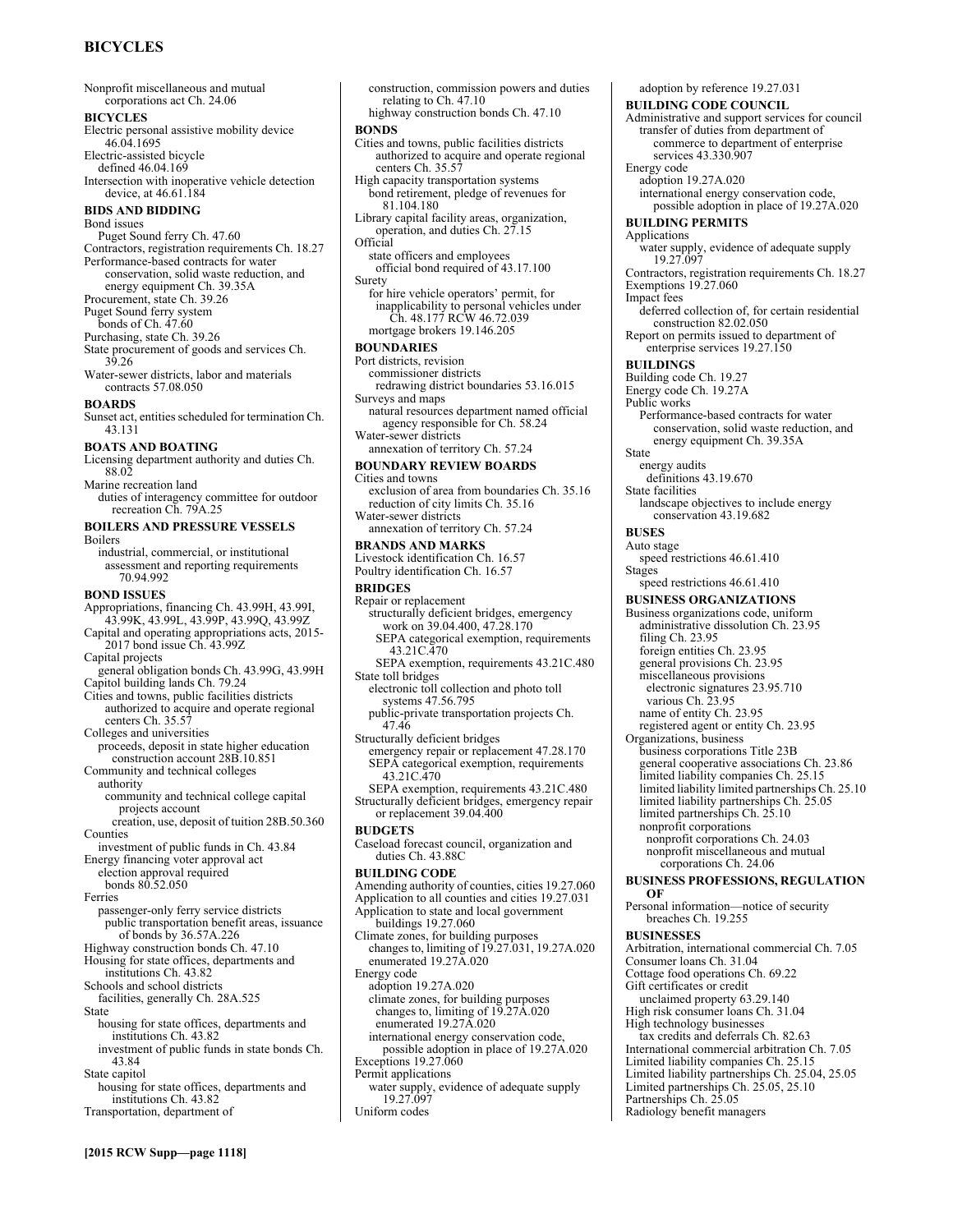#### **CIGARETTES**

registration with business licensing service Ch. 19.365 Small business retirement small business retirement marketplace 43.320.180, 43.330.730, 43.330.732, 43.330.735, 43.330.737, 43.330.740, 43.330.742, 43.330.745, 43.330.747, 43.330.750, 43.330.912 **CAMPAIGN FINANCING**  Disclosure and contributions Ch. 42.17A **CANADA**  Border crossing drivers' licenses, identicards 46.20.202 **CANCER**  Cancer research endowment authority and program cancer research endowment fund match transfer account 43.348.080 CARE fund 43.348.060 generally Ch. 43.348 independent expert scientific review and advisory committee 43.348.050 Controlled substances therapeutic research program Ch. 69.51 Marijuana medical use of cannabis act Ch. 69.51A **CAPITOL BUILDING LANDS**  Designation of land - bonds - uses Ch. 79.24 **CASELOAD FORECAST COUNCIL**  Juvenile court and detention facility records, release to council 13.50.010 Organization and duties Ch. 43.88C **CEMETERIES**  Cemetery districts, establishment and operation Ch. 68.52 **CEMETERY DISTRICTS**  Special elections 68.52.250 **CERTIFICATES**  For hire vehicles, permit to operate Ch. 46.72 **CERTIFICATION**  Digital signatures electronic authentication and certification authority Ch. 19.34 Electronic authentication authority of consolidated technology services agency as certification authority 43.19.794 **CHARITABLE ORGANIZATIONS**  Event sponsorship for or contributions to organizations insurance producers, by, when 48.30.135 Nonprofit corporation act Ch. 24.03 **CHARITABLE SOLICITATIONS**  Fund-raising activities, nonprofit sales and use tax exemptions 82.12.225 Telephone, regulated 80.36.390 **CHARTERS Cities** first class cities 35.22.055, 35.22.200 **CHATTEL MORTGAGES**  Fees sheriff's foreclosure sale 36.18.040 Foreclosure, franchises subject to sale on order of foreclosure sheriff's fee 36.18.040 **CHECKS AND DRAFTS**  Stop-payment order, unlawful class C felony, amount 9A.56.060 gross misdemeanor, amount 9A.56.060 Unlawful issuance class C felony, amount 9A.56.060 "credit," defined 9A.56.060 defined 9A.56.060 gross misdemeanor, amount 9A.56.060

intent, presumption of 9A.56.060

**CHEMICAL DEPENDENCY (See ALCOHOLISM AND DRUG ADDICTION) CHIEF INFORMATION OFFICER, OFFICE OF THE STATE (See CONSOLIDATED TECHNOLOGY SERVICES AGENCY) CHILD ABUSE**  Background investigations of certain prospective employees and volunteers finger-print based 43.43.839 Dependency petitions physician's expert opinion 26.44.030 Family assessment response 26.44.030 Interviewing child 26.44.030 Medical exam, payment for 7.68.068 Military families allegations of abuse or neglect 26.44.030 Near fatalities review of case files, investigation, when 26.44.290 Neglect family assessment response 26.44.030 Prevention auditors fee, issuance of marriage license additional fee to fund prevention programs 36.18.010 Reporting by whom 26.44.030 family assessment response 26.44.030 investigation, duties of receiving agency 26.44.030 Risk assessment process use, report to legislature 26.44.030 **CHILD CUSTODY**  Abuse Ch. 26.44 **CHILD SUPPORT**  Enforcement of support foreign country, one parent living in uniform interstate family support act Ch. 26.21A Foreign child support court orders enforcement or nonenforcement, when uniform interstate family support act Ch. 26.21A Inmates collection actions 72.09.480 Interstate family support act, uniform Ch. 26.21A Support obligations enforcement foreign country, one parent living in uniform interstate family support act Ch. 26.21A workers' compensation or certain benefits payments paid on behalf of child 26.18.190 Uniform interstate family support act Ch. 26.21A associated foreign order provisions 4.24.820 **CHILDREN**  Alcoholism and drug addiction treatment Ch. 70.96A At-risk children and families nonoffender at-risk children and their families Ch. 13.32A Chemical dependency treatment Ch. 70.96A Child protective services family assessment response 26.44.030 Crimes against internet crimes against children account 43.101.435 **Delinquents** family reconciliation services Ch. 13.32A Dependency parents for parents program Ch. 2.70 permanency plan of care 13.34.136 plan of care when parent has developmental disability 13.34.136 planning 13.34.145 review hearings 13.34.145 Disabilities, children with education and training

administrative section for created 28A.155.020 children with disabilities, defined 28A.155.020 preschool age 28A.155.020 provide parental training in care and education 28A.155.020 Driving under the influence driver under age twenty-one electronic monitoring or alcohol abstinence monitoring 46.61.50571 mandatory appearances 46.61.50571 Early childhood education and assistance program Ch. 43.215 Early learning, department of Ch. 43.215 Employment generally Ch. 49.12 Family and children's ombuds, office of Ch. 43.06A Family reconciliation services Ch. 13.32A Felony convictions, placement 72.01.410 Heart disease, critical congenital screening infants born in a hospital 70.83.090 Homeless homeless youth prevention and protection act data and outcome measures, report 43.330.706 definitions 43.330.702 findings 43.330.700 office of homeless youth prevention and protection programs 43.330.705, 43.330.710 programs, state-funded, review of 43.330.717 training programs 43.330.715 Juvenile justice act Ch. 13.40 Mental health services Ch. 71.24, 71.34 medication and care 74.09.490 Missing children and endangered person clearinghouse amber alert plan, development and implementation by state patrol 13.60.010 computerized missing person network maintenance of 13.60.010 information distribution 13.60.010 state patrol to establish 13.60.010 toll-free hotline 13.60.010 Newborn screening Ch. 70.83 Service of summons on, personal service 4.28.080 Substance use disorder treatment program generally Ch. 70.96A **CHIROPRACTIC**  Child abuse report by chiropractors Ch. 26.44 Licenses applications contents and fees 18.25.020 qualifications of applicants 18.25.020 Professional service corporations Ch. 18.100 Reporting abuse of child Ch. 26.44 Suicide assessment, treatment, and management training for chiropractors 43.70.442 **CHURCH CORPORATIONS**  Annual report notice of annual requirement 24.12.051 secretary of state's powers 24.12.045 Corporations sole Ch. 24.12 Nonprofit corporation act Ch. 24.03 **CHURCHES**  Nonprofit corporation act Ch. 24.03 **CIGARETTES**  Distributors license Ch. 82.26 Retailers license Ch. 82.24, 82.26 Roll-your-own cigarettes and commercial cigarette-making machines Ch. 82.24 Tax imposed Ch. 82.24, 82.26 Tobacco prevention and control account 43.79.480 Tobacco settlement account 43.79.480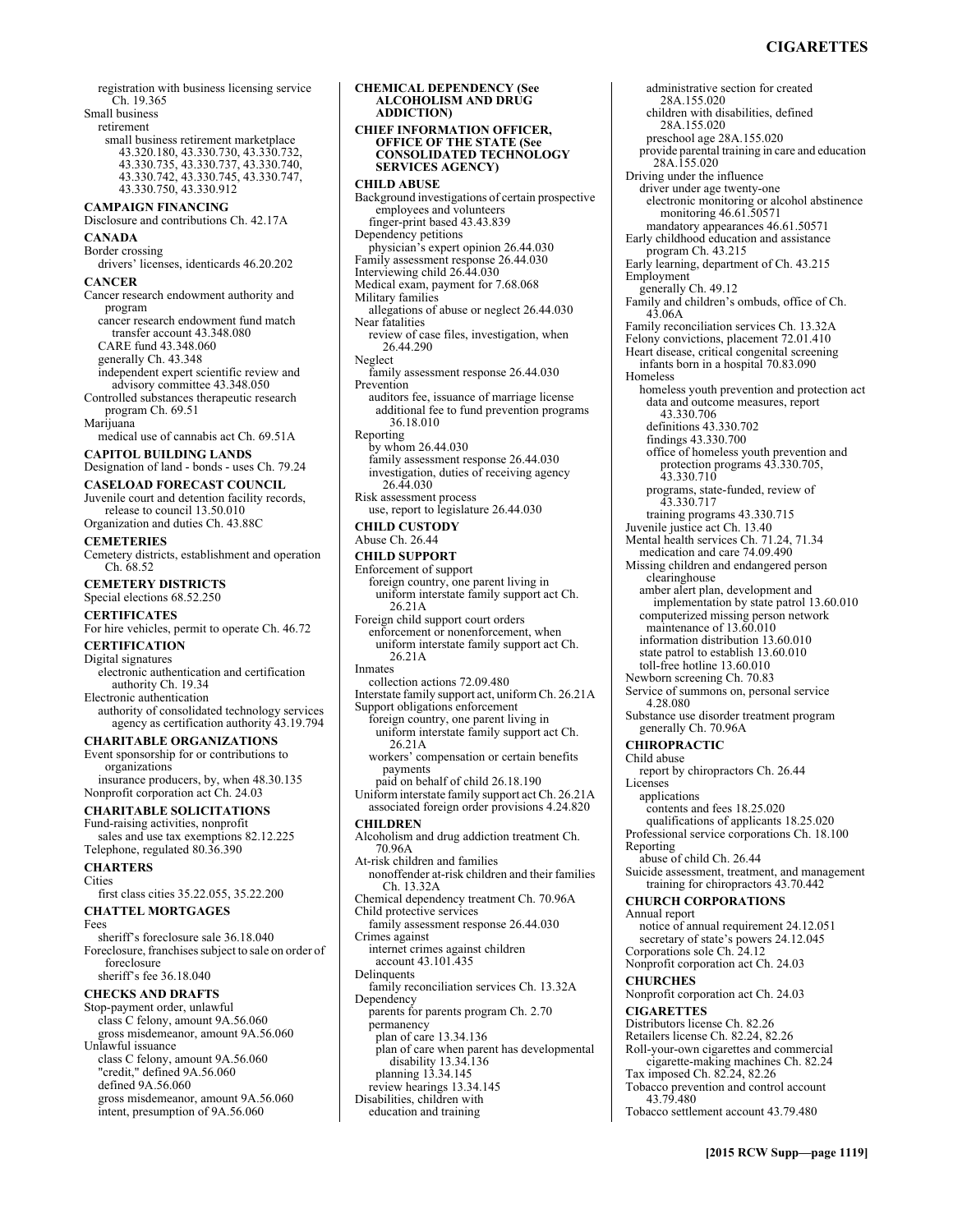## **CITIES AND TOWNS**

Vending machines Ch. 82.24, 82.26 Wholesalers license Ch. 82.24, 82.26 **CITIES AND TOWNS**  Alcoholic beverages sale, local option Ch. 66.40 Alcoholism and drug addiction treatment Ch. 70.96A Animal care and control agencies, powers and duties Ch. 16.52 Animals, prevention of cruelty to Ch. 16.52 Annexation unincorporated areas community municipal corporations certification of vote 35.13.090 election method certification of vote 35.13.090 date of election, fixing 35.13.060 indebtedness, assumption of 35.13.090 notice of election, contents 35.13.080 proposition deemed approved, when 35.13.090 water-sewer districts Ch. 57.24 Building codes exemptions 19.27.060 state building code Ch. 19.27 Buildings life-cycle cost analysis Ch. 39.35 Charters cities over 300,000 population, election of freeholders, ballots 35.22.055 first class cities 35.22.055, 35.22.200 framing for government 35.22.055, 35.22.200 legislative powers of charter city 35.22.200 Chemical dependency treatment Ch. 70.96A City limits exclusion of area from boundaries Ch. 35.16 reduction Ch. 35.16 City transportation authority - monorail Ch. 35.95A Classification advancement 35.06.080 Code reenactment, 1965 Title 35 Commission government commissioners first election 35.17.400 second election 35.17.400 legislative power initiative petitions election for 35.17.310 notice of election 35.17.310 ordinances and resolutions initiative petitions 35.17.260, 35.17.310 organization as elections 35.17.400 Community assistance referral and education services program fire department authority to develop 35.21.930 Consolidation two or more contiguous cities initiation of election process 35.10.410, 35.10.420 **Contracts** engineering systems 39.04.290 Council-manager plan council elections, number, and terms 35.18.020 population proportioning 35.18.020 wards and districts 35.18.020 Cultural access programs (CAPs) creation by city, when 36.160.030 cultural organizations, CAP funding of Ch. 36.160, 84.52.821 local sales and use tax for 82.14.525 Cultural arts, stadium and convention districts Ch. 67.38 Disincorporation election 35.07.050 Elections council-manager plan cities councilmembers 35.18.020

incorporation Ch. 35.02 second class cities 35.23.051 third class cities 35.23.051 Electrical apparatus use and construction rules Ch. 19.29 Emergency management program, powers and duties Ch. 38.52 Energy financing voter approval act election approval required bonds 80.52.050 Fire departments community assistance referral and education services program, authority to develop 35.21.930 Fire protection services, provision by contract to state-owned property arbitration in the event of continued impasse between parties to contract negotiations 35.21.779 consolidation of contract negotiations with multiple state agencies 35.21.779 notification to department of commerce and affected agencies of intent to enter into contract negotiations 35.21.779 First class cities charters initiative and referendum provisions 35.22.200 council compensation 35.22.200 legislative power 35.22.200 manner of election 35.22.200 initiative, direct legislation, charter provision 35.22.200 mayor compensation 35.22.200 legislative power 35.22.200 manner of election 35.22.200 mayor - council cities elections, seven council members 35.22.245 elections, twelve council members 35.22.235 powers legislative, where vested 35.22.200 public health pooling fund Ch. 70.12 referendum, direct legislation, charter provision 35.22.200 Funds county road fund, purposes authorized for use 36.82.070 public health pooling fund, generally Ch. 70.12 Health benefit programs, procurement by state department of enterprise services 41.04.220 Health care claims data, statewide data submission and statewide all-payer health care claims database Ch. 43.371 Health departments funds, public health pooling fund Ch. 70.12 Highways projects permit applications, construction starting date for 90.58.140 permit applications, determinations on, when due 35.21.950 Incorporation elections 35.02.078, 35.02.100 Indebtedness limitations Ch. 39.36 Industrial/manufacturing facilities construction property tax exemption targeted urban areas Ch. 84.25 **Initiatives** commission form of government, petitions 35.17.260, 35.17.310 first class cities 35.22.200 Insurance risk management services authorized Ch. 48.62 self-insurance authorized Ch. 48.62 Intrastate mutual aid system 38.52.040 Jails city and county jails act Ch. 70.48

Land use targeted urban areas industrial/manufacturing facilities construction, property tax exemption for Ch. 84.25 Libraries, establishment and operation Ch. 27.12 Local government research and services program generally Ch. 43.110 Local sales and use tax Ch. 82.14 Mayor agent to receive summons 4.28.080 commission form of government Ch. 35.17 Metropolitan park districts creation and operation Ch. 35.61 Motor vehicle excise tax distribution Ch. 82.44 Motor vehicle fund allocation of funds 46.68.126 Multimodal transportation account allocation of funds 46.68.126 Municipal courts costs when process served or defendant arrested outside city 35.20.270 criminal and civil process, service of 35.20.270 jurisdiction and venue 35.20.100 presiding judge, selection, responsibility 35.20.100 Municipal research and services commerce, department of, contracting for research and services 43.110.030 Newly incorporated election of council members or commissioners 35.02.139 Noncharter code cities cities retaining second class city plan elections 35.23.805 wards, division into 35.23.850 **Officers** recall sufficiency hearing, payment of defense expenses 35.21.203 Officers and employees advancement in classification, election 35.06.080 Plans and planning land use planning, comprehensive comprehensive plans mandatory elements 36.70A.070 public participation 36.70A.035 Police warrant officers establishment in police department, training, authority 35.21.935 Powers first class cities 35.22.200 Property transfer, provisions 35.21.900 Prosecuting attorneys driving record, abstract of access 46.52.130 Public facilities districts purchases and sales 35.57.080 Public mass transportation system city transportation authority - monorail Ch. 35.95A Public transportation systems rural mobility grant program account 46.68.325 system reports, annual, filing with department of transportation 35.58.2796 transit coordination grant program 47.66.110 Public works performance-based contracts for water conservation, solid waste reduction, and energy equipment Ch. 39.35A Public works assistance account established, purpose 43.155.050 loans or pledges, eligibility 43.155.070 Public works projects public works assistance account established, purpose 43.155.050 Recycled products procurement preferential purchase policy 43.19A.040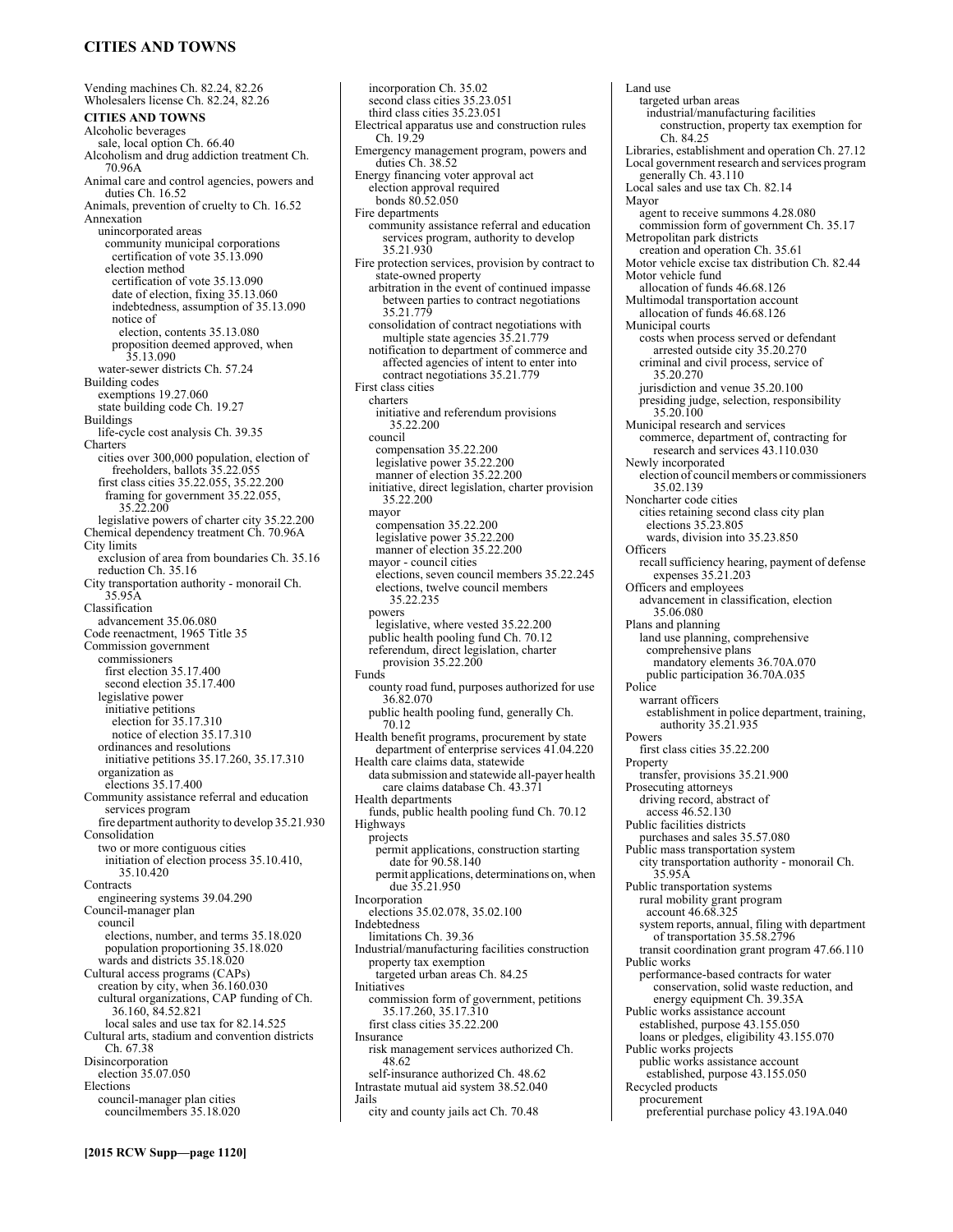requirements Ch. 43.19A Referendum first class cities 35.22.200 Second class cities cities reorganized as noncharter code cities wards, division into 35.23.850 cities reorganized as noncharter code city elections 35.23.805 elections positions and terms of office 35.23.051 wards 35.23.051 Service of summons on, personal service 4.28.080 Sewerage systems connection required when septic tank failing appeals process 35.21.940 municipal water and sewer facilities act assessment reimbursement areas 35.91.060 Shoreline management act, duties Ch. 90.58 Sidewalks curb ramps for persons with physical disabilities model standards 35.68.076 Solid waste disposal facility site review standards 70.95.165 Solid waste management funds department of ecology authorized to disburse 70.95.268 State environmental policy Ch. 43.21C Storm water control facilities assessments, rates, and charges 90.03.525 Streets and alleys curb ramps for persons with physical disabilities model standards 35.68.076 defined state highway law 47.04.010 Substance use disorder treatment program generally Ch. 70.96A Targeted urban areas industrial/manufacturing facilities construction, property tax exemption for Ch. 84.25 Tort claims against presentment and filing of claims, requirements 4.96.020 Tourism promotion areas Ch. 35.101 Tourism-related facilities financing Ch. 67.28 Towns exclusion of area from boundaries Ch. 35.16 reduction of town boundaries Ch. 35.16 service of summons on, personal service 4.28.080 Transportation public-private transportation initiatives program Ch. 47.46 Transportation authority - monorail property tax levies 35.95A.100 Transportation benefit districts assumption by cities Ch. 36.74 generally Ch. 36.73 Transportation projects infrastructure construction aggregate and recycled concrete materials, use of 70.95.805, 70.95.807 Unclassified cities elections alternative procedures 35.30.080 Vehicles marking requirements, exceptions 46.08.065 Warrant officers establishment in police department, training, authority 35.21.935 Water systems municipal water and sewer facilities act assessment reimbursement areas 35.91.060 water storage asset management services municipality contracting for 35.21.945 Water-sewer districts assumption of jurisdiction

resolution or ordinance, referendum, effective date 35.13A.115, 35.13A.120 **CITIES—OPTIONAL MUNICIPAL CODE**  Adoption of charter as charter code city election ballot titles 35A.08.100 procedure, generally Ch. 35A.08 Annexation election method date for election 35A.14.050 review board 35A.14.050 decision, filing, date for election 35A.14.050 review board election method 35A.14.050 Charter code city provisions affecting all code cities Ch. 35A.21 City attorney, preparation of ballot title, election for organization as noncharter code city, incorporated municipality 35A.02.060 Elections adoption of charter as charter code city ballot titles 35A.08.100 ballot titles 35A.29.120, 35A.29.130 mayor-council plan of government wards, optional division 35A.12.180 new officers, organization as noncharter code city, incorporated municipality 35A.02.050 officers mayor-council plan of government, generally, terms 35A.12.040 organization as noncharter code city incorporated municipality ballot titles prepared by city attorney 35A.02.060 new officers 35A.02.050 recall 35A.29.180 referendum organization of noncharter code city, incorporated municipality 35A.02.025 reorganization of charter city as charter code city petition for election 35A.07.050 Fiscal funds investment of 35A.40.050 investment of funds 35A.40.050 Highways projects permit applications, construction starting date for 90.58.140 permit applications, determinations on, when due 35A.21.400 Local service districts, application of laws Ch. 35A.56 Mayor-council plan of government elections, wards, optional division 35A.12.180 officers elections, terms 35A.12.040 wards, optional division 35A.12.180 Noncharter code city general provisions affecting all code cities Ch. 35A.21 **Officers** conduct 35A.42.050 mayor-council plan of government elections, terms, generally 35A.12.040 recall election 35A.29.180 Organization as noncharter code city incorporated municipality election of new officers 35A.02.050 organizing as with election petition for election 35A.02.060 without election officers, election of new 35A.02.050 referendum 35A.02.025 Petition organization as noncharter code city incorporated municipality organizing as 35A.02.060

with election 35A.02.060 reorganization of charter city as charter code city election, petition for 35A.07.050 Police warrant officers establishment in police department, training, authority 35A.21.380 Printing public printing 35A.65.010 Public employees conduct 35A.42.050 Public property transfers 35A.79.020 Public works and contracts public printing Ch. 35A.65 Referendum organization as noncharter code city without election, incorporated municipality 35A.02.025 Reorganization of charter city as charter code city election petition for election 35A.07.050 petition, for election 35A.07.050 Sewerage systems connection required when septic tank is failing appeals process 35A.21.390 Special service districts, application of laws Ch. 35A.56 Warrant officers establishment in police department, training, authority 35A.21.380 **CITIZENS' COMMISSION ON SALARIES**  Elected officials of executive branch, salaries 43.03.011 Judges, salaries 43.03.012 Legislative members, salaries 43.03.013 **CIVIL ACTIONS AND PROCEDURES**  Foreign orders nonrecognition of, when incompatible with public policy 4.24.820 Intimate images, distribution of liability for damages, other civil penalties 4.24.795 Summons service of 4.28.080 Wrongly convicted persons, redress for waiver of higher education tuition and fees 28B.15.395 **CIVIL SERVICE**  Personnel policy and application of civil service laws financial management, office of, to direct and supervise  $43.41.113$ State classification and salary schedules classified positions, comprehensive classification plan for 41.06.157 salary surveys  $41.06.157$ compensation surveys state patrol 41.06.167 definitions 41.06.020 salaries and fringe benefits surveys 41.06.157 **CLAIMS**  Motor vehicles underinsured motorists, for 48.22.030 Trustees, power to settle claims 11.98.070 **CLERKS**  Superior courts fees enumeration 36.18.020 surcharges enumeration 36.18.020 **COLLECTION AGENCIES**  Corrections, department authorized to use for offender debt collection 72.09.450 Definitions 19.16.100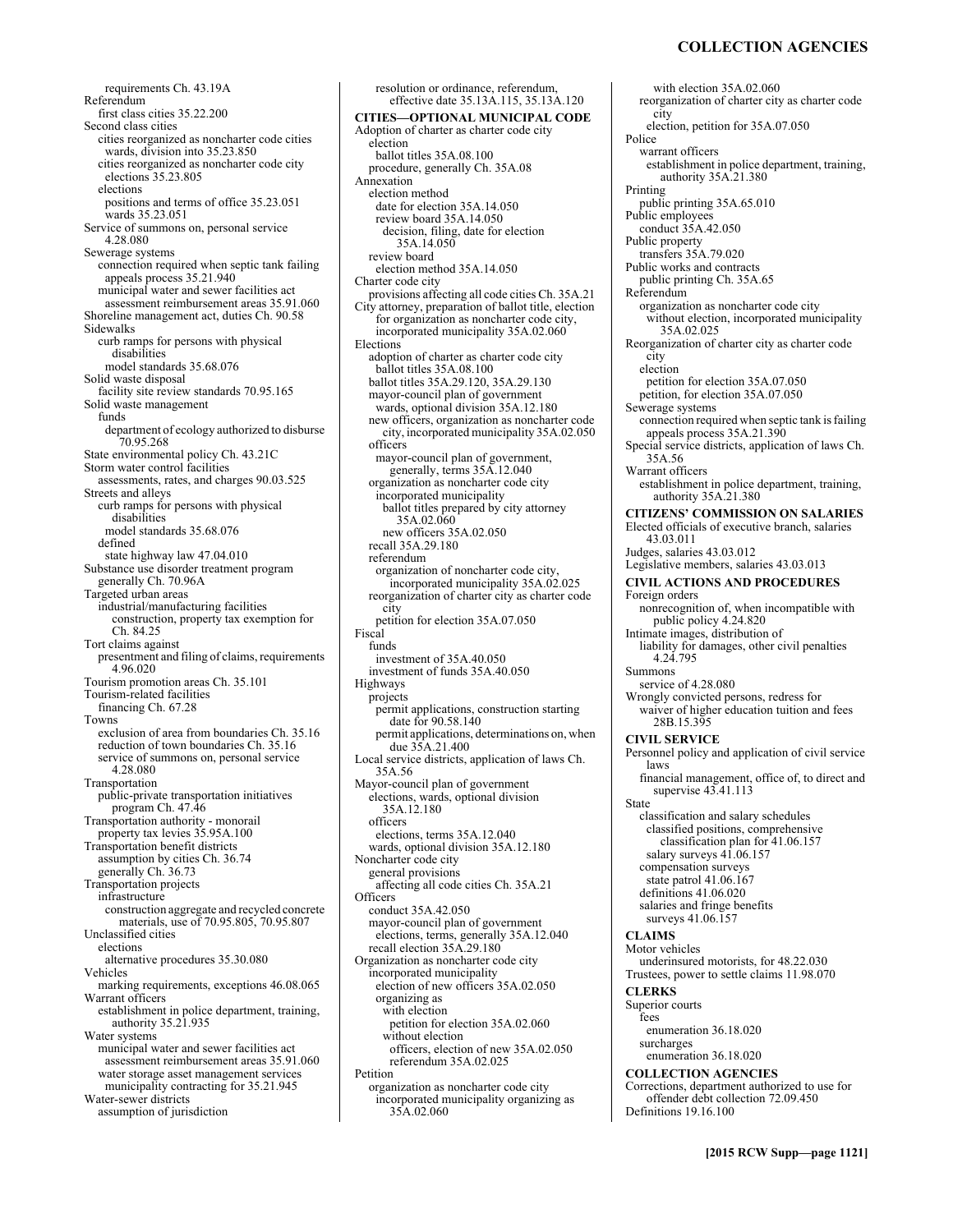#### **COLLECTIVE BARGAINING**

**COLLECTIVE BARGAINING**  Ferry employees Ch. 47.64 Public employees collective bargaining Ch. 41.56 State collective bargaining Ch. 41.80 **COLLEGES AND UNIVERSITIES**  Advanced college tuition payment program Ch. 28B.95 Aerospace training student loan program Ch. 28B.122 Affirmative action noncompliance failure to reach conciliation, referral to administrative law judge for hearing 49.74.031 procedure 49.74.020 Alcohol and drug abuse treatment, responsibility, and accountability on campus (Back on TRAC) courts, authorized 2.30.010 Appropriations from general fund reductions 28B.15.066 Art, works of, purchase 28B.10.025 Bond issues buildings and facilities 1957 act alternative process for awarding contracts 28B.20.744, 43.131.413, 43.131.414 generally 28B.20.725 state higher education construction account, creation 28B.10.851 Building fees defined 28B.15.025 established 28B.15.069 Buildings and facilities contracts, alternative process for awarding critical patient care or specialized medical research, buildings and facilities in which located 28B.20.744 termination, repeal 43.131.413, 43.131.414 Capital projects general obligation bonds Ch. 43.99G, 43.99H Center for deployment and research in earthabundant materials, joint JCDREAM act Ch. 28B.156 College in the high school program rules and funding 28A.600.290 College savings program Ch. 28B.95 Crimes relating to interfering by force or violence with administrator, faculty member, or student 28B.10.570 intimidating by threat of force or violence any administrator, faculty member, or student 28B.10.571 Definitions 28B.15.012 Disabilities, students with totally disabled, defined 28B.15.385 Drug and alcohol abuse treatment, responsibility, and accountability on campus (Back on TRAC) courts, authorized 2.30.010 Employees and faculty annuity and retirement plans TRS credit, rights and duties of faculty or employees with 28B.10.417 leaves of absence 28B.10.650 remunerated professional leaves 28B.10.650 Energy conservation projects in buildings authority to implement 39.35C.050 Faculty sick leave records to be maintained 41.04.340 Fees building fees defined 28B.15.025 established 28B.15.069 University of Washington disposition 28B.15.210 community and technical colleges waiver of nonresident tuition fees 28B.15.520 waivers 28B.15.520

generally Ch. 28B.15 grants for undergraduate coursework Washington award for vocational excellence 28B.15.545 Washington scholar award recipients 28B.15.543 limitation on total tuition and fee waivers 28B.15.740 limitations set by institution 28B.15.100 operating fees defined 28B.15.031 disposition 28B.15.031 limitation on total revenue waived, exempted, or reduced 28B.15.910 waiver, report 28B.15.915 services and activities fees defined 28B.15.041 established 28B.15.069 tuition established 28B.15.067 waiver military, certain service members receiving tuition assistance 28B.15.622 waivers for gender equity in intercollegiate athletics, limitation 28B.15.740 Washington State University building fees disposition 28B.15.310 services and activities fees exemptions 28B.15.380 tuition fees exemptions 28B.15.380 Financial aid programs applications due dates and information, notification 28B.92.005 federal student aid programs 28B.10.280 National Defense Education Act, loan fund 28B.10.280 state student financial aid program Ch. 28B.92 state work-study program Ch. 28B.12 Foreign branch campuses operation does not constitute conducting affairs in state 24.03.305 registration as foreign nonprofit corporation not required 24.03.305 Funds The Evergreen State College capital projects account building fees deposited 28B.35.370 normal school fees deposited 28B.35.370 University of Washington bond retirement fund building fees deposited 28B.15.210 University of Washington building account building fees deposited 28B.15.210 Washington State University bond retirement fund building fees deposited 28B.15.310 Washington State University building account building fees deposited  $28B.15.310$ Gender-based discrimination Ch. 28B.110 Health professional conditional scholarship program Ch. 28B.115 High school students enrollment in college courses, transmittal of funds 28A.600.310 Higher education construction account 43.83.310 Higher education construction account, state 43.83.300 Higher education planning and policy data collection and research 28B.77.100 educational attainment goals and priorities action plan and roadmap 28B.77.020 Higher education reimbursable short-term bond account 43.83.320 Information technology K-20 network Ch. 43.41 Integrated pest management Ch. 17.15 Joint center for deployment and research in earthabundant materials

JCDREAM act Ch. 28B.156

K-20 information technology Ch. 43.41 K-20 telecommunications system Ch. 43.41 Laboratory stills, licenses 66.24.140 Mathematics placement test 28B.10.679 Military, certain service members receiving tuition assistance fee waiver 28B.15.622 Military, students in resident and nonresident students, definitions 28B.15.012 National guard early course registration period 28B.15.624 tuition waivers 28B.15.621 Nonresident student defined 28B.15.012 exemptions from tuition and fee differential 28B.15.014 Operating fees defined 28B.15.031 disposition 28B.15.031 Personal service contracts and purchases 28B.10.029 Pest control integrated pest management Ch. 17.15 Precollege classes when required, multiple measures, placement options 28B.10.686 Printing and binding purchasing authority 28B.10.029 Property purchase and disposition 28B.10.029 Purchase of materials and supplies authority, independent 28B.10.029 Purchases and personal service contracts 28B.10.029 Regional universities Ch. 28B.35 building fees disposition 28B.35.370 normal school fund revenues, disposition 28B.35.370 Remedial classes when required, multiple measures, placement options 28B.10.686 Resident student defined 28B.15.012 Running start program 28A.600.310 Scholarships certified public accounting scholarship program 18.04.065, Ch. 28B.123 college bound program Ch. 28B.118 health professional conditional scholarship program Ch. 28B.115 Services and activities fees defined 28B.15.041 established 28B.15.069 Sexual violence on campuses policies and procedures, climate assessments, and resources Ch. 28B.112 State need grant program Ch. 28B.92 State universities Ch. 28B.30 State work-study program Ch. 28B.12 Student achievement council Ch. 28B.77 Student financial assistance, office of generally Ch. 28B.92, 28B.95, 28B.115, 28B.118 The Evergreen State College building fees disposition 28B.35.370 normal school fund revenues, disposition 28B.35.370 Travel arrangements by colleges and universities 28B.10.029 Tuition advanced college tuition payment program Ch. 28B.95 college saving program Ch. 28B.95 established 28B.15.067 generally Ch. 28B.15 grants for undergraduate coursework Washington scholar award recipients 28B.15.543 limitations set by institution 28B.15.100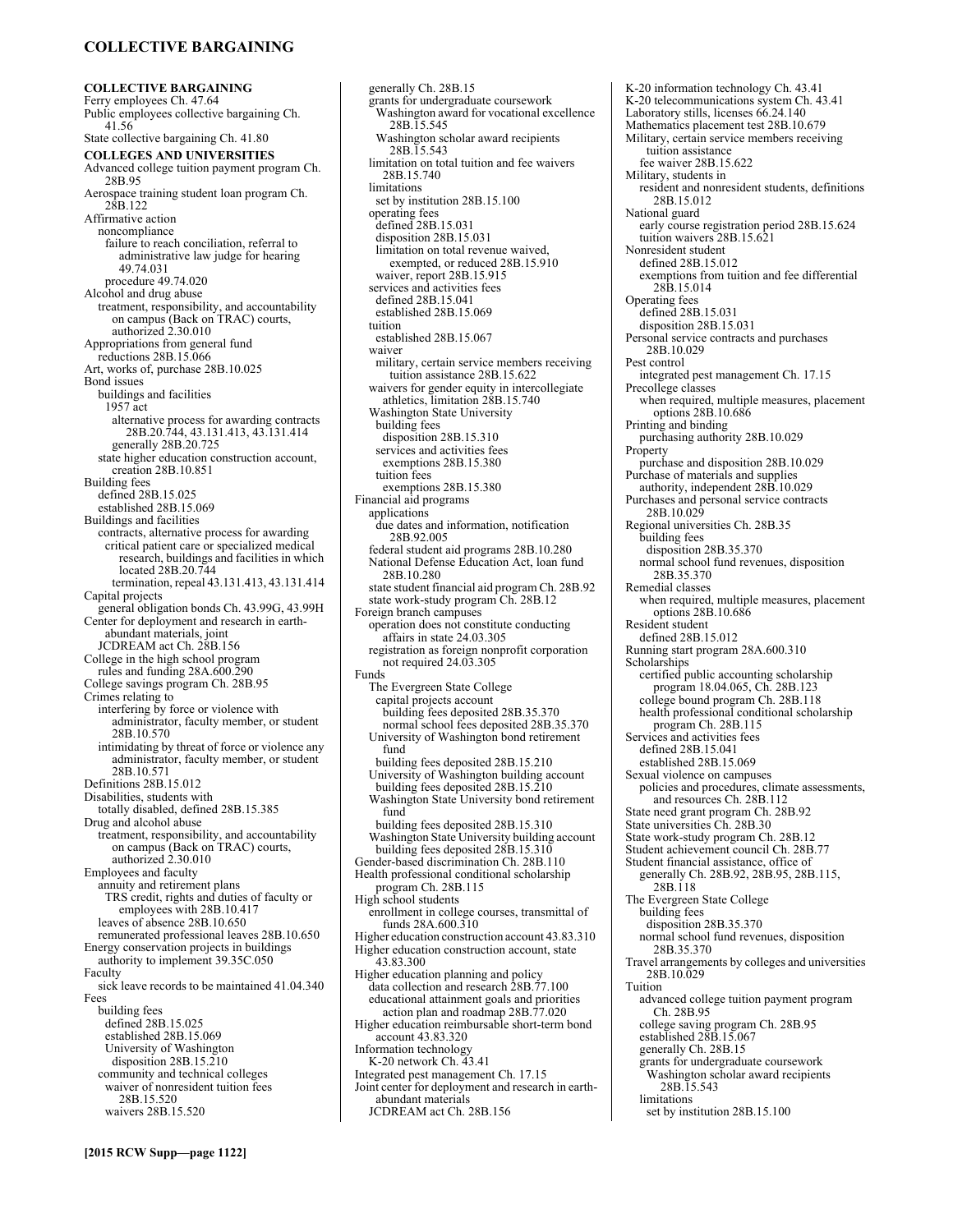#### **COMMUNITY AND TECHNICAL COLLEGES**

reduction in levels, effect on state need grant awards 28B.92.065 waivers educational employees 28B.15.558 state employees in classified service, conditions and limitations 28B.15.558 veterans, national guard members 28B.15.621 wrongly convicted persons, redress for waiver of higher education tuition and fees 28B.15.395 University of Washington courses, studies, and instruction courses exclusive to 28B.20.060 major courses common to University of Washington and Washington State University 28B.10.115 generally Ch. 28B.20 Veterans early course registration period 28B.15.624 tuition waivers 28B.15.621 Washington award for vocational excellence grants for undergraduate coursework 28B.15.545 Washington scholar award grants for undergraduate coursework 28B.15.543 Washington State University bond issues additional powers of regents 28B.30.750 building fees disposition 28B.15.310 courses, studies, and instruction major courses common to Washington State University and University of Washington 28B.10.115 **COLUMBIA RIVER**  Vessel traffic and safety oil transportation assessment and evaluation 90.56.568 **COMMERCE, DEPARTMENT OF**  Agricultural labor skills and safety grant program 43.330.450 Building code council, administrative and support services for transfer of duties from department to department of enterprise services 43.330.907 Clean Washington center Ch. 70.95H Community economic revitalization board Ch. 43.160 Crime victims advocacy, office of human trafficking, single point of contact regarding 7.68.370 human trafficking laws in Washington, statewide training on office role 43.280.095 Department branch offices 43.17.050 office maintained at state capital 43.17.050 Economic development strategic reserve account 43.330.250 Energy freedom program generally Ch. 43.325 Energy-related activities, powers and duties transferred to department Ch. 43.21F Essential needs and housing support program distribution of funds 43.185C.220 Fire protection services, provision by contract to state-owned property arbitration in the event of continued impasse between parties to contract negotiations 35.21.779 consolidation of contract negotiations with multiple state agencies 35.21.779 notification to department and affected agencies of intent to enter into contract negotiations 35.21.779 Homeless persons homeless youth prevention and protection act data and outcome measures, report 43.330.706

findings 43.330.700 office of homeless youth prevention and protection programs 43.330.705, 43.330.710 programs, state-funded, review of 43.330.717 training programs 43.330.715 housing and assistance Ch. 43.185C Washington youth and families fund 43.330.167 Housing assistance program homeless housing and assistance Ch. 43.185C Human trafficking clearinghouse on human trafficking 7.68.370 Impact fees, for certain residential construction, deferred collection of report on process by department, annual 43.31.980 Jobs act Ch. 43.331 Municipal research and services department contracting for 43.110.030 Public works assistance account loans or pledges, eligibility 43.155.070 Public works projects public works assistance account established, purpose 43.155.050 Sexual assault, victims of Ch. 70.125 Small business retirement small business retirement marketplace 43.320.180, 43.330.730, 43.330.732, 43.330.735, 43.330.737, 43.330.740, 43.330.742, 43.330.745, 43.330.747, 43.330.750, 43.330.912 Theft 43.330.300 **COMMISSIONS**  Forest products commission Ch. 15.100 Sunset act, entities scheduled for termination Ch. 43.131 **COMMITMENT**  Criminally insane Ch. 10.77 **COMMODITY BOARDS**  Generally Ch. 15.65 **COMMODITY COMMISSIONS**  Generally Ch. 15.66 **COMMUNICATIONS**  Interception cell site simulator devices collecting and using electronic data or metadata 9.73.270 use, requirements, procedures 9.73.260 pen registers and trap and trace devices 9.73.260 Reproduced sound recordings Ch. 19.25 **COMMUNITY AND TECHNICAL COLLEGES**  Advanced college tuition payment program Ch. 28B.95 Alcohol and drug abuse treatment, responsibility, and accountability on campus (Back on TRAC) courts, authorized 2.30.010 Boards of trustees powers and duties, generally 28B.50.140 Bond issues for buildings and facilities community and technical college capital projects account creation, use, deposit of building fees 28B.50.360 Capital projects account 28B.50.360 College in the high school program rules and funding 28A.600.290 College savings program Ch. 28B.95 Definitions 28B.50.030 Disabilities, persons with federal requirements, compliance with 28B.50.455

definitions 43.330.702

Drug and alcohol abuse

treatment, responsibility, and accountability on campus (Back on TRAC) courts, authorized 2.30.010 Employees sick leave records to be maintained 41.04.340 Employees' suggestion program Ch. 41.60 Faculty tenure plan definitions 28B.50.851 purpose 28B.50.850 tenured faculty member, dismissal cause, enumerated 28B.50.862 Fees building fees 28B.15.069 community colleges waiver long-term unemployed or underemployed 28B.15.5 generally Ch. 28B.15 grants for undergraduate coursework Washington award for vocational excellence 28B.15.545 Washington scholar award recipients 28B.15.543 limitations part time students 28B.15.100 operating fees limitation on total revenue waived, exempted, or reduced 28B.15.910 waiver, report 28B.15.915 services and activities fees 28B.15.069 tuition fees 28B.15.067, 28B.15.069 waiver military, certain service members receiving tuition assistance 28B.15.622 waivers 28B.15.520 Financial aid programs applications due dates and information, notification 28B.92.005 state student financial aid program Ch. 28B.92 Gender-based discrimination Ch. 28B.110 High school students enrollment in college courses, transmittal of funds 28A.600.310 Higher education construction account 43.83.310 Higher education construction account, state 43.83.300 Higher education planning and policy data collection and research 28B.77.100 educational attainment goals and priorities action plan and roadmap 28B.77.020 Higher education reimbursable short-term bond account 43.83.320 Information technology K-20 network Ch. 43.41 Integrated pest management Ch. 17.15 K-20 information technology Ch. 43.41 K-20 telecommunications system Ch. 43.41 Mathematics placement test 28B.10.679 Military, certain service members receiving tuition assistance fee waiver 28B.15.622 Military, students in resident and nonresident students, definitions 28B.15.012 National guard early course registration period 28B.15.624 tuition waivers 28B.15.621 Personal service contracts and purchases 28B.10.029 Pest control integrated pest management Ch. 17.15 Precollege classes when required, multiple measures, placement options 28B.10.686 Printing and binding purchasing authority 28B.10.029 Property purchase and disposition 28B.10.029 Purchase of materials and supplies authority, independent 28B.10.029 Purchases and personal service contracts

**[2015 RCW Supp—page 1123]**

28B.10.029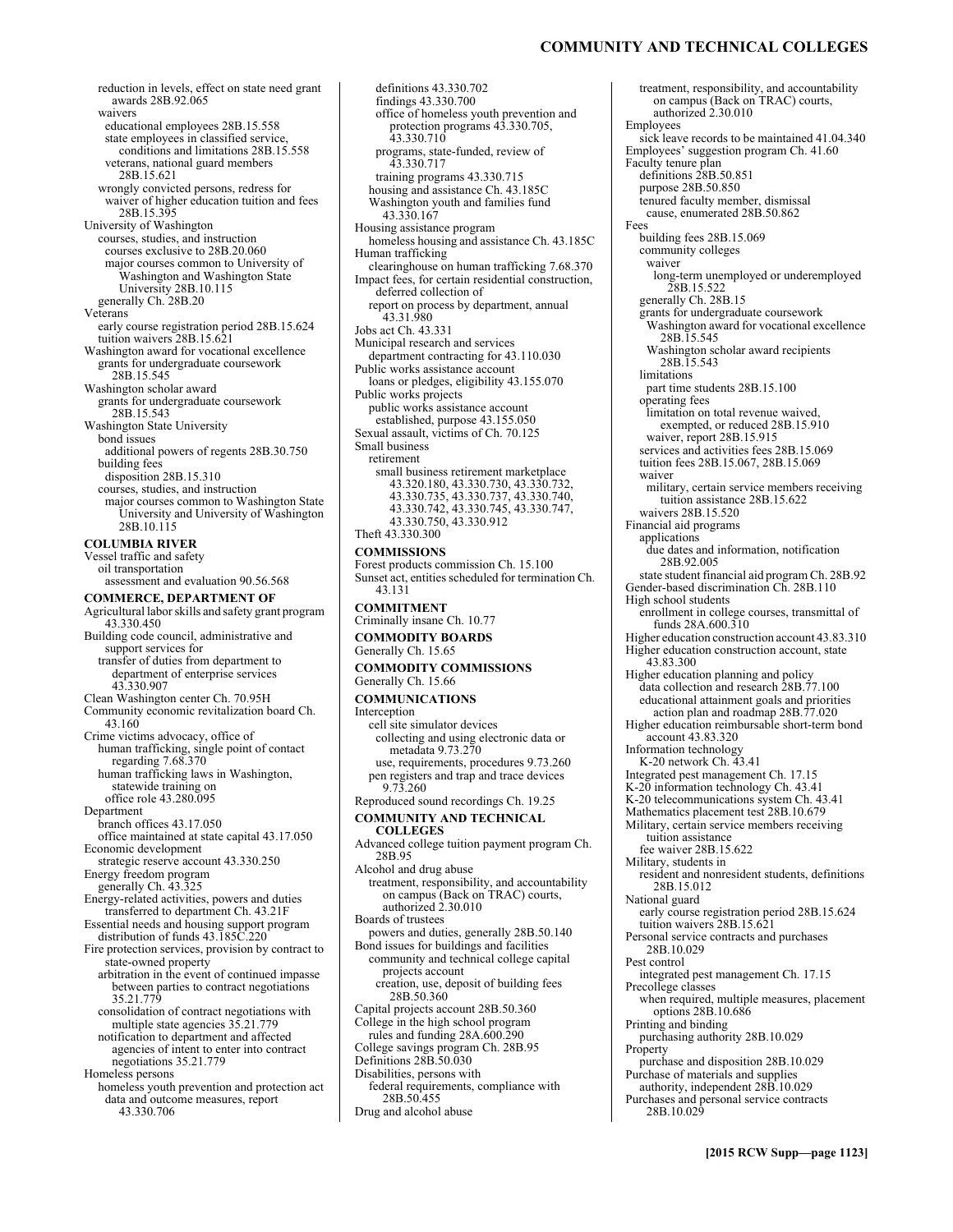## **COMMUNITY COUNCILS**

Remedial classes when required, multiple measures, placement options 28B.10.686 Residency waiver of nonresident tuition fees 28B.15.520 Running start program 28A.600.310 Salaries 28B.50.140 Scholarships college bound program Ch. 28B.118 Sexual violence on campuses policies and procedures, climate assessments, and resources Ch. 28B.112 State need grant program Ch. 28B.92 State work-study program Ch. 28B.12 Student achievement council Ch. 28B.77 Student financial assistance, office of generally Ch. 28B.92, 28B.95, 28B.115, 28B.118 Summer school operation on either a self-supporting or a statefunded basis authorized 28B.15.515 Travel arrangements by community and technical colleges 28B.10.029 Tuition advanced college tuition payment program Ch. 28B.95 college saving program Ch. 28B.95 fees 28B.15.067 generally Ch. 28B.15 grants for undergraduate coursework Washington scholar award recipients 28B.15.543 limitations set by institution 28B.15.100 reduction in levels, effect on state need grant awards 28B.92.065 waivers veterans, national guard members 28B.15.621 wrongly convicted persons, redress for waiver of higher education tuition and fees 28B.15.395 Veterans early course registration period 28B.15.624 tuition waivers 28B.15.621 Washington award for vocational excellence grants for undergraduate coursework 28B.15.545 **COMMUNITY COUNCILS**  Island counties initial council members, election 36.105.050 **COMMUNITY ECONOMIC REVITALIZATION BOARD**  Public facilities construction loan revolving account 43.160.080 **COMMUNITY SERVICE ORGANIZATIONS**  Violence reduction conflict resolution and mediation program 28A.300.280 **COMPUTERS**  High technology businesses tax credits and deferrals Ch. 82.63 Information technology projects, state funding policies and standards, duty of director of office of financial management to establish 43.88.560 Joint legislative systems committee service center additional duties 44.68.065 K-20 information technology Ch. 43.41 K-20 telecommunications system Ch. 43.41 Personal information—notice of security breaches Ch. 19.255 Schools computer science learning standards, adoption 28A.300.585 K-12 computer science teacher certificate endorsement standards for, developing 28A.410.224

student user privacy in education rights act or SUPER act Ch. 28A.604 State information services planning and management Ch. 43.41 Ticket sellers and customers software simulating ticket purchasing on seller's web site protections for sellers and customers Ch. 19.345 **CONDOMINIUMS**  Residential property sellers' disclosures, requirements Ch. 64.06 Sale, sellers' disclosures required Ch. 64.06 **CONFIDENTIALITY**  Domestic violence, sexual assault, trafficking, or stalking victim address confidentiality program Ch. 40.24 Domestic violence program client records not subject to discovery, exceptions 70.123.075 Medical records access and disclosure Ch. 70.02 **CONSERVATION**  Agricultural lands voluntary stewardship program Ch. 36.70A Conservation commission, powers and duties Ch. 89.08 Conservation districts, organization and operation Ch. 89.08 Energy audits, municipalities 43.19.691 Energy audits, state facilities definitions 43.19.670 Energy conservation in buildings generally Ch. 19.27A landscape objectives at state facilities to include 43.19.682 Public buildings energy conservation and renewable resources 39.35.020 Shoreline management act Ch. 90.58 Water surface waters Ch. 90.03 Water resource management Ch. 90.42 **CONSERVATION COMMISSION**  Agricultural lands voluntary stewardship program administration by commission Ch. 36.70A Conservation districts, organization and operation Ch. 89.08 **CONSERVATION DISTRICTS**  Conservation commission, powers and duties Ch. 89.08 Insurance, pools, self-insurance authorized Ch. 48.62 Rates and charges system 89.08.405 Risk management services authorized Ch. 48.62 Shellfish protection districts, contracts with conservation districts Ch. 90.72 **CONSIGNMENTS**  Pawnbrokers and second-hand dealers, transaction requirements Ch. 19.60 Second-hand dealers and pawnbrokers, transaction requirements Ch. 19.60 **CONSOLIDATED TECHNOLOGY SERVICES AGENCY**  Central personnel-payroll system Ch. 41.07 Chief information officer, office of the state central service provider for state agencies, agency as 43.105.385 creation, powers, duties, functions 43.105.205 enterprise-based information technology strategy and enterprise architecture program 43.105.265 major projects, standards and policies for planning, implementation, and evaluation 43.105.245 major technology projects and services 43.105.255

collected through

school services, student personal information portfolio, management of information technology as 43.105.225 portfolio, state agency information technology 43.105.230, 43.105.235 security standards and policies, including information technology security programs 43.105.215 spending and budget requests for agency information technology, evaluation 43.105.240 state data center, use of business plan and migration schedule for state agencies 43.105.375 state interoperability executive committee 43.105.331 strategic information technology plan and performance reports 43.105.220 Civil service exemption for certain personnel 41.06.094 Consolidated technology services revolving account 43.105.342 Creation, appointment of director, director's duties 43.105.025 Definitions 43.105.020 Electronic authentication certification authority, agency authority as 43.19.794 Performance targets, plans for achieving goals, quarterly reports 43.105.111 Powers and duties 43.105.052 Public records, electronic access to accuracy, integrity, and privacy of records and information 43.105.365 costs and fees 43.105.355 Purpose 43.105.007 Technology services board 43.105.285, 43.105.287 K-20 network oversight and telecommunications planning coordination 43.105.825 **CONSTRUCTION**  Contractors, registration requirements Ch. 18.27 Correctional facilities general contractor/construction manager method for awarding contracts 39.04.220 **CONSUMER LOAN ACT**  Act provisions Ch. 31.04 Application of chapter 31.04.025 Consumer loan act provisions Ch. 31.04 Definitions 31.04.015 Director of financial institutions duties 31.04.093 duties and powers 31.04.145 Enforcement of chapter 31.04.205 Higher interest rates, authorization for conditions and limitations Ch. 31.04 Investigations and examination of records 31.04.145 License application form, fee, and surety bond 31.04.045 background checks 31.04.045 regulation 31.04.093 Licensee disclosure of fees and costs 31.04.102 place of business 31.04.075 powers and restrictions 31.04.105 Mortgage loans originators, etc. Ch. 31.04 reverse mortgage lending Ch. 31.04 Recovery of costs 31.04.205 Violations of chapter 31.04.027 **CONSUMER PROTECTION**  Collection agencies Ch. 19.16 Consumer loan act Ch. 31.04 Contractors, registration requirements Ch. 18.27 Dairy products Ch. 15.36 Debt adjusters Ch. 18.28 Electrical retail customers Ch. 19.29A Escrow agents, licensing and regulation Ch. 18.44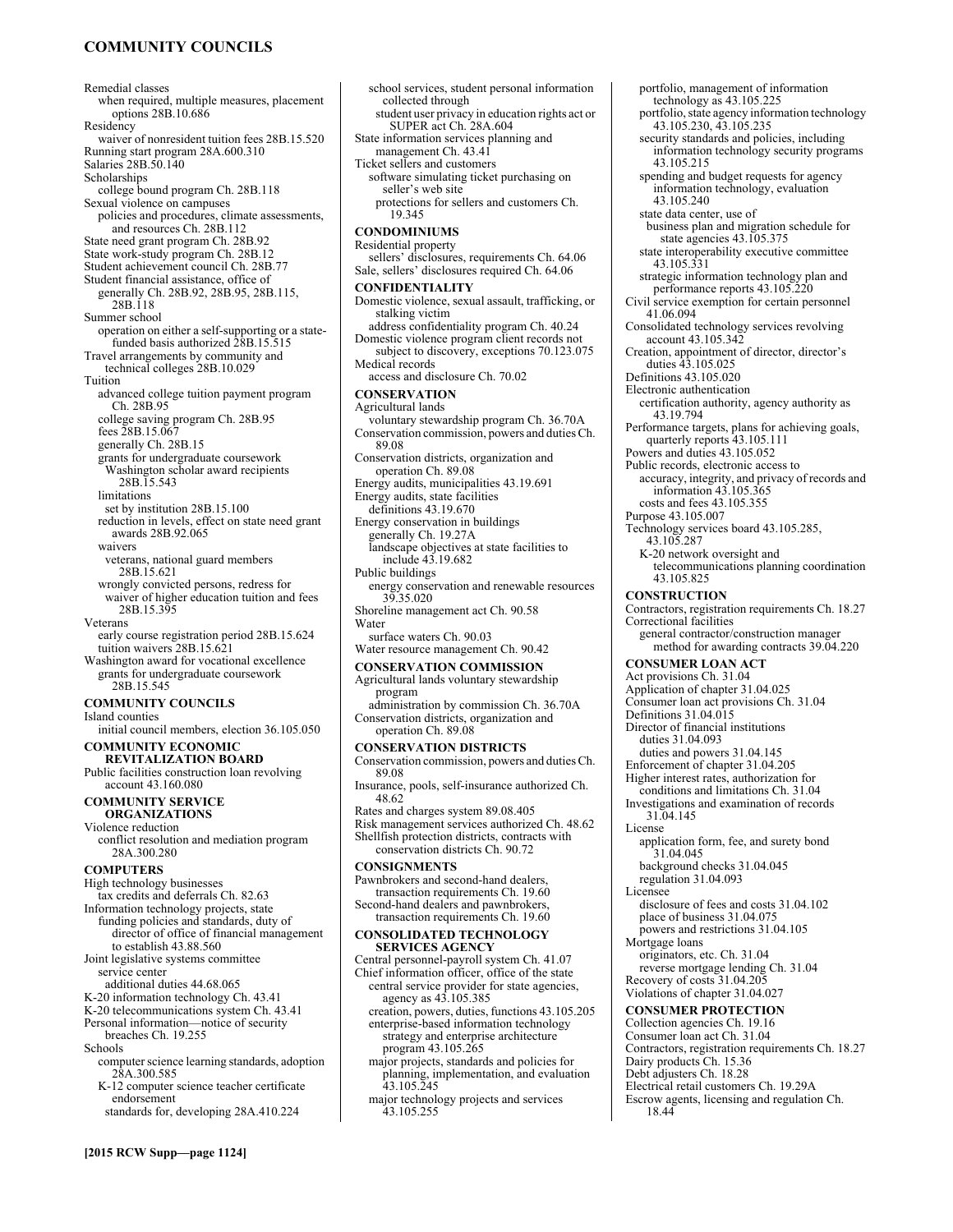#### **CORPORATIONS**

nonprofit corporations 24.03.200

incorporating as Ch. 24.12

approval of transaction by directors, requirements 23B.08.720

nonprofit corporations 24.03.200 foreign and domestic corporations nonprofit corporations 24.03.207 nonprofit miscellaneous and mutual corporations 24.06.233 nonprofit corporations effective date 24.03.205 nonprofit miscellaneous and mutual corporations 24.06.225

business opportunities, pursuit of, duty to corporation 23B.08.735

Cooperative association conversion to domestic ordinary business corporation, procedure

corporation sole, church or religious society,

Church corporations

Conflict of interest

Consolidation

definitions 23B.08.700

articles of consolidation

Floral or ornamental products or services, telephone directory business listings Ch. 19.160

Food processing Ch. 69.07

Health care discount plan organization act Ch. 48.155

High risk consumer loans Ch. 31.04

- Loan originators Ch. 19.146, 31.04
- Locksmiths misrepresenting geographic location requirements and prohibitions Ch. 19.355
- Milk products Ch. 15.36
- Mortgage brokers Ch. 19.146
- Mortgage loan originators Ch. 31.04 Patent infringement claims, assertion of bad faith
- prohibitions, exemptions, enforcement patent troll prevention act Ch. 19.350

Pawnbrokers and second-hand dealers Ch. 19.60 Real property

- sellers' disclosures, requirements Ch. 64.06 Second-hand dealers and pawnbrokers Ch. 19.60 Telephone directory business listings Ch. 19.160
- Ticket sellers and customers software simulating ticket purchasing on seller's web site
	-

protections for sellers and customers Ch. 19.345

#### **CONTRACTORS**

#### Definitions 18.27.010

- Design-build public works contracting procedure Ch. 39.10
- General contractor/construction manager public works contracting procedure Ch. 39.10
- Minority and women-owned businesses state highway projects preference 47.28.030
- Professional service corporations Ch. 18.100 Public works
- bond in lieu of retained funds 60.28.011 correctional facilities construction and repair contracts
- general contractor/construction manager method for awarding 39.04.220
- definitions 60.28.011
- labor and material liens 60.28.011
- prefabricated items, off-site
- submission of information for certain public works concerning 39.04.370
- public transportation projects 60.28.011 resident contractors, preference for 39.04.380 retained percentage 60.28.011
- termination before completion 60.28.011 Small business
- state highway projects preference 47.28.030 Veteran-owned businesses state highway projects preference 47.28.030

**CONTRACTS** 

Chattel paper Ch. 62A.9A Correctional facilities construction and repair

- general contractor/construction manager method for awarding 39.04.220 Design-build highway construction projects 47.20.780, 47.20.785
- Design-build public works contracting procedure Ch. 39.10
- General contractor/construction manager public works contracting procedure Ch. 39.10

Municipal corporations

- public works
- purchase process other than sealed bids 39.04.190
- small works roster 39.04.155
- Procurement, state Ch. 39.26
- Purchasing, state Ch. 39.26
- Sales of accounts Ch. 62A.9A
- Secured transactions Ch. 62A.9A
- State procurement of goods and services Ch. 39.26
- 
- Statute of frauds Ch. 19.36
- Written contracts, agreements, or promises, when required Ch. 19.36
- **CONVENTION AND TRADE FACILITIES**  Convention and trade center, Seattle
- governance and financing Ch. 36.100

## **CONVEYANCES**

- Earnest money interpleader action, service of summons 4.28.080
	- interpleader action, summons and complaint forms for 64.04.220 procedures and definitions 64.04.220
- **COOPERATIVE ASSOCIATIONS**
- Agricultural cooperative associations Ch. 23.86
- Comprehensive provisions Ch. 23.86 Consumer cooperatives
- powers 24.06.032
- Corporation, conversion to business corporation, procedure 23.86.210
- Immunity from liability 23.86.030 Merger of cooperative association with one or more cooperative associations or business corporations
	- procedure 23.86.220

#### **CORONERS**

County, office 36.16.030 Elective officer, enumeration as 36.16.030 Medical examiner system to replace office of coroner, when authorized 36.16.030 Prosecuting attorney as, county with population of less than forty thousand 36.16.030 **CORPORATIONS**  Administrative dissolution nonprofit miscellaneous and mutual corporations 24.06.290 Agents nonprofit miscellaneous and mutual corporations registered agent, change of 24.06.380 registered nonprofit corporations 24.03.050 necessity 24.03.050 registered agent change of 23B.15.080 requirements 23B.15.070 resignation of 23B.15.090 registered agent, agent for service of process 23B.15.100 registered agent, change of 23B.05.020 registered agent, requirements 23B.05.010 registered agent, resignation of 23B.05.030 service of process on corporation, agent role 23B.05.040 Annual reports delivery to secretary of state, required information 23B.16.220 failure to complete, penalty 23B.01.570 nonprofit corporations 24.03.395 nonprofit miscellaneous and mutual corporations 24.06.440 Articles of consolidation nonprofit corporations, contents and filing 24.03.200 Articles of incorporation amendment nonprofit corporations 24.03.180 filing nonprofit corporations 24.03.145 first year license, filing of articles, and annual fees 23B.01.520 requirements 23B.02.020 restatement of nonprofit corporations 24.03.183 Articles of merger nonprofit corporations, contents and filing 24.03.200 Business entities uniform business organizations code Ch. 23.95 Business organizations uniform business organizations code Ch. 23.95 Certificate of existence or registration 23B.01.280 issuance by secretary of state nonprofit corporations 24.03.145

Certificate of merger

23.86.210 Corporate entity conversions Ch. 23B.09 Definitions 23B.01.400, 24.03.005 nonprofit miscellaneous and mutual corporations 24.06.005 **Directors** conflict of interest approval of transaction by directors, requirements 23B.08.720 business opportunities, pursuit of, duty to corporation 23B.08.735 definitions 23B.08.700 penalties, nonprofit corporations 24.03.425 **Dissolution** administrative grounds 23B.14.200 nonprofit miscellaneous and mutual corporations 24.06.290 reinstatement following administrative dissolution 23B.14.220 articles of dissolution filing, nonprofit corporations 24.03.245 list of dissolved corporations, secretary of state's duties 23B.14.390 nonprofit corporations administrative dissolution 24.03.302 name 24.03.300 procedure, notice 24.03.302 revocation of dissolution 23B.14.040 survival of remedy after nonprofit corporations 24.03.300 Documents signing false record, penalty 23B.01.290 Employee cooperative corporations comprehensive provisions Ch. 23.78 Entity conversions, corporate Ch. 23B.09 Exchange foreign and domestic nonprofit miscellaneous and mutual corporations 24.06.233 Exchange of shares foreign with domestic nonprofit corporation 24.03.207 Fees certificate issuance nonprofit corporations 24.03.405 filing documents nonprofit corporations 24.03.405 articles of incorporation 24.03.405 Massachusetts trusts, payment of, computation 23.90.040 name registration nonprofit corporations 24.03.047 nonprofit corporations Ch. 24.03 nonprofit miscellaneous and mutual corporations 24.06.450 record filings 23B.01.220 Filings agent, change of registered agent nonprofit corporations 24.03.055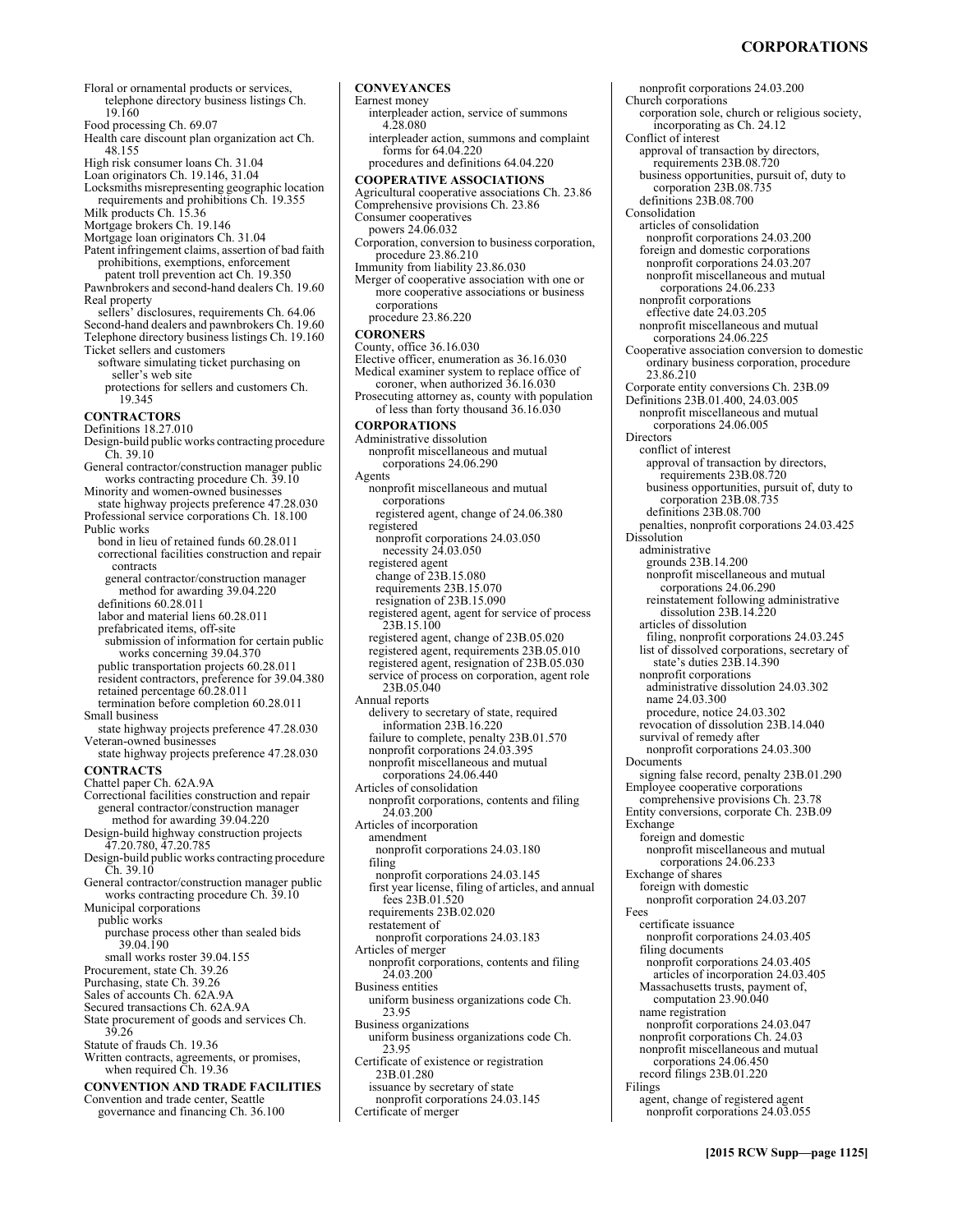#### **CORPORATIONS**

articles of amendment nonprofit corporations 24.03.175 articles of consolidation nonprofit corporations 24.03.200 articles of dissolution nonprofit corporations 24.03.245 articles of incorporation nonprofit corporations 24.03.145 articles of merger nonprofit corporations 24.03.200 change of registered agent nonprofit corporations 24.03.055 correction of filed record 23B.01.240 effective time and date of record filed with secretary of state 23B.01.230 fees and charges, establishment and collection 23B.01.220 Massachusetts trusts 23.90.040 name registration nonprofit corporations 24.03.047 nonprofit miscellaneous and mutual corporations fees, charges, and penalties 24.06.450 records, requirements 23B.01.200 secretary of state, filing with articles of consolidation nonprofit corporations 24.03.200 articles of incorporation nonprofit corporations 24.03.145 articles of merger nonprofit corporations 24.03.200 change of registered agent nonprofit corporations 24.03.055 fees for filing with secretary of state nonprofit corporations 24.03.405 Foreign branch campuses operation does not constitute conducting affairs in state 24.03.305 registration as foreign nonprofit corporation not required 24.03.305 Foreign corporation, with a domestic merger, consolidation nonprofit corporations 24.03.207 Foreign corporations "activities not constituting doing business," defined for purposes of applicability of law, nonprofit corporations 24.03.305 activities not constituting the transaction of business 23B.15.010 agents registered agent 23B.15.070 change of 23B.15.080 resignation of 23B.15.090 registered agent, agent for service of process 23B.15.100 authority to transact business authority required 23B.15.010 business, authority to transact 23B.15.010 consequences of doing business without registering 23B.15.020 filing and license fees 23B.01.540 foreign registration statement 23B.15.030, 23B.15.040 amendment nonprofit corporations 24.03.365 effect of nonprofit corporations 24.03.335 nonprofit corporations 24.03.325 merger with domestic corporation 23B.11.070 names requirements and limitations 23B.15.060 nonadmitted foreign organizations real estate mortgages, owning and enforcing Ch. 23B.18 nonprofit corporations definitions 24.03.005 nonprofit miscellaneous and mutual corporations 24.06.345 foreign registration statement 24.06.360 name 24.06.045, 24.06.350 registration

termination of 24.06.425 registration, conducting affairs without 24.06.435 registered agent 23B.15.070 agent for service of process 23B.15.100 change of 23B.15.080 nonprofit corporations 24.03.345 required nonprofit corporations 24.03.340 resignation of 23B.15.090 registration conducting affairs without, nonprofit corporations 24.03.390 effect of 23B.15.050 nonprofit corporations 24.03.305 right of state to terminate 23B.15.050 termination, grounds 23B.15.300 termination, nonprofit corporations 24.03.380 termination of nonprofit corporations 24.03.380 transacting business without, consequences 23B.15.020 registration, effect of nonprofit corporations 24.03.310 secretary of state agent for service of process in absence of registered agent 23B.15.100 service of process and papers resident agent, agent for service of process 23B.15.100 secretary of state, agent in absence of registered agent 23B.15.100 service of process and papers on personal service 4.28.080 service of summons on personal service 4.28.080 service on nonprofit corporations 24.03.350 share exchange with domestic corporation 23B.11.070 withdrawal nonprofit corporations 24.03.370 statement of withdrawal 23B.15.200 Foreign registration statement foreign corporations amendment, nonprofit corporations 24.03.365 effect, nonprofit corporations 24.03.335 nonprofit miscellaneous and mutual corporations 24.06.370 foreign corporations 24.06.360 Fraternal societies Ch. 24.20 Fraternal society building corporations Ch. 24.24 Granges Ch. 24.28 Hostile or unfriendly acquisition attempts definitions 23B.19.020 Investment of trust funds eligible and ineligible securities Ch. 11.100 License fees first year license, filing of articles, and annual fees 23B.01.520 nonpayment, penalty, payment of delinquent fees 23B.01.570 Massachusetts trusts 1959, Massachusetts trust act of, comprehensive provisions Ch. 23.90 Mergers business corporations domestic and foreign corporation, merger with 23B.11.070 entities, merger with 23B.11.110 generally Ch. 23B.11 nonprofit corporations articles of merger 24.03.200 cooperative association with one or more business corporations 23.86.220 effective date 24.03.205 foreign and domestic nonprofit 24.03.207 nonprofit miscellaneous and mutual 24.06.233 miscellaneous and mutual 24.06.233

Miscellaneous and mutual corporations service of process personal service 4.28.080 Name cooperative associations, restrictions 23.86.030 corporate name, requirements and restrictions 23B.04.010 foreign corporation fictitious name, use of nonprofit corporations 24.03.315 nonprofit miscellaneous and mutual corporations 24.06.350 nonprofit corporations 24.03.045 dissolution 24.03.300 registration of 24.03.047 renewal of 24.03.048 reservation of name 24.03.046 nonprofit miscellaneous and mutual corporations 24.06.045 registration renewal of 24.06.048 registration of corporate name 24.06.047 reservation 24.06.046 registered name 23B.04.030 reserved name 23B.04.020 Nonadmitted foreign organizations real estate mortgages, owning and enforcing Ch. 23B.18 Nonprofit corporation act Ch. 24.03 Nonprofit corporations annual report 24.03.395 applicability of nonprofit corporations act elective coverage authorized 24.03.017 articles of amendment effect 24.03.175 filing 24.03.175 articles of incorporation amendment 24.03.180 filing 24.03.145 restatement of 24.03.183 certificate issuance fees 24.03.405 certificate of elective coverage, contents 24.03.017 certificate of existence or registration issuance by secretary of state 24.03.145 committees foreign corporations amendment 24.03.365 termination 24.03.380 consolidation articles of consolidation 24.03.200 certificate of consolidation 24.03.200 cultural organizations, cultural access program (CAP) funding of Ch. 36.160, 84.52.821 local sales and use tax for 82.14.525 definitions 24.03.005 directors penalties 24.03.425 dissolution administrative 24.03.302 articles of dissolution filing 24.03.245 name 24.03.300 survival of remedy 24.03.300 fees certificate of elective coverage required 24.03.017 filing 24.03.405 filing articles of consolidation 24.03.200 articles of incorporation 24.03.145 articles of merger 24.03.200 fees 24.03.405 foreign corporations certificate of authority termination 24.03.380 foreign registration statement 24.03.325 amendment 24.03.365

effect 24.03.335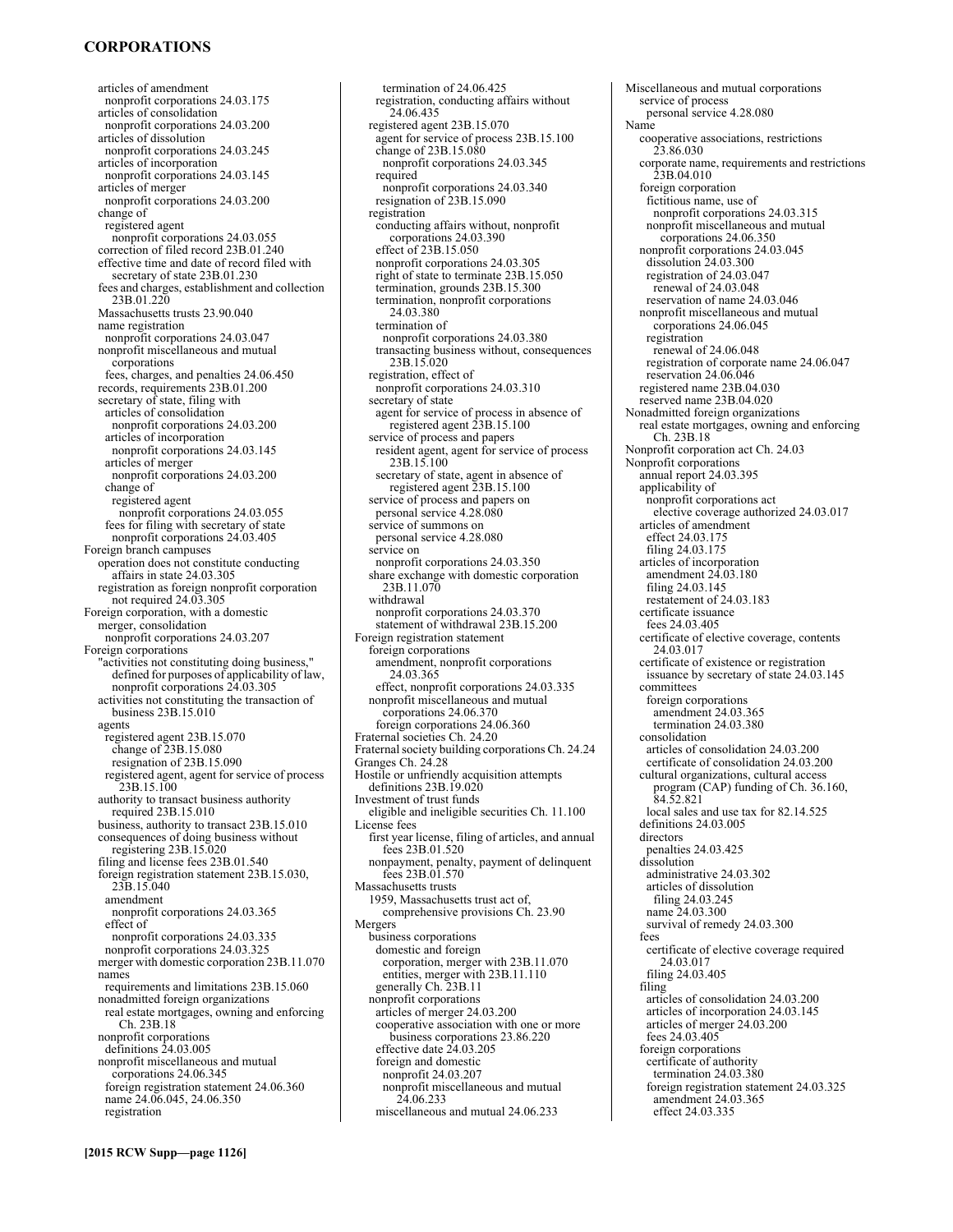#### **CORRECTIONS, DEPARTMENT OF**

secretary of state

name fictitious 24.03.315 registered agent change of 24.03.345 required 24.03.340 registration 24.03.305 conducting affairs without 24.03.390 registration, effect of 24.03.310 service on 24.03.350 withdrawal 24.03.370 joint self-insurance programs Ch. 48.180 merger articles of merger 24.03.200 name 24.03.045 registration of 24.03.047 registration renewal 24.03.048 reservation of 24.03.046 officers penalties 24.03.425 penalties directors and officers 24.03.425 registered agent 24.03.050 change of 24.03.055 foreign corporations 24.03.345 foreign corporations, required 24.03.340 necessity for 24.03.050 registered office necessity for 24.03.050 secretary of state filing records delivered for filing, duty 24.03.445 service of process 24.03.060 voluntary dissolution articles of dissolution filing 24.03.245 Nonprofit miscellaneous and mutual corporation act articles of incorporation Ch. 24.06 comprehensive provisions Ch. 24.06 consolidation or merger Ch. 24.06 definitions 24.06.005 directors and members Ch. 24.06 dissolution and liquidation Ch. 24.06 foreign corporations Ch. 24.06 merger or consolidation Ch. 24.06 powers Ch. 24.06 shares and shareholders, including dissent Ch. 24.06 Notice authorized forms of notice under title 23B.01.410 **Officers** conflict of interest business opportunities, pursuit of, duty to corporation 23B.08.735 penalties, nonprofit corporations 24.03.425 **Offices** registered office nonprofit corporations, necessity for 24.03.050 Organization of corporation, requirements 23B.02.050 Penalties directors and officers nonprofit corporations 24.03.425 nonprofit miscellaneous and mutual corporations 24.06.470 Professional service corporations name use 18.100.120 powers and duties 18.100.120 Receivers service of process and papers upon 4.28.080 Records correction of filed record 23B.01.240 effective time and date of documents filed with secretary of state 23B.01.230<br>filing requirements 23B.01.200 required records 23B.16.010 Registered agent change of 23B.15.080 foreign corporation, nonprofit miscellaneous and mutual corporations 24.06.380 foreign corporation

change of nonprofit corporations 24.03.345 nonprofit miscellaneous and mutual corporations, 24.06.375 service of process and papers 24.06.390 required, nonprofit corporations 24.03.340 necessity for nonprofit corporations 24.03.050 nonprofit corporations 24.03.050 requirements 23B.15.070 resignation, foreign corporation, nonprofit miscellaneous and mutual corporations 24.06.385 resignation of 23B.15.090 Registered agent, agent for service of process 23B.15.100 Registered agent, change of 23B.05.020 Registered agent, failure to appoint or maintain service of process nonprofit miscellaneous and mutual corporations, foreign 24.06.395 Registered agent, requirements 23B.05.010 Registered agent, resignation of 23B.05.030 Registered name 23B.04.030 Registered office nonprofit corporations necessity for 24.03.050 Registration of foreign corporations conducting affairs without, nonprofit corporations 24.03.390 nonprofit corporations 24.03.305, 24.03.325 termination of 24.06.425 nonprofit corporations 24.03.380 name 24.03.047 renewal of 24.03.048 Religious corporations corporation sole, church or religious society, incorporating as Ch. 24.12 corporations sole Ch. 24.12 Reserved name 23B.04.020 Secretary of state administrative dissolution 24.03.302 agent for service of process in absence of registered agent 23B.05.040, 23B.15.100 annual report nonprofit miscellaneous and mutual corporations 24.06.440 fees, charges, and penalties, establishment and collection 23B.01.220 nonprofit corporations 24.03.405 filing duties 23B.01.250 filing records delivered for filing, duty nonprofit corporations 24.03.445 nonprofit miscellaneous and mutual corporations Ch. 24.06 notice agent resignation nonprofit corporation 24.03.055 change of registered agent of foreign nonprofit corporation 24.03.345 service of process on nonprofit corporations 24.03.060 termination of registration nonprofit corporations 24.03.380 registration termination of nonprofit miscellaneous and mutual corporations 24.06.425 service on nonprofit corporations 24.03.350 Service of process and papers Massachusetts trusts 23.90.040 nonprofit corporations 24.03.060 nonprofit miscellaneous and mutual corporations 24.06.390 foreign registered agent, failure to appoint or maintain 24.06.395 personal service 4.28.080 procedures 23B.05.040 resident agent, agent for service of process 23B.05.040, 23B.15.100

agent in absence of registered agent 23B.15.100 agent in absence of resident agent 23B.05.040 Service of summons on, personal service 4.28.080 Service on foreign corporations nonprofit corporations 24.03.350 registered agent nonprofit corporations 24.03.350 Share exchanges domestic corporation and foreign corporation 23B.11.070 Trust funds, investment, eligible and ineligible securities Ch. 11.100 Trustees powers as to conducting corporate business 11.98.070 Uniform business organizations code Ch. 23.95 Voluntary dissolution articles of dissolution filing nonprofit corporations 24.03.245 Withdrawal revenue clearance nonprofit miscellaneous and mutual corporations, foreign 24.06.415 **CORRECTIONAL FACILITIES**  Administration Ch. 72.01 Caseload forecast council, organization and duties Ch. 43.88C Construction and repair contracts general contractor/construction manager method for awarding 39.04.220 Echo Glen correctional institution Ch. 72.19 Health care services for inmates accompanied by officer, required to be, when Ch. 10.110 Inmates child support collection actions 72.09.480 funds subject to deductions, exceptions 72.09.480 Juvenile facilities Echo Glen Ch. 72.19 Juveniles felony convictions, placement 72.01.410 Services and supplies, limitation on denial of access to, recoupment of assessments 72.09.450 Sexual offenders end-of-sentence review committee 72.09.345 Transition facilities Ch. 71.09 **CORRECTIONS, DEPARTMENT OF**  Abuse of child, department reporting requirements 26.44.030 Branch offices 43.17.050 Correctional facilities administration Ch. 72.01 Early release from confinement crimes committed prior to eighteenth birthday 9.94A.730 housing rental vouchers conditions 9.94A.729 Health care services for inmates accompanied by officer, required to be, when Ch. 10.110 Inmates funds subject to deductions, exceptions 72.09.480 services and supplies, limitation or denial of access to, recoupment of assessments 72.09.450 Integrated pest management Ch. 17.15 Office maintained at state capital 43.17.050 Personnel training basic 43.101.220 Pest control integrated pest management Ch. 17.15 Sexual offenders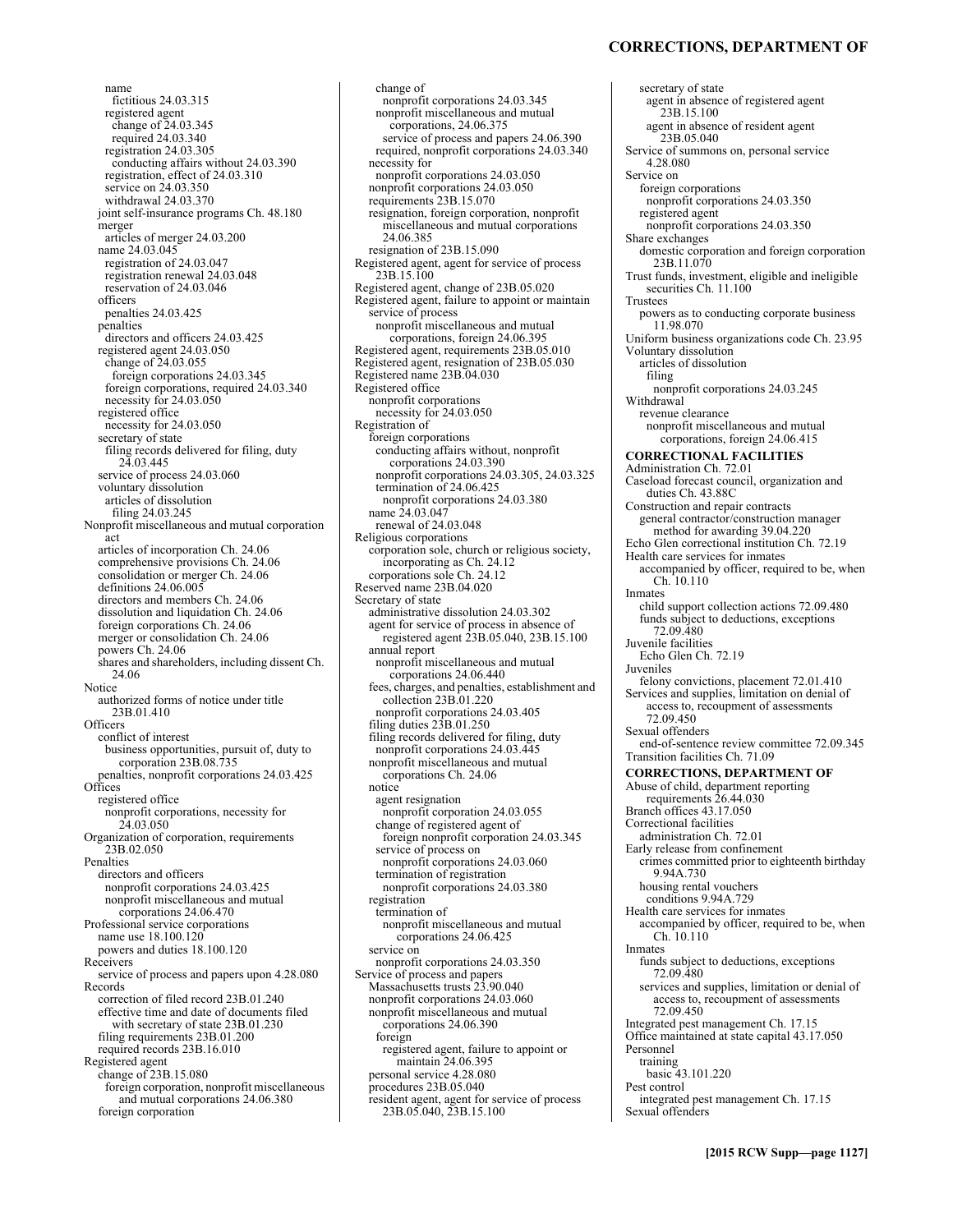#### **CORRECTIONS REFORM ACT OF 1981**

end-of-sentence review committee 72.09.345 Sexually violent predators duties of department Ch. 71.09 Supervision and monitoring of offenders powers and duties of department 9.94A.505 **CORRECTIONS REFORM ACT OF 1981**  Generally Ch. 72.09 **COSMETOLOGISTS, HAIR DESIGNERS, BARBERS, MANICURISTS, AND ESTHETICIANS**  Advisory board membership, terms, and compensation 18.16.050 Definitions 18.16.020 Disciplinary actions 18.16.200 **Instructors** licenses required 18.16.060 Licenses expiration 18.16.170 inactive status 18.16.290 reciprocity with other jurisdictions 18.16.130 requirements and exemptions 18.16.060 Licensing department director, powers and duties 18.16.030 Location of practice penalty for practicing except in authorized locations 18.16.190 Placebound clients 18.16.190 Prohibited acts 18.16.200 Salon/shops apprenticeship shop notice 18.16.180 complaints against, investigation 18.16.175 consumer notice, requirements 18.16.180 minimum requirements 18.16.175 Schools licenses required to operate 18.16.060 **COSTS**  Criminal proceedings payment by defendants, remission 10.01.160 Defendants payment, remission 10.01.160 Deferred prosecution program payment of costs may be required as condition of 10.01.160 **COUNSELORS**  Advisors and counselors suicide assessment, treatment, and management training, requirements for professionals 43.70.442 Mental health counselors, marriage and family therapists, social workers suicide assessment, treatment, and management training, requirements for professionals 43.70.442 **COUNTIES**  911 emergency communications network, statewide enhanced system county automatic number or location identification database information public inspection and copying exemption 38.52.575 Actions against venue 36.01.050 Actions by county venue 36.01.050 Agricultural lands voluntary stewardship program Ch. 36.70A Alcoholic beverages sale, local option Ch. 66.40 Alcoholism and drug addiction treatment Ch. 70.96A Animal care and control agencies, authority and duties Ch. 16.52 Animals, prevention of cruelty to Ch. 16.52 Armories transient lodging 38.20.010 Assessor's office 36.16.030 Auction sales, public electronic media, conducted by 36.16.140, 36.16.145, 36.34.060, 36.34.080,

36.34.090, 36.35.120, 84.56.070, 84.56.090, 84.64.225 where held 36.16.140 Auditor's office 36.16.030 Building codes exemptions 19.27.060 state building code Ch. 19.27 Cemetery districts, establishment and operation Ch. 68.52 Chemical dependency treatment Ch. 70.96A Cities and towns incorporation Ch. 35.02 Contracts engineering systems 39.04.290 Coroner's office 36.16.030 County property sale of electronic media, public auction sale conducted by 36.34.060, 36.34.080, 36.34.090, 36.35.120 notice 36.34.090 personalty, terms 36.34.060 public auction 36.34.080 sealed bid 36.34.080 Crime victim's compensation assessments deposited into exclusive fund 7.68.035 program approval procedure 7.68.035 Cultural access programs (CAPs) creation by county, process 36.160.030 cultural organizations, CAP funding of Ch. 36.160, 84.52.821 local sales and use tax for 82.14.525 Cultural arts, stadium and convention districts Ch. 67.38 District court judges number per county 3.34.010 Elections county commissioners five-member boards, ballot proposition to authorize 36.32.055 recreation districts 36.69.070 Electrical apparatus use and construction rules Ch. 19.29 Emergency management program, powers and duties Ch. 38.52 Energy financing voter approval act election approval required bonds 80.52.050 Fees of county officers auditors 36.18.010 clerks 36.18.016, 36.18.020 generally Ch. 36.18 sheriffs 36.18.040 Funds county road fund purposes authorized for use 36.82.070 county road fund, purposes authorized for use 36.82.070 public health pooling fund, generally Ch. 70.12 Health benefit programs, procurement by state department of enterprise services 41.04.220 Health care claims data, statewide data submission and statewide all-payer health care claims database Ch. 43.371 Health departments funds, public health pooling fund, generally Ch. 70.12 Highways projects permit applications, construction starting date for 90.58.140 permit applications, determinations on, when due 36.01.340 Homeless persons housing and assistance Ch. 43.185C Indebtedness limitations Ch. 39.36 Insurance risk management services authorized Ch. 48.62 self-insurance authorized Ch. 48.62

Intercounty incorporation Ch. 35.02 Intrastate mutual aid system 38.52.040 Jails city and county jails act Ch. 70.48 Lands fish and wildlife department lands, payments in lieu of property taxes 77.12.203 Legal actions commenced by or against, venue 36.01.050 Libraries establishment and operation Ch. 27.12 Lien foreclosures electronic media, public auction sale conducted by 84.64.225 Local government research and services program generally Ch. 43.110 Local sales and use tax Ch. 82.14 Medical examiner system, when authorized to replace coroner's office 36.16.030 Mental illness community mental health services Ch. 71.24 minors, mental health services Ch. 71.34 Mosquito control Ch. 70.22 Motor vehicle fund distribution of allocation of funds 46.68.126 Multimodal transportation account allocation of funds 46.68.126 Municipal research and services commerce, department of, contracting for research and services 43.110.030 Officers and employees officers enumeration of 36.16.030 terms of office 36.16.020 Parks and recreation recreation districts board of commissioners election procedures 36.69.090 terms of office 36.69.090 formation elections 36.69.070 Personal property, sale of property tax collection jeopardizing through removal from state electronic media, public auction sale conducted by 84.56.090 property tax delinquency, due to electronic media, public auction sale conducted by 84.56.070 Plans and planning land use planning, comprehensive comprehensive plans mandatory elements 36.70A.070 public participation 36.70A.035 land use planning comprehensive agricultural lands voluntary stewardship program Ch. 36.70A Population of less than eight thousand rural arterial program fund eligibility 36.79.140 Population of less than forty thousand coroner's officer 36.16.030 Professional service corporations Ch. 18.100 Prosecuting attorneys driving record, abstract of access 46.52.130 Public hospital districts generally Ch. 70.44 Public transportation systems transit coordination grant program 47.66.110 Public utility districts formation of new districts 54.08.060 Public works Performance-based contracts for water conservation, solid waste reduction, and energy equipment Ch. 39.35A Public works assistance account established, purpose 43.155.050 loans or pledges, eligibility 43.155.070 Public works projects public works assistance account established, purpose 43.155.050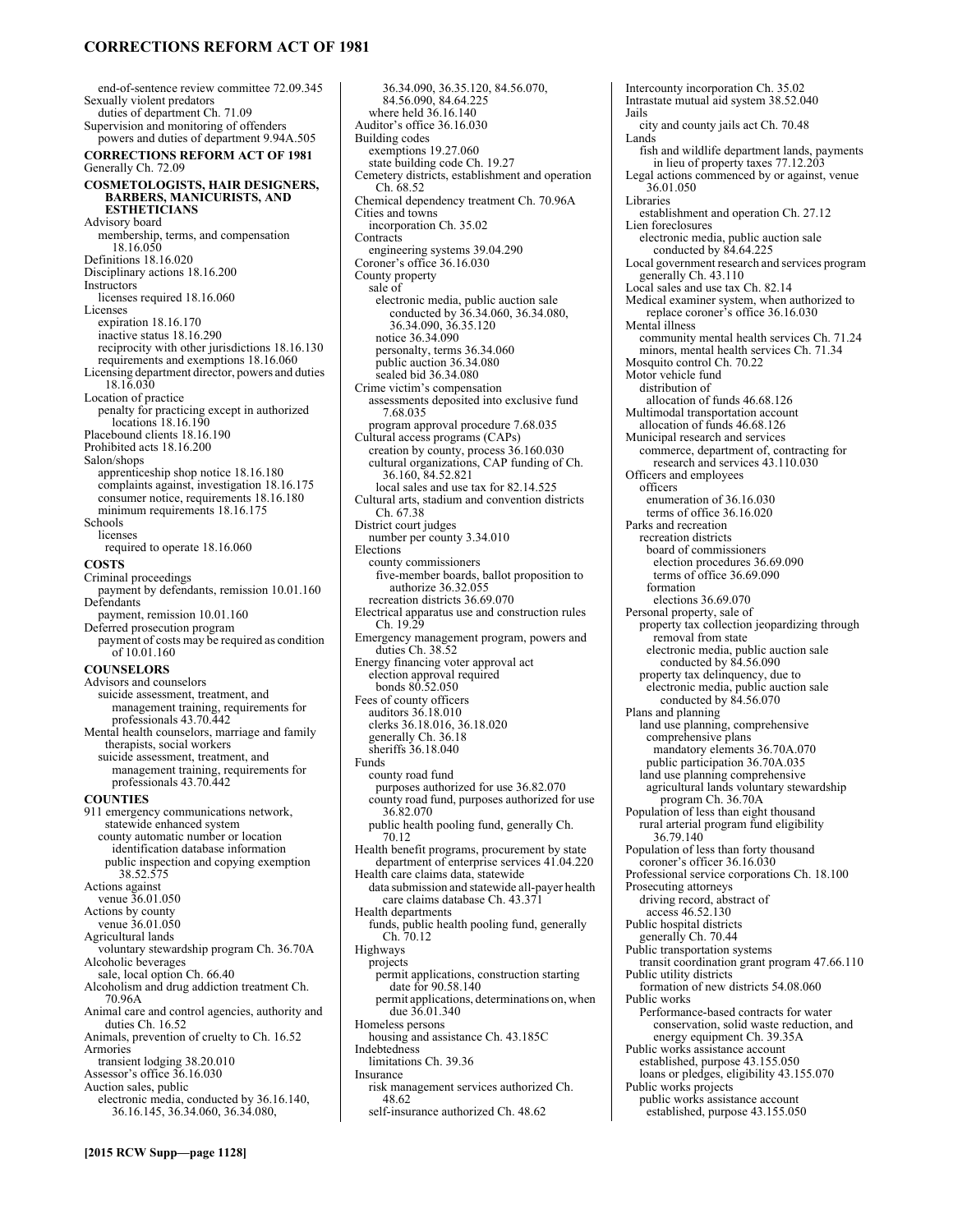#### **CRIMES**

Recording officer fees 36.18.010 Recycled products procurement preferential purchase policy 43.19A.040 requirements Ch. 43.19A Service of summons on, personal service 4.28.080 Sewer systems connection required when septic tank is failing appeals process 36.01.330 Sewerage systems connection required when septic tank is failing appeals process 36.01.330 Shellfish protection districts and programs Ch. 90.72 Shoreline management act, duties Ch. 90.58 Solid waste advisory committees, local organization and duties 70.95.165 Solid waste disposal facility site review standards 70.95.165 Solid waste management funds department of ecology authorized to disburse 70.95.268 State environmental policy Ch. 43.21C Storm water control facilities assessments, rates, and charges 90.03.525 Substance use disorder treatment program generally Ch. 70.96A Surcharges of county officers clerks 36.18.020 Tax title lands Ch. 36.35 Tort claims against presentment and filing of claims, requirements 4.96.020 Tourism promotion areas Ch. 35.101 Tourism-related facilities financing Ch. 67.28 Transportation public-private transportation initiatives program Ch. 47.46 Transportation benefit districts assumption by counties Ch. 36.74 generally Ch. 36.73 Transportation projects infrastructure construction aggregate and recycled concrete materials, use of 70.95.805, 70.95.807 Vehicles marking requirements, exceptions 46.08.065 Venue actions by or against 36.01.050 **COUNTY ASSESSORS**  Elective officer, enumeration as 36.16.030 **COUNTY AUDITORS**  Elections assistants appointment 36.22.220 ballots and other voting forms Ch. 29A.36 canvassing Ch. 29A.60 deputies appointment 36.22.220 generally, definitions Ch. 29A.04 initiative and referendum, state Ch. 29A.72 voters' pamphlets Ch. 29A.32 Elections administrators number certified 36.22.220 Elective officer, enumeration as 36.16.030 Fees enumeration 36.18.010 Intercounty petitions for incorporations Ch. 35.02 Port districts formation petition, duties 53.04.020 Process servers social security numbers of process servers exemption from public inspection and copying 36.22.215 Recording instruments surcharge

housing assistance for very-low income and homeless households 43.185C.240 **COUNTY CLERK**  Elective officer, enumeration as 36.16.030 Fees, enumeration and distribution 36.18.016 Fees and surcharges, enumeration and distribution 36.18.020 **COUNTY COMMISSIONERS**  Annexation, boundary review board powers supersede powers of Ch. 35.13 Board of meetings joint regular 36.32.080 joint special 36.32.090 outside the county seat, meetings held 36.32.080 regular 36.32.080 special 36.32.090 vacancies, filling of, procedure 36.32.070 Cities and towns annexation of unincorporated areas, duties Ch. 35.13 Elective officers, enumeration as 36.16.030 Five-member board procedure to authorize 36.32.055 vacancies, filling of, procedure 36.32.0558 Intercounty petitions for incorporation Ch. 35.02 Libraries, duties of commissioners Ch. 27.12 Metropolitan municipal corporations, effect upon Ch. 35.58 Public hospital districts, generally Ch. 70.44 Public utility districts five commissioner districts, division 54.40.070 Terms of office 36.32.030 **COUNTY LEGISLATIVE AUTHORITY**  Cities and towns incorporation Ch. 35.02 Fire protection districts annexation of territory, procedure 52.04.011 Libraries, duties of authority Ch. 27.12 **Meetings** joint regular 36.32.080 joint special 36.32.090 outside the county seat, meetings held 36.32.080 regular 36.32.080 special 36.32.090 Port districts formation resolution 53.04.020 Public auction sales, legislative authority to determine where held 36.16.140 **COUNTY ROADS AND BRIDGES**  County road fund purposes authorized for use 36.82.070 Roads defined highway purposes 47.04.010 Tax levy expenditures from revenues 36.79.140 **COUNTY TREASURER**  Elective officer, enumeration as 36.16.030 Public health pooling fund, generally Ch. 70.12 **COURTS**  Community courts, authorized 2.30.010 Domestic violence deadly weapons surrender of 10.99.040 electronic monitoring may be required as condition of release of defendant 10.99.040 prohibition of contact with victim 10.99.040 Domestic violence courts, authorized 2.30.010 Drug courts, various, list and authorization of adult drug courts 2.30.010 DUI courts 2.30.010 family dependency treatment courts 2.30.010 family drug courts 2.30.010 juvenile drug courts 2.30.010 treatment, responsibility, and accountability on campus (Back on TRAC) courts 2.30.010

veterans treatment courts 2.30.010 DUI courts, authorized 2.30.010 Ethics gifts, honoraria, etc. 42.52.150 Family dependency treatment courts, authorized 2.30.010 Gambling courts, authorized 2.30.010 Homeless courts, authorized 2.30.010 Judicial information system consultation by court before granting certain orders 2.28.210 Mental health courts, authorized 2.30.010 Public defense, office of Ch. 2.70 Therapeutic courts general provisions Ch. 2.30 local sales and use tax for 82.14.460 types of therapeutic court programs, list and authorization of community court 2.30.010 domestic violence court 2.30.010 drug court, adult 2.30.010 drug court, family 2.30.010 drug court, juvenile 2.30.010 DUI court 2.30.010 family dependency treatment court 2.30.010 gambling court 2.30.010 homeless court 2.30.010 mental health court 2.30.010 treatment, responsibility, and accountability on campus (Back on TRAC) court 2.30.010 truancy court 2.30.010 veterans treatment court 2.30.010 Treatment, responsibility, and accountability on campus (Back on TRAC) courts, authorized 2.30.010 Truancy courts, authorized 2.30.010 Veterans treatment courts, authorized 2.30.010 **CREDIT**  Agreements requiring writings, enforceability Ch. 19.36 Credit agreements requiring writings, enforceability Ch. 19.36 Debt adjusters, regulation Ch. 18.28 Statute of frauds Ch. 19.36 Trustee, power to sell on credit 11.98.070 Unclaimed property 63.29.140 **CREDIT UNIONS**  Comprehensive provisions Ch. 31.12 Unclaimed property, uniform act Ch. 63.29 **CRIMES**  Abortion clinics interference with facilities or providers Ch. 9A.50 Alcoholic beverages minors, violations, enforcement, and penalties Ch. 66.44 violations, enforcement, and penalties Ch. 66.44 Animals cruelty to Ch. 16.52 Auto theft prevention authority Ch. 46.66 Cemeteries, morgues, and human remains Title 68 Checks or drafts unlawful issuance class C felony, amount 9A.56.060 "credit," defined 9A.56.060 defined 9A.56.060 gross misdemeanor, amount 9A.56.060 intent, presumption of 9A.56.060 unlawful stop-payment order class C felony, amount 9A.56.060 gross misdemeanor, amount 9A.56.060 Children abuse reporting Ch. 26.44 internet, child pornography over the Ch. 9.68A sexual exploitation of children Ch. 9.68A Colleges and universities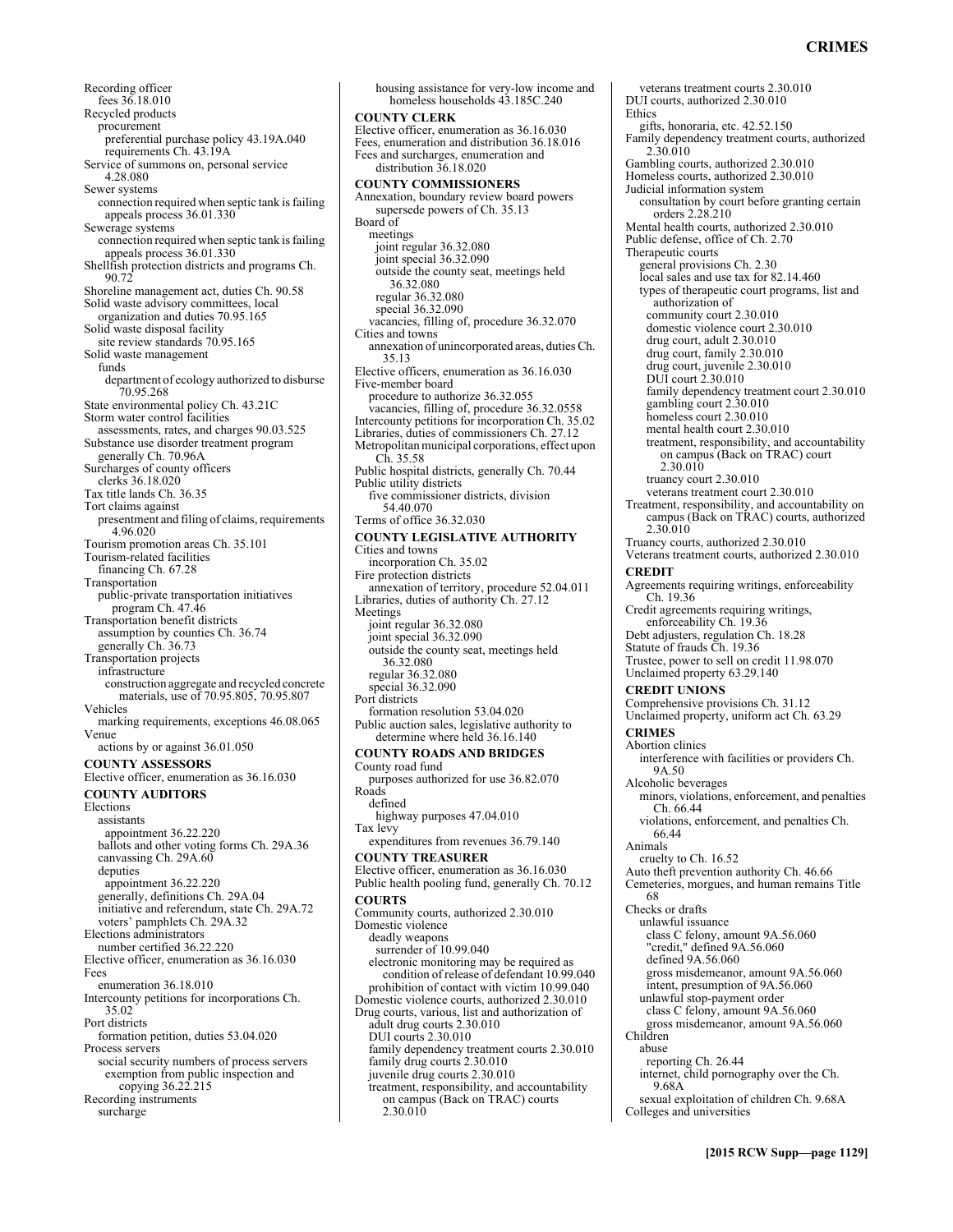#### **CRIMINAL JUSTICE AGENCIES**

interfering by force or violence with administrator, faculty member, or student 28B.10.570 intimidating by threat of force or violence any administrator, faculty member, or student 28B.10.571 Controlled substances, uniform act Ch. 69.50 Convictions wrongly convicted persons, redress for waiver of higher education tuition and fees 28B.15.395 Corporations documents, signing false record, penalty 23B.01.290 Cruelty to animals Ch. 16.52 Custodial interference first degree 9A.40.060 second degree 9A.40.070 Dairy products, unlawful acts and sales Ch. 15.36 Domestic violence assault in violation of no-contact order, class C felony 10.99.040 fatality reviews, data collection and analysis Ch. 43.235 protection orders assault, class C felony 26.50.110 Driving under the influence 24/7 sobriety program 36.28A.320, 36.28A.330, 36.28A.370, 36.28A.390 driver under age twenty-one electronic monitoring or alcohol abstinence monitoring 46.61.50571 mandatory appearances 46.61.50571 fees state toxicology laboratory and enforcement funding fee 46.61.5054 penalty schedule 46.61.5055 Driving with license suspended or revoked penalties 46.20.342 Drugs controlled substances 69.50.401, 69.50.430, 69.50.4013, 69.50.4014 marijuana, legalization of Ch. 69.50 overdoses, seeking medical assistance for 69.50.315 Energy facility site locations, permit requirements, penalty for violations 80.50.150, 80.50.155 Escape third degree defined 9A.76.130 gross misdemeanor or class C felony 9A.76.130 Felonies maximum terms of sentences 9A.20.021 Firearms background checks for sales and transfers definitions, including "sale," "transfer," and "unlicensed dealer" 9.41.010 requirements, procedures, violations 9.41.090, 9.41.092, 9.41.113, 9.41.115, 9.41.122, 9.41.124, 9.41.137 retail sales tax exemption when between two unlicensed persons in compliance 82.08.833 use tax when dealer facilitates sale or transfer between unlicensed persons 82.12.040 crimes relating to Ch. 9.41 pistols dealers regulations 9.41.090 definitions 9.41.010 uniform firearms act Ch. 9.41 Fish and wildlife, criminal acts and penalties Ch. 77.15 Gambling cheating 9.46.196, 9.46.1961 generally Ch. 9.46 Governmental operation, obstruction of escape third degree defined 9A.76.130

gross misdemeanor or class C felony 9A.76.130 Gross misdemeanors pet animals, taking, concealing, injuring, killing, etc. 9.08.070 sentences to be imposed 9A.20.021 Hard time for armed crime Ch. 9.94A Health care facilities or providers, interference with penalties 9A.50.030 Hunting, criminal acts and penalties Ch. 77.15 Insurance inducements, illegal 48.30.150 rebates 48.30.140 Internet child pornography Ch. 9.68A internet crimes against children account 43.101.435 Intimate images, disclosing 9A.86.010 Juvenile justice act Ch. 13.40 Kidnapping end of duty to register, investigation concerning, removal from registry 9A.44.141 failure of offender to register 9A.44.132 registration of offenders 9A.44.128, 9A.44.130, 9A.44.132, 9A.44.140, 9A.44.141, 9A.44.142, 9A.44.143, 9A.44.148 relief from duty to register, petition and exceptions 9A.44.142 relief from duty to register for juveniles, petition and exception 9A.44.143 Livestock brands and marks Ch. 16.57 maliciously killing or causing substantial bodily harm to livestock belonging to another, penalty 16.52.320 unlawful possession Ch. 16.57 Livestock theft fine, mandatory 9A.56.085 mandatory fine 9A.56.085 Methamphetamine controlled substances, uniform act Ch. 69.50 Milk products, unlawful acts and sales Ch. 15.36 Minors alcoholic beverages, violations, enforcement, and penalties Ch. 66.44 Misdemeanors sentences to be imposed 9A.20.021 Motor vehicles auto theft prevention authority Ch. 46.66 intoxication, penalty for failure to take alcohol or drug tests 46.20.308 physical control of while under the influence of liquor or drugs 46.61.504 publicly owned vehicles, allowing operation of unmarked vehicle unlawful 46.08.065 Murder aggravated first degree Ch. 10.95 Pawnbrokers and second-hand dealers prohibited acts 19.60.060 Pet animals research institutions, transferring stolen animals to penalties 9.08.072 taking, concealing, injuring, killing, etc. 9.08.070 Physical control of a vehicle while under the influence of liquor or drugs determination 46.61.504 fees state toxicology laboratory and enforcement funding fee 46.61.5054 Pilotage act, violations and penalties Ch. 88.16 Pollution liability insurance program unauthorized disclosure of proprietary reports and information 70.148.060 Pornography Ch. 9.68 Powdered alcohol

using, purchasing, selling, or possessing misdemeanor 66.44.380 Privacy, violating right of Ch. 9.73

Prostitution fee assessments, additional 9A.88.120 internet advertisement, additional fee assessment for 9.68A.106 offender registration 9A.44.128 penalties and fees 9.68A.105, 9.68A.106 vehicle impoundment 9A.88.140 Punishment maximum terms 9A.20.021 Sentences authorized for offenders 9A.20.021 sentencing reform act, standards, ranges Ch. 9.94A Servitude, involuntary, including coercion of Ch. 9A.40 Sex offenses Ch. 9A.44 Sexual exploitation of children Ch. 9.68A Sexually violent predators Ch. 71.09 Stop-payment order, unlawful class C felony, amount 9A.56.060 gross misdemeanor, amount 9A.56.060 Theft auto theft prevention authority Ch. 46.66 Three strikes persistent offender, definition 9.94A.030 sentencing requirements 9.94A.505 Trafficking generally 9.94A.515 notice on human trafficking, model restrooms, public, voluntary posting in 43.280.110 Victims of compensation Ch. 7.68 Wildlife, criminal acts and penalties Ch. 77.15 **CRIMINAL JUSTICE AGENCIES**  Local sales and use tax distribution Ch. 82.14 **CRIMINAL JUSTICE TRAINING COMMISSION**  24/7 sobriety program administering of program 36.28A.320, 36.28A.330 Children under fourteen, testimony of surveying law enforcement and prosecuting agencies requirements and reporting, commission role 43.101.440 Internet crimes against children account 43.101.435 Powers and duties 43.101.080 Rules and regulations, adoption, administration 43.101.080 Training basic law enforcement provision of support, facilities 43.101.200 requirement for new personnel 43.101.200 corrections personnel basic training 43.101.220 crisis intervention training 43.101.427 sexual assault investigating and prosecuting 43.101.270 **CRIMINAL PROCEDURE**  Appeals public defense, office of Ch. 2.70 Arrest warrant sheriff's fee 36.18.040 Bail determination of bail under Article I, section 20 of state Constitution conditions of release conditions, amendment of order 10.21.030 electronic monitoring 10.21.090 home detention 10.21.017, 10.21.090 pretrial release programs, definition of and restrictions on 10.21.015 requirements, ignition interlock device and 24/7 sobriety program monitoring 10.21.055 Convictions wrongly convicted persons, redress for waiver of higher education tuition and fees 28B.15.395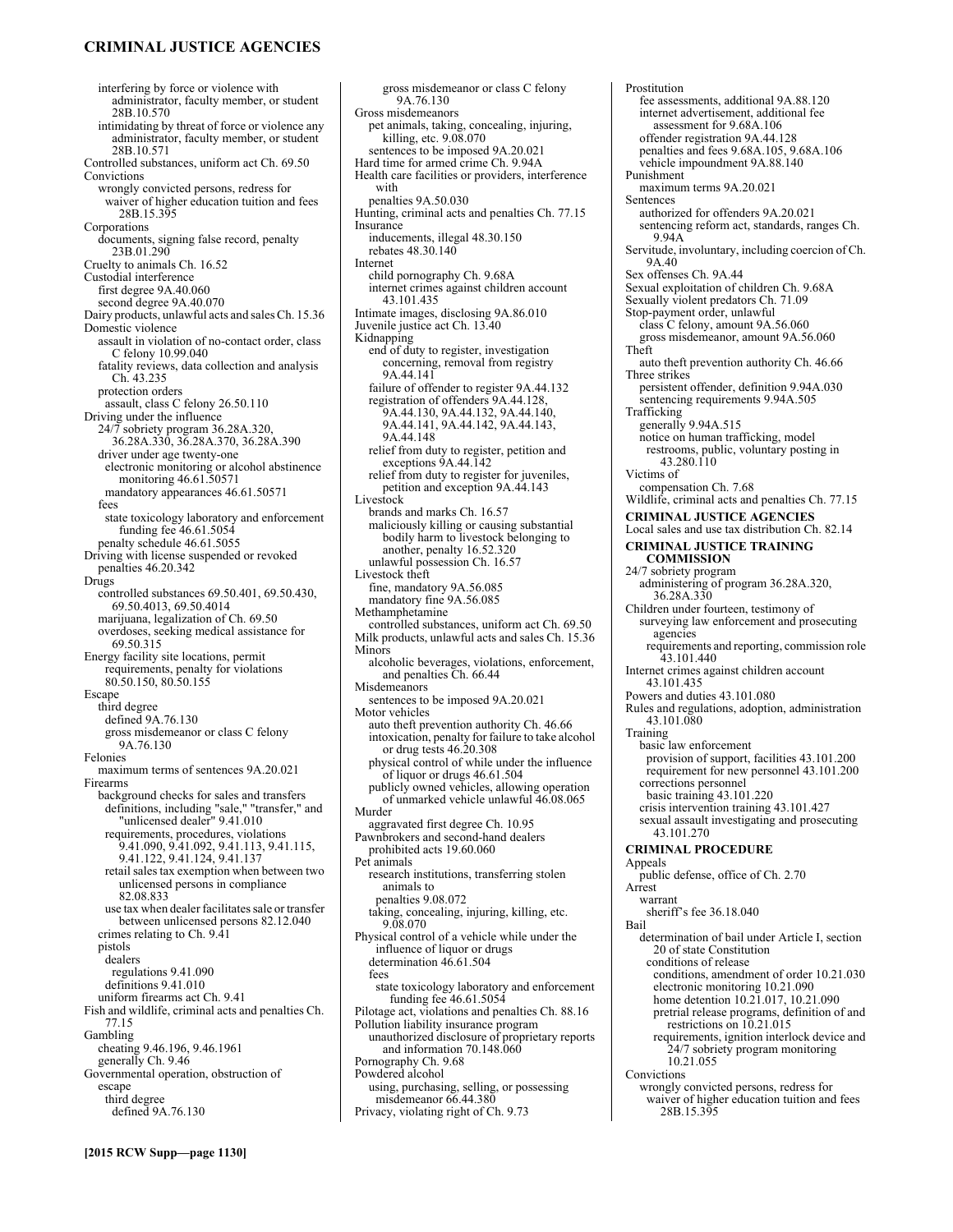Costs payment required, remission 10.01.160 Criminal insanity sexually violent predators Ch. 71.09 Criminally insane competency to stand trial continuation of competency process 10.77.079 dismissal of charges 10.77.079 evaluation, appointment of qualified expert or professional person as part of procedure 10.77.073 reimbursement of county for costs, when 10.77.073 evaluation or restoration treatment, admission and transportation for 10.77.078 evaluation or restoration treatment, court order for 10.77.075 evaluations and inpatient restoration services 10.77.068 performance targets and time limits 10.77.068 defendant, discharge when competent to stand trial 10.77.065 evaluations, reports and recommendations to court required 10.77.065 forensic mental health services rule making for 10.77.290 forensic mental health services, office of establishment and functions 10.77.280 not to be incarcerated in state correctional facility, exceptions 10.77.220 placement in secure facility 10.77.091 stay of proceedings for incompetency and restoration treatment 10.77.084, 10.77.086, 10.77.088 Defendants costs payment requirement, remission 10.01.160 Deferred prosecution program payment of costs may be required as condition of 10.01.160 Developmental disabilities, persons with stay of proceedings for incompetency and restoration treatment 10.77.084, 10.77.086, 10.77.088 DNA reference samples, destruction of, and data expungement 5.70.020 work product, preservation of 5.70.010 Domestic violence electronic monitoring may be required as condition of release of defendant 10.99.040 Electronic monitoring conditions, when 10.21.090 supervising agency and monitoring agency, duties 9.94A.736 Fees and surcharges, collection by superior court clerk 36.18.020 Home detention conditions, when 9.94A.734, 10.21.090 definition 10.21.017 pattern form order for use by courts 9.94A.735 Indigents court fees and costs 10.73.160 Judgments costs payment by defendant, remission 10.01.160 interest on, impact of legal financial obligations 10.82.090 interest on, rate 10.82.090 Juvenile justice act Ch. 13.40 Kidnapping registration of offenders 9A.44.128, 9A.44.130, 9A.44.132, 9A.44.140, 9A.44.141, 9A.44.142, 9A.44.143 registration offenders 9A.44.148 Kidnapping offender registration end of duty to register, investigation concerning, removal from registry 9A.44.141

failure to register 9A.44.132 relief from duty to register, petition and exceptions 9A.44.142 relief from duty to register for juveniles, petition and exception 9A.44.143 Medical placement, when allowed 9.94A.728 Murder, aggravated first degree sentencing death penalty, life imprisonment 10.95.030 developmental disability, person with may not be sentenced to death 10.95.030 intellectual disability, person with may not be sentenced to death 10.95.030 offense committed prior to sixteenth birthday 10.95.030 Pardons governor's power to grant 9.94A.728 Penalties victim of crime penalty assessment 7.68.035 Pleadings stay of proceedings for incompetency and restoration treatment 10.77.084, 10.77.086, 10.77.088 Pretrial release programs definition of and restrictions on 10.21.015 electronic monitoring 10.21.090 home detention 10.21.017, 10.21.090 Proceedings, stay for incompetency and restoration treatment 10.77.084, 10.77.086, 10.77.088 Public defense, office of Ch. 2.70 Punishment victim of crime penalty assessment 7.68.035 Risk assessment of felony offenders 9.94A.501 Sentences concurrent or consecutive sentences 9.94A.589 consecutive, concurrent 9.94A.505 costs payment by defendant 10.01.160 drug offenses sentencing grid 9.94A.517 early release crimes committed prior to eighteenth birthday 9.94A.730 earned release time and risk assessments 9.94A.729 housing rental vouchers 9.94A.729 electronic monitoring 9.94A.736 exceptional sentences 9.94A.505 fines 9.94A.550 first time offenders 9.94A.505 home detention 9.94A.734, 9.94A.735 life sentences persistent offenders 9.94A.505 minimum 9.94A.505 pardon, authorized 9.94A.728 parenting sentencing alternative 9.94A.505 persistent offenders life sentence without parole upon third conviction 9.94A.505 release prior to expiration of sentence 9.94A.728 restitution 9.94A.505 sentencing grid, drug offenses 9.94A.517 seriousness level, crimes included in each level 9.94A.515 standard sentence ranges 9.94A.533 Sentencing guidelines commission fines 9.94A.550 Sentencing reform act Ch. 9.94A Sex offenders pretrial release home detention or electronic monitoring, conditions 10.21.090 registration of definitions 9A.44.128 duty to register 9A.44.140 end of duty to register, investigation concerning, removal from registry 9A.44.141 failure to register 9A.44.132

procedures, deadlines, and penalties 9A.44.130 relief from duty to register, petition and exceptions 9A.44.142 relief from duty to register for juveniles, petition and exception 9A.44.143 release of information regarding 4.24.550 Three strikes persistent offender, definition 9.94A.030 sentencing requirements 9.94A.505 Victims of crimes, compensation Ch. 7.68 **CROPS**  Crop adjusters Ch. 48.17 Energy crops, dedicated, purchase contracts for 54.04.190 **CROSSWALKS**  Defined 47.04.010 **CULTURAL ARTS, STADIUM AND CONVENTION DISTRICTS**  Levies tax 67.38.130 Property tax may levy 67.38.130 Tax levies 67.38.130 **CULTURAL ORGANIZATIONS**  Cultural access programs, funding of organizations by creation, administration, and requirements Ch. 36.160 local sales and use tax for 82.14.525 local taxation authority and allocation of funds Ch. 36.160 property tax levies 84.52.821 Cultural arts, stadium and convention districts Ch. 67.38 **CURBS**  Cities and towns, construction, reconstruction and repair, generally Ch. 35.68 **CUSTODIAL INTERFERENCE**  First degree 9A.40.060 Second degree 9A.40.070 **DAIRIES AND DAIRY PRODUCTS**  Business and occupation tax dairy products businesses 82.04.260 exemption 82.04.4268 Dairy cattle electronic cattle transaction reporting system 16.57.450 identification tags 16.57.160 Dairy inspection assessment to fund 15.36.551 certain manufacturing facilities, inspection fee assessment on 15.36.571 Dairy technicians licenses 15.36.081 Fees disposition 15.36.491 Milk and milk products dairy inspection program assessment to fund 15.36.551 certain manufacturing facilities, inspection fee assessment on 15.36.571 dairy technicians licenses 15.36.081 fees, disposition 15.36.491 licenses dairy technicians 15.36.081 milk processing plants 15.36.051 milk processing plants licenses 15.36.051 sanitary certificates, fees 15.36.525 sanitary certificates, fees 15.36.525 **DAIRY PRODUCTS COMMISSION**  Printing contract conditions 15.24.086 **DANCES**  Opportunity to dance tax exemption for certain establishments 82.04.050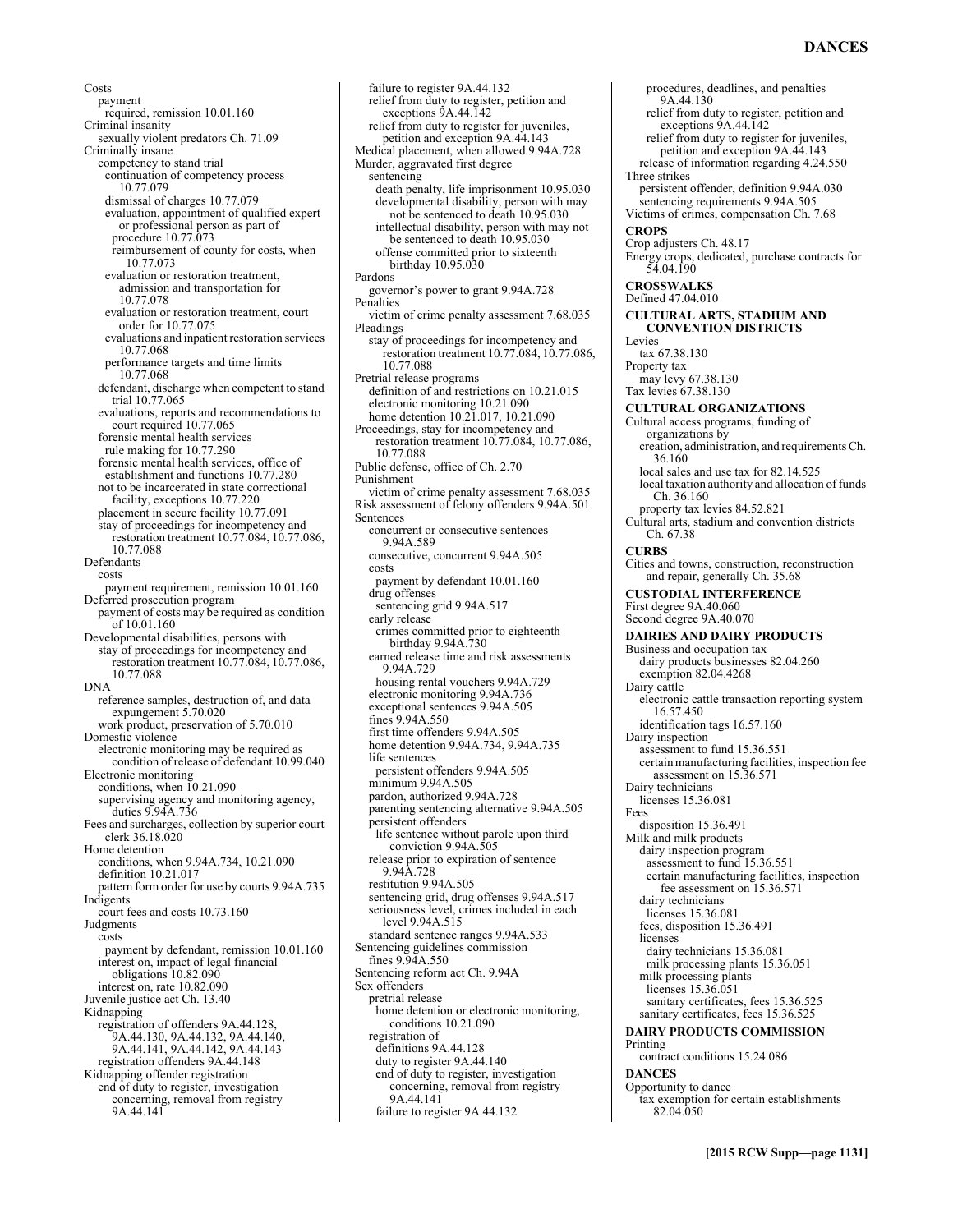## **DAY CARE**

**DAY CARE**  Child care agencies licensing, definitions Ch. 43.215 Child care facilities state employees' children 41.04.375 Early learning, department of Ch. 43.215 **DEATH**  Cemeteries, morgues, and human remains Title 68 Estate and transfer tax Ch. 83.100 **DEBT ADJUSTERS**  Definitions 18.28.010 Exemptions 18.28.010 Fees for services, limitations 18.28.080 Nonprofit 18.28.010, 18.28.080, 18.28.120, 18.28.800 Professional service corporations Ch. 18.100 Prohibited acts 18.28.120 **DEBTS AND DEBTORS**  Accounts, sales of Ch. 62A.9A Agreements requiring writings, enforceability Ch. 19.36 Chattel paper Ch. 62A.9A Collection agencies Ch. 19.16 Consumer loan act Ch. 31.04 Contracts or agreements, when void unless in writing Ch. 19.36 Debt adjusters, regulation Ch. 18.28 High risk consumer loans Ch. 31.04 Sales of accounts Ch. 62A.9A Secured transactions Ch. 62A.9A Statute of frauds Ch. 19.36 **DEEDS**  Execution, sale upon fee of sheriff 36.18.040 **DEEDS OF TRUST**  Assistance for homeowners in crisis Ch. 61.24 Foreclosure and sale foreclosure fairness account 61.24.172 foreclosure fairness act Ch. 61.24 Trustee's sale foreclosure fairness act and account Ch. 61.24 **DEFENDANTS**  Criminal actions costs payment, remission 10.01.160 **DEFENSES**  Motor vehicles control of while under the influence 46.61.504 **DEFERRED PROSECUTION PROGRAM**  Costs payment may be required as condition of granting  $10.01.160$ **DENTAL HYGIENISTS**  Licenses initial limited 18.29.190 Professional service corporations Ch. 18.100 Scope of functions 18.29.050 Supervision by dentist 18.29.050 **DENTAL PROFESSIONALS**  Dental assistants scope of practice 18.260.040 **DENTISTRY**  Child abuse reporting Ch. 26.44 Dental hygienists, licensing and scope of

functions Ch. 18.29 Licenses applications 18.32.100 Professional service corporations Ch. 18.100

#### **DEPENDENT ADULTS**

Definitions 74.34.020 Vulnerable adults missing children and endangered person clearinghouse, silver alert designation for 13.60.010 protective services Ch. 74.34

**DEVELOPMENTAL DISABILITIES, PERSONS WITH**  Autism spectrum disorders applied behavior analysis and licensed behavior analyst Ch. 18.380 Certified residential services and support providers enforcement standards 71A.12.300 Community protection program enforcement actions 71A.12.270 Courts, mental health, including participants with developmental disabilities, authorized 2.30.010 Criminal proceedings competency stay of proceedings 10.77.088 Death penalty developmental or intellectual disability, person with may not be sentenced to death 10.95.030 Developmental disability service system task force 71A.20.190 Fishing permits, group 77.32.550 Missing children and endangered person clearinghouse silver alert designation 13.60.010 Parents with developmental disabilities dependency proceedings, permanency plan of care 13.34.136 Residential habilitation centers administration Ch. 72.01 Service delivery extended foster care, youth aging out of developmental disabilities services, qualification of 74.13.341 **DIGITAL SIGNATURES**  Certification authorities city or county as authority, conditions 19.34.231 licensure issuance and classification 19.34.100 revocation and suspension 19.34.100 **DIKING AND DRAINAGE**  Public lands—aquatic lands generally Ch. 79.105 Special districts creation and operation Ch. 85.38 governing body Ch. 85.38 **DISABILITIES, PERSONS WITH**  Community and technical colleges technical colleges to comply with federal requirements for persons with disabilities 28B.50.455 Employment state agencies, employment by, reporting concerning 43.41.275 Fishing permits, group 77.32.550 Housing, affordable, and housing-related services local sales and use tax for 82.14.530 Housing trust fund application, procedure 43.185.070 Mental and behavioral health facilities, programs, and services, local sales and use tax for 82.14.530 Parking special parking privileges Ch. 46.19 Sidewalks cities and towns curb ramps for persons with physical disabilities model standards 35.68.076 Streets and alleys cities and towns curb ramps for persons with physical disabilities model standards 35.68.076 **DISCOUNT**  Insurance, unlawful practice with premiums 48.30.140

**DISCOVERY**  Domestic violence program client records discovery 70.123.075 **DISCRIMINATION**  Affirmative action noncompliance failure to reach conciliation, referral to administrative law judge for hearing 49.74.031 procedure 49.74.020 Colleges and universities gender-based discrimination Ch. 28B.110 **DISEASES**  Cancer cancer research endowment authority and program cancer research endowment fund match transfer account 43.348.080 CARE fund 43.348.060 generally Ch. 43.348 independent expert scientific review and advisory committee 43.348.050 **DISPLACED HOMEMAKER PROGRAM**  Appropriation equal to additional marriage license fee 36.18.010 **DISPUTES**  Estates and trusts, dispute resolution procedures Ch. 11.96A **DISSOLUTION**  Corporations nonprofit corporations generally 24.03.245, 24.03.300 **DISSOLUTION OF MARRIAGE**  Maintenance of spouse uniform interstate family support act Ch. 26.21A Spousal maintenance uniform interstate family support act Ch. 26.21A **DISTILLERIES**  Craft distilleries sales and samples of spirits 66.24.145 Licenses 66.24.140 Orders for spirits, acceptance and delivery of 66.20.410 **DISTRESSED AREAS**  Community economic revitalization board Ch. 43.160 **DISTRICT COURTS**  Civil jurisdiction 3.66.020 Generally Ch. 3.34 Judges Ch. 3.34 Jurisdiction civil 3.66.020 **DISTRICT JUDGES**  Generally Ch. 3.34 **DISTRICTS**  Cultural arts, stadium and convention districts Ch. 67.38 **DNA IDENTIFICATION SYSTEM**  Collection of biological samples 43.43.754, 43.43.7541 Crimes, list of 43.43.754 Reference samples, destruction of, and data expungement 5.70.020 **DOGS**  Motor vehicle or enclosed space, unattended leaving or confining dog or other animal in 16.52.340 Taking, concealing, injuring, killing, etc., penalty 9.08.070 **DOMESTIC PARTNERSHIPS**  Child support enforcement, generally Ch. 26.18 **DOMESTIC VIOLENCE**  Courts domestic violence courts, authorized 2.30.010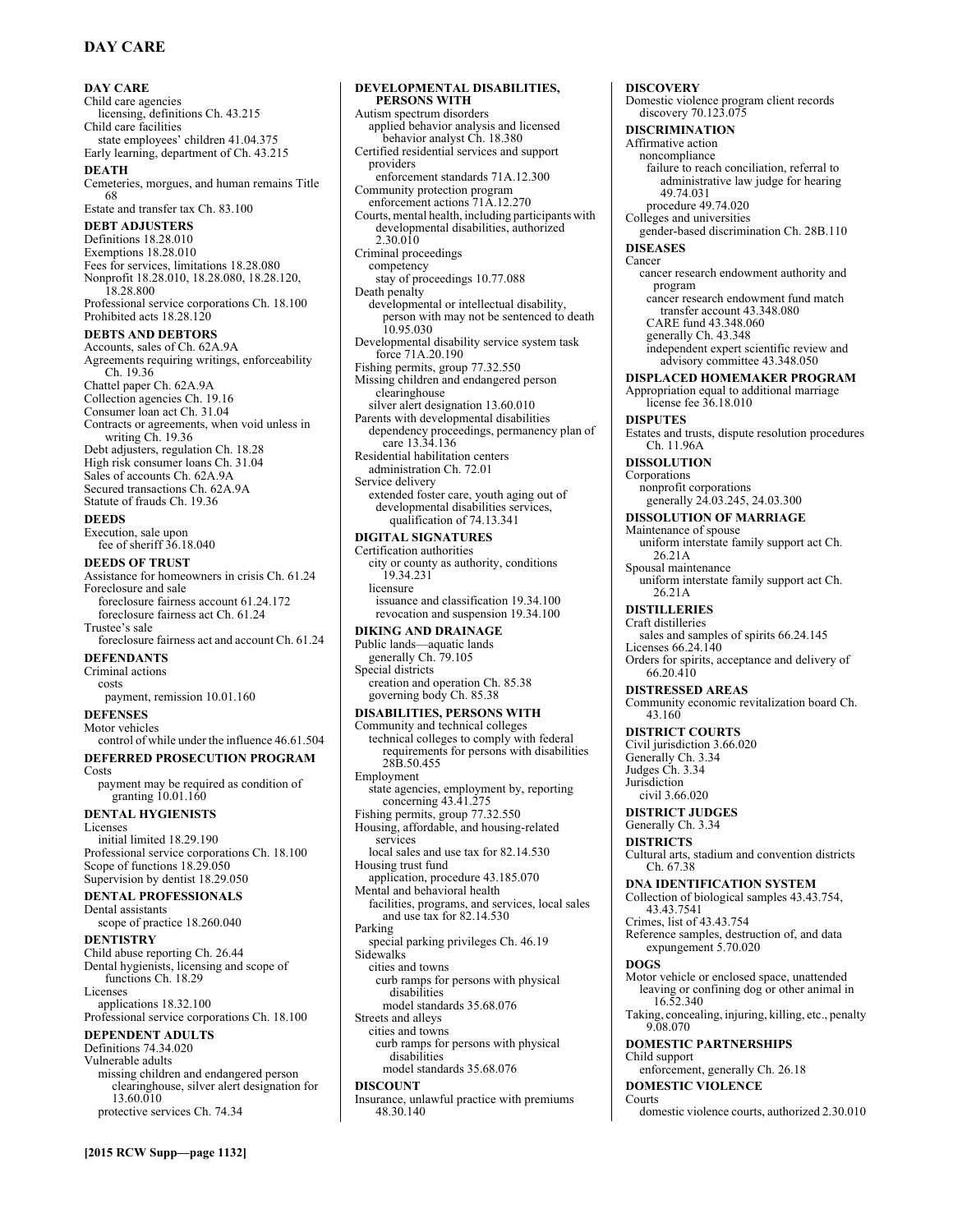#### **EARLY LEARNING, DEPARTMENT OF**

69.50.580 licenses

66.08.2602

producers, processors, researchers, retailers

application and renewal fee, additional

duties, requirements 10.99.040 Deadly weapons surrender of 10.99.040 Electronic monitoring may be required as condition of release of defendant 10.99.040 Fatality review panels Ch. 43.235 Fatality reviews, data collection and analysis Ch. 43.235 Location of victim not to be disclosed 10.99.040 No-contact order procedure 10.99.040 statewide notice 10.99.040 violation, penalties 10.99.040 Penalty assessment 10.99.080 Prevention account 70.123.150 Programs for victims client records 70.123.075 community-based domestic violence programs Ch. 70.123 domestic violence prevention account 70.123.150 emergency shelter programs Ch. 70.123 families in shelters, certain public assistance payments to 70.123.110 grant program for nonprofit providers of services 70.123.090 minimum standards, establishing 70.123.040 prevention programs Ch. 70.123 social and health services, department of duties and responsibilities 70.123.030, 70.123.040, 70.123.080, 70.123.090 Protection orders procedures Ch. 26.50 Victims address confidentiality program Ch. 40.24 housing, affordable, and housing-related services local sales and use tax for 82.14.530 mental and behavioral health facilities, programs and services local sales and use tax for 82.14.530 **DRIVEWAYS**  Cities and towns, construction, reconstruction and repair, generally Ch. 35.68 **DRIVING UNDER THE INFLUENCE**  24/7 sobriety program 10.21.055, 36.28A.320, 36.28A.330, 36.28A.370, 36.28A.390 Alcohol or drug tests blood withdrawal, immunity from liability 46.61.508 procedure 46.61.506 Breath tests implied consent 46.20.308 Courts, DUI, authorized 2.30.010 Driver under age twenty-one electronic monitoring or alcohol abstinence monitoring 46.61.50571 mandatory appearances 46.61.50571 Driver under twenty-one consuming alcohol, penalties 46.61.503 Driver's license ignition interlock driver's license 46.20.385 revocation for refusal to take breath or blood test 46.20.308 Driving record, abstract of access 46.52.130 Fees penalty schedule 46.61.5055 state toxicology laboratory and enforcement funding fee 46.61.5054 traffic safety commission grants, funding of 46.61.5054 Ignition interlock device, in connection with conditions of release 10.21.055 Ignition interlocks, biological and technical devices 46.20.740, 46.20.750, 46.20.755 Impaired driver blood samples, drawing by health care professionals without consent under law enforcement direction professional misconduct, is not 18.130.410 Implied consent 46.20.308

Physical control of a vehicle under the influence 46.61.504 **DRUGS (See also COURTS; MARIJUANA)** Biological drug products, interchangeable substitution for other biological drug products 69.41.110, 69.41.120, 69.41.125, 69.41.150, 69.41.160, 69.41.193, 69.41.196 Cathinone or methcathinone additional fine 69.50.438 unfair or deceptive practice 69.50.460 Codeine controlled substances, uniform act Ch. 69.50 Controlled substances analysis of controlled substance by state patrol crime laboratory fee for analysis, court imposition and collection 43.43.690 definitions 69.50.101 overdoses, seeking medical assistance for 69.50.315 prohibited acts manufacture, delivery, or possession, penalties 69.50.401 schedule I list of included substances 69.50.204 violations felonies, additional fine 69.50.430 marijuana, possession of forty grams or less 69.50.4014 possession of 69.50.4013 public places or facilities, violations committed in or on 69.50.435 Controlled substances, uniform act Ch. 69.50 Controlled substances therapeutic research program Ch. 69.51 Drug-free zones 69.50.435 DUI courts, authorized 2.30.010 Emergency medical services ambulance or aid services, providing drugs to 18.64.540 Enforcement funding, cigarette tax Ch. 82.24, 82.26 Family dependency treatment courts, authorized 2.30.010 Generic drugs substitution for brand name drugs 69.41.110, 69.41.120, 69.41.150, 69.41.160 Hallucinogenic substances controlled substances, uniform act Ch. 69.50 Marijuana bundled transactions, retail sales, tax, exception 69.50.570 butane or other explosive gases, use by marijuana processor prohibition 69.50.450 cannabinoids, synthetic unfair or deceptive practice 69.50.455 cannabis health and beauty aids regulations and penalties, inapplicability of 69.50.575 cathinone or methcathinone unfair or deceptive practice 69.50.460 controlled purchase programs retailers selling to underage persons, penalties 69.50.560 controlled substances, uniform act Ch. 69.50 cooperatives business and occupation tax exemption, when 82.04.756 legal use of 69.50.101, 69.50.325, 69.50.331, 69.50.334, 69.50.342, 69.50.345, 69.50.354, 69.50.357, 69.50.360, 69.50.363, 69.50.366, 69.50.369, 69.50.401, 69.50.445, 69.50.530, 69.50.535, 69.50.540, 69.50.4013 legalization THC concentration and driving, provisions concerning 46.20.308, 46.61.503, 46.61.504, 46.61.506, 46.61.50571 license applicants, signage and public notice requirements

marijuana club, conducting or maintaining penalty 69.50.465 medical use 28B.20.502 medical use, tax exemptions 82.08.9998, 82.12.9998 medical use of cannabis act Ch. 69.51A possessing or consuming in vehicle on highway 46.61.745 possession of forty grams or less, penalty 69.50.4014 public records act exemptions 42.56.620, 42.56.630 research license 69.50.372 retailers medical marijuana endorsement 69.50.375 medical marijuana endorsement, holding THC concentration in products 69.50.378 vending machines and drive-through purchase facilities, prohibiting 69.50.390 sales of marijuana and marijuana products prohibiting certain sales 69.50.380 transporting or delivering common carriers 69.50.382, 69.50.385 tribal agreements, tax exemptions 43.06.490, 82.08.9997, 82.12.9997 tribal marijuana tax 43.06.490 tribe and state agreement, commercial activities covered by taxes, fees, assessments, charges 69.50.555 trust fund taxes, unpaid by limited liability company liability, administrative hearing 69.50.565 Methamphetamine controlled substances, uniform act Ch. 69.50 Motor vehicles physical control of while under the influence 46.61.504 Opiates controlled substances, uniform act Ch. 69.50 Opioid overdose medication prescriptions for 69.41.095 Overdoses medical assistance, seeking 69.50.315 Pharmacies and pharmacists, licensing and regulation Ch. 18.64 Prescription drugs emergency medications, prepackaged authority for practitioners to prescribe 70.41.480 generic drugs, substitution for brand name drugs 69.41.110, 69.41.120, 69.41.150, 69.41.160 legitimate medical purposes for prescriptions 69.41.040 transfers between hospitals and affiliated companies authority for, when 70.41.490 Treatment, responsibility, and accountability on campus (Back on TRAC) courts, authorized 2.30.010 Uniform controlled substances act Ch. 69.50 Veterans treatment courts, authorized 2.30.010 **EARLY LEARNING, DEPARTMENT OF**  Child fatality reviews child fatality review subcommittee 43.215.490 investigation by department communication with children 43.06A.100 reviews of fatalities 43.215.490 Definitions 43.215.010 Early achievers program annual progress report, and mitigation plan for certain areas 43.215.102 culturally diverse and low-income center providers, participation of 43.215.101 early achievers review subcommittee 43.215.090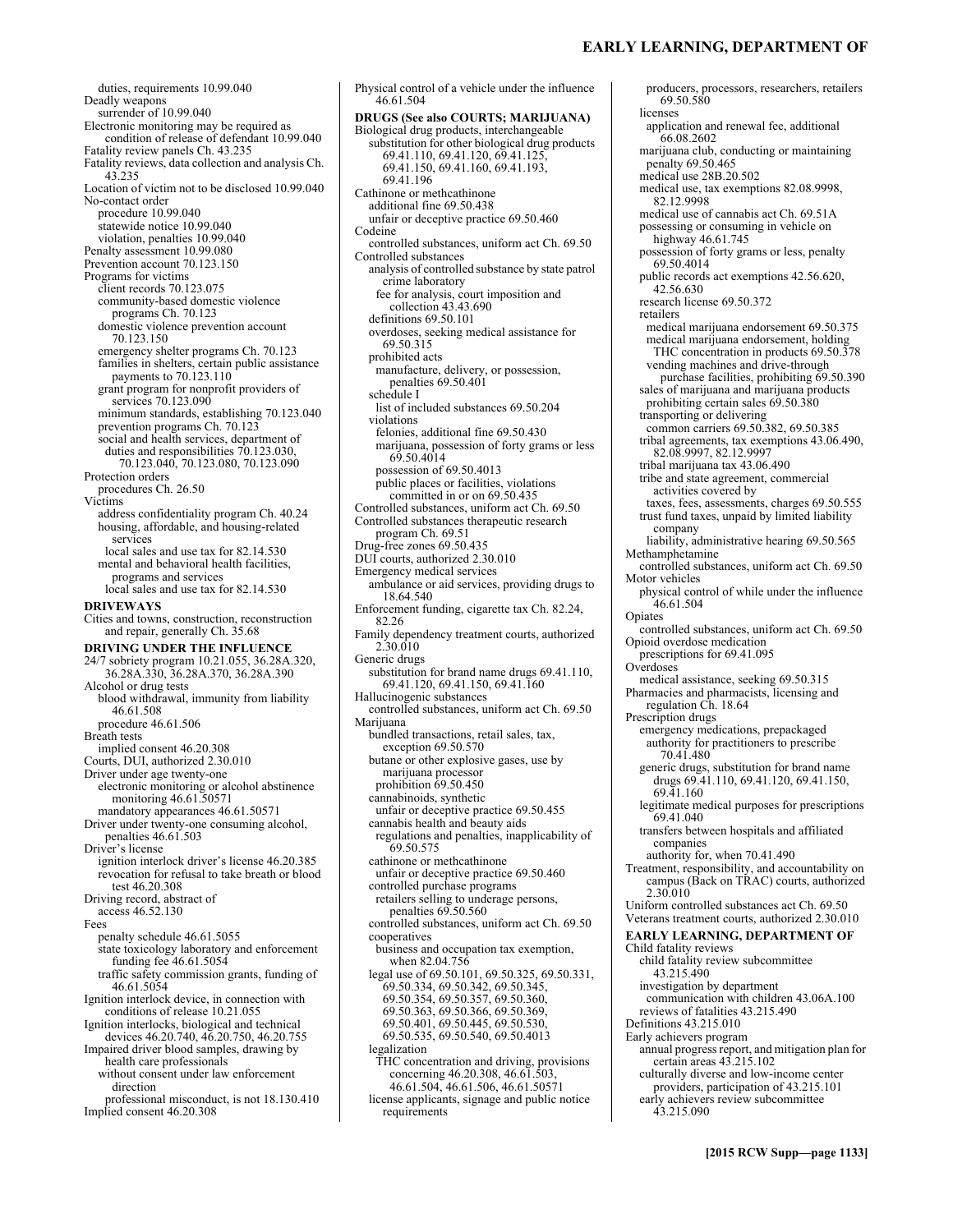## **EAST ASIAN MEDICINE PRACTITIONERS**

family home child care providers, participation of 43.215.101 joint select committee on the early achievers program 43.215.1001 quality rating and improvement system 43.215.100 voluntary quality rating and improvement system 43.215.100 Early childhood education and assistance program applications, review of 43.215.430 data collection and evaluation, including education data center role 43.215.492 eligible providers, state-funded support, data collection 43.215.415 funding and statewide implementation 43.215.456 licensing standards for program and child care 43.215.201 pathway to program 43.215.415 rule making for program 43.215.425 rules 43.215.425 voluntary preschool opportunities 43.215.455, 43.215.456 voluntary preschool opportunities, early learning program for 43.215.455, 43.215.456 Early learning advisory council 43.215.090 Early start act, provisions of comprehensive provisions Ch. 43.215 definitions 43.215.010 early achievers program annual progress report, and mitigation plan for certain areas 43.215.102 culturally diverse and low-income center providers, participation of 43.215.101 early achievers review subcommittee 43.215.090 family home child care providers, participation of 43.215.101 joint select committee on the early achievers program 43.215.1001 quality rating and improvement system 43.215.100 early childhood education and assistance program applications, review of 43.215.430 data collection and evaluation, including education data center role 43.215.492 eligible providers, state-funded support, data collection 43.215.415 funding and statewide implementation 43.215.456 licensing standards for program and child care 43.215.201 pathway to program 43.215.415 rule making for program 43.215.425 voluntary preschool opportunities 43.215.455, 43.215.456 early start account 43.215.195 licensing duties of director 43.215.200 licensing standards child care and early childhood education and assistance program 43.215.201 local government efforts, integration with 43.215.099 short title 43.215.909 working connections child care program change in providers, notification of 43.215.1352 contracted child care slots and vouchers 43.215.137 subsidy requirements, tiered reimbursements, copayments 43.215.135 Licensing, agencies background checks shared background checks 43.215.200 director's duties 43.215.200 **Offices** branch offices 43.17.050 state capital, office maintained at 43.17.050 Voluntary preschool opportunities, early learning program for

funding and statewide implementation, reports 43.215.456 program standards 43.215.455 Working connections child care program applicant and recipient requirements 43.215.1352 change in providers, notification of 43.215.1352 contracted child care slots and vouchers 43.215.137 subsidy authorization 43.215.135 subsidy requirements, tiered reimbursements, copayments 43.215.135 **EAST ASIAN MEDICINE PRACTITIONERS**  Advisory committee 18.06.220 Consultation, written plan 18.06.140 **ECOLOGY, DEPARTMENT OF**  Branch offices 43.17.050 Bridges, structurally deficient, emergency work on SEPA categorical exemption, requirements, department role 43.21C.470 Combined heat and power systems engines, stationary natural gas permitting process and emission limits 70.94.991 Conservation commission and conservation districts Ch. 89.08 Ecological commission state environmental policy, commission duties Ch. 43.21C Forest practices water pollution control, department jurisdiction and powers Ch. 90.48 Greenhouse gas emissions statewide reduction Ch. 70.235 Hazardous waste cleanup response by emergency responders grants for response and firefighting equipment and resources 43.21A.721 Integrated pest management Ch. 17.15 Mercury reduction and education Ch. 70.95M Office maintained at state capital 43.17.050 Oil and hazardous substance spill prevention and response, department duties Ch. 90.56 Oil spills response by emergency responders grants for response and firefighting equipment and resources 43.21A.721 Pest control integrated pest management Ch. 17.15 Shoreline management act, department duties Ch. 90.58 Solid waste management, powers, duties, and functions Ch. 70.95 State environmental policy, department duties Ch. 43.21C Water surface waters, appropriation Ch. 90.03 Water pollution control, department jurisdiction, powers, and duties Ch. 90.48 Water resource management trust water rights program, department duties Ch. 90.42 Water rights determination and appropriation Ch. 90.03 Yakima river basin integrated water resource management plan Ch. 90.38 Yakima river basin water rights program, department duties Ch. 90.38 Yakima river basin integrated water resource management plan Ch. 90.38 Yakima river basin water rights Ch. 90.38 **ECONOMIC AND REVENUE FORECAST COUNCIL**  Council created Ch. 82.33

Forecast process Ch. 82.33 State budget outlook, council role Ch. 82.33 **ECONOMIC DEVELOPMENT**  Community economic revitalization board Ch. 43.160 Legislative committee on economic development and international relations Ch. 43.15 Manufacturing investments, tax deferral invest in Washington act, pilot program Ch. 82.85 Outdoor recreation sector of state's economy senior policy advisor to governor, maintaining 43.06.485 Public facilities loans and grants Ch. 43.160 Strategic reserve account 43.330.250 **EDUCATION**  Information technology K-20 network Ch. 43.41 K-20 information technology Ch. 43.41 K-20 telecommunications system Ch. 43.41 **ELECTIONS**  Ballots and other voting forms ballot title local measures 29A.36.071 **Canvassing** certification of results 29A.60.190 **Generally** times for holding elections city, town, district general and special exceptions 29A.04.330 state and local general, statewide general, special county 29A.04.321 Initiative and referendum, state filing 29A.72.010 School district provisions applicable to all districts Ch. 28A.320 organization and reorganization of districts Ch. 28A.315 Voters' pamphlets local arguments 29A.32.280 state arguments 29A.32.060 explanatory statements 29A.32.040 **ELECTRICAL UTILITIES**  Apparatus use and construction rules Ch. 19.29 Combined heat and power systems engines, stationary natural gas permitting process and emission limits 70.94.991 resource plans power purchase agreements 19.280.080 report to legislature 19.280.090 valuation and assessment 19.280.070 Consumer protection for retail customers customer information commercial purposes, capture, obtaining, or disclosure for 19.29A.110 sales or disclosure, requirements, exemptions 19.29A.100 definitions 19.29A.010 disclosure requirements 19.29A.020 energy benchmarking programs, inapplicability of Ch. 19.29A to 19.29A.120 Energy independence act accountability, enforcement 19.285.060 Resource plans combined heat and power systems power purchase agreements 19.280.080 report to legislature 19.280.090 valuation and assessment 19.280.070 definitions 19.280.020 department duties, report 19.280.060 development, requirements 19.280.030 **ELECTRICITY**  Apparatus use and construction rules Ch. 19.29 Consumer protection for retail customers Ch. 19.29A Electric vehicles electric vehicle charging infrastructure account 82.44.200 infrastructure requirements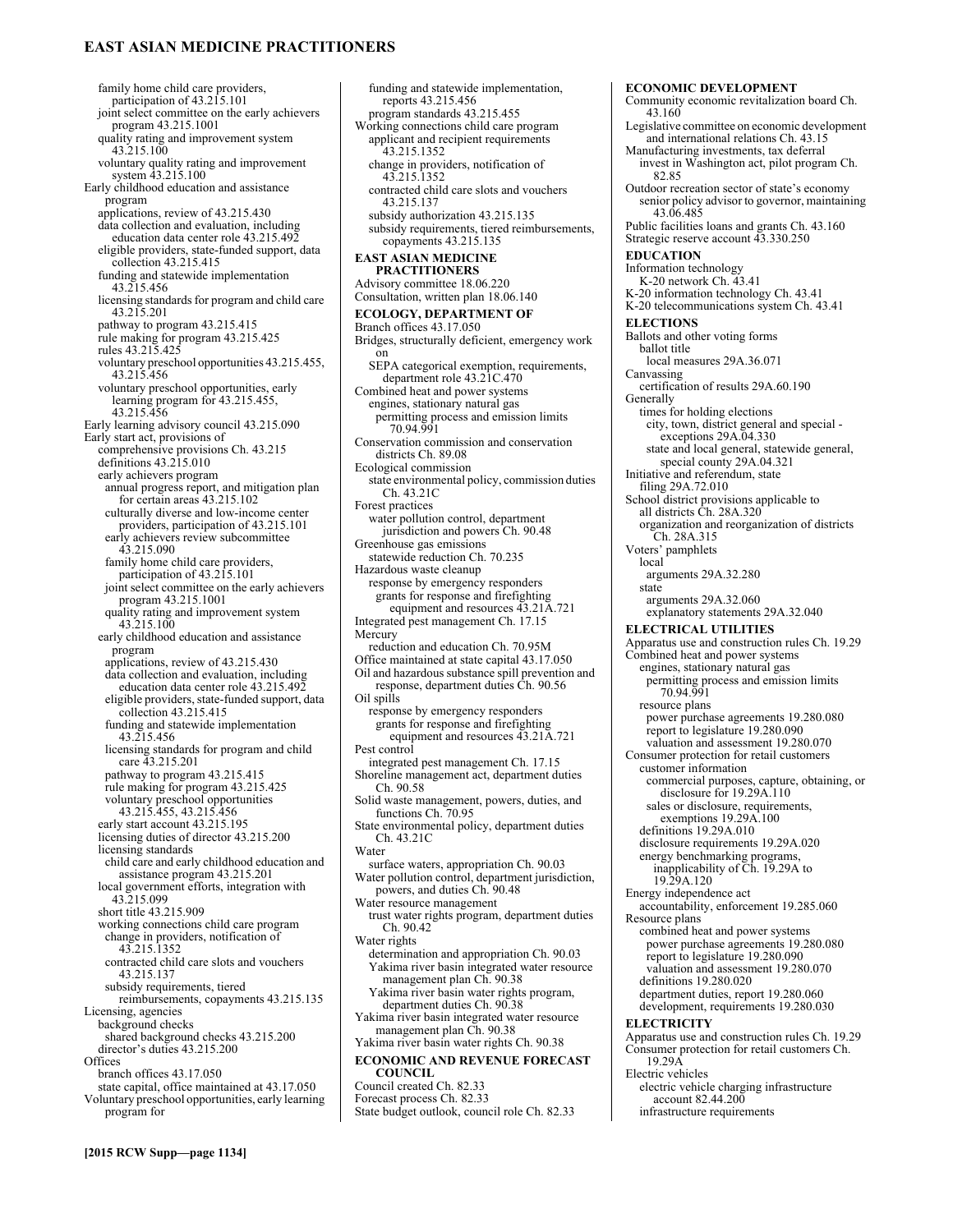#### **ENTERPRISE SERVICES, DEPARTMENT OF**

charging infrastructure pilot program 47.04.350 sales and use tax exemption 82.08.809, 82.12.809 supply equipment, electrical companydeployed incentive rate of return on investment on capital expenditures 80.28.360 Employee safety rules Ch. 19.29 Manhole safety rules Ch. 19.29 Power lines construction and use rules Ch. 19.29 **ELECTRONIC MEDIA**  Intimate images, distribution of liability for damages, other civil penalties 4.24.795 **ELECTRONIC MESSAGES**  Digital signatures electronic authentication act Ch. 19.34 **EMERGENCIES**  Intrastate mutual aid system 38.52.040 Personal emergency response services, for-profit subscribers, contact information for emergency first responders, supplying to 70.54.430 **EMERGENCY MANAGEMENT**  911 emergency communications network, statewide enhanced system county automatic number or location identification database information public inspection and copying exemption 38.52.575 enhanced 911 account, creation and uses 38.52.540 implementation and operation 38.52.030 Comprehensive plan 38.52.030 Definitions 38.52.010 Emergency management council intrastate mutual aid committee 38.52.040 membership and duties 38.52.040 state emergency response commission functioning as 38.52.040 hazardous material policy, including bulk oil transport 38.52.040 Emergency notification systems automatic number or location identification database information public inspection and copying exemption 38.52.577 Hazard emergency planning, military department duties 38.52.030 Intrastate mutual aid committee 38.52.040 Military department director's powers and duties 38.52.030 Oil and hazardous substance spill prevention and response Ch. 90.56 Powers and duties of military department 38.52.030 Radioactive and hazardous waste emergency response programs, coordination 38.52.030 State departments and agencies continuity of operations planning, interagency coordination of 38.52.010, 38.52.020, 38.52.030 Statewide first responder building mapping information system 36.28A.070 **EMERGENCY MEDICAL SERVICES**  911 emergency communications network, statewide enhanced system county automatic number or location identification database information public inspection and copying exemption 38.52.575 Ambulances nonmedical facilities, transport of patients to 18.73.280 Definitions 18.71.200, 18.73.030 Drugs ambulance or aid services, providing drugs to

18.64.540 Emergency medical services and trauma care system Ch. 70.168

First responders information, requesting during emergency personal emergency response service subscribers, contact information for 70.54.430 Liability for acts or omissions 18.71.210 Paramedics certification 18.71.205 Personnel certification standards and requirements 18.71.205 Physician's trained advanced emergency medical technician and paramedic certification 18.71.205 definition 18.71.200 liability 18.71.210 Uniform disciplinary act, application 18.71.205 **EMERGENCY MEDICAL SERVICES AND TRAUMA CARE SYSTEM**  Definitions 70.168.015 Regional councils duties 70.168.100 establishment 70.168.100 **EMINENT DOMAIN**  Real estate acquisition policy rule-making authority 8.26.085 Relocation assistance rule-making authority 8.26.085 **EMPLOYEE COOPERATIVE CORPORATIONS**  Comprehensive provisions Ch. 23.78 **ENCUMBRANCES**  Trustees, powers to make 11.98.070 **ENERGY**  Audits municipalities 43.19.691 state facilities definitions 43.19.670 Cogeneration combined heat and power systems engines, stationary natural gas, permitting process and emission limits for 70.94.991 resource plans 19.280.070, 19.280.080, 19.280.090 projects developed by state agencies and local utilities additional authority of agencies 39.35C.090 Conservation in buildings generally Ch. 19.27A projects authority of agencies and school districts to implement 39.35C.050 Earth-abundant materials, joint center for deployment and research in JCDREAM act Ch. 28B.156 Efficiency and climate pollution reduction in built environment qualifying state agency duties, energy benchmark, performance rating 19.27A.190 Energy freedom program generally Ch. 43.325 Energy independence act Ch. 19.285 Jobs act public facilities capital improvements for energy, utility, and operational cost savings Ch. 43.331 Public buildings design and construction renewable resources consideration 39.35.010 State energy affairs transfer of powers and duties to department of commerce 43.21F.045 State facilities landscape objectives to include energy conservation 43.19.682 **ENERGY CODE**  Adoption 19.27A.020 International energy conservation code, possible adoption in place of 19.27A.020 Residential buildings

preemption of local codes 19.27A.020 **ENERGY FACILITIES**  Cogeneration combined heat and power systems engines, stationary natural gas, permitting process and emission limits for 70.94.991 resource plans 19.280.070, 19.280.080, 19.280.090 projects developed by state agencies and local utilities additional authority of agencies 39.35C.090 Energy financing voter approval act election approval required bonds 80.52.050 Site location permit requirements injunctions against violations 80.50.150 penalties for violations 80.50.150 penalties for violations, additional, and appeal procedures 80.50.155 Thermal energy companies exemption from utilities and transportation commission authority 80.04.550 **ENERGY FINANCING VOTER APPROVAL ACT**  Election approval required bonds 80.52.050 **ENERGY INDEPENDENCE ACT**  Generally Ch. 19.285 **ENERGY OFFICE**  Abolished, powers and duties transferred to other agencies Ch. 43.21F **ENGINEERS AND LAND SURVEYORS**  Professional service corporations Ch. 18.100 **ENGINES**  Natural gas, stationary combined heat and power systems, use in permitting process and emission limits 70.94.991 **ENTERPRISE SERVICES, DEPARTMENT OF**  Branch offices 43.17.050 Building code council, administrative and support services for transfer of duties from department of commerce to department 43.330.907 Building permits report on permits issued 19.27.150 Capital improvements fuel cells and renewable or alternative energy sources 43.19.651 Child care for state employees' children rental of suitable space 41.04.375 Commute trip reduction plan for agencies 70.94.551 **Contracts** state procurement of goods and services Ch. 39.26 Director control of traffic on capitol grounds, director to promulgate rules 46.08.150 Energy audits, municipalities 43.19.691 Energy audits, state facilities definitions 43.19.670 Energy conservation in buildings landscape objectives at state facilities to include 43.19.682 Energy conservation projects, duties Ch. 39.35C Energy efficiency and climate pollution reduction in built environment energy benchmark and performance rating for qualifying state agencies state portfolio manager master account, department duties 19.27A.190 Enterprise services services account 43.01.090, 43.88.350 Federal surplus property purchase, requisition, and selling procedures 39.32.040 rules and regulations 39.32.060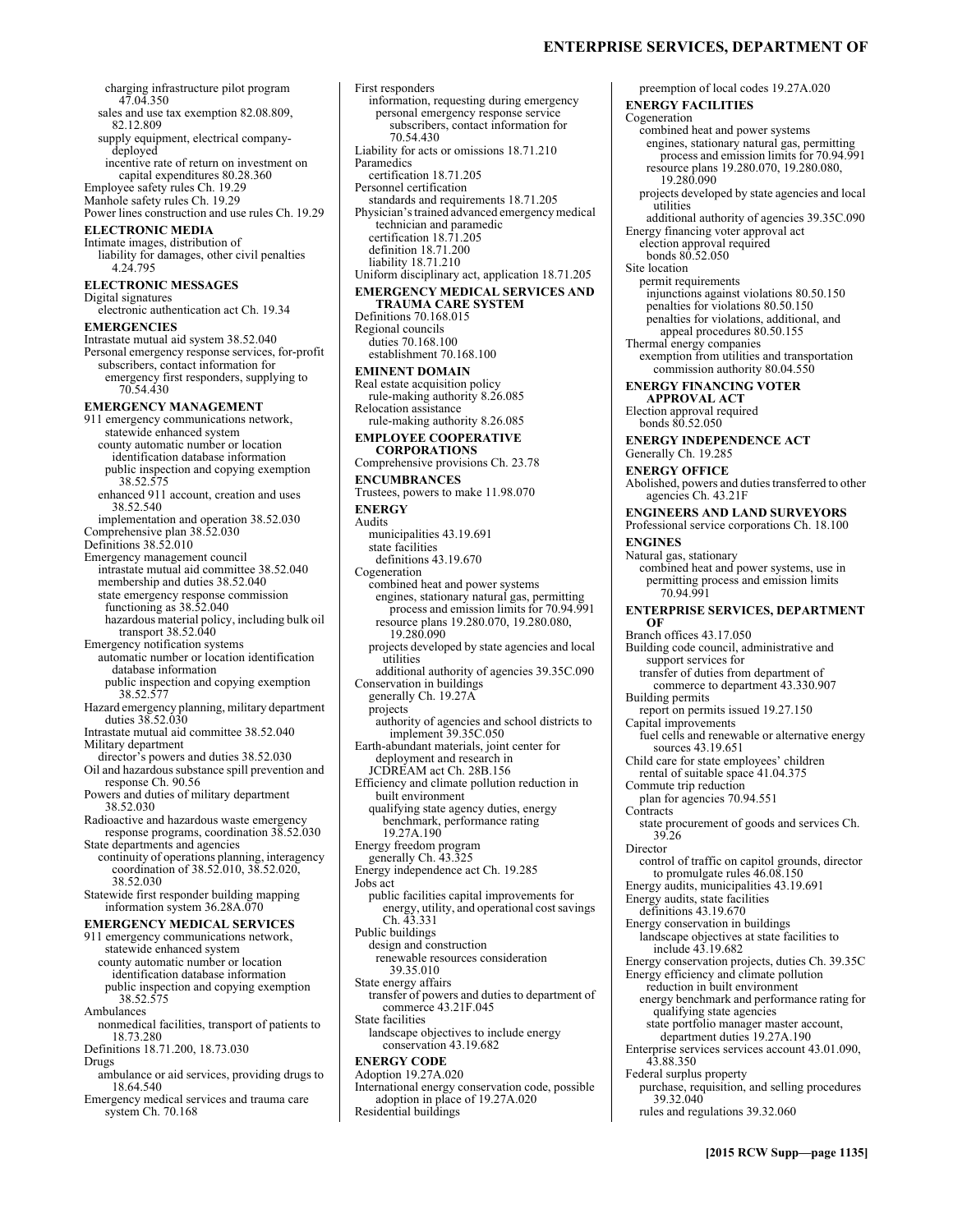## **ENVIRONMENT**

Fuel cells or alternative energy sources capital construction or renovation 43.19.651 Health benefit programs, procurement for any governmental agency other than state agencies 41.04.220 Housing for state offices, departments and institutions acquisition of property and construction of buildings procedures 43.82.010 collocation and consolidation 43.82.010 long-range planning 43.82.010 powers and duties of director 43.82.130 Integrated pest management Ch. 17.15 Jobs act, administration of public facilities capital improvements for energy, utility, and operational cost savings Ch. 43.331 Motor vehicle transportation service biofuels, use 43.19.642, 43.19.647 Occupancy of buildings, structures and facilities by state agencies billing 43.01.090 enterprise services services account, transfers and use to pay costs 43.01.090 rates 43.01.090 reimbursement for costs 43.01.090 Office located at state capital 43.17.050 Paper products, purchase of, specifications established 39.24.050 Parking on state-owned or leased property director to set fees 46.08.172 Pest control integrated pest management Ch. 17.15 Playground matting made from shredded waste tires duty to assist in development of product specifications and vendor identification 28A.335.300 Printing services, state state agencies and municipal corporations quality and workmanship requirements 43.19.757 Procurement state procurement of goods and services Ch. 39.26 Purchasing state procurement of goods and services Ch. 39.26 Risk management, office of tort claims against state presented and filed with 4.92.110 Risk manager, state nonprofit corporation joint self-insurance program risk manager duties Ch. 48.180 State procurement of goods and services Ch. 39.26 State property sale, exchange of unneeded personal property 43.19.1919 Surety bonds for public officials and employees 43.17.100 Surplus property acquisition authorized 39.32.020 federal surplus property 39.32.040 sale, exchange of unneeded personal property 43.19.1919 Vessels owned by department transfer of ownership requirements 43.19.1919 review of vessel's physical condition 43.19.1919 **ENVIRONMENT**  Oil and hazardous substance spill prevention and response Ch. 90.56 Transportation projects compensatory mitigation fish passage barrier removal 77.95.185

multiagency permit program 47.85.020

environmental review

permit applications for highway construction, local government determinations on, when due 35.21.950, 35A.21.400, 36.01.340, 47.01.485 permit applications for projects, construction starting date for 90.58.140 streamlined decision making through regulatory reform Ch. 47.85 structurally deficient bridges, SEPA categorical exemption, requirements 43.21C.470 structurally deficient bridges, SEPA exemption, requirements 43.21C.480 work group on SEPA and NEPA processes 47.01.315 Water pollution control Ch. 90.48 Water resource management Ch. 90.42 **ENVIRONMENTAL HEARINGS OFFICE**  Shorelines hearings board, membership and duties Ch. 90.58 **ESCROW AGENTS**  Licenses exceptions 18.44.021 required 18.44.021 Professional service corporations Ch. 18.100 **ESTATES**  Dispute resolution definitions 11.96A.030 Inheritance tax Ch. 83.100 Taxation Ch. 83.100 Trusts directed trust act Ch. 11.98A trust act Ch. 11.98 trust and estate dispute resolution act (TEDRA) Ch. 11.96A **ETHICS IN PUBLIC SERVICE**  Generally, including definitions Ch. 42.52 Gifts limitations and exemptions 42.52.150 Solicitations by state officers and employees official conferences, exemption presumption for 42.52.821 **EVIDENCE**  Controlled substances prosecutions fee for analysis, court imposition and collection 43.43.690 DNA reference samples, destruction of, and data expungement 5.70.020 work product, preservation of 5.70.010 Payment of accident claim, medical service lien 60.44.060 Sexual assault examination kits laboratory examination of kit, law enforcement agency request for 70.125.090 **EXECUTIONS**  Sales under fee of sheriff 36.18.040 **EXPENDITURES**  State expenditure limitations Ch. 43.135 **EXPENSES AND PER DIEM**  Airport district commissioners, board of 14.08.304 **EXPORTING AND IMPORTING**  International commercial arbitration Ch. 7.05 **FAMILY ABANDONMENT AND NONSUPPORT**  Foreign support orders nonrecognition of, when incompatible with public policy 4.24.820 Interstate family support act, uniform associated foreign order provisions 4.24.820 **FAMILY AND CHILDREN'S OMBUDS, OFFICE OF**  Generally, including evidentiary privileges and confidentiality Ch. 43.06A

**FAMILY RECONCILIATION SERVICES**  Family reconciliation act Ch. 13.32A

**FARMERS MARKETS**  Beer sales by microbreweries 66.24.244 **FARMS AND FARMING**  Conservation commission, powers and duties Ch. 89.08 Conservation districts, organization and operation Ch. 89.08 Farm marketing farm-to-school program 15.64.060 Industrial insurance, optional exclusion for workers on parents' family farms 51.12.020 Labor agricultural labor skills and safety program 43.330.450 Lands, agricultural voluntary stewardship program Ch. 36.70A Pesticide control act Ch. 15.58 Small farm direct marketing assistance program Ch. 15.64 Water rights surface waters, determination and appropriation Ch. 90.03 Yakima river basin integrated water resource management plan Ch. 90.38 Yakima river basin water rights Ch. 90.38 **FEDERAL**  Federal surplus property enterprise services, department of rules and regulations 39.32.060 **FEDERAL POWER COMMISSION**  Public utility districts, license for hydroelectric projects Ch. 54.40 **FEDERAL SURPLUS PROPERTY**  Enterprise services, department of acquisition of surplus property authorized 39.32.020 purchase, requisition, and selling procedures 39.32.040 rules and regulations 39.32.060 **FEES**  Chattel mortgages sheriff's fee, foreclosure sale 36.18.040 Corporations secretary of state nonprofit corporations 24.03.405 County auditor enumeration 36.18.010 County officers generally Ch. 36.18 Court clerks enumeration and distribution 36.18.016, 36.18.020 Fraternal societies, incorporation Ch. 24.20 Fraternal society building corporations Ch. 24.24 Granges, incorporation Ch. 24.28 Nonprofit miscellaneous and mutual corporations fees, charges, and penalties 24.06.450 Sheriff enumeration of fees 36.18.040 **FELONIES**  Class C custodial interference 9A.40.060, 9A.40.070 escape, third degree, when 9A.76.130 intimate images, disclosing, when 9A.86.010 unlawful issuance of checks or drafts, amount 9A.56.060 unlawful stop-payment order 9A.56.060 Custodial interference first degree 9A.40.060 second degree 9A.40.070 Escape third degree class C, when 9A.76.130 Intimate images, disclosing class C, when 9A.86.010 Punishment crime victims compensation penalty assessment 7.68.035 Sentences, authorized 9A.20.021 Unlawful issuance of checks or drafts, amount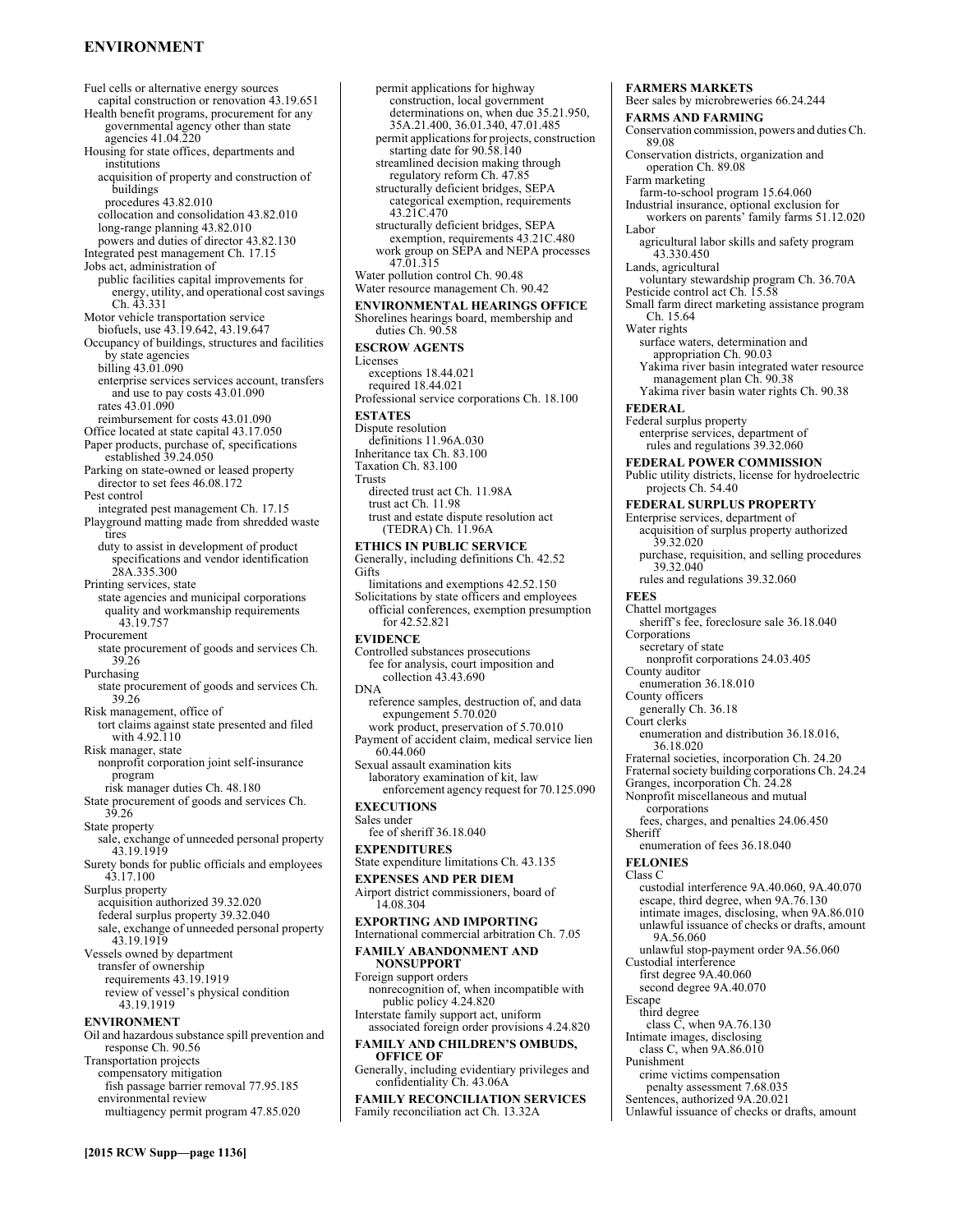class C, amount 9A.56.060 Unlawful stop-payment order class C, amount 9A.56.060 **FERRIES**  Biodiesel fuel blends requirements for use by state ferry system 43.19.642 Collective bargaining and arbitration collective bargaining procedures 47.64.170 public employment relations commission Ch. 47.64 County owned deficit reimbursements by department of transportation 47.56.725 Passenger-only ferry service districts authorized 36.57A.222 bond issuance 36.57A.226 commercial parking tax for 82.80.035 investment plan and dissolution 36.57A.222 local sales and use tax for passenger-only ferry service 82.14.445 public transportation benefit areas 36.57A.222, 36.57A.224, 36.57A.226, 82.14.445, 82.80.035 revenue 36.57A.224 Puget Sound ferry and toll bridge system Ch.  $47.60$ Puget Sound ferry system capital vessel replacement account 47.60.322 Puget Sound ferry operations account 47.60.530 State ferry terminals and vessels maintenance, preservation, and improvement program, proposal for 47.28.030 work performed by state forces 47.28.030 performance measures and targets for ferry system reports 47.64.360 **FIDUCIARIES**  Investment of trust funds authorized investment Ch. 11.100 criteria to be followed 11.100.020 eligible securities Ch. 11.100 prudent investor rule 11.100.020 **FILING**  Corporations nonprofit corporations 24.03.405 nonprofit miscellaneous and mutual corporations annual report 24.06.440 **FINANCIAL AID, STUDENT**  Aerospace training student loan program Ch. 28B.122 Applications due dates and information, notification 28B.92.005 State need grant awards eligibility 28B.92.080 reduction in tuition levels, effect on awards 28B.92.065 State work-study program Ch. 28B.12 Student achievement council Ch. 28B.92 **FINANCIAL INSTITUTIONS**  Commercial banks Washington commercial bank act Title 30A Unclaimed property, uniform act Ch. 63.29 **FINANCIAL INSTITUTIONS, DEPARTMENT OF**  Consumer loan act, powers and duties Ch. 31.04 Credit unions Ch. 31.12 Director consumer loan act, powers and duties Ch. 31.04

- credit unions, powers and duties Ch. 31.12 high risk consumer loans, powers and duties Ch. 31.04
- savings banks, powers and duties Title 32 Escrow agent licensing, director's powers and duties Ch. 18.44

Financial services regulation fund 43.320.110 Funds financial services regulation fund 43.320.110 High risk consumer loans, powers and duties Ch. 31.04 Loan originators Ch. 31.04 Mortgage brokers, powers and duties of department Ch. 19.146 Mortgage loan originators Ch. 31.04 **Offices** branch offices 43.17.050 state capital, office maintained at 43.17.050 Savings banks Title 32 Small business retirement marketplace department review of retirement account products 43.320.180 **FINANCIAL MANAGEMENT, OFFICE OF**  Director authority and functions Ch. 41.06 budget and accounting system approval of rate increases, calculation changes 43.88.350 classified positions, comprehensive classification plan for 41.06.157 information technology projects funding policies and standards, duty to establish 43.88.560 information technology standards and policies 43.105.054 Education data center higher education research center as an authorized research representative of OFM 28B.77.100 Enterprise information technology services shared information technology system revolving account 43.41.444 Enterprise information technology systems statewide information technology system development revolving account 43.41.440 statewide information technology system maintenance and operations revolving account 43.41.442 Facilities, state, efficient use of 43.82.055 Facilities for state programs long-term facility needs 43.82.055 predesign process 43.82.035 Fiscal management powers and duties of officers and agencies 43.88.160 Health care claims data, statewide data submission and statewide all-payer health care claims database Ch. 43.371 Human resources director state agency and disability employment, reporting requirements 43.41.275 Information technology budget detail, technology plan, accounting method 43.88.092 Information technology projects budget detail, technology plan 43.88.560 funding policies and standards, duty of director to establish 43.88.560 Inventory system for state-owned or leased facilities 43.82.150 K-20 network education technology revolving fund 43.41.399 governing, overseeing technical design, implementation, and operation 43.41.391 K-20 telecommunications system, technical plan for 43.41.393 Motor vehicles owned and operated by state agencies 43.41.130 Personnel policy and application of civil service laws office to direct and supervise 43.41.113 State-owned or leased vehicles employee commuting 43.41.140 **FINES**  Amounts authorized 9A.20.021 Juvenile offenses, express statutory authority required 13.40.720

**FINGERPRINTING**  Background investigations of certain prospective employees and volunteers finger-print based 43.43.839 **FIRE DEPARTMENTS**  State-owned property, furnishing of protection services under contract arbitration in the event of continuing impasse between parties to contract negotiations 35.21.779 consolidation of contract negotiations with multiple state agencies 35.21.779 notification of department of commerce and affected agencies of intent to enter into contract negotiations 35.21.779 **FIRE PROTECTION**  Director of fire protection duties 43.43.934 Forests definitions 76.04.005 department powers and duties 76.04.015 investigations 76.04.015 Hazardous materials and oil spills response by firefighters grants for response and firefighting equipment and resources 43.21A.721 State-owned property provision of protection services by cities and towns under contract arbitration in the event of continued impasse between parties to contract negotiations 35.21.779 consolidation of contract negotiations with multiple state agencies 35.21.779 notification of department of commerce and affected agencies of intent to enter into contract negotiations 35.21.779 Vehicles size, weight, and load limits 46.44.190 Wildland fire suppression local suppression assets, maximizing utilization 76.04.181 local wildland fire liaison 43.30.111 private or publicly owned land, authorization to enter, liability limitation 76.04.770 wildland fire advisory committee 76.04.179 **FIRE PROTECTION DISTRICTS**  Annexation of territory election method 52.04.011 apportionment of district obligations 52.04.011 indebtedness, assumption of 52.04.011 Budgets preparation of budget for each fund 52.16.030 Commissioners initial, terms of 52.14.060 merger of districts duties Ch. 52.06 oath of office 52.14.070 Elections commissioners, generally Ch. 52.14 Fiscal matters budget for each fund 52.16.030 Insurance, pools, self-insurance authorized Ch. 48.62 Merger of districts Ch. 52.06 Powers annexation of territory 52.04.011 Regional fire protection service authorities benefit charges Ch. 52.26 generally Ch. 52.26 Risk management services authorized Ch. 48.62 **FIREARMS**  Background checks for sales and transfers definitions, including "sale," "transfer," and "unlicensed dealer" 9.41.010 requirements, procedures, violations 9.41.090, 9.41.092, 9.41.113, 9.41.115, 9.41.122, 9.41.124, 9.41.137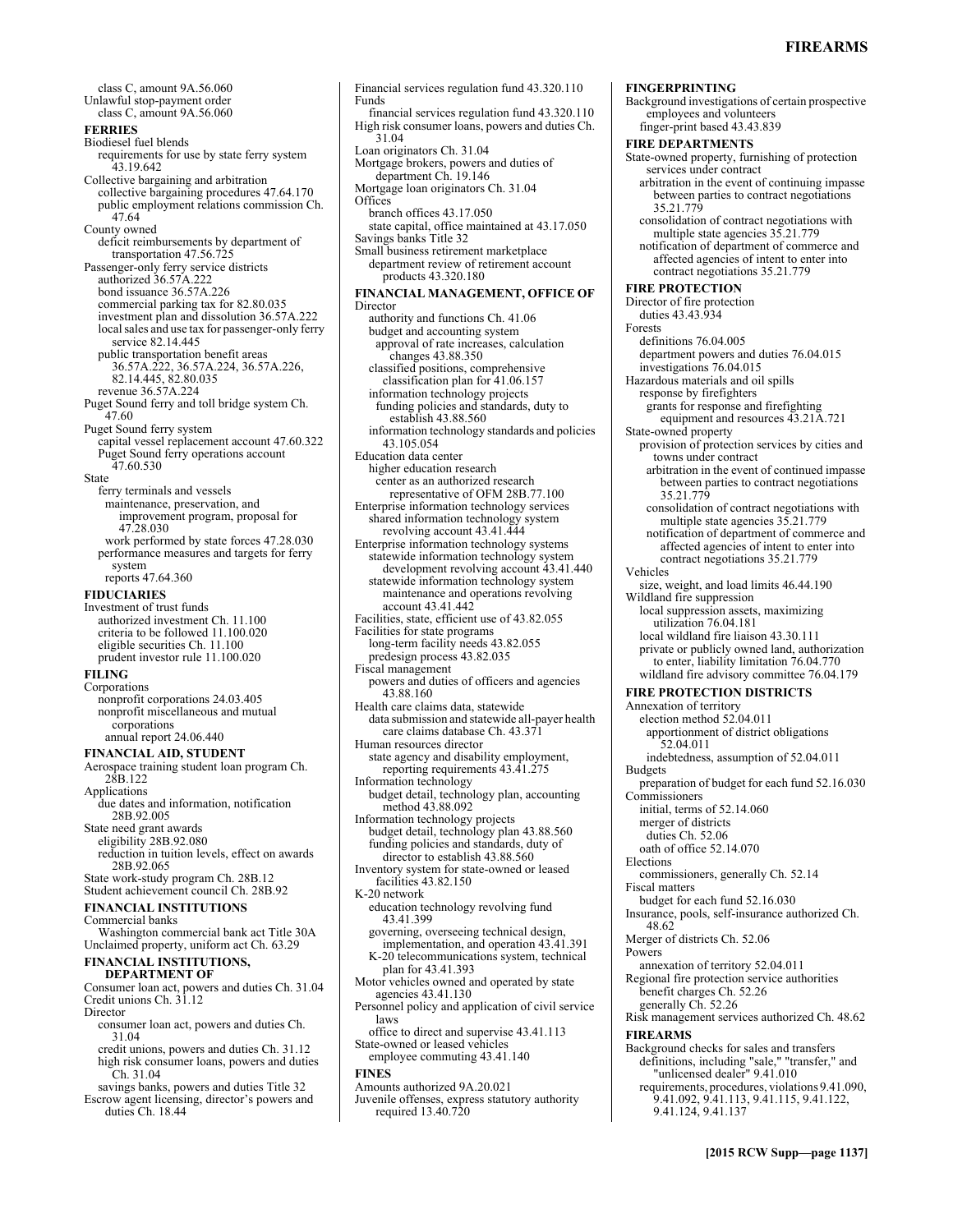## **FIREFIGHTERS**

retail sales tax exemption when between two unlicensed persons in compliance 82.08.833 use tax when dealer facilitates sale or transfer between unlicensed persons 82.12.040 Commercial sale application procedure 9.41.090 application to explain diversity of laws 9.41.090 pamphlet on safety and law to purchaser 9.41.090 Dealers background checks for sales and transfers definitions, including "sale," "transfer," and "unlicensed dealer" 9.41.010 requirements, procedures, violations 9.41.090, 9.41.092, 9.41.113, 9.41.115, 9.41.122, 9.41.124, 9.41.137 retail sales tax exemption when between two unlicensed persons in compliance 82.08.833 use tax when dealer facilitates sale or transfer between unlicensed persons 82.12.040 pistols delivery requirements 9.41.090 sales requirements 9.41.090 Definitions 9.41.010 Domestic violence surrender deadly weapon 10.99.040 Offenders under supervision of department of corrections prohibited from owning or possessing 9.94A.505 Pistols, uniform act dealers regulations 9.41.090 sales, commercial application 9.41.090 approval of sheriff or police 9.41.090 limitations on persons eligible 9.41.090 sheriff and police, copy of application to be sent to 9.41.090 waiting period 9.41.090 waiting period 9.41.090 Private investigators armed private investigator licenses Ch. 18.165 Return to owner by law enforcement duties of law enforcement 9.41.345 notification to family or household member procedures, exception, disclosure exemption, liability 9.41.340 Rifles nonresidents authorized to purchase in state 9.41.124 out-of-state purchase authorized 9.41.122 Sales background checks for sales and transfers definitions, including "sale," "transfer," and "unlicensed dealer" 9.41.010 requirements, procedures, violations 9.41.090, 9.41.092, 9.41.113, 9.41.115, 9.41.122, 9.41.124, 9.41.137 retail sales tax exemption when between two unlicensed persons in compliance 82.08.833 use tax when dealer facilitates sale or transfer between unlicensed persons 82.12.040 Security guards armed private security guard licenses Ch. 18.170 Shotguns nonresidents authorized to purchase in state 9.41.124 out-of-state purchase authorized 9.41.122 Transfers background checks for sales and transfers definitions, including "sale," "transfer," and "unlicensed dealer" 9.41.010 requirements, procedures, violations 9.41.090, 9.41.092, 9.41.113, 9.41.115, 9.41.122, 9.41.124, 9.41.137

retail sales tax exemption when between two unlicensed persons in compliance 82.08.833 use tax when dealer facilitates sale or transfer between unlicensed persons 82.12.040 Uniform firearms act Ch. 9.41 **FIREFIGHTERS**  Driving record, abstract of information to be excluded from record 46.52.130 First responders information, requesting during emergency personal emergency response service subscribers, contact information for 70.54.430 Law enforcement officers' and firefighter's retirement system Ch. 41.26 Relief and pensions, 1947 act Ch. 41.16 Training, at academy, plan for 43.43.934 **FIRES**  Wildland fire suppression local wildland fire liaison 43.30.111 **FISH AND FISHING**  Anadromous game fish purchase or sale, license required 77.65.480 Aquaculture commercial fisheries licenses and permits, exempt 77.65.010 Aquatic invasive species invasive species enforcement Ch. 77.15 Charter boats fish guide combination license 77.65.590 identifying decal 77.65.580 suspension of license 77.65.570 Commercial fishing "insurer," exclusion from definition of commercial fishers who pool funds 48.01.050 Crimes and penalties, generally Ch. 77.15 Department of fish and wildlife branch offices 43.17.050 offices maintained at state capital 43.17.050 Enforcement code Ch. 77.15 Fines, disposition 77.12.177 Fish passage barriers removal as compensatory mitigation for transportation projects 77.95.185 Fish stocking permits 77.65.480 Fishing contests permits 77.65.480 Group fishing permits 77.32.550 Invasive species enforcement Ch. 77.15 Licenses anadromous game fish 77.65.480 biotoxin account, surcharges to fund 77.32.555 biotoxin testing, surcharge to fund 77.32.555 commercial licenses and permits charter boat license, fish guide combination license incorporating 77.65.590 charter boat license, identifying decal 77.65.580 charter boat license, suspension of 77.65.570 food fish guide 77.15.510, 77.15.813, 77.65.010, 77.65.370, 77.65.560, 77.65.570, 77.65.580, 77.65.590, 77.65.600 game fish guide 77.15.510, 77.15.813, 77.65.370, 77.65.480, 77.65.560, 77.65.570, 77.65.580, 77.65.590, 77.65.600 when required, exemption 77.65.010 disposition of moneys collected 77.12.177 fees 77.65.480 fishing guides food fish guide 77.15.510, 77.15.813, 77.65.010, 77.65.370, 77.65.560, 77.65.570, 77.65.580, 77.65.590, 77.65.600

game fish guide 77.15.510, 77.15.813, 77.65.370, 77.65.480, 77.65.560, 77.65.570, 77.65.580, 77.65.590, 77.65.600 reports required 77.65.500 steelhead 77.65.480 taxidermy 77.65.480 Permits fishing contests 77.65.480 Regional fisheries enhancement program Ch. 77.95 Salmon distribution to state institutions and needy persons 77.12.451 food fish guide 77.15.510, 77.15.813, 77.65.010, 77.65.370, 77.65.560, 77.65.570, 77.65.580, 77.65.590, 77.65.600 game fish guide 77.15.510, 77.15.813, 77.65.370, 77.65.480, 77.65.560, 77.65.570, 77.65.580, 77.65.590, 77.65.600 sale by department, limitations 77.12.451 Salmon enhancement program fish passage barrier removal as compensatory mitigation 77.95.185 Shellfish commercial licenses Ch. 77.65 enforcement Ch. 77.15 prohibited acts Ch. 77.15 Shellfish protection districts and programs, establishment and administration Ch. 90.72 Steelhead purchase or sale, license 77.65.480 Tax on seafood products businesses 82.04.260 exemption 82.04.4269 Taxidermy licenses 77.65.480 Test fishing operations sales of fish or shellfish 77.12.451 Violations crimes and penalties, generally Ch. 77.15 **FISH AND WILDLIFE, DEPARTMENT OF**  Aquatic invasive species invasive species enforcement Ch. 77.15 Branch offices 43.17.050 Buildings and facilities for department fisheries capital projects account 43.83.370 Commission powers and duties Ch. 77.12 Criminal acts and penalties Ch. 77.15 Enforcement code Ch. 77.15 Fish passage barriers removal as compensatory mitigation for transportation projects 77.95.185 Fishing commercial licenses Ch. 77.65 fees Ch. 77.32 licenses Ch. 77.32 recreational fishing licenses Ch. 77.32 Hunting fees Ch. 77.32 licenses Ch. 77.32 Integrated pest management Ch. 17.15 Invasive species enforcement Ch. 77.15 Lands payments to counties in lieu of property taxes 77.12.203 Licenses fishing Ch. 77.32 fishing guides Ch. 77.32 fur dealers Ch. 77.32 game farms Ch. 77.32 hunting Ch. 77.32 taxidermy Ch. 77.32 trapping Ch. 77.32 Moneys collected disposition of 77.12.177 Offices to be maintained at state capital 43.17.050

Permits Ch. 77.32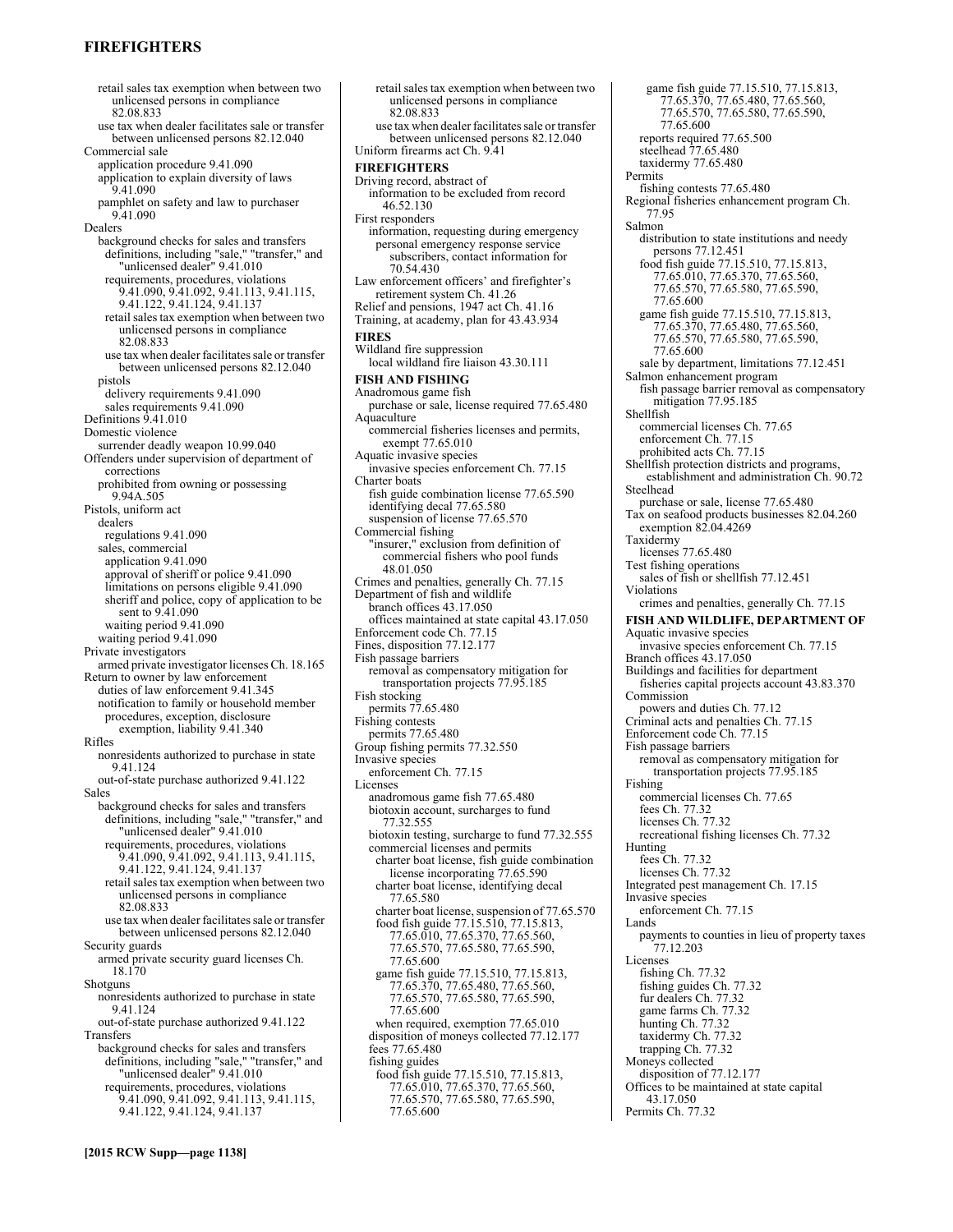#### **GARNISHMENT**

Pest control integrated pest management Ch. 17.15 Regional fisheries enhancement program Ch. 77.95 Salmon enhancement program and projects Ch. 77.95 Trapping licenses Ch. 77.32 **FLOOD CONTROL**  Flood control assistance account establishment, use 86.26.007 Maintenance state participation, generally Ch. 86.26 Special districts creation and operation Ch. 85.38 State participation in maintenance flood control assistance account establishment, use 86.26.007 Storm water control facilities assessments, rates, and charges 90.03.525 Zone districts supervisors compensation 86.15.055 elections 86.15.050 **FLOWERS**  Floral or ornamental products or services, telephone directory business listings Ch. 19.160 **FOOD AND FOOD PRODUCTS**  Cottage food operations Ch. 69.22 Food storage warehouses, licensing requirements Ch. 69.10 **FOOD PROCESSING**  Cottage food operations Ch. 69.22 Licenses application and issuance 69.07.040 fee 69.07.040 waiver, when 69.07.040 Sanitary certificates 69.07.085 **FOOD STORAGE WAREHOUSES**  Generally, including licenses, inspection, and enforcement Ch. 69.10 **FORECLOSURES**  Chattel mortgages sheriff's fee 36.18.040 **FOREIGN**  Orders nonrecognition of, when incompatible with public policy 4.24.820 **FOREIGN CORPORATIONS**  Annual report nonprofit corporation 24.03.395 Foreign registration statement amendment nonprofit corporation 24.03.365 nonprofit corporation 24.03.325 Merger, exchange, consolidation domestic corporations nonprofit miscellaneous and mutual corporations 24.06.233 Merger or consolidation with domestic nonprofit corporation 24.03.207 Name fictitious name, use of nonprofit corporations 24.03.315 reservation of nonprofit corporation 24.03.046 Nonprofit miscellaneous and mutual corporations foreign registration statement 24.06.360 name 24.06.045, 24.06.350 registered agent requirement 24.06.050 registration termination of 24.06.425 registration, conducting affairs without 24.06.435 service of process and papers registered agent, failure to appoint or maintain 24.06.395

withdrawal, revenue clearance 24.06.415 Registered agent required nonprofit corporations 24.03.340 Registered office, agent change of nonprofit corporation 24.03.345 Registration nonprofit corporation 24.03.305 nonprofit miscellaneous and mutual corporations termination of 24.06.425 Registration, effect of nonprofit corporations 24.03.310 Service of process and papers on personal service 4.28.080 Service of summons on personal service 4.28.080 Service on nonprofit corporations 24.03.350 Withdrawal revenue clearance nonprofit miscellaneous and mutual corporations 24.06.415 **FORENSIC MENTAL HEALTH SERVICES, OFFICE**  Establishment of office and its functions 10.77.280 **FORESTS AND FOREST PRODUCTS**  Fire protection definitions 76.04.005 department powers and duties 76.04.015 investigations 76.04.015 wildland fire suppression local suppression assets, maximizing utilization 76.04.181 local wildland fire liaison 43.30.111 private or publicly owned land, authorization to enter, liability limitation 76.04.770 wildland fire advisory committee 76.04.179 Forest products commission powers and duties 15.100.080 Rural natural resources impact areas community economic revitalization board Ch. 43.160 **FORFEITURES**  Fish and wildlife violations Ch. 77.15 **FOSTER CARE**  Behavioral health care and managed health care, integrated 74.09.860 Child fatality reviews, including notice 74.13.640 Dependency court system and permanency parents for parents program Ch. 2.70 Extended 13.34.267 youth aging out of extended care developmental disabilities services, qualification for 74.13.341 transition plan 74.13.341 Parents for parents program Ch. 2.70 Placements extended foster care 13.34.267 kinship care oversight committee 74.13.621 **FRATERNAL SOCIETIES**  Building corporations Ch. 24.24 Incorporation Ch. 24.20 **FRAUD**  Agreements, enforceability Ch. 19.36 **Insurance** generally Ch. 48.30 Written agreements, enforceability Ch. 19.36 **FREEHOLDERS**  Election of first class cities 35.22.055 First class cities election of 35.22.055 **FRUIT COMMISSION**  Printing contract conditions 15.24.086

**FUNDS (See also PUBLIC FUNDS)** 24/7 sobriety account 36.28A.320, 36.28A.370 Adult family home account 70.128.160 Advanced college tuition payment program account Ch. 28B.95 Biotoxin account 77.32.555 Capitol furnishings preservation committee account 27.48.040 Certified public accounting scholarship transfer account 28B.123.050 Community and technical college capital projects account 28B.50.360 Dedicated marijuana account 69.50.530, 69.50.540 Energy independence act special account 19.285.060 Enterprise services account purpose and uses 43.01.090 rate increases, calculation changes, subject to approval 43.88.350 Farmlands preservation account 79A.15.030 Habitat conservation account 79A.15.030 Heritage barn preservation fund 27.34.410 Hospital safety net assessment fund 74.60.020 Liquor and cannabis board licensing and enforcement system modernization project account 66.08.260 Liquor excise tax fund 82.08.160, 82.08.170 Liquor revolving fund deposits and disbursements 66.08.170 Marijuana account, dedicated 69.50.530, 69.50.540 Marine fuel tax refund account Ch. 79A.25 Milk products, disposition of licensing fees 15.36.491 Mortgage broker fees, deposit 19.146.228 Mortgage recovery fund account 19.146.205 Oil spill prevention account 90.56.510 Oil spill response account 90.56.500 Outdoor recreation account 79A.15.030, Ch. 79A.25 Public works assistance account established, purpose 43.155.050 Recreation resource account Ch. 79A.25 Residential services and support account 71A.12.300 Riparian protection account 79A.15.030 Secretary of state's revolving fund, purpose 43.07.130 Thurston county capital facilities account 43.01.090, 43.19.501 Tobacco prevention and control account 43.79.480 Tobacco settlement account 43.79.480 Transportation infrastructure account Ch. 82.44 University of Washington University of Washington bond retirement fund building fees deposited 28B.15.210 University of Washington building account building fees deposited 28B.15.210 Washington State University Washington State University bond retirement fund building fees deposited 28B.15.310 Washington State University building account building fees deposited 28B.15.310 **FUNERAL DIRECTORS AND EMBALMERS**  Professional service corporations Ch. 18.100 **GAMBLING**  Cheating 9.46.196, 9.46.1961 Courts, gambling courts, authorized 2.30.010 Crimes relating to cheating 9.46.196, 9.46.1961 **GANGS Tenants** gang and gang-related activity, defined 59.18.030 **GARNISHMENT**  Child support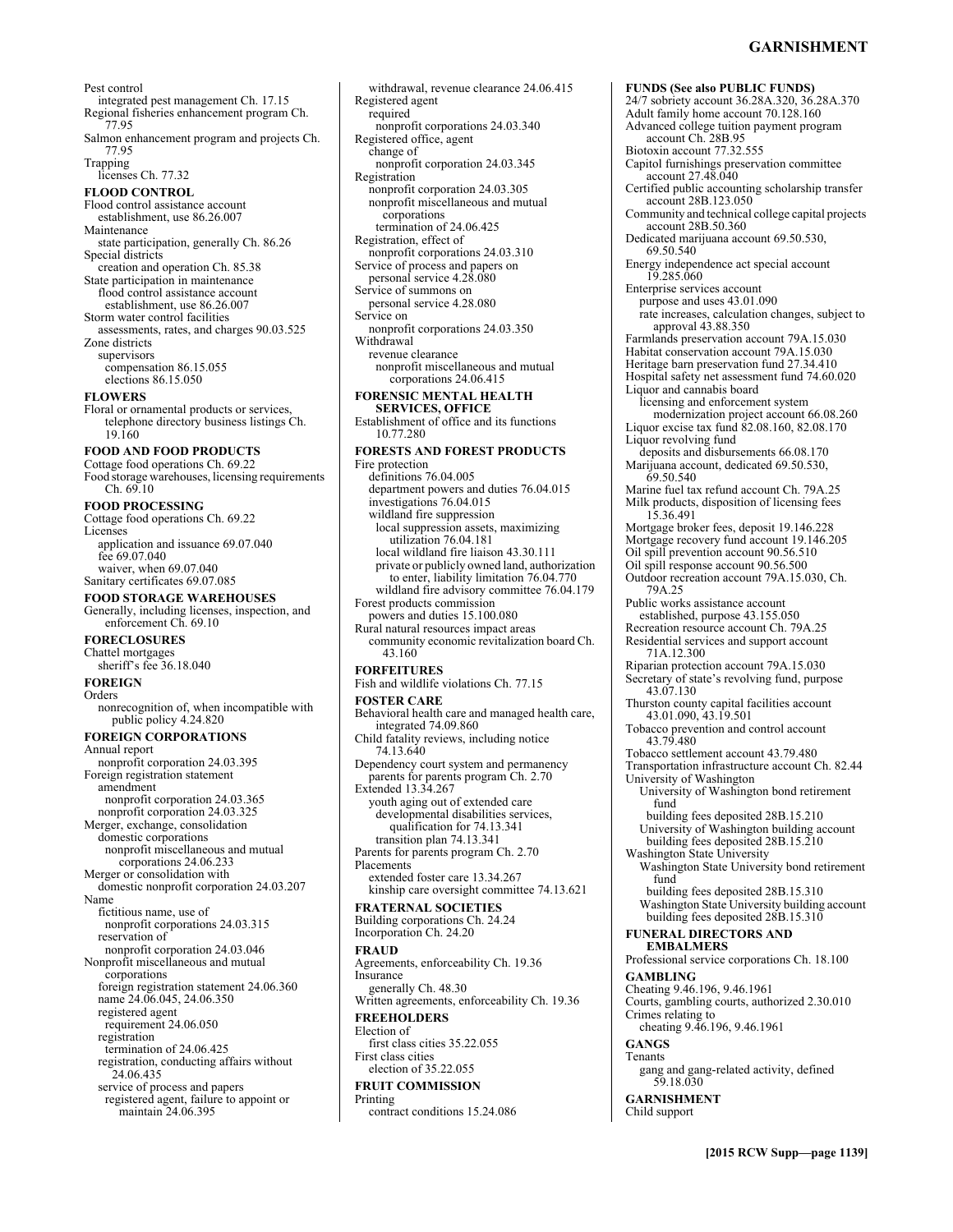## **GASOLINE**

**[2015 RCW Supp—page 1140]** uniform interstate family support act Ch. 26.21A Spousal maintenance uniform interstate family support act Ch. 26.21A **GASOLINE**  Energy freedom program generally Ch. 43.325 Fuel taxation Ch. 82.38 **GEOLOGICAL SURVEYS**  Geological survey of the state, provisions for Ch. 43.92 **GIFT CERTIFICATES**  Unclaimed property act 63.29.140 **GIFTS**  Gift of life award Ch. 1.50 Insurance, gifts as illegal inducements, limitation on value 48.30.150 **GLAUCOMA**  Controlled substances therapeutic research program Ch. 69.51 **GOVERNOR**  Acquisition and disposition of highway property, governor's powers and duties relating to Ch. 47.12 Appointing power liquor and cannabis board 66.08.012 Background checks, agency heads 43.06.013 Budget, development 43.88.090 Emergency management powers and duties Ch. 38.52 Family and children's ombuds, office of establishment and duties Ch. 43.06A Federal surplus purchasing program, duties 39.32.040 Gift of life award Ch. 1.50 Lieutenant governor office of Ch. 43.15 Medal of valor Ch. 1.60 Outdoor recreation sector of state's economy senior policy advisor to governor, maintaining 43.06.485 Pardons authorized 9.94A.728 power to grant 9.94A.728 Puget Sound ferry system, governor's powers and duties relating to Ch. 47.60 Traffic safety commission, powers and duties Ch. 43.59 Uniform interstate family support act Ch. 26.21A **GOVERNOR-ELECT**  Budget and accounting system, input 43.88.090 **GRAIN**  Grain commission Ch. 15.115 **GRAIN COMMISSION**  Promotional printing and literature 15.115.180 **GRANGES**  Incorporation Ch. 24.28 **GREENHOUSE GAS EMISSIONS**  Energy efficiency climate pollution reduction in built environment qualifying state agency duties, energy benchmark, performance rating 19.27A.190 Statewide reduction limits for state agencies, procedures 70.235.050 **GROSS MISDEMEANOR**  Escape third degree 9A.76.130 Intimate images, disclosing, when 9A.86.010 Pet animals, taking, concealing, injuring, killing, etc. 9.08.070 Punishment, crime victim's compensation, penalty assessment 7.68.035 Sentences, authorized 9A.20.021 Unlawful issuance of checks or drafts 9A.56.060

Unlawful stop-payment order 9A.56.060 **GROWTH MANAGEMENT**  Agricultural lands voluntary stewardship program Ch. 36.70A Comprehensive planning by cities and counties comprehensive plans mandatory elements 36.70A.070 public participation 36.70A.035 Impact fees Ch. 82.02 Public works assistance account loans or pledges, eligibility 43.155.070 Targeted urban areas industrial/manufacturing facilities construction, property tax exemption for Ch. 84.25 **GUARDIAN AND WARD**  Guardian complaint against and investigation, procedures 11.88.120 death of, procedure, delivery of estate to successor 11.88.120 modification of guardianship or authority of guardian, pro se litigants seeking guardianship courthouse facilitator program 11.88.170 modifying guardianship or authority of guardian 11.88.120 removal of, procedure, delivery of estate to successor 11.88.120 removal of guardian, pro se litigants seeking guardianship courthouse facilitator program 11.88.170 Guardianship guardianship courthouse facilitator program 11.88.170 Investment of trust funds authorized investments Ch. 11.100 eligible securities Ch. 11.100 Service of summons on guardian, personal service 4.28.080 **GUTTERS**  Cities and towns, construction, reconstruction and repair, generally Ch. 35.68 **HAIR DESIGNERS (See COSMETOLOGISTS, HAIR DESIGNERS, BARBERS, MANICURISTS, AND ESTHETICIANS) HARBOR AREAS**  Public lands—aquatic lands generally Ch. 79.105 **HAZARDOUS MATERIALS**  Hazardous substance pollution tax Ch. 82.21 Low-level radioactive waste tax imposed 82.04.260 Mercury reduction and education Ch. 70.95M Pollution tax imposed Ch. 82.21 Remedial actions shoreline management permits, variances, letters of exemption, etc. requirement inapplicability, when 90.58.355, 90.58.356 Spills, oil and hazardous substances definitions 90.56.010 equipment, oil spill response planning standards 90.56.570 facilities receiving crude oil from railroad car advance notice system 90.56.565 findings, purpose 90.56.005 geographic response plans reports to senate and house of representatives 90.56.569 onshore and offshore facilities contingency plans 90.56.210 prevention plans 90.56.200 unlawful operation, penalties 90.56.330 railroad companies transporting crude oil ability to pay damages in case of spill 81.04.560 private railroad crossings, safety standards 81.53.430

response by emergency responders grants for response and firefighting equipment and resources 43.21A.721 Taxation low-level radioactive waste tax imposed 82.04.260 pollution tax Ch. 82.21 Transportation of bulk oil and other hazardous materials crude oil, railroad companies transporting, ability to pay damages 81.04.560 geographic response plans, reporting requirements 90.56.569 private railroad crossings, safety standards 81.53.430 railroad companies, inspection of, when 81.44.170 state emergency response commission duties 38.52.040 crude oil, facilities receiving from railroad car advance notice system 90.56.565 equipment, oil spill response planning standards 90.56.570 **HAZARDOUS WASTE CLEANUP**  Toxics control accounts, state and local 70.105D.070 **HEALTH, DEPARTMENT OF**  Applied behavior analysis advisory committee 18.380.040 Applied behavior analysis and licensed behavior analyst licensing, certification, and regulation, secretary's authority 18.380.040 Biotoxin account 77.32.555 Chiropractic Ch. 18.25 Controlled substances therapeutic research program Ch. 69.51 Data collection and assessment standards 43.70.054 Dental hygienists Ch. 18.29 Dentistry Ch. 18.32 Drugs controlled substances, uniform act, department powers and duties Ch. 69.50 legend drugs Ch. 69.41 prescription drugs Ch. 69.41 East Asian medicine practitioners Ch. 18.06 Emergency medical services, department powers and duties Ch. 18.73 Health professions licensing health professions account, deposit of fees and penalties 43.70.320 uniform disciplinary act Ch. 18.130 Heart disease, critical congenital screening infants born in a hospital 70.83.090 Licenses fees, costs, other charges 43.70.110 Long-term care workers Ch. 18.88B Massage practitioners, licensing and regulation Ch. 18.108 **Mercury** reduction and education Ch. 70.95M Nurses, licensing and regulation Ch. 18.79 Nursing assistants, registration and certification Ch. 18.88A Occupational therapy, licensing and regulation Ch. 18.59 **Offices** branch offices 43.17.050 state capital, office maintained at 43.17.050 Optometry and optometrists, licensing and regulation Ch. 18.53 Osteopathic medicine and surgery, licensing and regulation Ch. 18.57 Osteopathic physicians' assistants Ch. 18.57A **Paramedics** certification 18.71.205 Pharmacies and pharmacists, licensing and regulation Ch. 18.64 Physician assistants, licensing and regulation Ch.

18.71A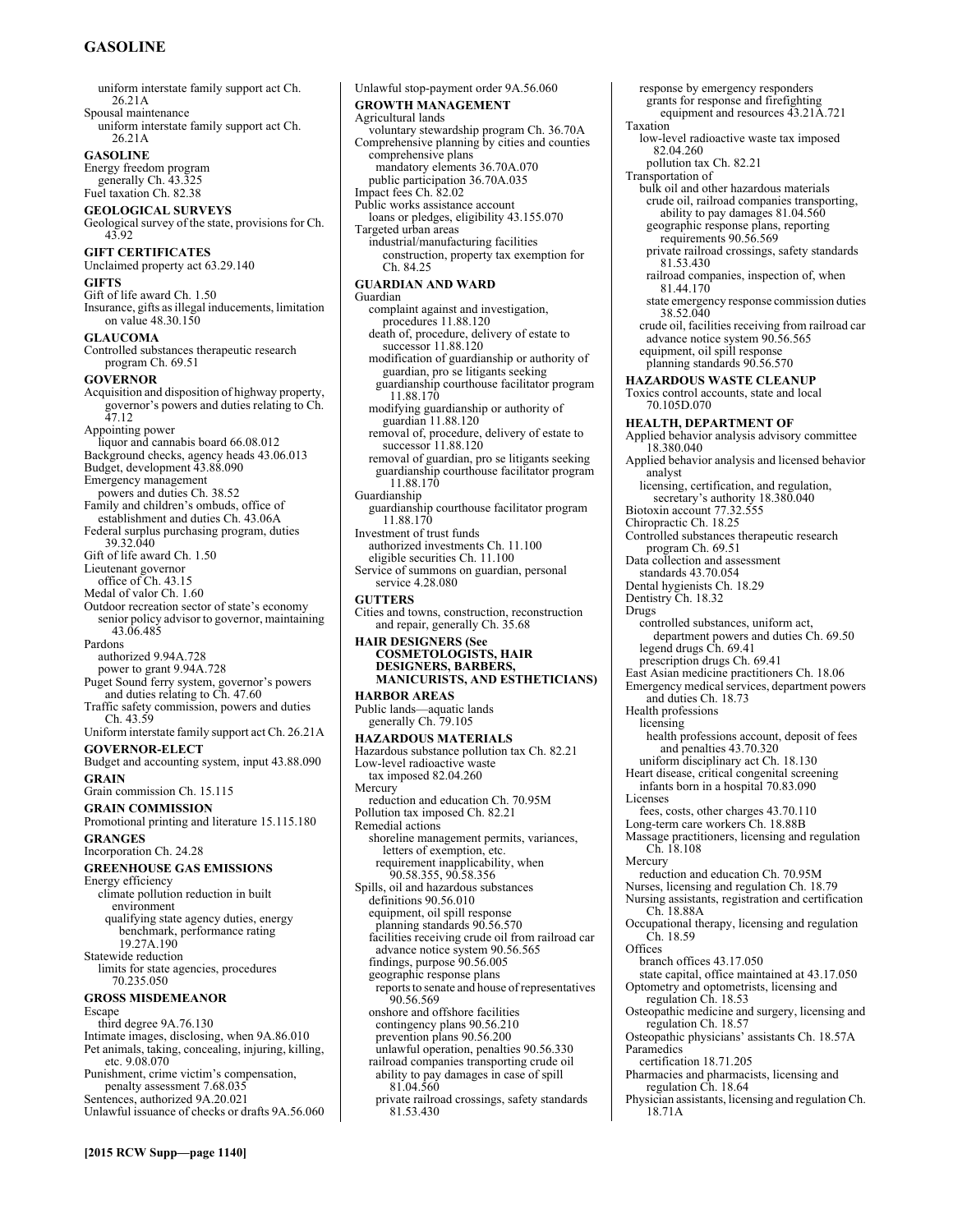#### **HEALTH SERVICES**

Physicians, licensing and regulation Ch. 18.71 References to the secretary and department of social and health services to be construed as to the secretary and department of health in regard to functions transferred 43.70.900 Social and health services, secretary and department of references construed to be to the secretary and department of health in regard to functions transferred 43.70.900 Transfer of functions references to secretary and department of social and health services to be construed as to secretary and department of health 43.70.900 **HEALTH AND SAFETY**  Alcohol poisoning minors seeking medical assistance for self or other 66.44.270 Alcoholism and drug addiction treatment Ch. 70.96A Cancer cancer research endowment authority and program cancer research endowment fund match transfer account 43.348.080 CARE fund 43.348.060 generally Ch. 43.348 independent expert scientific review and advisory committee 43.348.050 Children heart disease, critical congenital screening infants born in a hospital 70.83.090 Diagnostic imaging advanced diagnostic imaging work group Ch. 70.250 Electrical apparatus use and construction rules Ch. 19.29 Food processing Ch. 69.07 Food storage warehouses, licensing requirements Ch. 69.10 Heart disease, critical congenital screening infants born in a hospital 70.83.090 Illness and injury prevention community assistance referral and education services program, authority of fire departments to develop 35.21.930 Intrastate mutual aid system 38.52.040 Mercury reduction and education Ch. 70.95M Milk and milk products Ch. 15.36 Mosquito control Ch. 70.22 Pesticide control act Ch. 15.58 Phenylketonuria and other heritable or metabolic disorders newborn infant screening Ch. 70.83 Service coordination organizations contract outcomes and performance measures Ch. 70.320 Social and health services social and health services construction account, state 43.83.360 Water pollution control Ch. 90.48 **HEALTH CARE (See also MARIJUANA)** Alcohol poisoning minors seeking medical assistance for self or other 66.44.270 Alcoholism and drug addiction treatment Ch. 70.96A Applied behavior analysis, comprehensive provisions Ch. 18.380 **Cancer** cancer research endowment authority and program cancer research endowment fund match transfer account 43.348.080 CARE fund 43.348.060 generally Ch. 43.348 independent expert scientific review and advisory committee 43.348.050 Data

standards 43.70.054

Diagnostic imaging advanced diagnostic imaging work group Ch. 70.250 Drug-related overdoses medical assistance, seeking 69.50.315 Health professions regulation criteria Ch. 18.120 uniform disciplinary act Ch. 18.130 Insurance Ch. 48.43 health benefit exchange Ch. 43.71 health care claims data, statewide data submission and statewide all-payer health care claims database Ch. 43.371 health care discount plan organization act Ch. 48.155 Marijuana medical use 28B.20.502 medical use of cannabis act Ch. 69.51A Medical records access and disclosure Ch. 70.02 Overdoses, drug-related medical assistance, seeking 69.50.315 Radiology benefit managers registration with business licensing service Ch. 19.365 Robert Bree collaborative duties, membership 70.250.050 Service coordination organizations contract outcomes and performance measures Ch. 70.320 **HEALTH CARE AUTHORITY (See also MEDICAL ASSISTANCE; PUBLIC ASSISTANCE)** Behavioral health services and organizations behavioral health organizations contracting process 74.09.522 integrating medical and behavioral health services, medicaid purchasing and delivery 74.09.522, 74.09.860 purchasing mental health and chemical dependency treatment services 74.09.522 Benefit plans prescription drug coverage medication synchronization policy 41.05.533 prior authorization standards and criteria 41.05.074 reimbursement of health care services store and forward technology 41.05.700 telemedicine 41.05.700 Claims health care claims data, statewide data submission and statewide all-payer health care claims database Ch. 43.371 Contract outcomes and performance measures service coordination organizations Ch. 70.320 Definitions 41.05.011 Dependents, under age twenty-five 41.05.095 Disabilities, employees with, continuation of benefits 41.05.080 Domestic partner benefits 41.05.066 Domestic partners, continuation of benefits 41.05.080 Eligibility of employee for benefits determination by authority 41.05.009 Health benefit exchange Ch. 43.71 **Hospitals** contracting with authority 74.60.160 Medical assistance managed care contracting to include chemical dependency and mental health services 74.09.522 Medicare insurance plan choice of policies to be made available 41.05.195 Performance measures for contracts service coordination organizations Ch. 70.320 Prescription drugs assistance foundation 41.05.550 medication synchronization policy 41.05.533

Public employees' benefits board duties 41.05.065 eligibility 41.05.065 Retired employees, continuation of benefits 41.05.080 Robert Bree collaborative duties, membership 70.250.050 Store and forward technology health plan reimbursement of 41.05.700 Telemedicine health plan reimbursement of 41.05.700 **HEALTH CARE FACILITIES**  Interference with facilities or providers penalties 9A.50.030 Medical records access and disclosure Ch. 70.02 **HEALTH CARE INFORMATION ACCESS AND DISCLOSURE**  Mental illness records' maintenance, disclosure, and confidentiality Ch. 71.05 Security breach by state agency, when notice completed 42.56.590 Third-party payor release of information 70.02.045 Without patient's authorization 70.02.200 **HEALTH CARE PRACTITIONERS**  Applied behavior analysis licensed behavior analyst Ch. 18.380 Blood samples, drawing without consent under law enforcement direction professional misconduct, is not 18.130.410 Controlled substances, uniform act Ch. 69.50 Drug-related overdoses medical assistance, seeking 69.50.315 Health professional conditional scholarship program Ch. 28B.115 Marijuana medical use of cannabis act Ch. 69.51A Medical records access and disclosure Ch. 70.02 Overdoses, drug-related medical assistance, seeking 69.50.315 Prescription drugs Ch. 69.41 Prescriptive authority emergency medications, prepackaged 70.41.480 Suicide assessment, treatment, and management training, requirements for health care professionals 43.70.442 Uniform disciplinary act Ch. 18.130 **HEALTH CARE PROVIDERS**  Interference with facilities or providers penalties 9A.50.030 **HEALTH DISTRICTS**  Funds, public health pooling fund, generally Ch. 70.12 **HEALTH MAINTENANCE ORGANIZATIONS**  State employee health care programs Ch. 41.05 **HEALTH SERVICES**  Chore services home health care disability insurance 48.21A.090 group disability insurance 48.21.220 health care insurance to cover 48.44.320 Health professional conditional scholarship program Ch. 28B.115 Health professions licenses health professions account, deposit of fees and penalties 43.70.320 regulation criteria definitions 18.120.020 uniform disciplinary act Ch. 18.130 Home health care disability insurance 48.21A.090 group disability insurance 48.21.220 health care insurance to cover 48.44.320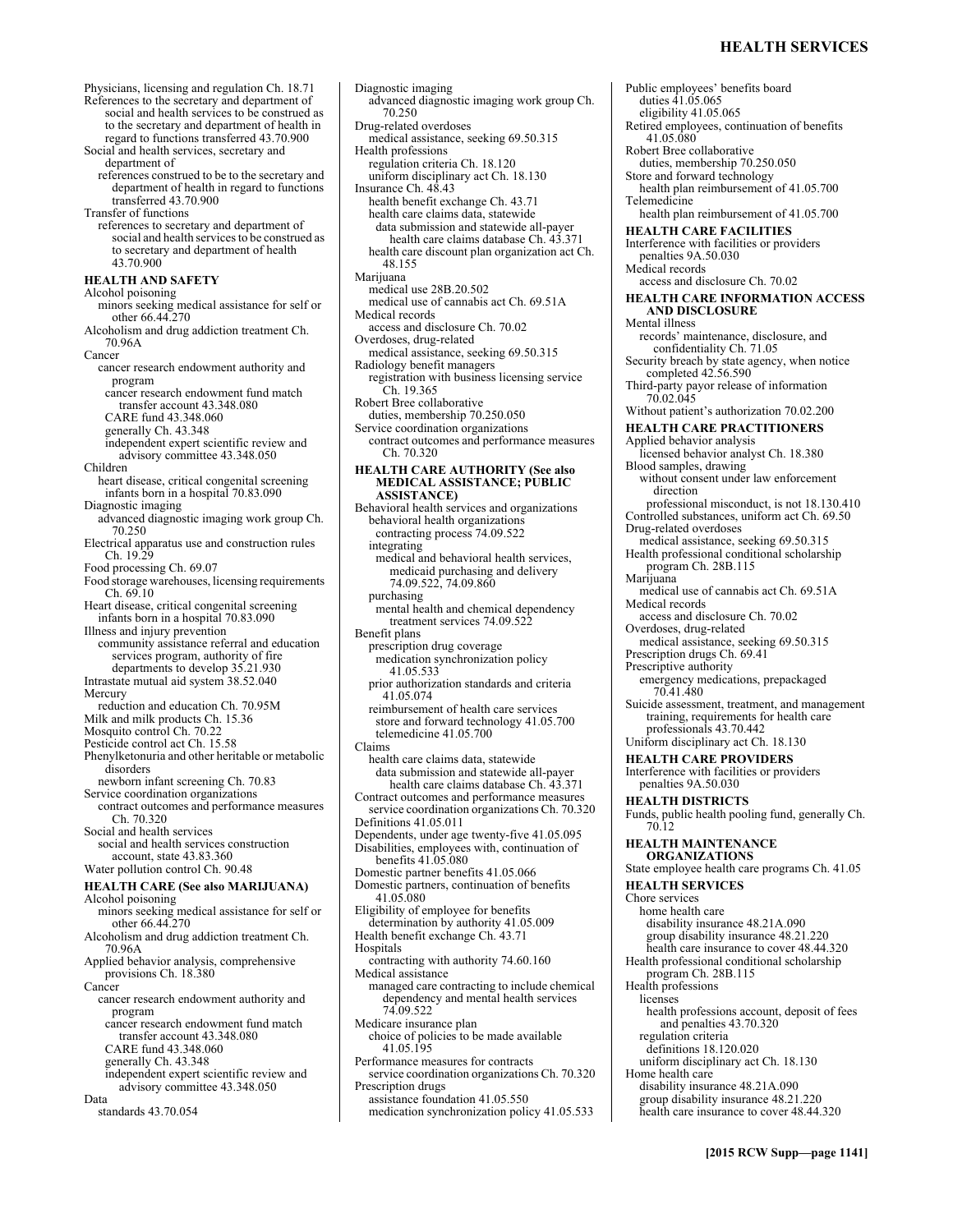#### **HEARINGS**

Hospice care disability insurance 48.21A.090 group disability insurance 48.21.220 health care insurance to cover 48.44.320 Inmates in custody of department of corrections accompanied by officer, required to be, when Ch. 10.110 **HEARINGS**  Administrative hearings, office of Ch. 34.12 **HEATING**  Process heaters industrial, commercial, or institutional assessment and reporting requirements 70.94.992 **HEATING SUPPLIERS**  Thermal energy companies exemption from utilities and transportation commission authority 80.04.550 **HIGHWAYS**  Acquisition and disposition of property for exchange of land with abutting owner sale of land to abutting owner, authorized 47.12.063 sale or exchange of rights or land not needed 47.12.063 Alley defined 47.04.010 Arterial highways defined 47.04.010 Bond issues Ch. 47.10 connecting Washington projects and improvements—2015 act 47.10.889, 47.10.890, 47.10.891, 47.10.892, 47.10.893, 47.10.894, 47.10.895 Center line, defined 47.04.010 Center of intersection, defined 47.04.010 City street, defined 47.04.010 Construction and maintenance of bid procedure for emergency work 47.28.170 bond issues Ch. 47.10 connecting Washington projects bond issue for connecting Washington projects and improvements—2015 act 47.10.889, 47.10.890, 47.10.891, 47.10.892, 47.10.893, 47.10.894, 47.10.895 connecting Washington account 46.68.395, 82.32.385 delivery using practical design, including design build process 47.01.480 transportation future funding program account 46.68.396 transportation future funding program and account, role of 47.01.480 construction program business plan requirements, progress report, advisory group 47.01.495 contract, by bids elimination of bids for surveying, test drilling, exploratory engineering, when 47.28.030 when 47.28.030 contracts to small businesses and veteran, minority, and women contractors 47.28.030 emergency construction to protect and restore highways 47.28.170 engineering errors on construction projects, department of transportation report on 47.01.490 environmental review multiagency permit program 47.85.020 streamlined decision making through regulatory reform Ch. 47.85 fish passage barrier removal as compensatory mitigation 77.95.185 permit applications, local government determinations on, when due 35.21.950, 35A.21.400, 36.01.340, 47.01.485

permit applications for projects, construction starting date for 90.58.140 rental of equipment with driver authorized 47.28.030 state forces, when may be used 47.28.030 surveying, test drilling, other exploratory engineering, without bid 47.28.030 workforce development 47.01.435 County roads defined 47.04.010 Crosswalk, defined 47.04.010 Definitions motor vehicle definitions Ch. 46.04 public highways and transportation definitions Ch. 47.04 Design-build projects 47.20.780, 47.20.785 District engineer, may award contract for work, when 47.28.030 Emergency construction contracting procedure 47.28.170 Energy freedom program generally Ch. 43.325 General provisions definitions 47.04.010 High-occupancy toll lanes pilot project 47.56.403 Intersection area, defined 47.04.010 Intersection control area, defined 47.04.010 Intersection entrance marker, defined 47.04.010 Lane highway, defined 47.04.010 Marijuana possessing or consuming in vehicle on highway 46.61.745 Marked crosswalk, defined 47.04.010 Multiple lane highway, defined 47.04.010 Nickel account (transportation 2003 account) 46.68.280 Pedestrian defined 47.04.010 Private road or driveway, defined 47.04.010 Public highways defined 47.04.010 Public-private transportation initiatives program Ch. 47.46 Railroad crossings consent of transportation commission required for construction of, when 81.53.240 highway, defined 81.53.010 location of highway change, permission of transportation commission required 81.53.240 over-crossing, defined 81.53.010 Real property acquisition policy Ch. 8.26 Relocation assistance persons displaced by public works programs Ch. 8.26 Right of way bicycle at intersection with inoperative vehicle detection device 46.61.184 moped at intersection with inoperative vehicle detection device 46.61.184 motorcycle at intersection with inoperative vehicle detection device 46.61.184 Roadway, defined 47.04.010 Safety zone, defined 47.04.010 Speed limits auto stages 46.61.410 highways, increases by secretary of transportation 46.61.410 increases by secretary of transportation 46.61.410 signs alterations effective when signs posted 46.61.410 State highway, defined 47.04.010 State route 520 improvements corridor projects state route number 520 civil penalties account 47.56.876 State route number 520 bridge replacement shoreline management development

permitting 90.58.140

Surplus real property program 47.12.063 Toll bridge authority Puget Sound ferry system, toll roads as a part of Ch. 47.60 Toll facilities contracts for repairs 47.56.030 electronic toll collection and photo toll systems 47.56.795 high-occupancy toll lanes pilot project 47.56.403 purchasing 47.56.030 state route 520 corridor state route number 520 civil penalties account 47.56.876 Transportation future funding program and account 47.01.480 **HISTORIC PRESERVATION**  Capitol furnishings preservation committee 27.48.040 Heritage barn preservation program 27.34.410 Heritage capital projects, proposals and prioritized list for funding 27.34.330 Heritage council, duties Ch. 27.34 State capitol public and historic facilities Ch. 79.24 State historical societies educational publications printing 27.34.075 heritage capital projects, proposals and prioritized list for funding 27.34.330 **HOME CARE AIDES**  Long-term care Ch. 18.88B **HOMELESS PERSONS**  Courts, homeless, authorized 2.30.010 Essential needs and housing support program 43.185C.220 Housing, affordable, and housing-related services local sales and use tax for 82.14.530 Housing and assistance account 43.185C.061 definitions 43.185C.010 document recording surcharge funds, use of 43.185C.240 strategic plan 43.185C.040 Mental and behavioral health facilities, programs, and services local sales and use tax for 82.14.530 Students, homeless transportation of uniform process to track expenditures for 28A.300.540 Youth homeless youth prevention and protection act data and outcome measures, report 43.330.706 definitions 43.330.702 findings 43.330.700 office of homeless youth prevention and protection programs 43.330.705, 43.330.710 programs, state-funded, review of 43.330.717 training programs 43.330.715 lodging tax, use for services for homeless youth 67.28.180 **HOMICIDE**  Murder, aggravated first degree Ch. 10.95 **HORSES**  Brands and marks Ch. 16.57 Cruelty to animals Ch. 16.52 **HORTICULTURE**  Apple commission Ch. 15.24 Integrated pest management Ch. 17.15 Pest control integrated pest management Ch. 17.15 Pesticide control act Ch. 15.58 **HOSPITALS**  Definitions for purposes of licensing and regulation 70.41.020 Emergency care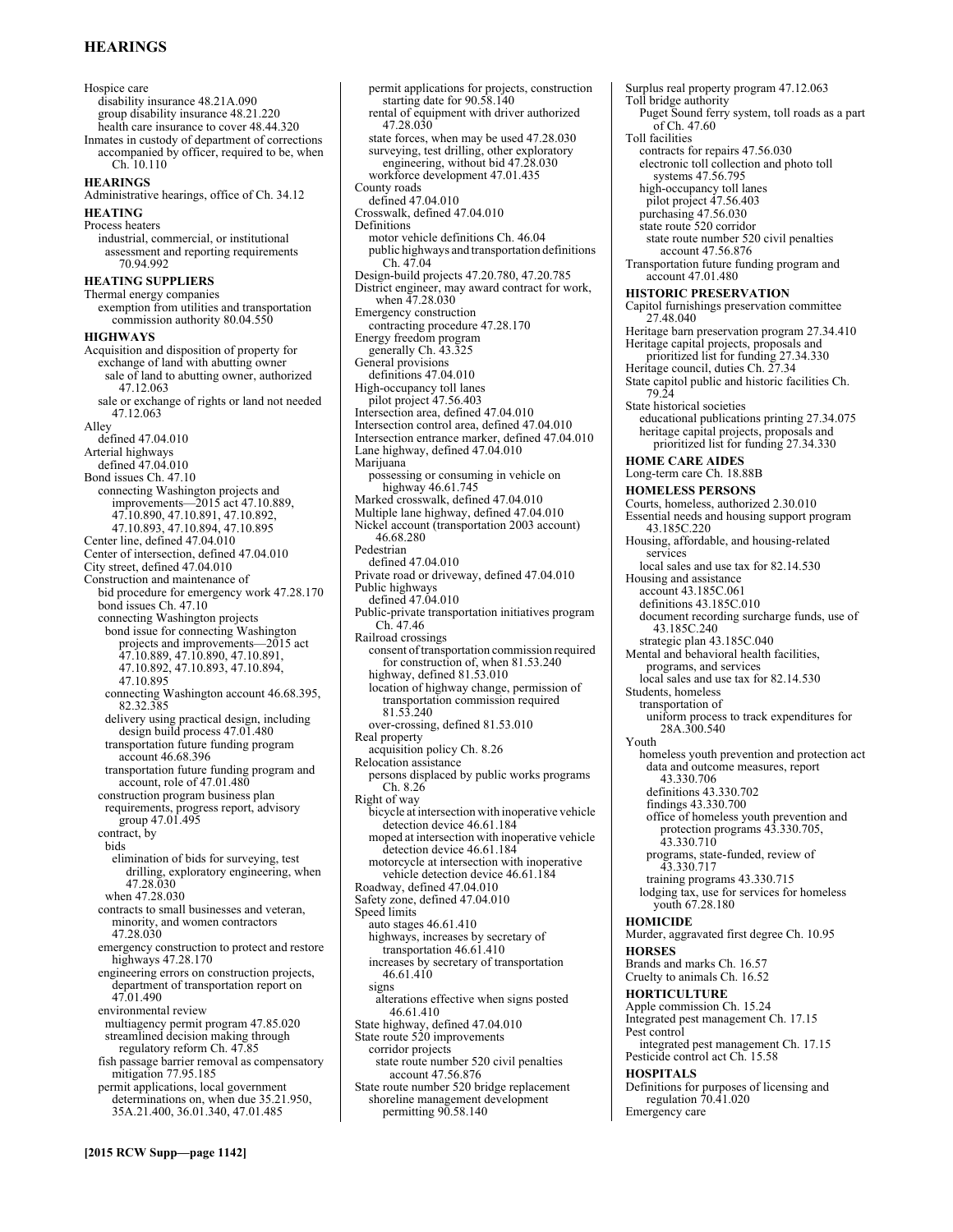#### **INDUSTRIAL INSURANCE**

Deferred collection of, for certain residential

generally 82.02.050

medications, prepackaged authority for practitioners to prescribe 70.41.480 Heart disease, critical congenital screening infants born in a hospital 70.83.090 Liens for services enforcement 60.44.060 limitation of actions 60.44.060 notice of claim, contents 60.44.020 payment as evidence 60.44.060 when authorized 60.44.020 Medical malpractice physician's privileges, hospital's duty to request information on physicians 70.41.230 Newborn screening Ch. 70.83 Pharmacies drug transfers between hospitals and affiliated companies authority for, when 70.41.490 Physician's privileges hospital's duty to request information on physicians 70.41.230 telemedicine services, physicians providing 70.41.230 Public hospital districts boundaries, assignment of commissioners to redrawn districts 70.44.047 commissioners for increase in number 70.44.056 generally Ch. 70.44 Safety net assessment administration and collection 74.60.050 assessments 74.60.030 conditions 74.60.150 contracting with health care authority 74.60.160 critical access hospital payments 74.60.100 direct supplemental payments to hospitals 74.60.120 grants to certified public expenditure hospitals 74.60.090 hospital safety net assessment fund 74.60.020 managed care capitation payments 74.60.130 purpose, findings, intent 74.60.005 Self-insurers, self-funding excluded from term "insurer" 48.01.050 Tax imposed 82.04.260 **HOSPITALS FOR MENTAL ILLNESS**  Administration by department of social and health services Ch. 72.01 Ambulance services mental health emergencies work group concerning alternative facility guidelines 70.168.170 Beds, new psychiatric, addition of certificate of need requirements exemption, when 70.38.260 use requirements for beds, when 70.38.270 Voluntary commitment rights and procedures 71.05.050 **HOTELS**  Tax for stadiums, convention centers, and arts facilities 67.28.180, 67.28.181 **HOURS OF LABOR**  Minimum wages, generally Ch. 49.46 **HOUSING**  Affordable housing housing and housing-related services local sales and use tax for 82.14.530

- workforce housing, affordable, use of lodging tax revenues for 67.28.180 workforce housing near transit station, affordable, general obligation bonds for 67.28.150
- workforce housing near transit station, affordable, revenue bonds for 67.28.160 Commerce, department of
- Washington youth and families fund 43.330.167

Criminal offenders

rental vouchers 9.94A.729 Energy efficiency activities low-income residences Ch. 70.164 Essential needs and housing support program 43.185C.220 Homeless persons housing and assistance Ch. 43.185C Impact fees deferred collection of, for certain residential construction 82.02.050 Public housing projects drug-free zones, violations and penalties 69.50.435 Residential real property sellers' disclosures, requirements Ch. 64.06 Weatherization of low-income residences definitions 70.164.020 legislative findings 70.164.010 proposals by sponsors, matching funds 70.164.040 **HOUSING AUTHORITY**  Drug-free zones in public housing projects, violations and penalties 69.50.435 **HOUSING TRUST FUND**  Application, procedure 43.185.070 Housing assistance program Ch. 43.185 **HUMAN RIGHTS COMMISSION**  Affirmative action noncompliance failure to reach conciliation, referral to administrative law judge for hearing 49.74.031 procedure 49.74.020 **HUMAN TRAFFICKING (See COMMERCE, DEPARTMENT OF; CRIMES; LABOR; SEX OFFENSES; VICTIMS, SURVIVORS, AND WITNESSES OF CRIME; VICTIMS OF CRIME—COMPENSATION, ASSISTANCE) HUNTING**  Crimes and penalties, generally Ch. 77.15 Enforcement Ch. 77.12 Enforcement code Ch. 77.15 Field trials for dogs permits 77.65.480 Licenses Ch. 77.32 fees 77.65.480 requirements, reports 77.65.500 Permits Ch. 77.32 field trials for dogs 77.65.480 Regulation Ch. 77.12 Violations authority of wildlife agents, procedures Ch. 77.12 crimes and penalties, generally Ch. 77.15 Wildlife agents, powers and duties Ch. 77.12 **IDENTITY**  Theft financial fraud and identity theft crimes investigation and prosecution program 43.330.300 **IMMUNITY**  Cooperative associations 23.86.030 Foreign orders nonrecognition of, when incompatible with public policy 4.24.820 Kidnapping offenders release of information regarding public agencies and officials, authorization and immunity 4.24.550 Liabilities health care providers who withdraw blood for implied consent law 46.61.508 Sex offenders release of information regarding public agencies and officials authorization and immunity 4.24.550 **IMPACT FEES**  Authority to impose

construction comprehensive planning, effect on 36.70A.070 report on process, annual, by department of commerce 43.31.980 review of requirements by JLARC 44.28.812 system for 82.02.050 Limitations on collection and use 82.02.050 **INCAPACITATED PERSONS**  Guardian complaint against and investigation, procedures 11.88.120 death of, procedure, delivery of estate to successor 11.88.120 modifying guardianship or authority of guardian 11.88.120 removal of, procedure, delivery of estate to successor 11.88.120 Guardianship guardianship courthouse facilitator program 11.88.170 modification of guardianship or authority of guardian, pro se litigants seeking guardianship courthouse facilitator program 11.88.170 removal of guardian, pro se litigants seeking guardianship courthouse facilitator program 11.88.170 **INDEBTEDNESS**  Limitations upon taxing districts Ch. 39.36 **INDIANS**  Anadromous game fish purchase or sale license 77.65.480 Intrastate mutual aid system 38.52.040 Marijuana tribal agreements, tax exemptions 43.06.490, 82.08.9997, 82.12.9997 tribal marijuana tax 43.06.490 Public schools tribal history and culture, curricula 28A.320.170 Steelhead purchase or sale, license 77.65.480 **INDIGENTS**  Court fees and costs 10.73.160 Public defense, office of Ch. 2.70 **INDUSTRIAL INSURANCE**  Accidents second injuries, liability for costs 51.16.120 Child support obligations enforcement workers' compensation or certain benefits payments paid on behalf of child 26.18.190 Commercial transportation services drivers coverage, exclusion from mandatory and election of optional 51.12.020 Crime victim's compensation Ch. 7.68 Employment excluded employments 51.12.020 Excluded employments 51.12.020 Farming, optional exclusion for persons working on parents' family farms 51.12.020 For hire vehicle operators owning or leasing vehicle coverage, exclusion from mandatory and election of optional 51.12.020, 51.12.185 Funds general requirements and procedures for funds Ch. 51.44 second injury fund 51.44.040 Injuries further accident or disease, distribution of costs 51.16.120 preexisting disability, costs for further disability 51.16.120

Job modification or accommodation costs for injured workers, payment 51.32.095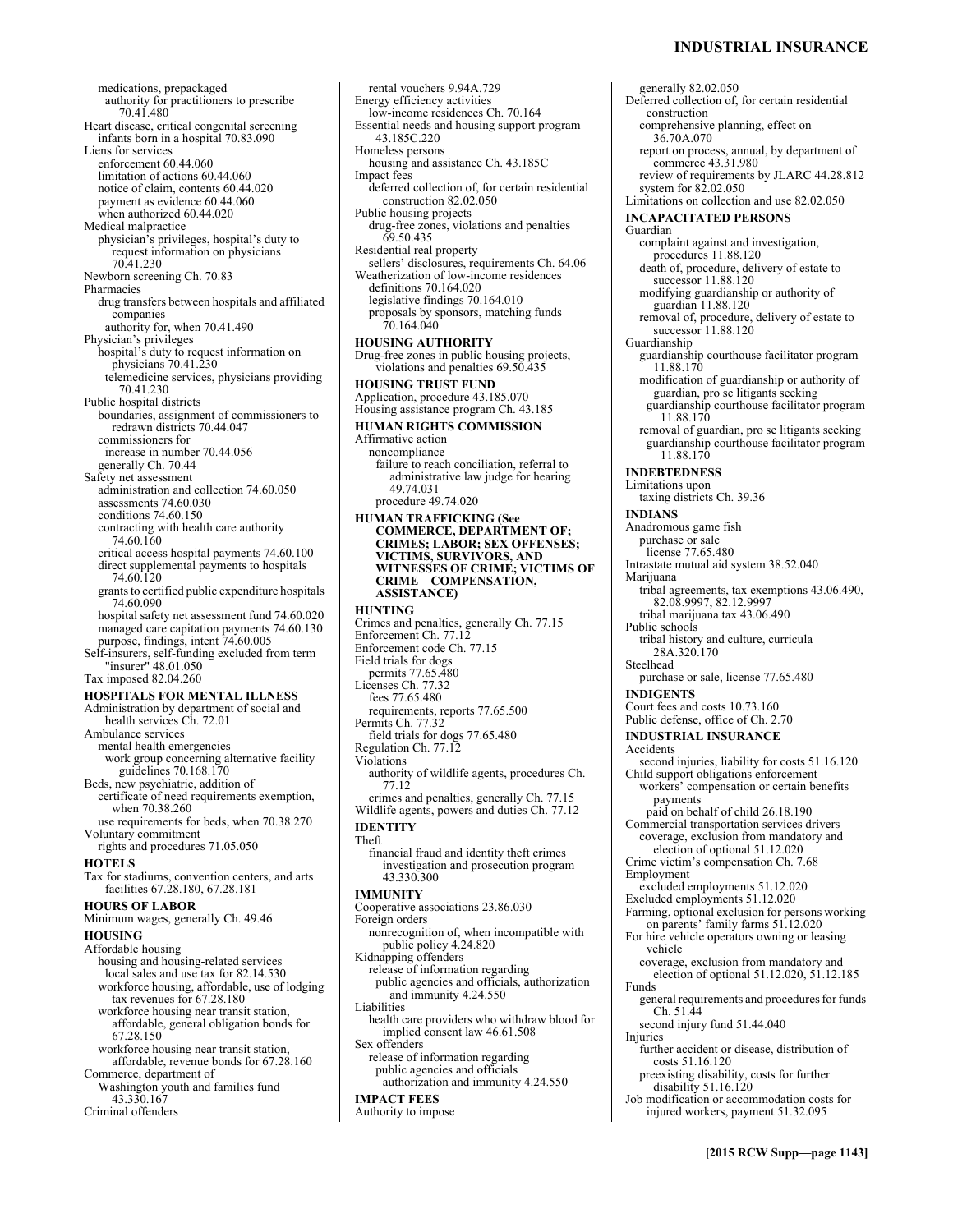#### **INDUSTRIAL SAFETY AND HEALTH**

Limousine service chauffeurs owning or leasing limousine coverage, exclusion from mandatory and election of optional 51.12.020, 51.12.185 Occupational disease further injury or disease, costs 51.16.120 preexisting disability, costs for further disability 51.16.120 Preexisting conditions costs for further accident or disease, distribution 51.16.120 Second injuries costs, distribution 51.16.120 Second injury fund 51.44.040 uses 51.16.120 Self-insurers administrative costs of self-insured employer program 51.44.145 Stay-at-work program administrative expenses 51.44.180 advisory committee 51.44.180 Taxicab operators owning or leasing taxicab coverage, exclusion from mandatory and election of optional 51.12.020, 51.12.185 Vocational rehabilitation services advisory committee 51.32.096 benefits and options 51.32.096 generally 51.32.095 pilot program 51.32.099 subcommittee 51.32.099 vocational plans 51.32.096, 51.32.099 **INDUSTRIAL SAFETY AND HEALTH**  Electrical apparatus use and construction rules Ch. 19.29 Mercury reduction and education Ch. 70.95M **INDUSTRIAL WELFARE**  Conditions of employment generally Ch. 49.12 Definitions 49.12.005 **INDUSTRY AND COMMERCE**  Water pollution control Ch. 90.48 **INITIATIVE AND REFERENDUM**  Cities and towns first class cities, charter provisions 35.22.200 ordinances by petition, commission government cities 35.17.260, 35.17.310 Expenditure limitations Ch. 43.135 State initiative and referendum Ch. 29A.72 **INJUNCTIONS**  Energy facility site locations, permit requirements, injunctions against violations 80.50.150 Mortgage brokers, violations 19.146.227 **INSECTS**  Invasive species council Ch. 79A.25 **INSURANCE**  Adjusters Ch. 48.17 Aircraft insurance exemption from rate filing 48.19.010 Applications for insurance forms filing and approval certification and noncertification 48.18.100 Basic health plan coordinate with managed health care system projects 74.09.522 Casualty insurance electronic notices and document delivery 48.185.005 information, mailing or delivering or posting on insurer's web site, when 48.185.010 underinsured, insolvent, phantom, or hit and run motor vehicle coverage provided, exception claims 48.22.030 Code definitions for, generally Ch. 48.01 general provisions regarding Ch. 48.01

Corporations nonprofit insurance, joint self-insurance programs Ch. 48.180 Crop adjusters Ch. 48.17 Definitions illegal inducements 48.30.150 insurer 48.01.050 Dental care dental-only plans data statement, annual, by health carrier 48.43.743 emergency dental conditions 48.43.740 Disability insurance exemptions from rate filing 48.19.010 home health care optional coverage 48.21A.090 hospice care optional coverage 48.21A.090 palliative care 48.21.220, 48.21A.090 Disability insurers joinder with other insurers to offer residents over sixty-five years disability insurance, extended health Ch. 48.21A Discounts, unlawful practice with premiums 48.30.140 Endorsements forms certification and noncertification 48.18.100 filing, approval 48.18.100 Fishers, commercial pooling of funds by exclusion from definition of "insurer" 48.01.050 For hire vehicle operators, public liability insurance policies for inapplicability to personal vehicles under Ch. 48.177 RCW 46.72.039 Forms approval of, generally 48.18.100 filing certification and noncertification 48.18.100 policies filing and approval 48.18.100 Fraud unfair practices and fraud Ch. 48.30 Gifts, etc., for referral of insurance business when allowed, restrictions 48.30.133 Gifts as illegal inducements, limitation on value 48.30.150 Group disability insurance home health care optional coverage 48.21.220 hospice care optional coverage 48.21.220 Health care claims data, statewide data submission and statewide all-payer health care claims database Ch. 43.371 health care discount plan organization act Ch. 48.155 Health care discount plan organization act application of chapter 48.155.015 definitions 48.155.010 Health care insurance reform Ch. 48.43 Health care plans authorization, prior standards, criteria, requirements 48.43.016 dental-only plans data statement, annual, by health carrier 48.43.743 emergency dental conditions 48.43.740 grace period, notification or information concerning 48.43.039 group health benefit plans Ch. 48.43 health benefit exchange Ch. 43.71 health care discount plan organization act Ch. 48.155 health plan requirements 48.43.045 individual plans Ch. 48.43 payment

second-party payment process 48.43.059

pharmacist-provided services, requirements 48.43.094 prescriptions medication synchronization policy 48.43.096 prior authorization standards, criteria, requirements 48.43.016 reporting requirements, exemptions 48.43.045 store and forward technology, services provided through reimbursement of 48.43.735 telemedicine, services provided through reimbursement of 48.43.735 Health care service contractors home health care to be included in insurance coverage 48.44.320 hospice care to be included in insurance coverage 48.44.320 radiology benefit managers registration with business licensing service Ch. 19.365 state employee benefit plans Ch. 41.05 Health care services health benefit exchange Ch. 43.71 pharmacist-provided services, requirements 48.43.094 prescriptions medication synchronization policy 48.43.096 state employee benefit plans Ch. 41.05 store and forward technology, services provided through reimbursement of 48.43.735 telemedicine, services provided through reimbursement of 48.43.735 Home health care disability insurance 48.21A.090 group disability insurance 48.21.220 health care insurance to cover 48.44.320 Hospice care disability insurance 48.21A.090 group disability insurance 48.21.220 health care insurance to cover 48.44.320 Hospitals, self-insurers, self-funding excluded from definition of "insurer" 48.01.050 Illegal inducements, defined 48.30.150 Inducements to insurance 48.30.140 Inducements to insurance, illegal 48.30.150 Insolvency of insurer or reinsurer reinsurance, credit for Ch. 48.12 Insurance contract generally Ch. 48.18 surplus line coverage endorsement of 48.15.050 Insurance producers, title insurance agents, and adjusters Ch. 48.17 **Insureds** reinsurance, credit for protecting insureds Ch. 48.12 Insurer holding companies Ch. 48.31B acquisition of control of domestic insurer 48.31B.015, 48.31B.020 aggrieved persons 48.31B.070 documents, materials, information confidentiality, when 48.31B.038 holding company systems registered insurers 48.31B.025, 48.31B.030, 48.31B.035 rule-making authority of insurance commissioner 48.31B.040 subsidiary of insurer 48.31B.010 supervisory college for domestic insurer commissioner participation in, when 48.31B.037 violations of chapter 48.31B.050 Insurers defined 48.01.050 reinsurance, credit for Ch. 48.12 risk management insurer risk management framework, maintaining Ch. 48.05A

own risk and solvency assessment (ORSA), completing Ch. 48.05A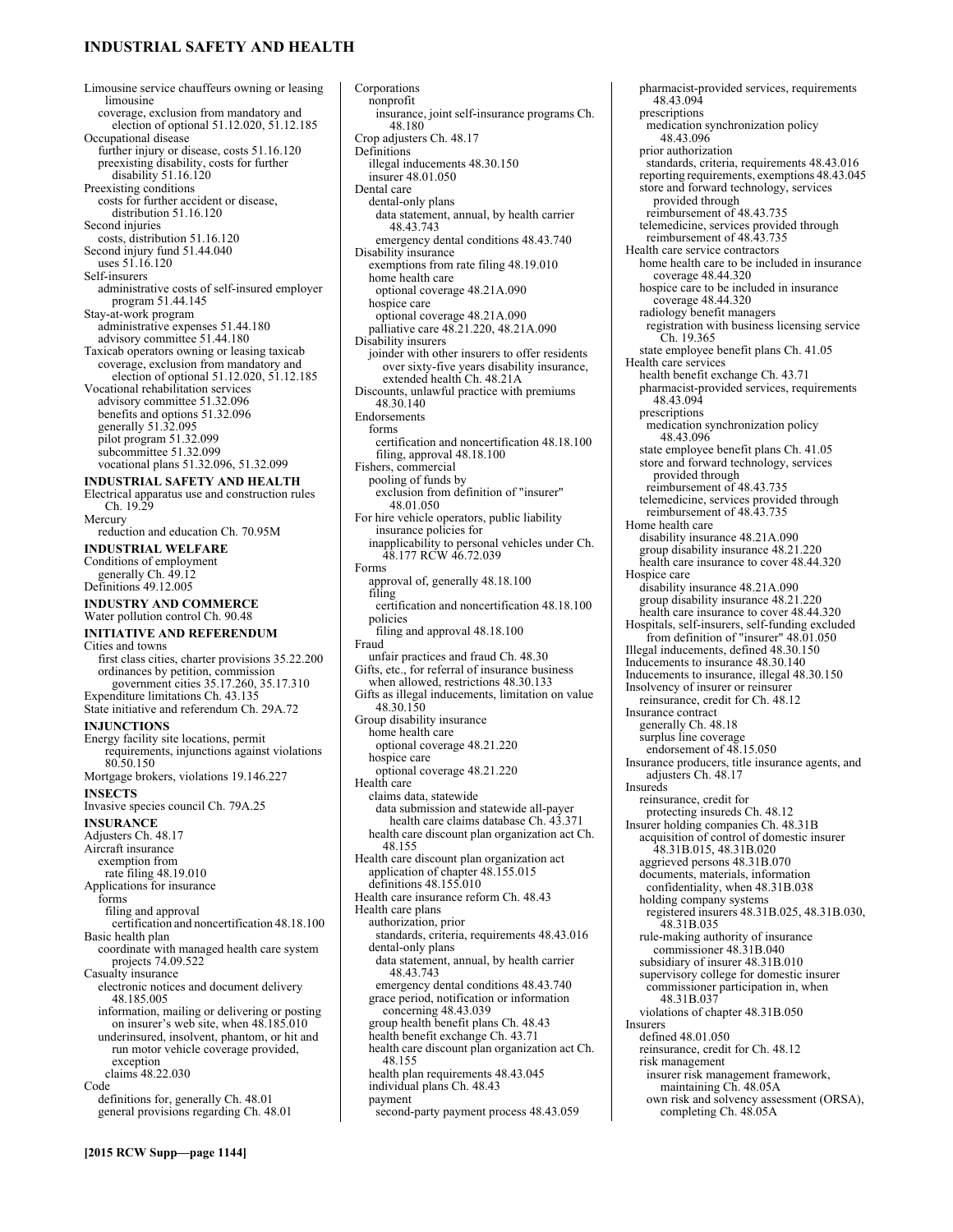Records and documents confidentiality 48.02.065

Investments domestic, foreign, and alien insurers Ch. 48.13 investments of insurers Ch. 48.13 investments of insurers model act, adoption of 48.13.061 Labor unions group disability insurance Ch. 48.21 Licenses agents Ch. 48.17 fees Ch. 48.17, 48.97 Life insurance exemptions from rate filing 48.19.010 Local government, self-insurers, self-funding excluded from definition of "insurer" 48.01.050 Local government self-insurance authority definitions 48.62.021 insufficient assets, provision for, requirements 48.62.141 risk manager as attorney for acceptance of service 48.62.031 scope of authority 48.62.031 summons, service of 4.28.080 Market conduct oversight Ch. 48.37 Medicare supplemental health insurance state health care authority choice of policies available 41.05.195 Motor vehicle insurance cancellations limitation on cancellation, nonrenewal, or denial based upon driving record 46.52.130 commercial transportation services Ch. 48.177 driver's record, cancellation, nonrenewal, or denial based upon, limitation 46.52.130 driver's record, contents and access 46.52.130 hit and run insurance to be provided, exception, claims 48.22.030 personal injury protection benefits minimum coverage requirements, benefit limits 48.22.095 offering as optional coverage required 48.22.085 rejection of optional coverage by insured 48.22.085 "phantom vehicle," defined 48.22.030 phantom vehicles claims 48.22.030 umbrella or excess policies, underinsured coverage inapplicable 48.22.030 underinsured motorist to be provided, exception claims 48.22.030 Motor vehicle operator's record furnished insurance companies 46.52.130 Organization of insurers illegal inducements 48.30.150 Policies endorsements filing and approval certification and noncertification 48.18.100 forms certification and noncertification 48.18.100 filing and approval 48.18.100 motor vehicle underinsured motorist to be provided, exception, claims 48.22.030 riders filing and approval certification and noncertification 48.18.100 Pollution liability insurance program disclosure of proprietary reports and information, penalties for unauthorized disclosures 70.148.060 Premiums discounts, prohibitions 48.30.140 Prizes, as illegal inducement 48.30.150 Producer-controlled property and casualty insurers Ch. 48.97 Producers, insurance Ch. 48.17 charitable or nonprofit organizations sponsoring events for or making contributions to organizations 48.30.135

gifts, etc., for referral of insurance business when allowed, restrictions 48.30.133 Property insurance electronic notices and document delivery 48.185.005 information, mailing or delivering or posting on insurer's web site, when 48.185.010 Public records act exemptions insurer holding company documents, materials, and information, when 48.31B.038 Puget Sound ferry system, insurance on facilities of authorized Ch. 47.60 Rates scope of chapter 48.19.010 supervision of, scope 48.19.010 Rebates prohibited 48.30.140 Reciprocal insurers defined 48.01.050 Reciprocals or interinsurance exchange, defined as insurers 48.01.050 Reinsurance credit for reinsurance Ch. 48.12 exemptions from rate filing 48.19.010 Riders forms certification and noncertification 48.18.100 filing and approval 48.18.100 Risk management insurer risk management framework, maintaining Ch. 48.05A own risk and solvency assessment (ORSA), completion by insurer Ch. 48.05A Self-funded multiple employer welfare arrangements Ch. 48.125 Self-insurance nonprofit corporations self-insurance programs, joint Ch. 48.180 Service of process personal service with insurers 4.28.080 Solvency of insurer own risk and solvency assessment (ORSA), completion by insurer Ch. 48.05A Stock, investments in shares, as illegal inducement 48.30.150 Surplus line coverage policies, endorsement of 48.15.050 taxation of 48.15.120 Tax on insurance producers, surplus line brokers, and title insurance agents 82.04.260 Taxes surplus lines 48.15.120 Title insurance agents Ch. 48.17 Title insurers exemptions from rate filing 48.19.010 title insurance agents Ch. 48.17 Trustees, power to insure trust property 11.98.070 Underground petroleum storage tanks pollution liability insurance program disclosure of proprietary reports and information, penalties for unauthorized disclosures 70.148.060 Unfair practices inducements, illegal 48.30.150 rebates 48.30.140 **INSURANCE COMMISSIONER**  College, supervisory, for certain domestic insurers commissioner participation 48.31B.037 Health care services generally Ch. 48.44 Health plans insurance reform Ch. 48.43 Insurer holding companies regulation of, powers and duties Ch. 48.31B Investments of insurers commissioner role Ch. 48.13 Market conduct oversight Ch. 48.37

Reinsurance, credit for commissioner role Ch. 48.12 Risk management framework and own risk and solvency assessment (ORSA) commissioner role Ch. 48.05A **INSURANCE COMPANIES**  Service of process personal service 4.28.080 **INTENT**  Unlawful issuance of checks or drafts, presumption 9A.56.060 **INTEREST**  Consumer loan act Ch. 31.04 High risk consumers loans Ch. 31.04 Pawnbrokers, rate of interest and fees 19.60.060 **INTERLOCAL COOPERATION**  Agreements component agencies' responsibilities, effect on the agreement 39.34.030 cooperative action, requirement, effect 39.34.030 effect 39.34.030 joint action, requirement, effect 39.34.030 Architectural or engineering services, joint utilization by public agencies 39.34.030 Component agencies, responsibilities, effect on the agreement 39.34.030 Effect of agreement on component agencies 39.34.030 Powers joint powers 39.34.030 Responsibilities of component agencies, effect on the agreement 39.34.030 Rural public hospital districts 39.34.030 Schools requirements 39.34.030 **INTERNATIONAL COMMERCIAL ARBITRATION**  Comprehensive provisions Ch. 7.05 **INTERNATIONAL RELATIONS**  Legislative committee on economic development and international relations Ch. 43.15 **INTERNATIONAL TRADE**  International commercial arbitration Ch. 7.05 **INTERNET**  Internet crimes against children account 43.101.435 Prostitution, advertising on internet penalties and fees 9.68A.106 **INTERPRETERS**  Juvenile diversion agreements provision in hearings and negotiations 13.40.080 **INTERSTATE AGREEMENTS**  Uniform interstate family support act Ch. 26.21A associated foreign order provisions 4.24.820 **INVASIVE SPECIES COUNCIL**  Recreation and conservation funding board creation of council, provisions Ch. 79A.25 **INVESTMENTS**  International investment management services tax imposed 82.04.290 Public funds authorized investments, additional definitions 39.59.010 investment in bonds and securities of United States, state, counties, cities and towns, and school districts Ch. 43.84 Trust funds by fiduciaries authorized investments Ch. 11.100 criteria to be followed 11.100.020 eligible securities Ch. 11.100 prudent investor rule 11.100.020 Trustees powers as to investment 11.98.070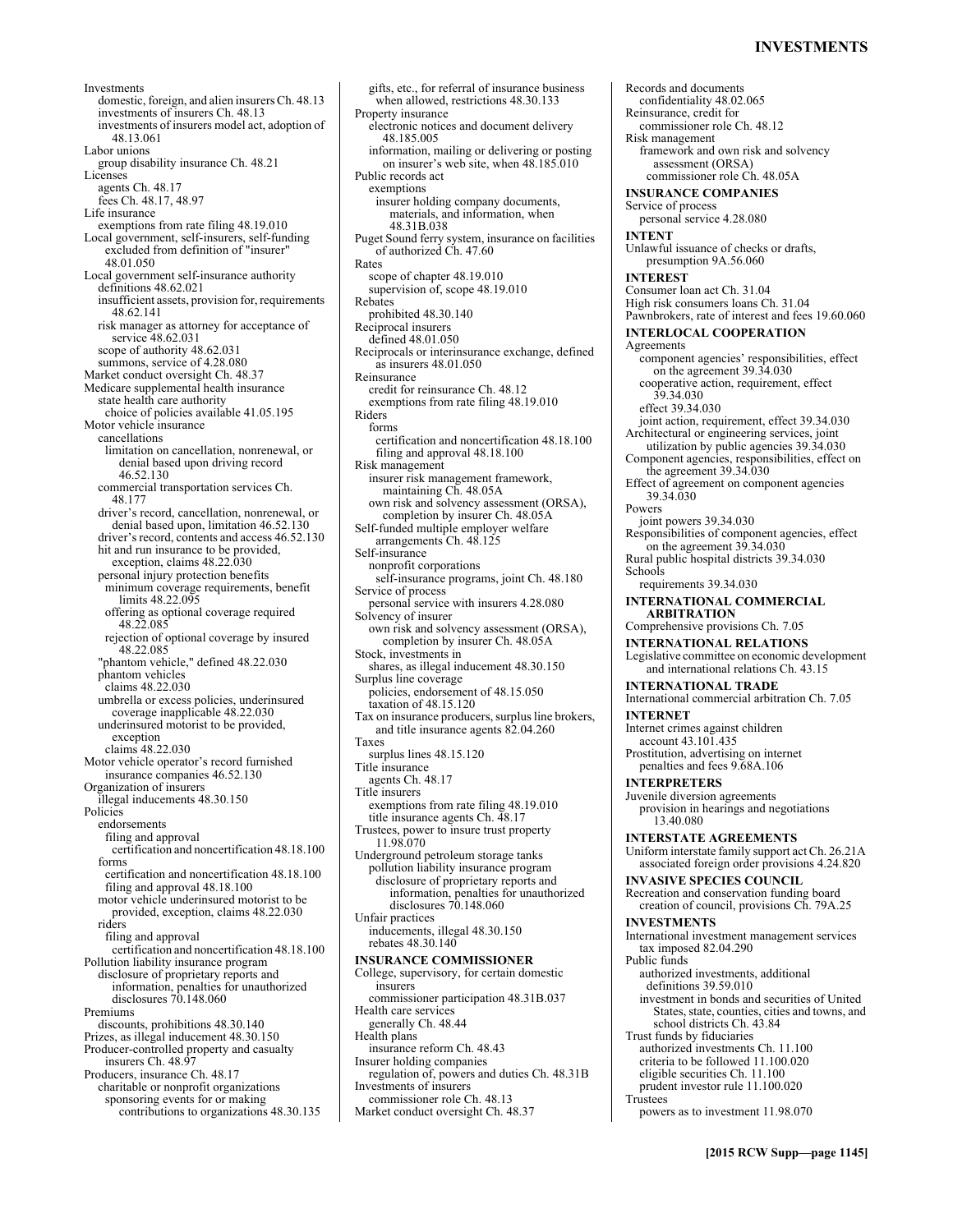## **IRRIGATION**

**IRRIGATION**  Water rights surface waters, determination and appropriation Ch. 90.03 Yakima river basin integrated water resource management plan Ch. 90.38 Yakima river basin water rights Ch. 90.38 **IRRIGATION DISTRICTS**  Delinquent assessments Ch. 87.06 Elections directors, recall, discharge 87.03.083 Insurance risk management services authorized Ch. 48.62 self-insurance authorized Ch. 48.62 Joint control generally, including board of joint control Ch. 87.80 **Officers** directors and employees recall and discharge 87.03.083 Water rights surface waters, determination and appropriation Ch. 90.03 Yakima river basin integrated water resource management plan Ch. 90.38 Yakima river basin water rights Ch. 90.38 **ISLANDS**  Community councils initial council members, election 36.105.050 **JAILS**  City and county jails act Ch. 70.48 Emergency or necessary medical and health care, reimbursement 70.48.130 Escape third degree 9A.76.130 **JOINT OPERATING AGENCIES Contracts** materials or work sealed bids 43.52.560 Energy financing voter approval act election approval required bonds 80.52.050 Purchasing sealed bids 43.52.560 Washington public power supply system (W.P.P.S.S.) Ch. 43.52 **JOINT STOCK COMPANIES**  Nonresident, service of summons on, personal service 4.28.080 **JUDGES**  Municipal courts power to act as magistrates Ch. 35.20 Salaries citizens' commission schedule 43.03.012 **JUDGMENTS**  Costs criminal actions payment by defendant 10.01.160 Criminal actions costs payment requirement 10.01.160 interest on, impact of legal financial obligations 10.82.090 interest on, rate 10.82.090 Defendants criminal actions costs payment requirement 10.01.160 Juvenile offenders legal financial obligations enforcement and extension of judgment 13.40.192 modification or relief, petition for 13.40.192 **JUDICIAL INFORMATION SYSTEM**  Consultation of system by court before granting certain orders 2.28.210 Information technology portfolio and statewide strategy

**JURIES AND JURORS**  Definitions 2.36.010 Excusable persons, assignment to another term 2.36.100 Jury lists selection of jurors, state policy 2.36.080 Jury service excusable persons, assignment to another term 2.36.100 state policy on 2.36.080 Jury term excusable persons, assignment to another term 2.36.100 state policy on 2.36.080 Licensed drivers and identicard holders, expanded source list created from 2.36.054, 2.36.057 Master jury list 2.36.054, 2.36.057, 2.36.0571 Selection of jurors Ch. 2.36 Source list 2.36.054, 2.36.057, 2.36.0571 **JURISDICTION**  District courts civil actions and proceedings 3.66.020 Uniform interstate family support act Ch. 26.21A associated foreign order provisions 4.24.820 **JUVENILE COURT**  Dependency permanency parents for parents program Ch. 2.70 plan of care when parent has developmental disability 13.34.136 Dependency cases permanency plan of care 13.34.136 Drug courts, juvenile, authorized 2.30.010 Fines, express statutory authority, requirement for 13.40.720 Legal financial obligations, express statutory authority, requirement for 13.40.720 Parents for parents program Ch. 2.70 Records court and judicial agency records, using for research or data gathering 13.50.280 keeping and release by administrative office of the courts center for court research, electronic research copy use by 13.50.010 office of civil legal aid, release to and use by 13.50.010 Termination of parent-child relationship 13.34.136 Traffic violations driving while license is suspended or revoked 46.20.342 **JUVENILES**  At-risk youth nonoffender at-risk children and their families Ch. 13.32A Commitment juvenile offender basic training camp program 13.40.320 Crimes juvenile justice act of 1977 Ch. 13.40 Crisis residential centers youth services, in connection with Ch. 43.185C Custody dependent children permanency planning 13.34.145 review hearings 13.34.145 Deferred disposition 13.40.127 **Definitions** diversion agreements 13.40.080 Dependency court system and permanency parents for parents program Ch. 2.70 Dependency proceedings

duties of administrative office of the courts

2.68.060

extended foster care 13.34.267 permanency planning 13.34.145 review hearings 13.34.145 Diversion agreements 13.40.080 costs of services, payment responsibility 13.40.085 interpreters, provision when required in hearings and negotiations 13.40.080 plain language required 13.40.080 Family and children's ombuds, office of Ch. 43.06A Family reconciliation services Ch. 13.32A Homeless homeless youth prevention and protection act data and outcome measures, report 43.330.706 definitions 43.330.702 finding 43.330.700 office of homeless youth prevention and protection programs 43.330.705, 43.330.710 programs, state-funded, review of 43.330.717 training programs 43.330.715 Juvenile court diversion agreements 13.40.080 costs of services, payment responsibility 13.40.085 interpreters, provision when required in hearings and negotiations 13.40.080 fines, express statutory authority, requirement for 13.40.720 legal financial obligations, express statutory authority, requirement for 13.40.720 records sealing of, sealing hearings concerning 13.50.260 use for research or data gathering 13.50.280 restitution orders 13.40.080 Juvenile court act in cases relating to dependency of a child and the termination of a parent and child relationship Ch. 13.34 Legal financial obligations express statutory authority, requirement for 13.40.720 **Offenders** basic training camp program 13.40.320 community restitution 7.68.035 crime victim's compensation, penalty assessment to support 7.68.035 felony convictions, placement 72.01.410 Offenses (crimes) confinement juvenile offender basic training camp program 13.40.320 deferred disposition 13.40.127 detention juvenile offender basic training camp program 13.40.320 disposition order restitution 13.40.190 diversion agreements 13.40.080 costs of services, payment responsibility 13.40.085 interpreters, provision when required in hearings and negotiations 13.40.080 early release when committed before eighteenth birthday 9.94A.730 fines, express statutory authority, requirement for 13.40.720 legal financial obligations enforcement and extension of judgment 13.40.192 modification or relief, petition for 13.40.192 legal financial obligations, express statutory authority, requirement for 13.40.720 prosecution proceedings diversion agreements 13.40.080 restitution orders 13.40.080, 13.40.190 Parent and child

termination of parent-child relationship petition 13.34.145 Prosecution 13.40.080

examination 7.68.068 Dependent children

suspected abuse, payment for medical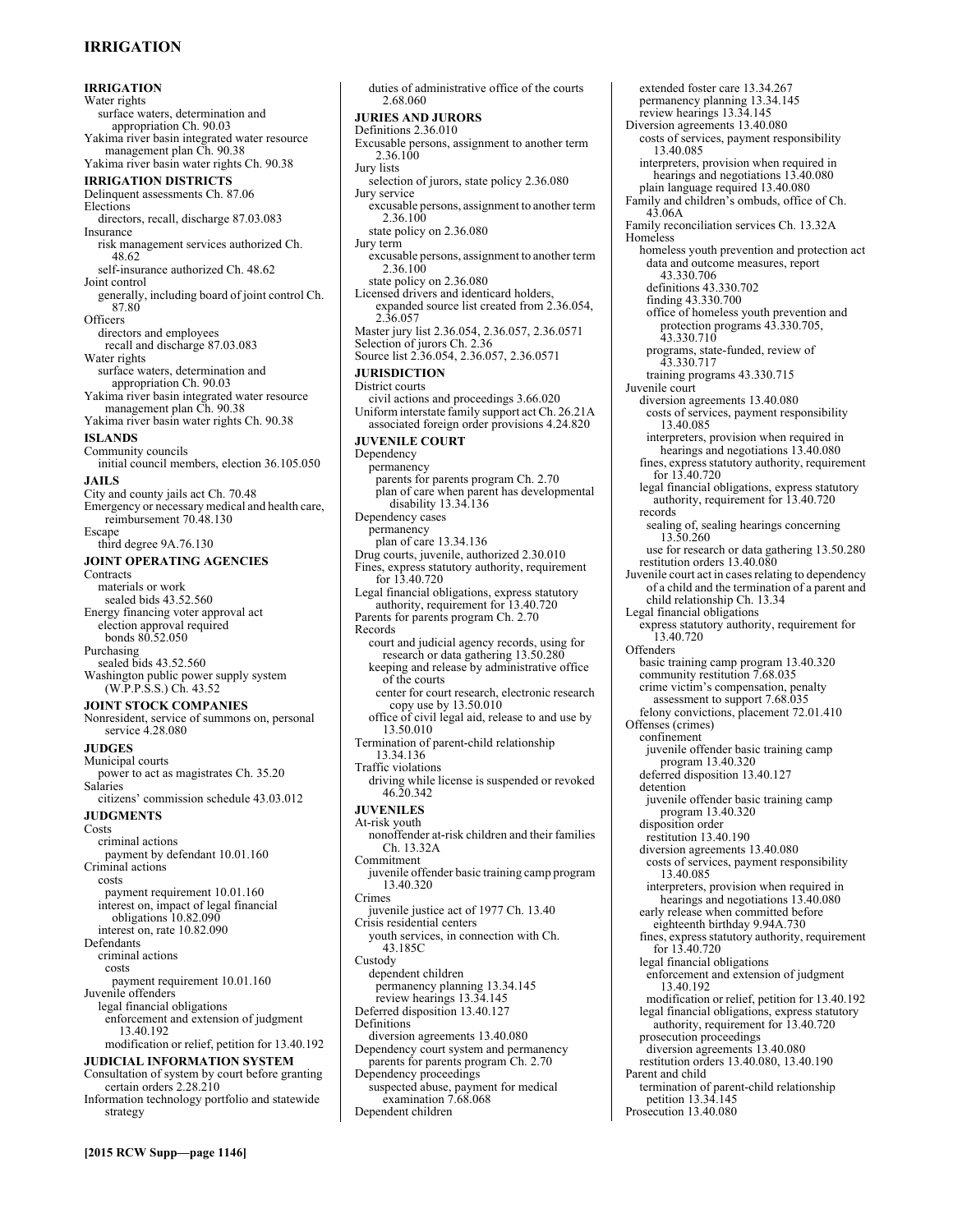tenant's liability upon abandonment

59.18.310

Records, keeping and release by administrative office of the courts center for court research, electronic research copy use by 13.50.010 Records, keeping and release by juvenile agencies conditions when filing petition or information 13.50.010 definitions 13.50.010 duties 13.50.010 office of civil legal aid, release to and use by 13.50.010 sealing of records, sealing hearings concerning 13.50.260 use for research or data gathering 13.50.280 Sentencing juvenile offender basic training camp program 13.40.320 Youth services crisis residential centers Ch. 43.185C families, referral to services Ch. 43.185C HOPE centers Ch. 43.185C multidisciplinary teams Ch. 43.185C referral to services Ch. 43.185C youth taken into custody, procedures Ch. 43.185C **KIDNAPPING**  Offender registration 9A.44.128, 9A.44.130, 9A.44.132, 9A.44.140, 9A.44.141, 9A.44.142, 9A.44.143, 9A.44.148 failure to register 9A.44.132 Release of information regarding offenders public agencies and officials, authorization and immunity 4.24.550 Students required to register sample policy and educational materials, publication by superintendent of public instruction 28A.300.147 **KING COUNTY**  Echo Glen correctional institution Ch. 72.19 **LABOR**  Conditions of employment generally Ch. 49.12 Hours of labor minimum wages, generally Ch. 49.46 Human trafficking notice on human trafficking, model restrooms, public, voluntary posting in 43.280.110 Industrial welfare definitions 49.12.005 Minors generally Ch. 49.12 **LABOR AND INDUSTRIES, DEPARTMENT OF (See also INDUSTRIAL INSURANCE)** Branch offices 43.17.050 Conditions of employment, duties of department Ch. 49.12 Contractors, registration requirements and department duties Ch. 18.27 Crime victims' compensation generally Ch. 7.68 Electrical apparatus use and construction rules Ch. 19.29 Electricians and electrical installations, department powers and duties Ch. 19.28 Hours, duties of department Ch. 49.12 Industrial welfare, duties of department Ch. 49.12 Office located at state capital 43.17.050 Telecommunications systems installations Ch. 19.28 Wages, duties of department Ch. 49.12 **LABOR UNIONS**  Insurance group disability Ch. 48.21 **LAKES**  Shoreline management act Ch. 90.58 Water pollution control Ch. 90.48 Water rights

determination and appropriation Ch. 90.03 **LAND DEVELOPMENT**  Industrial/manufacturing facilities construction property tax exemption targeted urban areas Ch. 84.25 **LAND USE PLANNING**  Agricultural lands voluntary stewardship program Ch. 36.70A Comprehensive planning by cities and counties agricultural lands voluntary stewardship program Ch. 36.70A comprehensive plans mandatory elements 36.70A.070 public participation 36.70A.035 Shoreline management act, effect Ch. 90.58 **LANDLORD AND TENANT**  Gang-related activity by tenants definitions 59.18.030 Landlords information disclosure requirements, newly imposed electronic notice by city or county 64.06.080 Residential landlord-tenant act abandonment landlord's duty to mitigate damages 59.18.310 landlord's remedies 59.18.310 liability of tenant 59.18.310 rent, liability for 59.18.310 tenant's liability upon occurrence 59.18.310 what constitutes 59.18.310 default in rent landlord's remedies 59.18.310 tenant's liability 59.18.310 definitions 59.18.030 drayage, tenant's liability upon abandonment 59.18.310 entry, landlord's right of abandonment of premises by tenant 59.18.310 landlord information disclosure requirements, electronic notice by city or county 64.06.080 remedies abandonment by tenant 59.18.310 rights entry of premises upon abandonment 59.18.310 liability tenant for rent default 59.18.310 storage and drayage upon abandonment 59.18.310 moving expenses, tenant's liability upon abandonment 59.18.310 notice abandonment by tenant, landlord to notify of property sale 59.18.310 landlord to tenant of sale of tenant's property upon abandonment 59.18.310 personal property sale of upon abandonment of premises by tenant 59.18.310 property drayage and storage costs payment by tenant 59.18.310 return of tenant's property landlord's duties 59.18.310 tenants', sale by landlord abandonment by tenant 59.18.310 distribution of proceeds 59.18.310 rent default by tenant 59.18.310 liability of tenant upon abandonment 59.18.310 tenant's default 59.18.310 liability upon abandonment 59.18.310 rights, abandonment by tenant 59.18.310 set off, assertion of

shipping charges, tenant's liability upon abandonment 59.18.310 storage charges, tenant's liability upon abandonment 59.18.310 tenant abandonment, liability for rent and damages 59.18.310 deceased, disposition of property of 59.18.030, 59.18.310, 59.18.590, 59.18.595 deceased, landlord duties and liability 59.18.595 deceased, tenant-designated person to act for 59.18.590 tenant's property, proceeds from landlord's sale of upon abandonment 59.18.310 **LAW ENFORCEMENT OFFICERS**  Animals left or confined in unattended motor vehicle or enclosed space officer authority to remove 16.52.340 Blood samples, drawing by health care professionals without consent under law enforcement direction professional misconduct, is not 18.130.410 Child abuse reporting duties 26.44.030 Cruelty to animals, powers and duties Ch. 16.52 Domestic violence no-contact order statewide notice 10.99.040 Driving record, abstract of information to be excluded from record 46.52.130 Firearms return to owner by law enforcement duties of law enforcement 9.41.345 notification to family or household member 9.41.340 First responders information, requesting during emergency personal emergency response service subscribers, contact information for 70.54.430 Human trafficking laws, Washington's statewide training 43.280.095 Interception of private conversations cell site simulator devices collecting and using electronic data or metadata 9.73.270 use, requirements, procedures 9.73.260 Juveniles youth taken into custody, procedures Ch. 43.185C Sexual assault examination kits laboratory examination of kit, agency request for 70.125.090 Sexual assault investigation training 43.101.270 Telecommunications, wireless device and call location, requesting address confidentiality program records, disclosure exceptions, when 40.24.070 requirements for providers and officers 80.36.570 Training basic law enforcement required for new personnel 43.101.200 **LAW ENFORCEMENT OFFICERS' AND FIREFIGHTERS' RETIREMENT SYSTEM**  Generally Ch. 41.26 **LEASES**  County property generally Ch. 36.34 Tax on leasehold interests Ch. 82.29A Trustees, powers to lease property 11.98.070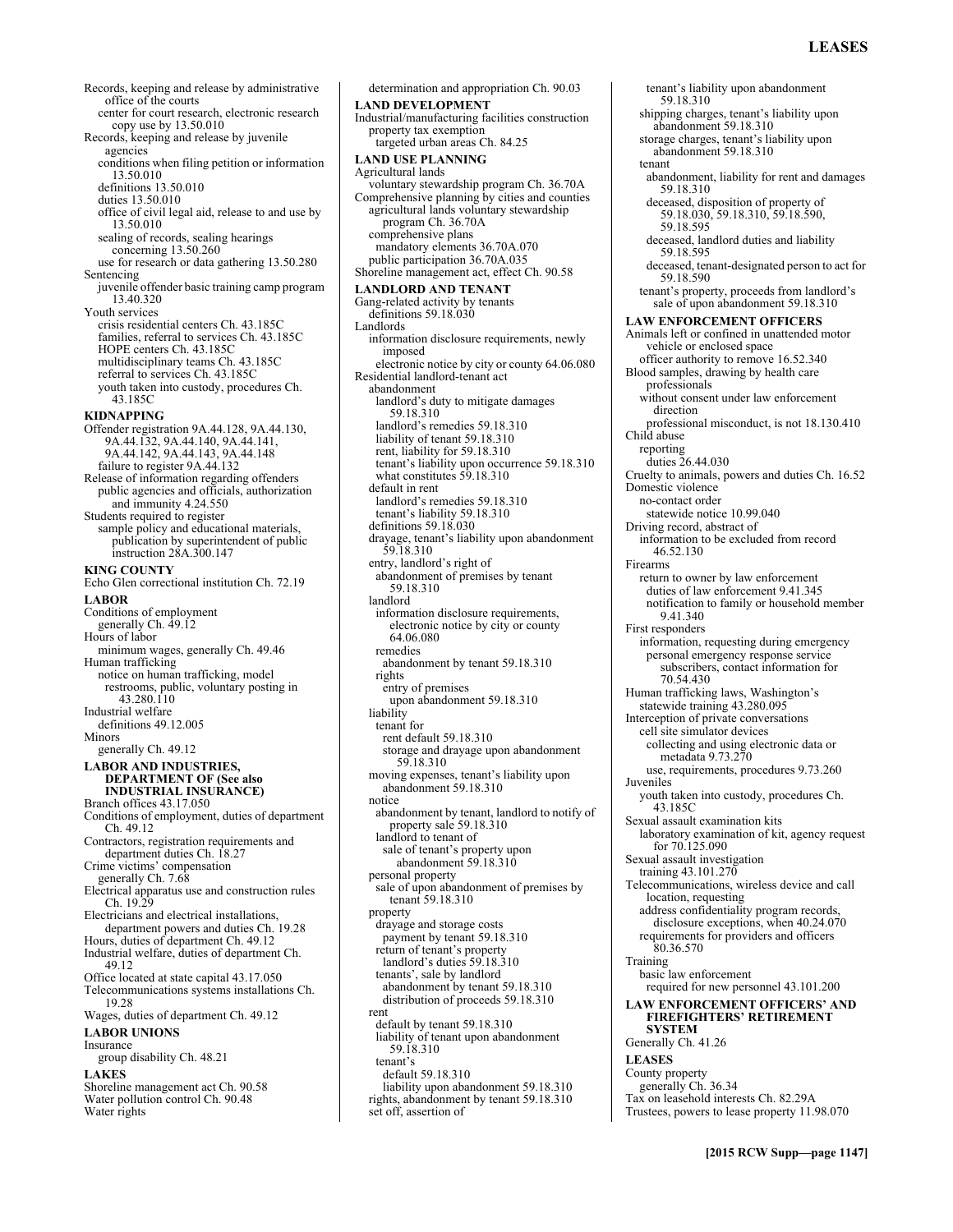#### **LEGISLATIVE AUDIT AND REVIEW COMMITTEE**

**LEGISLATIVE AUDIT AND REVIEW COMMITTEE**  Impact fee deferral requirements, committee review of single-family detached and attached residential construction 44.28.812 Sunset termination and review of state entities Ch. 43.131 Tax preferences, duties Ch. 43.136 **LEGISLATURE**  Budget and accounting system balanced budget requirement Ch. 82.33 budget estimates 43.88.090 Economic development and international relations, committee on Ch. 43.15 **Ethics** gifts, honoraria, etc. 42.52.150 Gift center created, governance 44.73.010 Health professions Ch. 18.120 Joint legislative systems committee service center additional duties 44.68.065 Rules review committee created 34.05.610 membership, terms, vacancies 34.05.610 petition for review 34.05.655 Salaries members, citizens' commission schedule 43.03.013 **LIABILITY**  Blood withdrawal, implied consent law purposes, immunity, civil, criminal 46.61.508 Emergency medical service personnel 18.71.210 Intimate images, distribution of liability for damages, other civil penalties 4.24.795 Limited liability companies Ch. 25.15 Limited liability partnerships Ch. 25.04, 25.05 Partnerships Ch. 25.05 School districts contracts with youth programs, liability 4.24.660 **LIBRARIES**  Intercounty rural library districts establishment 27.12.100 library capital facility areas, organization, operation, and duties Ch. 27.15 Island library districts library capital facility areas, organization, operation, and duties Ch. 27.15 Library capital facility areas, organization, operation, and duties Ch. 27.15 Rural county library districts library capital facility areas, organization, operation, and duties Ch. 27.15 Schools information and technology programs, resources and materials for 28A.320.240 **LICENSES**  Accountants Ch. 18.04 Adjusters, insurance Ch. 48.17 Aid vehicles and ambulances Ch. 18.73 Alcoholic beverages Ch. 66.24 Beer and breweries Ch. 66.24 Boats and vessels Ch. 88.02 Certified public accountants Ch. 18.04 Chiropractors Ch. 18.25 Collection agencies Ch. 19.16 Cosmetologists, hair designers, barbers, manicurists, and estheticians Ch. 18.16 Dental hygienists Ch. 18.29 Dentistry Ch. 18.32 East Asian medicine practitioners Ch. 18.06 Electrical contractors Ch. 19.28 Emergency medical technicians Ch. 18.73 Escrow agents Ch. 18.44 First responders Ch. 18.73 Fishing commercial fishing Ch. 77.65 recreational fishing Ch. 77.32

Food processing plants Ch. 69.07 Health professions Ch. 18.120 uniform disciplinary act Ch. 18.130 Insurance fees Ch. 48.17, 48.97 Liquor licenses Ch. 66.24 Massage practitioners Ch. 18.108 Mortgage brokers Ch. 19.146 Motor vehicles department records relating to, destruction of 46.01.260 Nurses Ch. 18.79 Occupational therapy Ch. 18.59 Optometry and optometrists Ch. 18.53 Osteopathic medicine and surgery Ch. 18.57 Osteopathic physicians' assistants Ch. 18.57A Pharmacies and pharmacists Ch. 18.64 Physician assistants Ch. 18.71A Physicians and surgeons Ch. 18.71 Pilots of vessels Ch. 88.16 Private investigators and agencies Ch. 18.165 Real estate brokers and managing brokers Ch. 18.85 Reflexology, certification and practice Ch. 18.108 Security guards and companies Ch. 18.170 Spirits Ch. 66.24 Telecommunications contractor Ch. 19.28 Vessels and boats Ch. 88.02 Wine and wineries Ch. 66.24 **LICENSING, DEPARTMENT OF**  Armored vehicle guards licensing and regulation Ch. 18.170 Boats and vessels, registration Ch. 88.02 Branch offices 43.17.050 Burglar alarm response runners licensing and regulation Ch. 18.170 Collection agencies Ch. 19.16 Director for hire vehicle certificates and operators' permits, director's powers and duties relating to Ch. 46.72 motor vehicle law financial responsibility act, director's powers and duties under Ch. 46.29 lighting and other vehicle equipment, director's powers and duties relating to Ch. 46.37 motor vehicle revenue, director's powers and duties relating to Ch. 46.68 records destruction 46.01.260 Limousine and for hire vehicles, regulation Ch. 46.72A Marine recreation land duties Ch. 79A.25 Motor vehicle fund moneys distributed to 46.68.090 Motor vehicle law records destruction 46.01.260 Motor vehicles limousine and for hire vehicles, regulation Ch. 46.72A Offices maintained at state capital 43.17.050 Private investigators and agencies, department duties Ch. 18.165 Private security guards and companies, licensing and regulation Ch. 18.170 Real estate brokers and managing brokers, director's powers and duties Ch. 18.85 Reports Massachusetts trusts, making of 23.90.040 Security guards and companies, licensing and regulation Ch. 18.170 Vessel titles and registration Ch. 88.02 **LIENS**  Agricultural perfection of agricultural liens Ch. 62A.9A Limitation of actions on medical services liens 60.44.060 Medical services enforcement 60.44.060

limitation of actions 60.44.060

notice of claim contents 60.44.020 filing 60.44.020 payment as evidence 60.44.060 when authorized 60.44.020 Public works bond in lieu of retained funds 60.28.011 definitions 60.28.011 labor and material lien 60.28.011 public transportation projects 60.28.011 retained percentages 60.28.011 termination before completion 60.28.011 Secured transactions Ch. 62A.9A Self-service storage facilities Ch. 19.150 Sewerage, water and drainage systems, counties, lien for delinquent charges 36.94.150 Tax liens foreclosure Ch. 84.64 **LIEUTENANT GOVERNOR**  President of the senate 43.15.020 **LIMITATION OF ACTIONS**  Medical service lien 60.44.060 Physicians and surgeons liens for services 60.44.060 Trust and estate dispute resolution Ch. 11.96A **LIMITED LIABILITY COMPANIES**  Conversion of savings bank or its holding company to 32.08.025 Washington limited liability company act assignment of limited liability company interests Ch. 25.15 contributions Ch. 25.15 derivative actions Ch. 25.15 dissenters' rights Ch. 25.15 dissolution Ch. 25.15 distributions Ch. 25.15 fees, rule making for establishing Ch. 25.15 foreign limited liability companies Ch. 25.15 formation, certificate of, amendment, filing, and execution Ch. 25.15 general provisions Ch. 25.15 management and managers Ch. 25.15 members Ch. 25.15 mergers and conversions Ch. 25.15 miscellaneous provisions Ch. 25.15 **LIMITED LIABILITY PARTNERSHIPS**  Application 25.05.500 Fees and charges, authority of secretary of state 25.05.902 Foreign limited liability partnerships activities not constituting transacting business 25.05.565 registered agent designation and maintenance 25.05.580 resignation of 25.05.586 service of process 25.05.589 registered agent for service of process change of 25.05.583 registration, effect of 25.05.550 registration, effect of failure to register 25.05.560 registration requirement 25.05.555 Formation 25.05.500 Name 25.05.505 Registered agent 25.05.500 Registered agent for service of process change of 25.05.530 resignation of 25.05.533 service of process 25.05.536 **LIMOUSINE SERVICE OPERATORS**  Chauffeurs owning or leasing limousine industrial insurance coverage, exclusion from mandatory and election of optional 51.12.020, 51.12.185 Industrial insurance chauffeurs owning or leasing limousine coverage, exclusion from mandatory and election of optional 51.12.020, 51.12.185 **LIQUOR AND CANNABIS BOARD** 

Alcohol awareness program, duties 66.08.050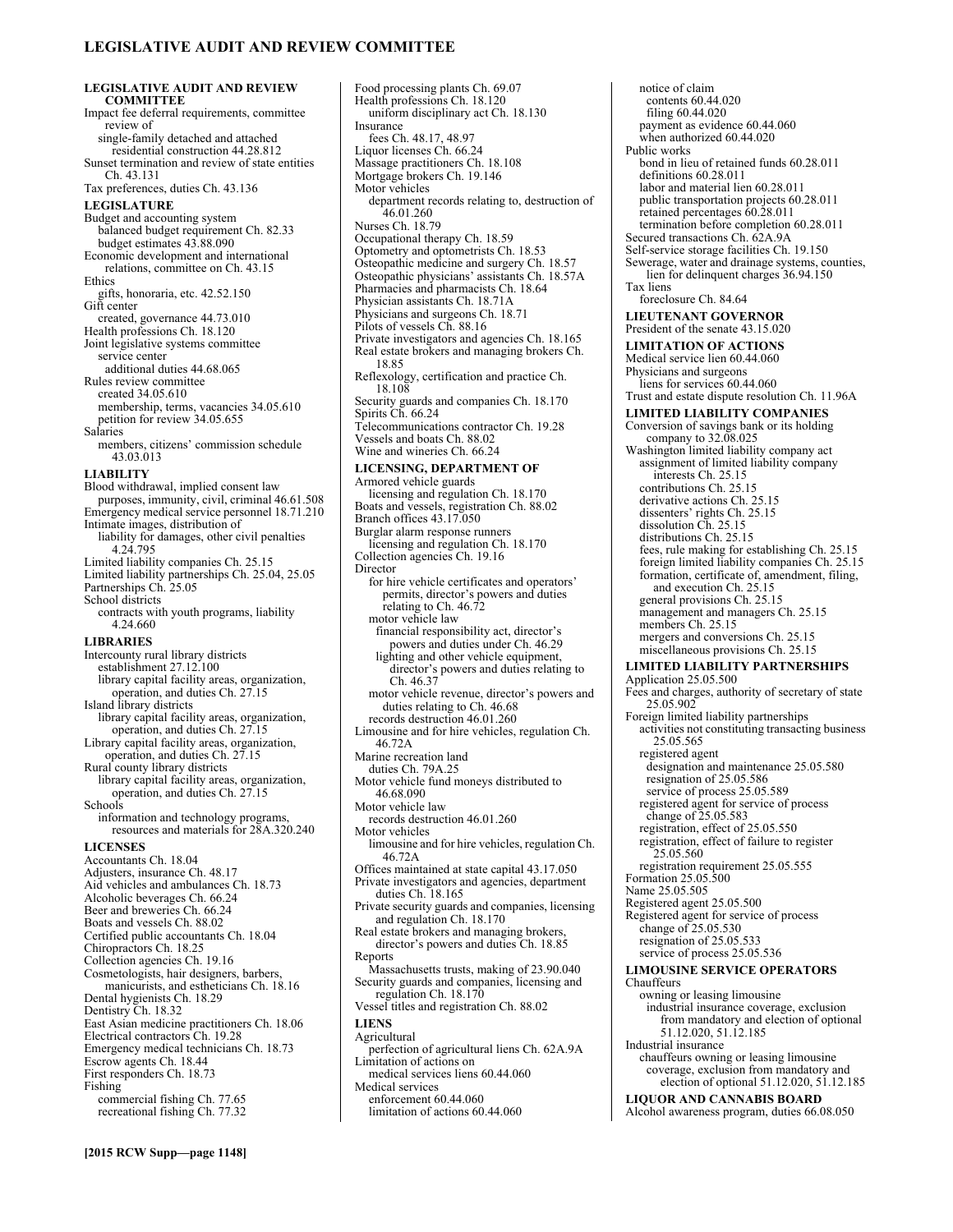**MALPRACTICE** 

Definitions 66.04.010 Licenses licensing and enforcement system modernization project account 66.08.260 powers and duties Ch. 66.24 Liquor control board, renamed as liquor and cannabis board 66.08.012 Liquor revolving fund deposits and disbursements 66.08.170 Marijuana controlled purchase programs retailers selling to underage persons, penalties 69.50.560 Membership 66.08.012 Powers and duties 66.08.050 Quorum 66.08.012 Regulatory authority and scope of powers 66.08.050 Salary 66.08.012 **LITERACY**  Reading and early literacy grade placement and strategies for student improvement, meeting for 28A.655.230 **LITTER CONTROL AND RECYCLING**  Grants for litter reduction nonprofit organizations business and occupation tax exemption 82.04.755 Solid waste generally Ch. 70.95 Tax imposed on retailers, manufacturers Ch. 82.19 **LIVESTOCK**  Brands and marks brand inspection 16.57.160 self-inspection certificates 16.57.160 Cruelty to animals Ch. 16.52 Dairy cattle electronic cattle transaction reporting system 16.57.450 identification tags 16.57.160 **Goats** brands and marks Ch. 16.57 Identification Ch. 16.57 dairy cattle identification tags 16.57.160 Maliciously killing or causing substantial bodily harm to livestock belonging to another, penalty 16.52.320 **Rabbits** brand and marks Ch. 16.57 Swine brands and marks Ch. 16.57 Theft 9A.56.085 **LOANS**  Consumer loan act Ch. 31.04 High risk consumer loans Ch. 31.04 Loan originators Ch. 19.146, 31.04 Mortgage brokers Ch. 19.146 Mortgage lending, reverse Ch. 31.04 Mortgage lending and homeownership Ch. 19.144 Mortgage loan originators Ch. 31.04 Public works assistance account public works board 43.155.070 Residential mortgage loan modification services licensure Ch. 31.04 Reverse mortgage lending Ch. 31.04 Trustees, power to make 11.98.070 **LOBBYING AND LOBBYISTS**  Disclosure and restrictions Ch. 42.17A **LOCAL GOVERNMENTS**  Architectural or engineering services, joint utilization by agencies 39.34.030 Emergency management program, powers and duties Ch. 38.52 Emergency notification systems automatic number or location identification database information public inspection and copying exemption 38.52.577 Energy audits, municipalities 43.19.691

data submission and statewide all-payer health care claims database Ch. 43.371 Indebtedness limitations Ch. 39.36 Recycled products procurement preferential purchase policy 43.19A.040 requirements Ch. 43.19A Self-insurance authority definitions 48.62.021 insufficient assets, provision for, requirements 48.62.141 risk manager as attorney for acceptance of service 48.62.031 scope of authority 48.62.031 summons, service of 4.28.080 Taxation lodging tax Ch. 67.28 Tourism-related facilities financing Ch. 67.28 **LOCAL IMPROVEMENT DISTRICTS**  Insurance, pools, self-insurance authorized Ch. 48.62 Risk management services authorized Ch. 48.62 **LOCAL IMPROVEMENTS AND ASSESSMENTS**  Counties park and recreation districts, generally Ch. 36.69 Public lands assessments and charges against state lands Ch. 79.44 **LOCKSMITHS**  Geographic location, misrepresenting requirements and prohibitions Ch. 19.355 **LODGES**  Building corporations Ch. 24.24 Incorporation Ch. 24.20 **LODGING HOUSES**  Tax for stadiums, convention centers, and arts facilities 67.28.180, 67.28.181 **LONG-TERM CARE**  Home care aides certification of long-term care workers as Ch. 18.88B Individual providers caring for family members training requirements 74.39A.076 Nursing facilities medicaid payment system Ch. 74.46 rates and reimbursement Ch. 74.46 Providers and caregivers continuing education 74.39A.341 workers, long-term care Ch. 18.88B, 74.39A Service coordination organizations contract outcomes and performance measures Ch. 70.320 Workers, long-term care Ch. 74.39A certification, provisional 18.88B.035 training requirements, exemptions from 18.88B.041 **LOW-INCOME HOUSING**  Energy efficiency activities Ch. 70.164 **LOW-INCOME PERSONS**  College bound scholarship program Ch. 28B.118 Housing assistance for very-low income and homeless households document recording surcharge funds, use of 43.185C.240 energy efficiency activities Ch. 70.164 Housing trust fund application, procedure 43.185.070 Residential weatherization program definitions 70.164.020 legislative findings 70.164.010 proposals by sponsors, matching funds 70.164.040

Health care claims data, statewide

Hospitals physician's privileges hospital's duty to request information on physicians 70.41.230 **MANHOLES**  Electrical safety rules Ch. 19.29 **MANICURISTS**  Cosmetologists, hair designers, barbers, manicurists, and estheticians Ch. 18.16 **MANUFACTURED HOUSING**  Real estate brokers and managing brokers, licensing and regulation Ch. 18.85 **MANUFACTURING**  High technology businesses tax credits and deferrals Ch. 82.63 Investments, tax deferral invest in Washington act, pilot program Ch. 82.85 Litter tax imposed Ch. 82.19 Mercury reduction and education Ch. 70.95M **MAPS AND MAPPING**  Geological survey of the state, provisions for mapping Ch. 43.92 **MARIJUANA (See also DRUGS)** Bundled transactions, retail sales, tax, exception 69.50.570 Butane or other explosive gases, use by marijuana processor prohibition 69.50.450 Cannabinoids, synthetic unfair or deceptive practice 69.50.455 Cannabis health and beauty aids regulations and penalties, inapplicability of 69.50.575 Cathinone or methcathinone unfair or deceptive practice 69.50.460 Cooperatives business and occupation tax exemption 82.04.756 Legalization of decriminalizing production, possession, delivery, distribution, and sale Ch. 69.50 licensing and regulation of producers, processors, and retailers Ch. 69.50 License applicants, signage and public notice requirements producers, processors, researchers, retailers 69.50.580 Licenses application and renewal fee, additional 66.08.2602 Liquor and cannabis board liquor control board renamed as 66.08.012 Marijuana medical use 28B.20.502 Marijuana club, conducting or maintaining penalty 69.50.465 Medical use, tax exemptions 82.08.9998, 82.12.9998 Medical use of cannabis act Ch. 69.51A Research license 69.50.372 Retailers medical marijuana endorsement 69.50.375 medical marijuana endorsement, holding THC concentration in products 69.50.378 underage persons, selling to controlled purchase programs, penalties for violators 69.50.560 vending machines and drive-through purchase facilities, prohibiting 69.50.390 Sales of marijuana and marijuana products prohibiting certain sales 69.50.380 Transporting or delivering common carriers 69.50.382, 69.50.385 Tribal agreements, tax exemptions 43.06.490, 82.08.9997, 82.12.9997 Tribal marijuana tax 43.06.490 Tribe and state agreement, commercial activities covered by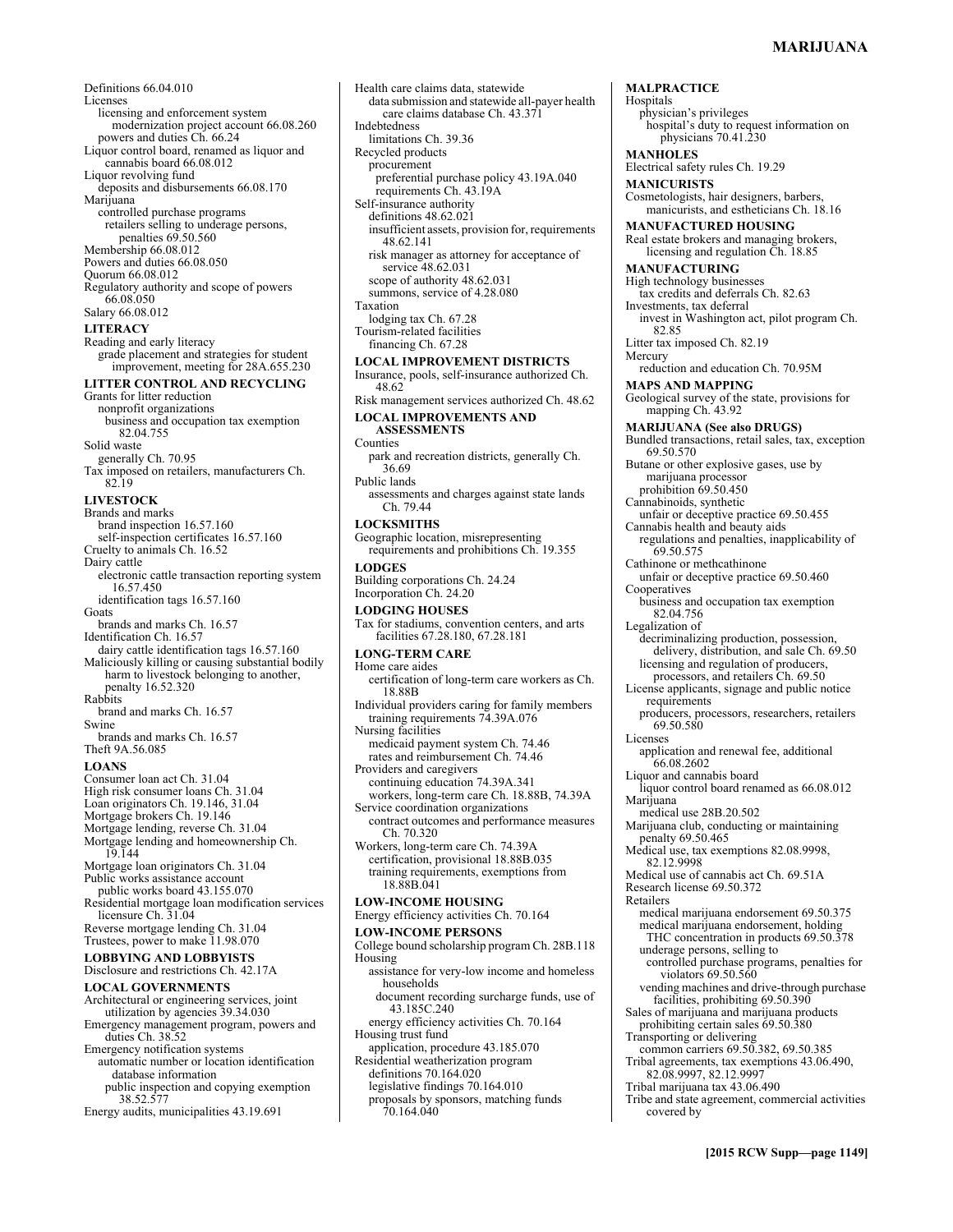#### **MARINE RECREATION LANDS**

taxes, fees, assessments, charges 69.50.555 Trust fund taxes, unpaid liability, administrative hearing 69.50.565 **MARINE RECREATION LANDS**  Marine fuel tax refund account 79A.25.070 Recreation resource account 79A.25.070 **MARINE SAFETY, OFFICE OF**  Oil spill prevention and response Ch. 88.46 **MARINE WATERS AND RESOURCES**  Marine recreation lands 79A.25.070 **MARRIAGE**  County auditor, fee 36.18.010 Licenses fee 36.18.010 **MASSACHUSETTS TRUSTS**  1959, Massachusetts trust act of, comprehensive provisions Ch. 23.90 **MASSAGE PRACTITIONERS**  Reflexology, certification and practice Ch. 18.108 unlicensed practice, including penalties 18.108.035 Unlicensed practice penalties 18.108.035 **MATERNITY HOMES**  Professional service corporations Ch. 18.100 **MEAT**  Livestock identification Ch. 16.57 **MECHANICS**  Automotive repair Ch. 46.71 **MEDAL OF VALOR**  Award established Ch. 1.60 **MEDIATION**  Estates and trusts, dispute resolution procedures Ch. 11.96A Violence reduction conflict resolution and mediation program 28A.300.280 **MEDICAL ASSISTANCE (See also HEALTH CARE AUTHORITY; PUBLIC ASSISTANCE)** Ambulance services mental health facility or chemical dependency program, transport to reimbursement of 74.09.330 Care and services included 74.09.520 Caseload forecast council, organization and duties Ch. 43.88C Children services provided by school district 74.09.520 Emergency services ground emergency medical transportation medicaid reimbursement, supplemental 41.05.730, 41.05.735 Foster care behavioral health care and managed health care, integrated 74.09.860 Hospitals safety net assessment Ch. 74.60 Indigents, health care for managed health care systems 74.09.522 Managed health care systems agreements for services to recipients of temporary assistance for needy families 74.09.522 Medicaid managed care contracting to include chemical dependency and mental health services 74.09.522 Medical assistance, enumeration of services included 74.09.520 Nursing facilities medicaid payment system Ch. 74.46 Powers and duties of department of social and health services 74.09.520 Powers and duties of health care authority 74.09.520

Store and forward technology, services provided through reimbursement of 74.09.325 Telemedicine, services provided through reimbursement of 74.09.325 **MEDICAL EXAMINERS**  Counties, when authorized to replace coroner's office 36.16.030 **MEDICAL QUALITY ASSURANCE COMMISSION**  Physician assistants, regulation Ch. 18.71A Retired active physicians 18.71.080 **MEDICAL RECORDS**  Access and disclosure Ch. 70.02 **MENTAL ILLNESS**  Alcoholism and drug addiction treatment Ch. 70.96A Ambulance services mental health emergencies work group concerning alternative facility guidelines 70.168.170 Behavioral health services and organizations behavioral health organizations contracting process 74.09.522 contracts with DSHS 71.24.330 evaluation and treatment services, estimating capacity needs 71.24.490 renaming regional support networks as behavioral health organizations Ch. 71.05, 71.24 tribal authorities, inclusion of 71.24.300 community mental health services Ch. 71.24 health care authority managed care contracting to include chemical dependency and mental health services 74.09.522 integrating medical and behavioral health services, medicaid purchasing and delivery 74.09.522 mental health services, continuity of care for persons needing Ch. 71.05 purchasing mental health and chemical dependency treatment services 74.09.522 regional support networks renaming as behavioral health organizations Ch. 71.05, 71.24 social and health services, department of medical and behavioral health services, integrating medicaid purchasing and delivery of  $74.09.522$ mental health and chemical dependency treatment services, managed care contracting for 74.09.522 Children medication and care 74.09.490 mental health services Ch. 71.34 Community services DSHS powers and duties 71.24.035 regional support networks behavioral health organizations, renaming networks as Ch. 71.24 contracts with department 71.24.330 evaluation and treatment services, estimating capacity needs 71.24.490 powers and duties 71.24.035 reimbursement of county by network for judicial services costs for civil commitment cases 71.05.730 responsibilities 71.24.300 Courts, mental health, authorized 2.30.010 Definitions 71.05.020 Detention for evaluation and treatment additional commitment for intensive treatment, procedures and conditions 71.05.280, 71.05.290, 71.05.320 additional detention, time limit and procedures 71.05.230

assisted outpatient treatment, determining need of 71.05.240, 71.05.245, 71.05.280, 71.05.320 capacity needs for evaluation and treatment services, estimating 71.24.490 conditional release orders 71.05.590 credible witnesses 71.05.212 criminal defendant, examination and evaluation 71.05.235 decision not to detain petition for detention, procedures and court review of 71.05.201 petition for detention, process for, information concerning 71.05.203 upholding by designated mental health professional, notice requirement 71.05.203 facilities for detention unavailable though person meets criteria, required report 71.05.750, 71.05.755 unavailable though person meets criteria, responsibilities and corrective actions 71.05.755 grave disability, determination of 71.05.245 grave disability, evaluation of person with 71.05.156 involuntary outpatient evaluation 71.05.150 less restrictive alternative treatment 71.05.230, 71.05.240, 71.05.290, 71.05.320, 71.05.585, 71.05.590, 71.05.595 less restrictive alternative treatment orders 71.05.590, 71.05.595 less restrictive alternatives 71.05.320 likelihood of serious harm, determination 71.05.245 petition for involuntary or alternative treatment 71.05.240 procedure 71.05.150, 71.05.153, 71.05.212 psychiatric beds, new, addition of hospital certificate of need requirements exemption, when 70.38.260 use requirements for beds, when 70.38.270 release or disposition 71.05.210 single-bed certification 71.05.745 single-bed certification for minors 71.34.420 temporary, for person refusing voluntary admission 71.05.050 time frame for evaluation, care requirements 71.05.210 Facilities, alternative, transportation to ambulance services work group concerning alternative facility guidelines 70.168.170 Facilities, programs, and services, local sales and use tax for 82.14.530 Fishing permits, group 77.32.550 Involuntary commitment capacity needs for evaluation and treatment services, estimating 71.24.490 conditional release 71.05.340 duration limitation 71.05.320 judicial services reimbursement of county by regional support network for costs 71.05.730 less restrictive alternatives 71.05.320 outpatient treatment 71.05.340 prosecuting attorney and attorney general, duties 71.05.130 psychiatric hospital beds, new, addition of hospital certificate of need requirements exemption, when 70.38.260 use requirements for beds, when 70.38.270 Involuntary outpatient evaluation 71.05.150 Medical assistance ambulance transport to treatment program, reimbursement for 74.09.330 children, medication and care 74.09.490 foster care behavioral health care and managed health care, integrated 74.09.860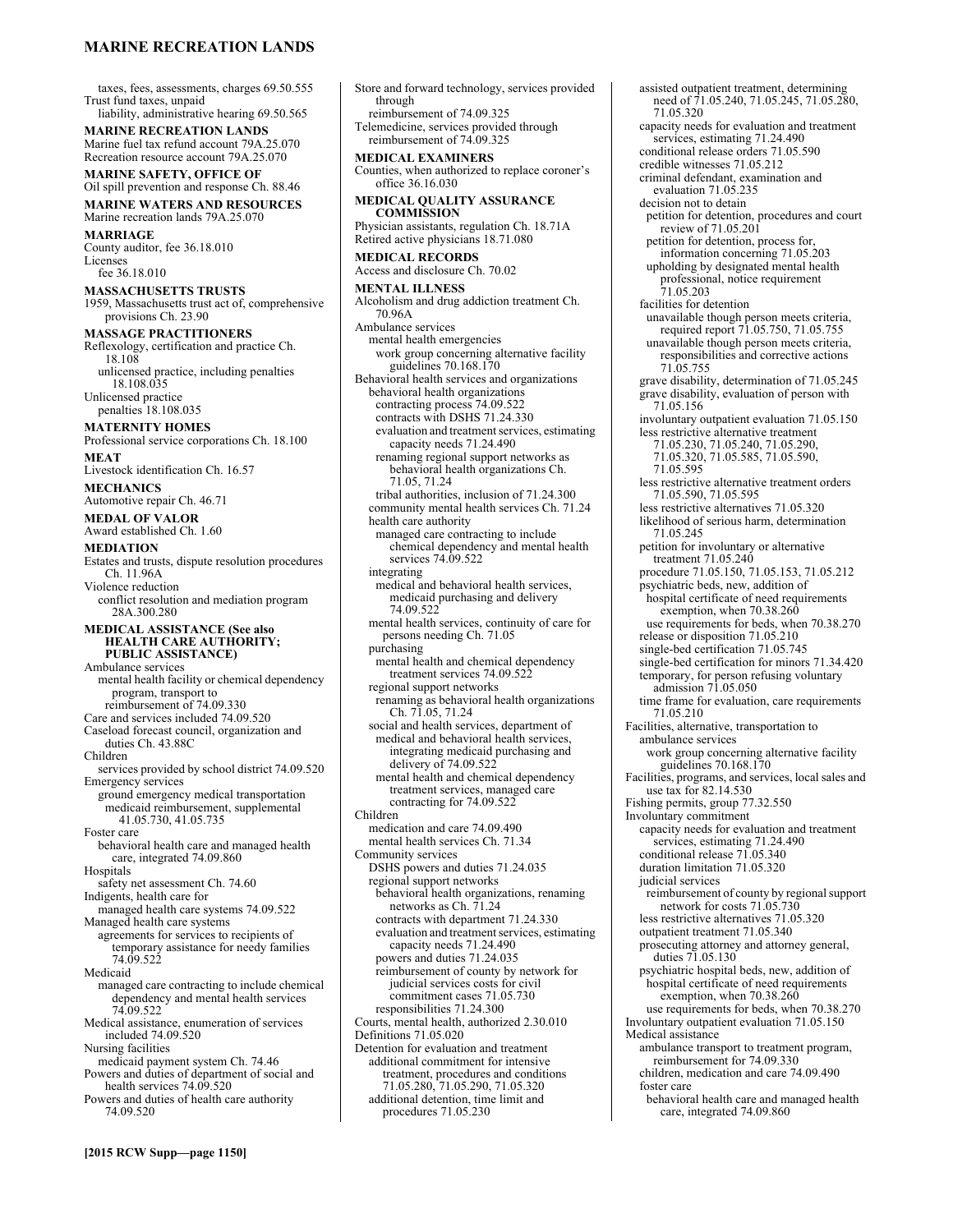managed care contracting to include chemical dependency and mental health services 74.09.522 Minors generally, including commitment, treatment, and court proceedings Ch. 71.34 **Offenders** criminal insanity, evaluation procedure 71.05.212 Regional support networks behavioral health organizations, renaming regional support networks as Ch. 71.24 community mental health services Ch. 71.24 Service coordination organizations contract outcomes and performance measures Ch. 70.320 Sexually violent predators commitment conditional release, requirements 71.09.096 procedures and related matters 71.09.070 definitions 71.09.020 medical care 71.09.085 transition facilities generally, including procedures, less restrictive alternative placements, and conditional release Ch. 71.09 Social and health services, department of responsibilities for mental health Ch. 71.05 Treatment records court files and records closed 71.05.620 Voluntary commitment person refusing, temporary detention for 71.05.050 rights and procedures 71.05.050 **MERCURY**  Mercury-containing light recycling program handling charges, business and occupation tax exemption for 82.04.660 Reduction and education Ch. 70.95M **METAL BUYERS**  Pawnbrokers and second-hand dealers Ch. 19.60 **METROPOLITAN PARK DISTRICTS**  Annexation of territory elections method 35.61.270 Elections ballots 35.61.030 council ordinances, publication 35.61.030 park commissioners 35.61.050 Park commissioners terms of office, vacancies 35.61.050 **MIDWIFERY**  Professional service corporations Ch. 18.100 **MILEAGE**  Sheriff's fees in addition to 36.18.040 **MILITIA AND MILITARY AFFAIRS**  Armories recreational use of 38.20.010 rental of charges 38.20.010 rifle clubs, use of 38.20.010 transient lodging 38.20.010 use of 38.20.010 veterans organization use of 38.20.010 Children in military families child abuse or neglect allegations 26.44.030 Emergency management administration of comprehensive program Ch. 38.52 Higher education early course registration period for veterans and national guard members 28B.15.624 fee waivers military, certain service members receiving

tuition assistance 28B.15.622 students in military, resident and nonresident, definitions 28B.15.012

tuition waivers 28B.15.621

Military department

continuity of operations planning, interagency coordination of 38.52.010, 38.52.020, 38.52.030 emergency management program, powers and duties Ch. 38.52 intrastate mutual aid system 38.52.040 National guard higher education early course registration period 28B.15.624 higher education tuition waivers 28B.15.621 **MINERALS**  Earth-abundant materials, joint center for deployment and research in JCDREAM act Ch. 28B.156 **MINES AND MINING**  Metals mining and milling operations water pollution control Ch. 90.48 Public lands—aquatic lands generally Ch. 79.105 **MINIMUM WAGES**  Definitions 49.46.010 Generally Ch. 49.46 **MINORS**  Alcoholic beverages alcohol poisoning, seeking medical assistance for self or other 66.44.270 employees eighteen to twenty-one handling, transporting, and possessing of beer and wine on nonretail premises 66.44.318 exhibition of effects of consuming liquor 66.44.270 furnishing liquor to minors unlawful, exceptions 66.44.270 possession or use of liquor unlawful, exceptions 66.44.270 Alcoholism and drug addiction treatment Ch. 70.96A Chemical dependency treatment Ch. 70.96A Driver under twenty-one consuming alcohol, penalties 46.61.503 Driving under the influence driver under age twenty-one electronic monitoring or alcohol abstinence monitoring 46.61.50571 mandatory appearances 46.61.50571 Felony convictions, placement 72.01.410 Juvenile justice act Ch. 13.40 Mental health services Ch. 71.24, 71.34 Service of summons on, personal service 4.28.080 Substance use disorder treatment program generally Ch. 70.96A **MISDEMEANORS**  Health care facilities or providers, interference with 9A.50.030 Sentences, authorized 9A.20.021 **MISSING CHILDREN AND ENDANGERED PERSON CLEARINGHOUSE**  Amber alert plan development and implementation by state patrol 13.60.010 silver alert designation 13.60.010 Computerized missing person network maintenance of 13.60.010 Information distribution 13.60.010 Silver alert designation 13.60.010 State patrol to establish 13.60.010 Toll-free hotline 13.60.010 **MOBILE HOMES**  Real estate brokers and managing brokers, licensing and regulation Ch. 18.85 **MODEL TOXICS CONTROL ACT**  Pollution tax imposed Ch. 82.21 **MOPEDS** 

Electric personal assistive mobility device 46.04.1695

Intersection with inoperative vehicle detection device, at 46.61.184 **MORTGAGE BROKERS**  Branch offices fees 19.146.265 license display 19.146.265 Cease and desist orders, enforcement 19.146.227 Contract, written required 19.146.040 Definitions 19.146.010 Disclosure requirements 19.146.030 Exemptions from chapter 19.146.020 Fees, commissions, compensation 19.146.070 Fees and costs, written disclosure required 19.146.030 Financial institutions director, powers and duties 19.146.220, Ch. 31.04 Injunctions to enjoin violations 19.146.227 Licenses application, contents 19.146.205 bond or approved alternative 19.146.205 branch offices fees 19.146.265 license display 19.146.265 fees 19.146.205, 19.146.228 Loan brokerage agreement, requirements 19.146.040 Loan modification residential mortgage loan modification services definitions 31.04.015 Loan originators licenses 19.146.300, 31.04.221, 31.04.224, 31.04.247 nationwide mortgage licensing system and registry 31.04.277 prohibited practices 19.146.0201 reports of condition, requirements 31.04.277 requirements 19.146.0201, Ch. 31.04 Nationwide mortgage licensing system and registry call reports, submitting through system and registry 19.146.390 reports of condition 31.04.277 Requirements 19.146.0201 Residential mortgage loan servicers director of financial institutions duties 31.04.093 license application, background checks 31.04.045 exemption from licensing as loan originator 31.04.224 regulation 31.04.093 liquidity, operating reserves, tangible net worth 31.04.300 receiver, appointment of 31.04.310 reports of condition 31.04.277 requirements 31.04.290 Reverse mortgage lending Ch. 31.04 Sanctions 19.146.220, 19.146.221 Violations hearing and sanctions 19.146.221 prohibited practices 19.146.0201 sanctions 19.146.220 **MORTGAGE LENDING AND HOMEOWNERSHIP**  Definitions 19.144.010 Penalties 19.144.090 Residential mortgage loan modification services definitions 31.04.015 Reverse mortgage lending Ch. 31.04 Unlawful actions 19.144.080 **MORTGAGES**  Deeds of trust Ch. 61.24 Loan originators Ch. 19.146, 31.04 Mortgage brokers Ch. 19.146 Mortgage loan originators Ch. 31.04 Real estate nonadmitted foreign organizations, foreclosure by 23B.18.020 nonadmitted foreign organizations, service of process on 23B.18.040 procedure 23B.18.050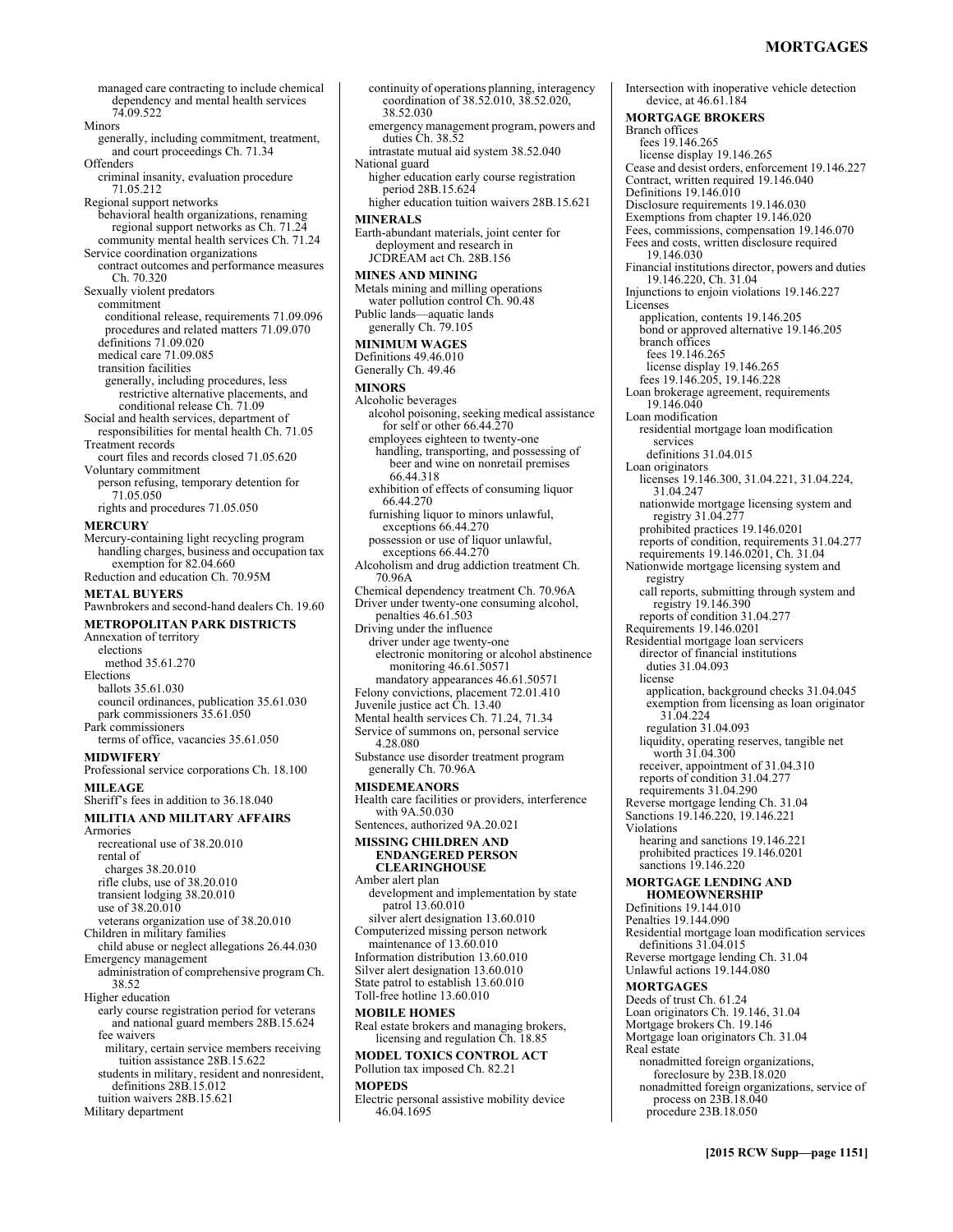## **MOTELS**

Residential mortgage loan modification services licensure Ch. 31.04 Reverse mortgage lending borrower's right to rescind transaction 31.04.520 Trustees, powers as to 11.98.070 **MOTELS**  Tax for stadiums, convention centers, and arts facilities 67.28.180, 67.28.181 **MOTOR VEHICLE FUEL**  Biodiesel public utility districts, production and distribution by 54.04.190 Business and occupation tax manufacturing or processing alcohol, biodiesel, or wood biomass 82.04.260 Energy freedom program generally Ch. 43.325 Ethanol and ethanol blend fuels public utility districts, production and distribution by 54.04.190 Fuel tax imposed Ch. 82.36, 82.38 Sales and use tax exemption 82.08.0256, 82.12.0256 Special fuel tax Ch. 82.38 Taxation of fuel Ch. 82.38 **MOTOR VEHICLE FUND**  Allocation to cities distribution of quarterly, proportional 46.68.126 Allocation to counties distribution of quarterly, proportional 46.68.126 Bond issues for highway construction, use of motor vehicle fund in relation to Ch. 47.10 Distribution of statewide fuel taxes 46.68.090 Distribution to cities 46.68.126 Distribution to counties 46.68.126 Highway construction bond issues, use of motor vehicle fund as to Ch. 47.10 Licenses of vehicles, moneys from paid into 46.68.030 Moneys accruing from vehicle registration and license fees to go into  $46.68.030$ Transportation partnership account 46.68.290 **MOTOR VEHICLES**  Air bags requirements Ch. 46.37 Alcohol offenses ignition interlocks, biological and technical devices 46.20.740, 46.20.750, 46.20.755 Alcohol or drug tests for intoxication, implied consent 46.20.308 Alcohol or drugs, driving or in physical control of vehicle under the influence 46.61.504 Alternative fuel commercial vehicles, clean 82.04.4496, 82.16.0496 Auto stages speed limits 46.61.410 Auto theft prevention authority Ch. 46.66 Automotive repair statutes, notice of to repair facilities 46.71.090 Brakes requirements Ch. 46.37 Breath tests for intoxication 46.61.506 Buses, school and private carrier requirements Ch. 46.37 Capitol grounds, control of traffic on rules and regulations 46.08.150 Center line defined for highway purposes 47.04.010 Certificates of title general provisions quick title service fees, distribution 46.68.025 vehicle sales, transfers, and security interests 46.12.650 Claims underinsured motorists, for 48.22.030 Commercial drivers' licenses Ch. 46.25

Commercial vehicles defined for highway purposes 47.04.010 fleets, proportional registration under international registration plan Ch. 46.87 Commuting commute trip reduction joint comprehensive commute trip reduction plan 70.94.551 plan for state agencies 70.94.551 state agency parking account, fee-setting and use of funds 43.01.240 commute trip reduction board membership and duties 70.94.537 commute trip reduction incentives Ch. 82.70 state-owned or leased vehicles, employee commuting 43.41.140 County roads, defined for highway purposes 47.04.010 Crimes relating to controlled substances, uniform act Ch. 69.50 physical control of vehicle under the influence of liquor or drugs 46.61.504 publicly owned vehicles, allowing operation of unmarked vehicle 46.08.065 theft prevention authority Ch. 46.66 unlawful disclosure of contents of abstract of motor vehicle driver's record 46.52.130 Crosswalks defined for highway purposes 47.04.010 Custom vehicles requirements Ch. 46.37 Dealers certificates of title Ch. 46.12 Definitions motor vehicle definitions Ch. 46.04 public highways and transportation definitions Ch. 47.04 Disabilities, persons with special parking privileges Ch. 46.19 Driver under twenty-one consuming alcohol, penalties 46.61.503 Drivers' licenses Ch. 46.20 alcohol detection devices Ch. 46.20 commercial drivers' licenses Ch. 46.25 definitions motor vehicle definitions Ch. 46.04 driver improvement Ch. 46.20 driving privilege, restricting Ch. 46.20 ignition interlock driver's license Ch. 46.20 license and permit requirements Ch. 46.20 licensing, department of Ch. 46.01 motorcycles Ch. 46.20 obtaining or renewing a license Ch. 46.20 occupational license Ch. 46.20 suspended or revoked, driving or using license while Ch. 46.20 temporary restricted license Ch. 46.20 Driving record, abstract of access 46.52.130 disclosure, when allowed and to whom, scope of disclosure 46.52.130 Driving under the influence alcohol or drug tests 46.20.308 courts, DUI, authorized 2.30.010 driver under age twenty-one electronic monitoring or alcohol abstinence monitoring 46.61.50571 mandatory appearances 46.61.50571 driver under twenty-one consuming alcohol, penalties 46.61.503 evidence, admission 46.61.506 fees state toxicology laboratory and enforcement funding fee 46.61.5054 traffic safety commission grants, funding of 46.61.5054 own test, results 46.61.506 penalty schedule 46.61.5055 refusal to submit to analysis of blood 46.61.506 tests 46.61.506 Driving with license suspended or revoked penalties 46.20.342

Drugs physical control of vehicle under the influence 46.61.504 Electric vehicles electric vehicle charging infrastructure account 82.44.200 infrastructure requirements charging infrastructure pilot program 47.04.350 registration renewal fee 46.17.323 sales and use tax exemption 82.08.809, 82.12.809 state purchase of power 43.01.250 supply equipment, electrical companydeployed incentive rate of return on investment on capital expenditures 80.28.360 Emergency vehicles requirements Ch. 46.37 Equipment requirements Ch. 46.37 air bags Ch. 46.37 brakes Ch. 46.37 buses, school and private carrier Ch. 46.37 custom vehicles Ch. 46.37 definitions motor vehicle definitions Ch. 46.04 emergency vehicles Ch. 46.37 fuel system Ch. 46.37 horns, warning devices, and theft alarms Ch. 46.37 kit vehicles Ch. 46.37 lighting, reflectors, and signals Ch. 46.37 mirrors Ch. 46.37 miscellaneous equipment and vehicles Ch. 46.37 motorcycles and motor-driven cycles Ch. 46.37 odometers Ch. 46.37 seat belts and shoulder harnesses Ch. 46.37 signals and signal preemption devices Ch. 46.37 steering and suspension systems Ch. 46.37 street rod, custom, and kit vehicles Ch. 46.37 tires Ch. 46.37 Fees disposition of 46.68.030 disposition of revenue registration and license fees 46.68.030 vehicle fees filing and service fees report of sales, fees associated with 46.17.050 transitional ownership record, fees associated with 46.17.060 vehicle license fees electric vehicle registration renewal fee 46.17.323 intermittent-use trailer registration fee 46.17.345 license fees by weight 46.17.355 motor home vehicle weight fee 46.17.365 motor vehicle weight fee 46.17.365 vehicle license 46.68.030 vehicle registration 46.68.030 Financial responsibility law administration chapter not applicable to 48.177.010(6) 46.29.033 highway safety fund use 46.68.060 Firemen's private cars Ch. 46.37 Fleets operating interstate, highway user tax structure for size, weight, and load limitations applicable to Ch. 46.44 For hire vehicles industrial insurance coverage, exclusion from mandatory and election of optional operators owning or leasing vehicle 51.12.020, 51.12.185 personal vehicles under Ch. 48.177 RCW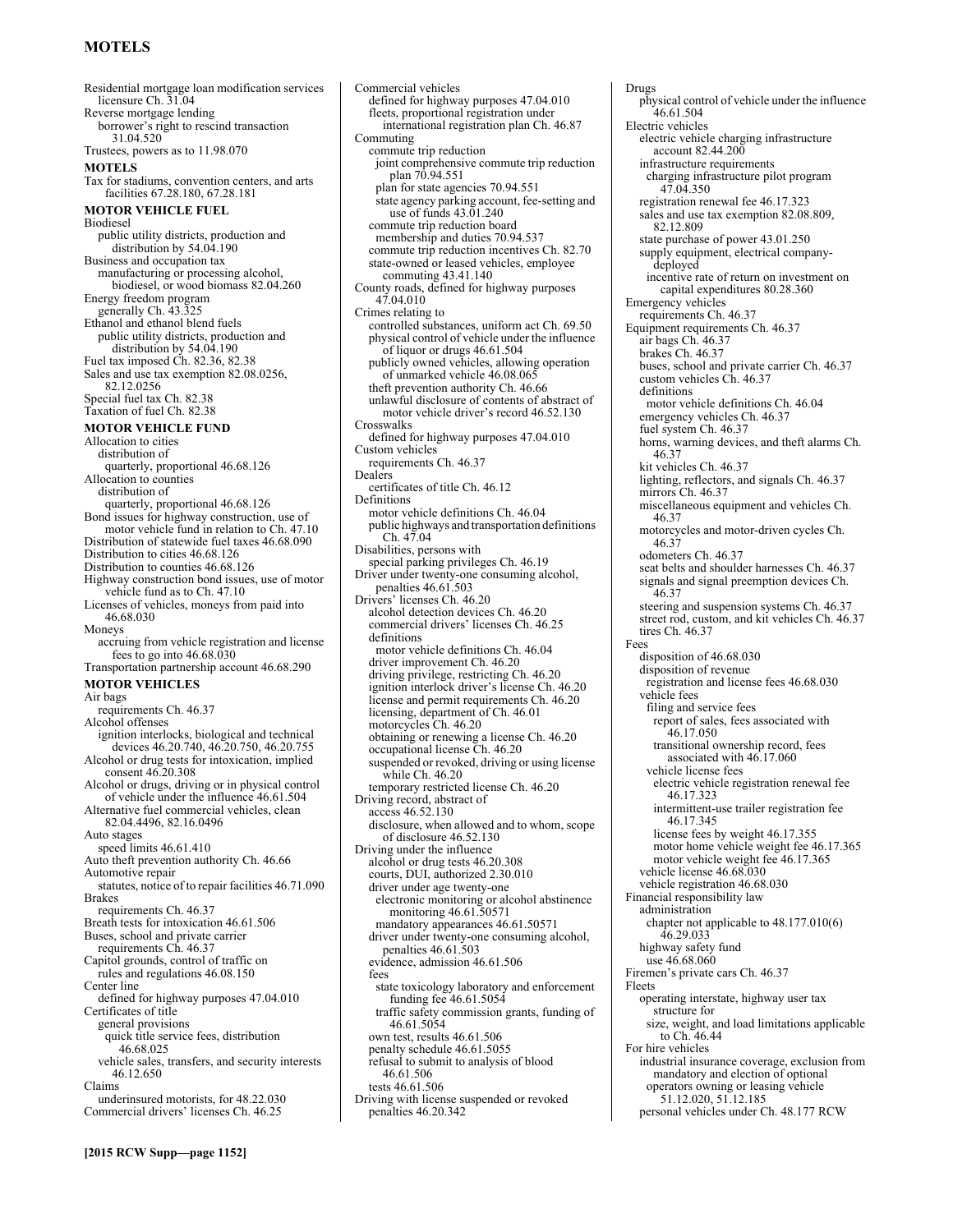#### **MOTOR VEHICLES**

inapplicability of surety bond and liability coverage requirements, when 46.72.039 Fuel system requirements Ch. 46.37 Highway safety fund use 46.68.060 Highways, maximum speed limits 46.61.410 Horns, warning devices, and theft alarms requirements Ch. 46.37 **Identicards** Canadian border crossing 46.20.202 Ignition interlocks, biological and technical devices alcohol offenses 46.20.740, 46.20.750, 46.20.755 standards, compliance 43.43.395 Implied consent law alcohol or drug tests for intoxication 46.20.308 blood or breath tests for intoxication immunity from liability for withdrawal of blood 46.61.508 International registration plan proportional registration of fleets of apportionable vehicles, when Ch. 46.87 Intersection area, defined for highway purposes 47.04.010 Intersection central area, defined for highway purposes 47.04.010 Intersection with inoperative vehicle detection device, at mopeds 46.61.184 motorcycles, street legal 46.61.184 Kit vehicles requirements Ch. 46.37 License plates definitions Ch. 46.04 special license plates definitions Ch. 46.04 listed Ch. 46.04, 46.18 plate types, decals, and emblems 46.18.220, 46.18.245 Licenses fees, generally disposition of 46.68.030 Lighting, reflectors, and signals requirements Ch. 46.37 Limited access highways maximum speed limits 46.61.410 Mirrors requirements Ch. 46.37 Miscellaneous equipment and vehicles requirements Ch. 46.37 Mopeds intersection with inoperative vehicle detection device, at 46.61.184 Motorcycles intersection with inoperative vehicle detection device 46.61.184 street legal intersection with inoperative vehicle detection device 46.61.184 Motorcycles and motor-driven cycles requirements Ch. 46.37 **Odometers** requirements Ch. 46.37 Off-road, nonhighway, and wheeled all-terrain vehicles revenue 46.09.520 uses and violations 46.09.457 Parking or standing disabilities, persons with special parking privileges Ch. 46.19 **Pedestrians** defined for highway purposes 47.04.010 Physical control of vehicle while under the influence of liquor or drugs what constitutes 46.61.504 Proportional registration, international registration plan alteration or forgery of credentials, penalty 46.87.260 applicability, implementation 46.87.010

application, each fleet 46.87.140 apportionment of fees 46.87.060 audit of records 46.87.310 audits, investigations, subpoenas 46.87.320 bankruptcy filing, notification by licensee 46.87.410 credentials 46.87.080 definitions 46.87.020 delinquencies collection, seizure, sale 46.87.360 collection by attorney general 46.87.380 default judgments 46.87.350 department relationship with other jurisdictions 46.87.240 deposit of fees 46.87.050 effect of other registration 46.87.280 federal heavy vehicle use tax 46.87.200 fleets of apportionable vehicles, when Ch. 46.87 gross weight computation 46.87.220 gross weight on vehicle 46.87.270 license plates, cab card, and validation tabs, replacement of 46.87.090 lien nonpayment of assessments 46.87.340 warrant for final assessment 46.87.370 mileage of fleet, reporting on applications 46.87.120 overpayment, underpayment 46.87.150 part-year registration, credit for unused fees 46.87.030 penalties and refunds 46.87.310 penalty assessments 46.87.330 mitigation of 46.87.335 purchase of additional gross weight 46.87.040 record preservation 46.87.310 refusal, cancellation of credential 46.87.290 refusal of application from nonreciprocal jurisdiction 46.87.210 refusal of registration 46.87.200 refusal under federal prohibition 46.87.294 rental trailers and semitrailers fleet vehicle registration 46.87.022 suspension, revocation, cancellation, refusal, appeal of 46.87.300 suspension, revocation under federal prohibition 46.87.296 suspension or cancellation of benefits 46.87.190 trailers, semitrailers, and pole trailers reciprocity 46.87.070 transaction fee 46.87.130 unlawful acts or omissions, responsibility for 46.87.230 vehicles to be titled in owner's name 46.87.025 warrant for final assessment 46.87.370 Publicly owned vehicles marking requirements, exceptions 46.08.065 Railroad, defined for highway purposes 47.04.010 Records relating to destruction 46.01.260 Registration fees, generally disposition 46.68.030 specific vehicles 46.16A.428 Rental car businesses enforcement of regulations 46.87.023 registration 46.87.023 title 46.87.023 Rental of traffic infractions 46.63.073 Reports motor vehicle driver's record access 46.52.130 contents 46.52.130 Revenue, disposition of generally Ch. 46.68 transportation partnership account 46.68.290 vehicle registration and license fees 46.68.030 Right of way

moped at intersection with inoperative vehicle detection device 46.61.184 motorcycle at intersection with inoperative vehicle detection device 46.61.184 Roads rules of the road Ch. 46.61 Rules of the road Ch. 46.61 assault, vehicular Ch. 46.61 definitions motor vehicle definitions Ch. 46.04 driving on right side of roadway Ch. 46.61 driving under the influence Ch. 46.61 homicide, vehicular Ch. 46.61 marijuana possessing or consuming in vehicle on highway 46.61.745 miscellaneous rules Ch. 46.61 mopeds intersection with inoperative vehicle detection device, at 46.61.184 motorcycles intersection with inoperative vehicle detection device 46.61.184 nonmotorized vehicles, operation of Ch. 46.61 obedience to and effect of traffic laws Ch. 46.61 overtaking and passing Ch. 46.61 parking Ch. 46.61 passing Ch. 46.61 pedestrians' rights and duties Ch. 46.61 reckless driving Ch. 46.61 right side of roadway, driving on Ch. 46.61 right-of-way Ch. 46.61 signals, traffic control Ch. 46.61 signals on stopping and turning Ch. 46.61 signs Ch. 46.61 speed restrictions Ch. 46.61 stopping, standing, and parking Ch. 46.61 stops, special, when required Ch. 46.61 suspension or revocation of driver's license procedure for Ch. 46.20 traffic laws, obedience to and effect of Ch. 46.61 traffic signs, signals, and markings Ch. 46.61 turning and starting and signals on stopping and turning Ch. 46.61 use of roadway Ch. 46.61 vehicular homicide and assault Ch. 46.61 Seat belts and shoulder harnesses requirements Ch. 46.37 Sidewalks defined for highway purposes 47.04.010 Signals and signal preemption devices requirements Ch. 46.37 Size, weight, and load limits fire-fighting apparatus 46.44.190 Snowmobiles revenue 46.10.530 Speed regulations highways, increases by secretary of transportation 46.61.410 increase of power of secretary of transportation 46.61.410 increases by secretary of transportation 46.61.410 limited access highways, increases by secretary of transportation 46.61.410 multiple lane highways, increases by secretary of transportation 46.61.410 signs alterations effective when posted 46.61.410 State owned vehicles fuel consumption and vehicle emissions, standards and strategies to reduce 43.41.130 policy for acquisition, operation, and authorized use 43.41.130 Steering and suspension systems requirements Ch. 46.37 Street rod, custom, and kit vehicles requirements Ch. 46.37 Suspension or revocation of driver's license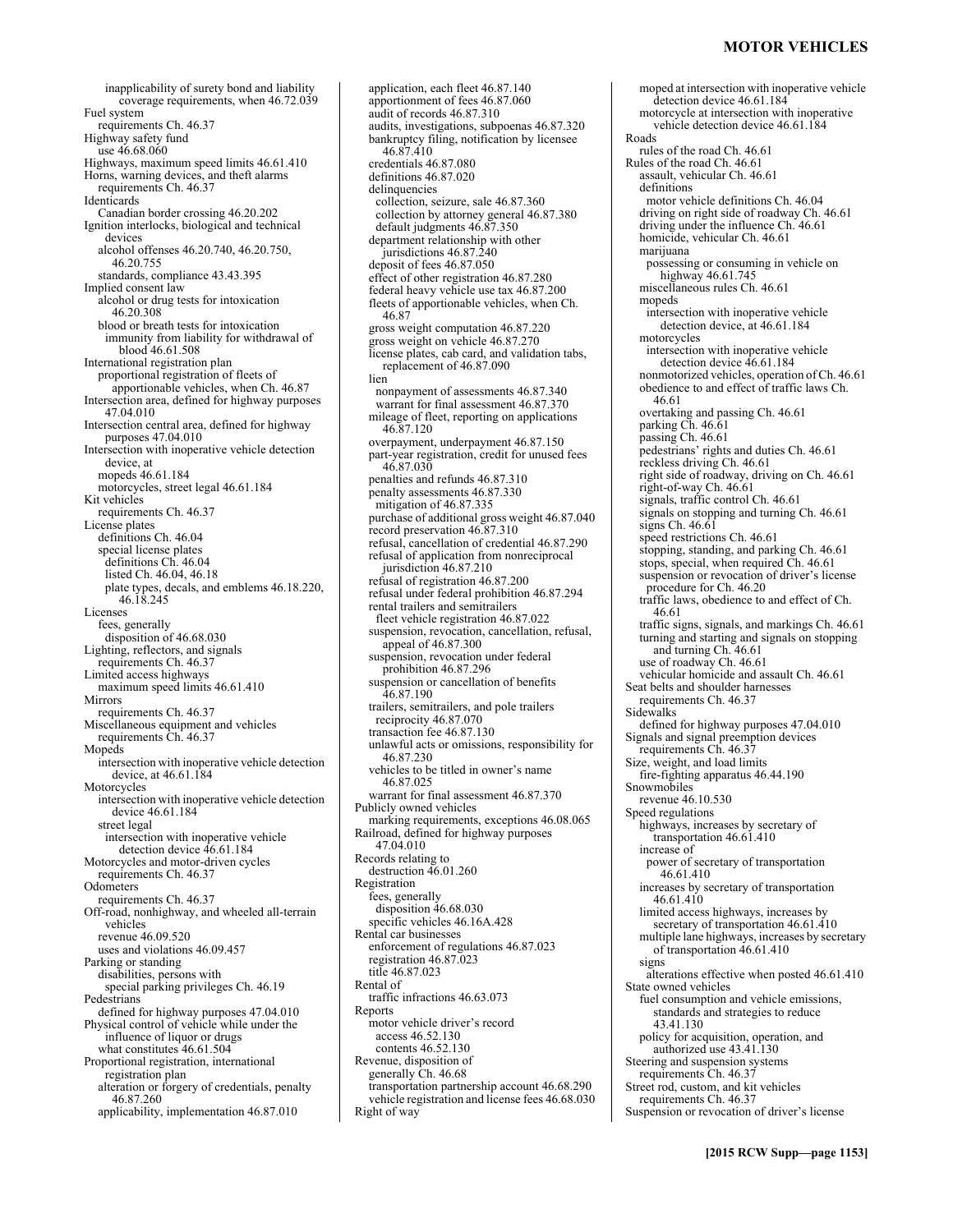#### **MUNICIPAL CORPORATIONS**

operation of vehicle following prohibited 46.20.342 procedure for Ch. 46.20 Tires requirements Ch. 46.37 studs 46.37.427 Tolls electronic collection, photo enforcement 46.63.160 photo toll systems civil penalties for nonpayment of tolls 46.63.160 system requirements 46.63.160 Tow truck operators business location, posting and registration requirements 46.55.060 business location, registration requirements 46.55.060 business office hours 46.55.060 business practices, required services 46.55.060 fee schedule, billing, etc. 46.55.060 storage security requirements 46.55.060 towing procedures, posting requirements 46.55.060 Traffic infractions automated cameras, traffic safety 46.63.170 definitions motor vehicle definitions Ch. 46.04 rental vehicles 46.63.073 tolls electronic collection, photo enforcement 46.63.160 photo toll systems, civil penalties for nonpayment of tolls 46.63.160 photo toll systems, requirements for 46.63.160 Trailers size, weight, and load limits on Ch. 46.44 speed restriction 46.61.410 Trucks, truck tractors motor truck, defined for highway purposes 47.04.010 size, weight, and load limits on Ch. 46.44 speed restrictions 46.61.410 **MUNICIPAL CORPORATIONS Contracts** small works roster 39.04.155 Health benefit programs, procurement by state department of enterprise services 41.04.220 Indebtedness limitations Ch. 39.36 Insurance risk management services authorized Ch. 48.62 self-insurance authorized Ch. 48.62 Printing state printing services quality and workmanship requirements 43.19.757 Purchases contract process other than sealed bids 39.04.190 vendor lists 39.04.190 Quasi-municipal corporations tort claims against presentment and filing of claims, requirements 4.96.020 Tort claims against presentment and filing of claims, requirements 4.96.020 Vehicles, name to appear on 46.08.065 Vendors purchase contract process other than sealed bids 39.04.190 Water pollution control Ch. 90.48 **MURDER**  Aggravated murder in the first degree generally Ch. 10.95 **MUSEUMS**  State historical societies Ch. 27.34

**NAMES**  Corporations foreign fictitious name, use of nonprofit corporations 24.03.315 nonprofit miscellaneous and mutual corporations 24.06.350 Limited liability partnerships 25.05.505 Nonprofit corporations corporate name 24.03.045 registration of 24.03.047 renewal of 24.03.048 reservation of 24.03.046 Nonprofit miscellaneous and mutual corporations 24.06.045 registration renewal of 24.06.048 registration of corporate name 24.06.047 reservation 24.06.046 Publicly owned vehicles, name of public body to appear on 46.08.065 Vehicles of publicly owned bodies, name to appear on 46.08.065 **NARCOTICS**  Prescription drugs Ch. 69.41 **NATURAL RESOURCES, DEPARTMENT OF**  Fire protection definitions 76.04.005 department powers and duties 76.04.015 investigations 76.04.015 wildland fire suppression local suppression assets, maximizing utilization, department role 76.04.181 local wildland fire liaison 43.30.111 private or publicly owned land, authorization to enter, liability limitation 76.04.770 wildland fire advisory committee 76.04.179 Geological survey of the state seismic, landslide, and tsunami hazards 43.92.025 Integrated pest management Ch. 17.15 Pest control integrated pest management Ch. 17.15 Public lands aquatic lands—in general Ch. 79.105 assessments and charges against Ch. 79.44 bank, land Ch. 79.19 capitol building lands Ch. 79.24 funds for managing and administering Ch. 79.64 management - authorities and policies Ch. 79.10 transfers, land Ch. 79.17 Surveys and maps department named official agency for Ch. 58.24 Surveys and maps account 58.24.060 **NATUROPATHY**  Professional service corporations Ch. 18.100 Suicide assessment, treatment, and management training for naturopaths 43.70.442 **NONPROFIT CORPORATIONS**  Cultural organizations cultural access programs, funding of organizations by Ch. 36.160, 84.52.821 local sales and use tax for 82.14.525 Insurance joint self-insurance programs Ch. 48.180 Nonprofit miscellaneous and mutual corporations generally Ch. 24.06 **NONPROFIT ORGANIZATIONS**  Debt adjusters, nonprofit 18.28.010, 18.28.080, 18.28.120, 18.28.800 Event sponsorship for or contributions to organizations insurance producers, by, when 48.30.135 Fund-raising activities, nonprofit

sales and use tax exemptions 82.12.225

**NONRESIDENTS**  Associations, service of summons on, personal service 4.28.080 Child support foreign country, one parent living in uniform interstate family support act Ch. 26.21A Corporations service of summons on, personal service 4.28.080 Joint stock company, service of summons, personal service 4.28.080 Partnerships, service of summons on, personal service 4.28.080 Service of process on 4.28.080 Uniform interstate family support act Ch. 26.21A **NOTICES**  Port districts formation 53.04.020 **NURSES**  Advanced registered nurse practitioners document attestation by 18.79.256 Child abuse, reporting Ch. 26.44 Liens for services enforcement 60.44.060 limitation of actions 60.44.060 notice of claim contents 60.44.020 filing 60.44.020 payment as evidence 60.44.060 when authorized 60.44.020 Professional service corporations Ch. 18.100 Suicide assessment, treatment, and management training licensed practical nurses, registered nurses, and advanced registered nurse practitioners 43.70.442 **NURSING ASSISTANTS**  Definitions 18.88A.020 Medication assistants Ch. 18.88A **NURSING HOMES**  Care operating standards staff 74.42.360 Long-term care workers Ch. 18.88B Medicaid payment system Ch. 74.46 Professional service corporations Ch. 18.100 Rates and reimbursement Ch. 74.46 Staff 74.42.360 **OCCUPATIONAL THERAPY**  Medical cases, duty to refer 18.59.100 Suicide assessment, treatment, and management training, requirements for practitioners 43.70.442 **OIL AND GAS**  Crude oil and petroleum products, tax imposed, oil spills Ch. 82.23B Natural gas, renewable public utility districts, production, utilization, and sale by 54.04.190 Oil spill prevention and response Ch. 88.46 Oil spills financial responsibility Ch. 88.40 Onshore and offshore facilities financial responsibility for spills Ch. 88.40 spill prevention and response Ch. 90.56 Spill prevention and response Ch. 90.56 Spills response by emergency responders grants for response and firefighting equipment and resources 43.21A.721 Spills, tax imposed on crude oil and petroleum products Ch. 82.23B Taxation crude oil and petroleum products Ch. 82.23B Transportation of bulk oil state emergency response commission duties 38.52.040 equipment, oil spill response planning standards 90.56.570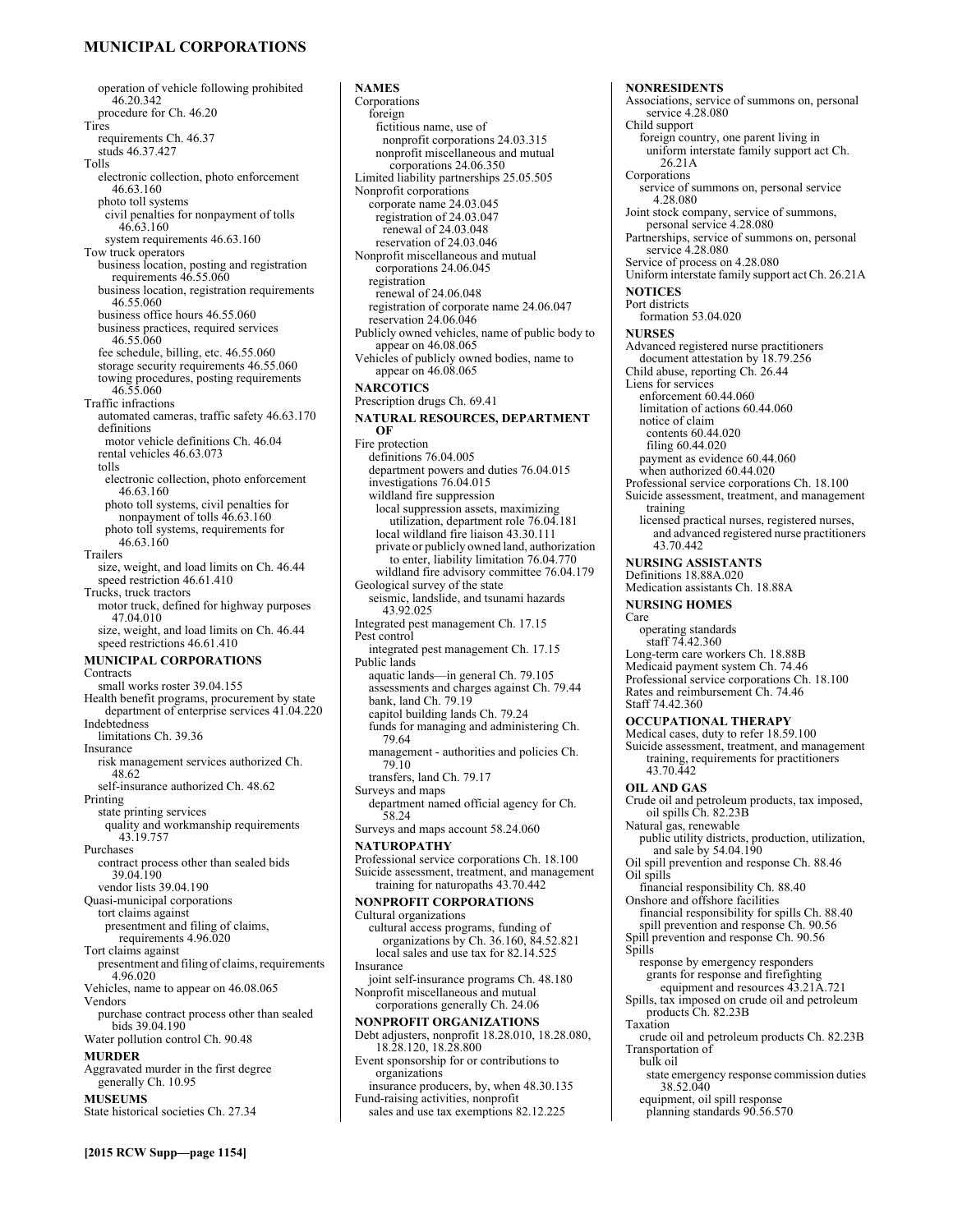facilities receiving crude oil from railroad car advance notice system 90.56.565 geographic response plans reports to senate and house of representatives 90.56.569 oil tankers in Grays Harbor, tug escort and safety measures for 88.16.250 railroad companies transporting crude oil ability to pay damages in case of spill 81.04.560 private railroad crossings, safety standards 81.53.430 railroad companies transporting hazardous materials inspection, investigation, or surveillance, when 81.44.170 vessel traffic and safety, assessment and evaluation Columbia river 90.56.568 **OIL SPILLS**  Definitions 90.56.010 Financial responsibility Ch. 88.40 railroad companies transporting crude oil ability to pay damages in case of spill 81.04.560 Findings, purpose 90.56.005 Oil spill prevention account 90.56.510 Oil spill response account 90.56.500 Onshore and offshore facilities contingency plans 90.56.210 prevention plans 90.56.200 unlawful operation, penalties 90.56.330 Prevention and response Ch. 90.56 contingency plans 88.46.180 definitions 88.46.010 equipment 88.46.180 equipment, oil spill response planning standards 90.56.570 geographic response plans reports to senate and house of representatives 90.56.569 response by emergency responders grants for response and firefighting equipment and resources 43.21A.721 Railroad companies transporting crude oil ability to pay damages in case of spill 81.04.560 facilities receiving crude oil from railroad car advance notice system 90.56.565 private railroad crossings, safety standards 81.53.430 Railroad companies transporting hazardous materials inspection, investigation, or surveillance, when 81.44.170 **OMBUDS**  Family and children's ombuds, office of Ch. 43.06A **OPIUM**  Controlled substances, uniform act Ch. 69.50 **OPTICIANS, DISPENSING**  Professional service corporations Ch. 18.100 **OPTIONS**  Trustees, power to grant or purchase 11.98.070 **OPTOMETRY**  Definition of practice 18.53.010 Professional service corporations Ch. 18.100 Scope of practice 18.53.010 **ORDERS OF COURT**  Domestic violence prohibition of contact with victim 10.99.040 Foreign orders nonrecognition of, when incompatible with public policy 4.24.820 Judicial information system consultation by court before granting certain orders 2.28.210 **OSTEOPATHIC PHYSICIANS' ASSISTANTS**  Osteopathic medicine and surgery, board of powers and duties 18.57A.020 Qualifications to practice 18.57A.020 Scope of practice 18.57A.020 training for osteopathic physicians' assistants 43.70.442 **OSTEOPATHY**  Child abuse, reporting Ch. 26.44 Licenses renewal requirements 18.57.050 Ch. 18.57A training for osteopaths 43.70.442 **OUTDOOR RECREATION**  43.06.485 Marine recreation lands Ch. 79A.25 advisory committee, and account 79A.05.351 Outdoor recreation account Ch. 79A.25 Parks and recreation commission, powers and duties Ch. 79A.05 Wildlife conservation and outdoor recreation lands acquisition Ch. 79A.15 **PARDONS**  Governor power to grant 9.94A.728 **PARENT AND CHILD**  Dependency proceedings Ch. 13.34 Family assessment response 26.44.030 Service of summons on minors, personal service 4.28.080 Support foreign country, one parent living in Ch. 26.21A uniform interstate family support act Ch. 26.21A associated foreign order provisions 4.24.820 Termination of parent and child relationship Ch. 13.34 **PARK AND RECREATION DISTRICTS**  Board of commissioners election procedures 36.69.090 terms of office 36.69.090 **PARKING**  Cities and towns, public facilities districts authorized to acquire and operate regional centers Ch. 35.57 Disabilities, persons with special parking privileges eligible organizations 46.19.020 State-owned or leased property director of enterprise services to set fees 46.08.172 Violations municipalities to report to state 46.20.270 **PARKS AND RECREATION**  Armories, use of for recreation purposes 38.20.010 Controlled substances violations committed in or near park 69.50.435 Counties recreation districts board of commissioners election procedures 36.69.090 terms 36.69.090 formation elections 36.69.070 Integrated pest management Ch. 17.15 Marine recreation land duties of recreation and conservation funding board Ch. 79A.25 Pest control integrated pest management Ch. 17.15

#### Suicide assessment, treatment, and management Osteopathic physicians' assistants, supervision Professional service corporations Ch. 18.100 Suicide assessment, treatment, and management Economic development relating to recreation governor's senior policy advisor, maintaining Outdoor education and recreation grant program, Recreational resources and open space recreation and conservation funding board Ch. 79A.25 State parks parks and recreation commission, powers and duties Ch. 79A.05 Wildlife conservation and outdoor recreation lands acquisition Ch. 79A.15 **PARKS AND RECREATION COMMISSION**  Outdoor education and recreation grant program, advisory committee, and account 79A.05.351 **PARTIES**  Defendants nonresidents, service of summons on, personal service 4.28.080 **PARTNERSHIPS**

Service of summons on 4.28.080 Authority statement of denial, filing 25.05.115 statement of partnership authority, filing 25.05.110 Conversions corporate entities Ch. 23B.09 organizations Ch. 25.15 partnership to limited partnership 25.05.355 Definitions 25.05.005 Limited liability companies Ch. 25.15 Limited liability partnerships Ch. 25.04, 25.05 Limited partnerships Ch. 25.10 partnership act, revised uniform Ch. 25.05 Mergers articles of merger, filing 25.05.380 dissenters' rights 25.05.425 effect 25.05.385 foreign and domestic partnerships, when allowed 25.05.390 plan, approval 25.05.375 plan, contents 25.05.370 Nonresidents, service of summons on, personal service 4.28.080 Partnership act, revised uniform Ch. 25.05 Statements, delivery and filing 25.05.025 Trustees, powers as to business interests 11.98.070 Uniform limited partnership act Ch. 25.10 Uniform partnership act, revised Ch. 25.05 **PATENTS**  Infringement claims, assertion of bad faith prohibitions, exemptions, enforcement patent troll prevention act Ch. 19.350 **PAWNBROKERS AND SECOND-HAND DEALERS**  Pawnbrokers interest rate and fees 19.60.060 **PEACE OFFICERS**  Defined for highway purposes 47.04.010 highway law 47.04.010 **PEDESTRIANS**  Safety advisory council 43.59.155 **PEN REGISTERS**  Law enforcement, conditions for use by 9.73.260 **PENALTIES**  Corporations nonprofit miscellaneous and mutual corporations directors and officers 24.06.470 Nonprofit corporations directors and officers of 24.03.425 **PERFORMING AND FINE ART PROGRAMS**  Cultural organizations cultural access programs, funding of

## **PERFORMING AND FINE ART PROGRAMS**

organizations by Ch. 36.160, 84.52.821 local sales and use tax for 82.14.525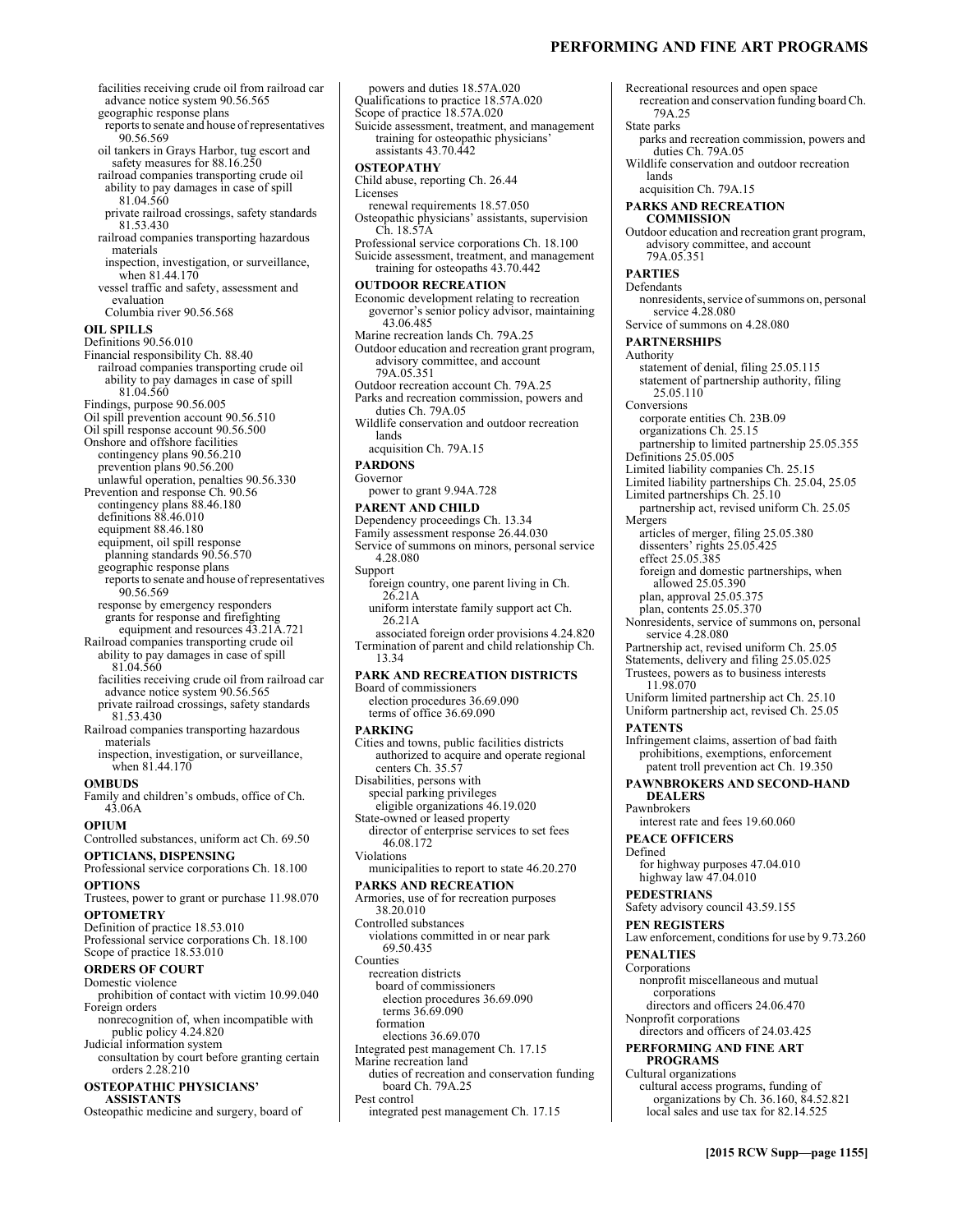## **PERMITS**

**PERMITS**  Energy facility site location, requirements 80.50.150, 80.50.155 For hire vehicles, permit to operate Ch. 46.72 Motor vehicle law, under for hire vehicles, permit to operate Ch. 46.72 **PERSON**  Defined highway law 47.04.010 **PERSONAL INFORMATION—NOTICE OF SECURITY BREACHES**  Definitions 19.255.010 Disclosure, notice 19.255.010 Rights, remedies 19.255.010 State agencies 42.56.590 **PERSONAL PROPERTY**  Chattel paper Ch. 62A.9A Contract rights Ch. 62A.9A County property, sales, terms 36.34.060 Estate and transfer tax Ch. 83.100 Inheritance tax Ch. 83.100 Secured transactions Ch. 62A.9A Sheriff's sale, fee 36.18.040 Unclaimed property, uniform act Ch. 63.29 **PERSONAL REPRESENTATIVES**  Estate and transfer tax, duties Ch. 83.100 **PESTICIDES**  Licenses recertification standards for renewal 15.58.233 **PETITIONS**  Port districts formation requirements 53.04.020 **PETROLEUM AND PETROLEUM PRODUCTS**  Crude oil and petroleum products, tax imposed, oil spill program Ch. 82.23B **PHARMACIES AND PHARMACISTS**  Controlled substances, uniform act Ch. 69.50 Definitions 18.64.011 Emergency medical services ambulance or aid services, providing drugs to 18.64.540 Generic drugs, substitution for brand name drugs liability 69.41.150 pharmacy signs 69.41.160 Hospital pharmacies drug transfers between hospitals and affiliated companies authority for, when 70.41.490 Licenses pharmacies, requirements 18.64.043 Prescriptions medication synchronization policy 48.43.096 ophthalmic products, topical early refills authorized 18.64.530 prescription drug monitoring program Ch. 70.225 Professional service corporations Ch. 18.100 Services provided by pharmacists health care plan requirements 48.43.094 **PHARMACY QUALITY ASSURANCE COMMISSION**  Controlled substances, uniform act, commission authority and duties Ch. 69.50 Controlled substances therapeutic research program Ch. 69.51 Legend drugs, commission authority and duties Ch. 69.41 Prescription drugs, commission authority and

duties Ch. 69.41

**PHOTOGRAPHS**  Intimate images, distribution of liability for damages, other civil penalties

4.24.795 **PHYSICAL THERAPY** 

## Physical therapists

professional service corporations Ch. 18.100

**[2015 RCW Supp—page 1156]**

Suicide assessment, treatment, and management training for physical therapists and physical therapist assistants 43.70.442 **PHYSICIAN ASSISTANTS**  Blood samples, drawing without consent under law enforcement direction professional misconduct, is not 18.130.410 Impaired physician account 18.71A.020 **Licenses** requirements 18.71A.020 Qualifications 18.71A.020 Restrictions on practice 18.71A.020 Suicide assessment, treatment, and management training for physician assistants 43.70.442 Supervision requirements 18.71A.020 **PHYSICIANS AND SURGEONS**  Blood samples, drawing without consent under law enforcement direction professional misconduct, is not 18.130.410 Family medicine education and residency programs family medicine education advisory board 70.112.080, 70.112.090 financial support for students and residents 70.112.020 residency programs, generally, including funding and reporting Ch. 70.112 Hospital privileges hospital's duty to request information on physicians 70.41.230 telemedicine services, physicians providing 70.41.230 Human trafficking information concerning 18.71.080 Licenses continuing education requirement 18.71.080 renewal 18.71.080 retired active license 18.71.080 Liens for services enforcement 60.44.060 limitation of actions 60.44.060 notice of claim contents 60.44.020 filing 60.44.020 payment as evidence 60.44.060 when authorized 60.44.020 Marijuana medical use of cannabis act Ch. 69.51A Medical malpractice physician's privileges, hospital's duty to request information on physicians 70.41.230 Physician assistants, employment and supervision Ch. 18.71A Privileged communications with patients report of child abuse not violation Ch. 26.44 Professional service corporations Ch. 18.100 Reports of child abuse Ch. 26.44 Suicide assessment, treatment, and management training for physicians 43.70.442 **PLAIN LANGUAGE REQUIREMENTS**  Juvenile diversion agreements 13.40.080 **PODIATRIC MEDICINE AND SURGERY**  Child abuse, reporting Ch. 26.44 Professional service corporations Ch. 18.100 **POLICE**  Domestic violence no-contact order statewide notice 10.99.040 Firearms, commercial sales, copy of application to be sent to 9.41.090 First responders information, requesting during emergency personal emergency response service subscribers, contact information for 70.54.430 Interception of private conversations cell site simulator devices

collecting and using electronic data or metadata 9.73.270 use, requirements, procedures 9.73.260 pen registers and trap and trace devices 9.73.260 Report of child abuse Ch. 26.44 Telecommunications, wireless device and call location, requesting address confidentiality program records, disclosure exceptions, when 40.24.070 requirements for providers and officers 80.36.570 **POLITICAL SUBDIVISIONS**  Tort claims against presentment and filing of claims, requirements 4.96.020 **POLLUTION**  Underground petroleum storage tanks pollution liability insurance program disclosure of proprietary reports and information, penalties for unauthorized disclosures 70.148.060 **PORT DISTRICTS**  Annexation of territory elections ballots 53.04.080 conduct of 53.04.080 petition for 53.04.080 Boundaries, revision of commissioner districts redrawing district boundaries 53.16.015 Canal construction, tax levy for 53.36.070 limitations 53.36.070 Commission and commissioners commissioner districts redrawing district boundaries 53.16.015 expenses, reimbursement of 53.08.176 increase in number commencement and term of office of additional commissioners 53.12.130 election of additional commissioners 53.12.130 term of office 53.12.130 term of office 53.12.172 terms of office districts covering entire county populations of one hundred thousand or more 53.12.221 Elections annexation of territory 53.04.080 formation 53.04.020 Expenses of port district officers and employees, reimbursement of 53.08.176 Fiscal matters bond issues authority to issue bonds and other indebtedness 53.57.040 revenue dredging, canal construction, land leveling or filling 53.36.070 industrial development districts 53.36.100 tax levies dredging, canal construction, land leveling or filling purposes limitations 53.36.070 industrial development districts 53.36.100 multiyear levy periods 53.36.160 Formation election authority 53.04.020 petition for 53.04.020 publication of notice 53.04.020 Funds industrial development district future use 53.36.100, 53.36.110 Harbor areas and harbor improvement dredging, tax levy for 53.36.070 Indebtedness limitations Ch. 39.36 Industrial development districts

authority for 53.25.040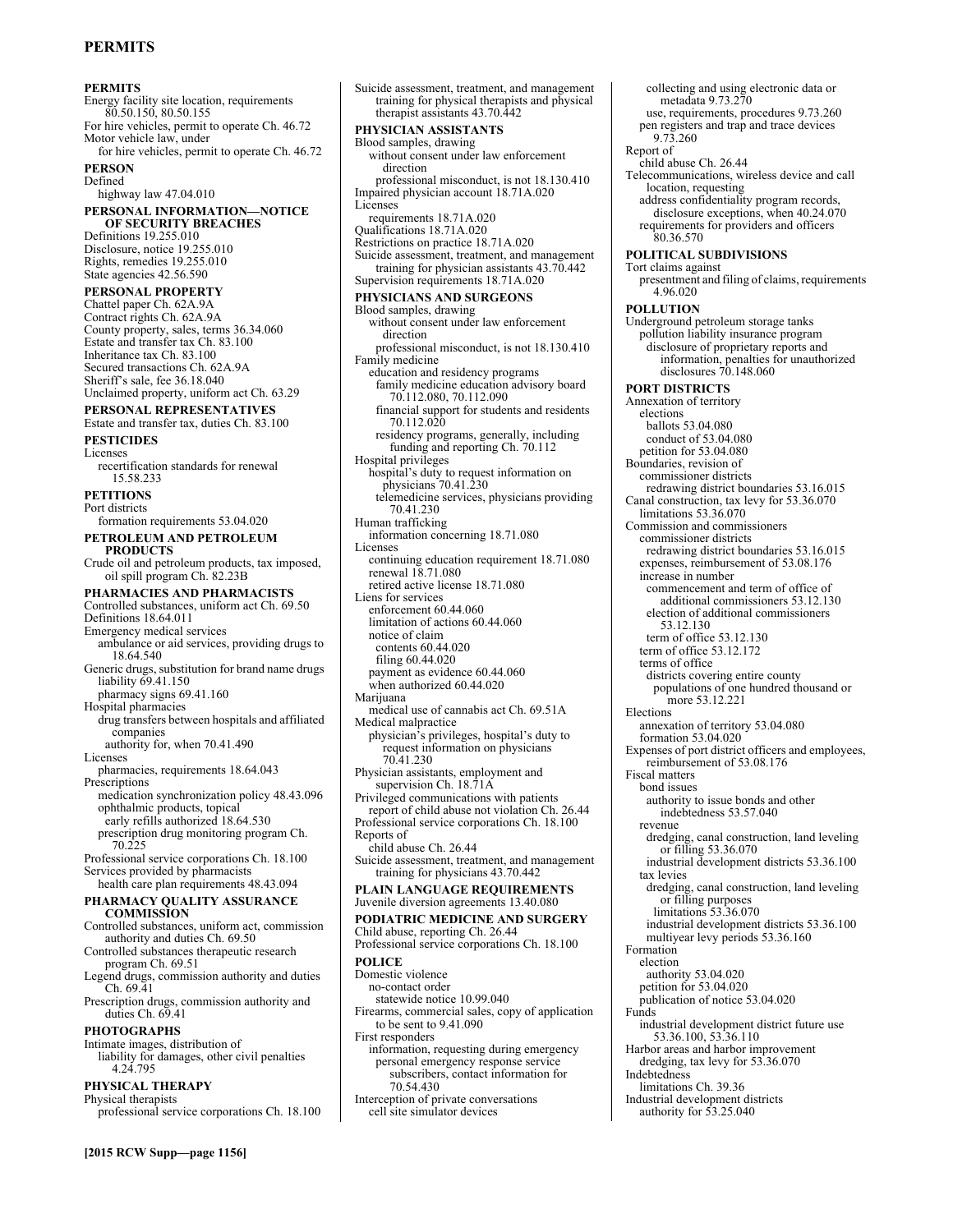boundaries, deletion of land areas 53.25.040 tax levy for 53.36.100 **Insurance** risk management services authorized Ch. 48.62 self-insurance authorized Ch. 48.62 Land leveling or filling, tax levy for 53.36.070 limitations 53.36.070 Levy industrial development district purpose 53.36.100 Motor vehicles for hire vehicles, local licensing and regulation Ch. 46.72A limousine and for hire vehicles, regulation Ch. 46.72A Officers and employees expenses, reimbursement of regulation of, rules and regulations 53.08.176 Port development authorities bonds and other indebtedness, authority to issue 53.57.040 comprehensive provisions Ch. 53.57 **POSTING**  Speed limit alterations, effective when posted 46.61.410 **POULTRY**  Brands and marks Ch. 16.57 Ratites brands and marks Ch. 16.57 **POWER FACILITIES AND RESOURCES**  Federal power commission, hydro-electric power project construction license, effect of issuance to public utility district Ch. 54.40 Joint operating agencies Washington public power supply system (W.P.P.S.S.) Ch. 43.52 Public utility districts federal power commission license to construct power project, effect Ch. 54.40 five commissioner districts, issuance of federal power commission license to construct project prerequisite to eligibility as Ch. 54.40 Thermal energy efficiency combined heat and power systems engines, stationary natural gas, permitting process and emission limits for 70.94.991 **PRESCRIPTIONS**  Biological drug products, interchangeable substitution for other biological drug products 69.41.110, 69.41.120, 69.41.125, 69.41.150, 69.41.160, 69.41.193, 69.41.196 Controlled substances Ch. 69.50 Emergency medications, prepackaged authority for practitioners to prescribe 70.41.480 Generic drugs, substitution for brand name drugs definitions 69.41.110 instructions 69.41.120 liability of pharmacist or practitioner 69.41.150 out-of-state prescriptions 69.41.120 pharmacy signs 69.41.160 when allowed 69.41.120 Health care authority assistance foundation 41.05.550 Legitimate medical purposes for issuance 69.41.040 Medication synchronization policy health care plans 48.43.096 Opthalmic products, topical early refills authorized 18.64.530 Pharmacies and pharmacists, licensing and regulation Ch. 18.64 Prescription drug monitoring program confidentiality 70.225.040 data in qualifying laboratory, access to 70.225.080

test sites in program, requirements for 70.225.070 **PRESENTMENT**  Tort claims against state 4.92.110 **PRIVACY**  Invasion of Ch. 9.73 Medical records access and disclosure Ch. 70.02 Public records act generally Ch. 42.56 Telephone solicitation regulated 80.36.390 **PRIVATE INVESTIGATORS**  Exemptions from chapter requirements 18.165.020 **PRIVILEGED COMMUNICATIONS**  Medical records access and disclosure Ch. 70.02 State data banks confidential or privileged information not to be impaired by inclusion in 43.105.070 **PROBATE**  Estate and transfer tax Ch. 83.100 Estate and trust dispute resolution Ch. 11.96A Inheritance tax Ch. 83.100 Trust and estate dispute resolution Ch. 11.96A Trusts directed trust act Ch. 11.98A trust act Ch. 11.98 trust and estate dispute resolution act (TEDRA) Ch. 11.96A **PROBATION AND PAROLE**  Release prior to expiration of sentence 9.94A.728 Sentencing reform act Ch. 9.94A **PROCESS**  Personal service of 4.28.080 Summons service of commences action how served 4.28.080 personal service 4.28.080 **PROCESS SERVERS**  Social security numbers of process servers exemption from public inspection and copying 36.22.215 **PROCUREMENT, STATE**  Goods and services, state procurement of Ch. 39.26 **PRODUCTIVITY BOARD**  Administrative costs, appropriations for 41.60.050 Employee involvement and recognition board Ch. 41.60 **PROSECUTING ATTORNEYS**  Child abuse reporting duties 26.44.030 Coroner, acting as 36.16.030 Driving record, abstract of authority to obtain 46.52.130 Elective officer, enumeration as 36.16.030 Ex officio coroner 36.16.030 Report of child abuse Ch. 26.44 Sexual assault prosecution training 43.101.270 **PROSECUTIONS**  Juvenile offenses 13.40.080, 13.40.085 **PSYCHOLOGISTS**  Professional service corporations Ch. 18.100 Suicide assessment, treatment, and management training, requirements for psychologists 43.70.442 **PUBLIC ASSISTANCE (See also MEDICAL ASSISTANCE; SOCIAL AND HEALTH SERVICES, DEPARTMENT OF)**

Assistance payments to families in shelters 70.123.110 Assisted living services Ch. 74.39A Caseload forecast council, organization and duties Ch. 43.88C Child welfare services child fatality reviews, including notice 74.13.640 definitions 74.13.020 duties of department of social and health services and supervising agencies 74.13.031 kinship care oversight committee oversight committee 74.13.621 Children mental health medication and care 74.09.490 Children's services advisory committee 74.13.031 Community and technical college tuition and fee waiver 28B.15.522 Essential needs and housing support program 43.185C.220 Hospital safety net assessment Ch. 74.60 Housing trust fund application, procedure 43.185.070 Long-term care Ch. 74.39, 74.39A Long-term care workers Ch. 18.88B, 74.39A Medical assistance foster care behavioral health care and managed health care, integrated 74.09.860 Medical care ambulance services mental health facility or chemical dependency program, transport to, reimbursement for 74.09.330 care and services included enumeration 74.09.520 children, services provided by school district 74.09.520 managed care contracting to include chemical dependency and mental health services 74.09.522 store and forward technology, services provided through reimbursement of 74.09.325 telemedicine reimbursement of 74.09.325 transportation, ground emergency medical medicaid reimbursement, intergovernmental transfer program 41.05.735 medicaid reimbursement, supplemental 41.05.730 Nursing facilities medicaid payment system Ch. 74.46 **PUBLIC BUILDINGS**  Design, construction renewable resources, consideration of 39.35.010 Energy conservation practices 39.35.020 Energy conservation projects authority of agency to implement 39.35C.050 Life-cycle cost analysis building design plan to include 39.35.040 definitions 39.35.030 legislative declaration 39.35.020 legislative finding 39.35.010 public facilities implementation 39.35B.040 review fees 39.35.060 Public works Performance-based contracts for water conservation, solid waste reduction, and energy equipment Ch. 39.35A Renewable energy system 39.35.020 Renewable resources design and construction consideration 39.35.010 State-owned or leased facilities inventory system 43.82.150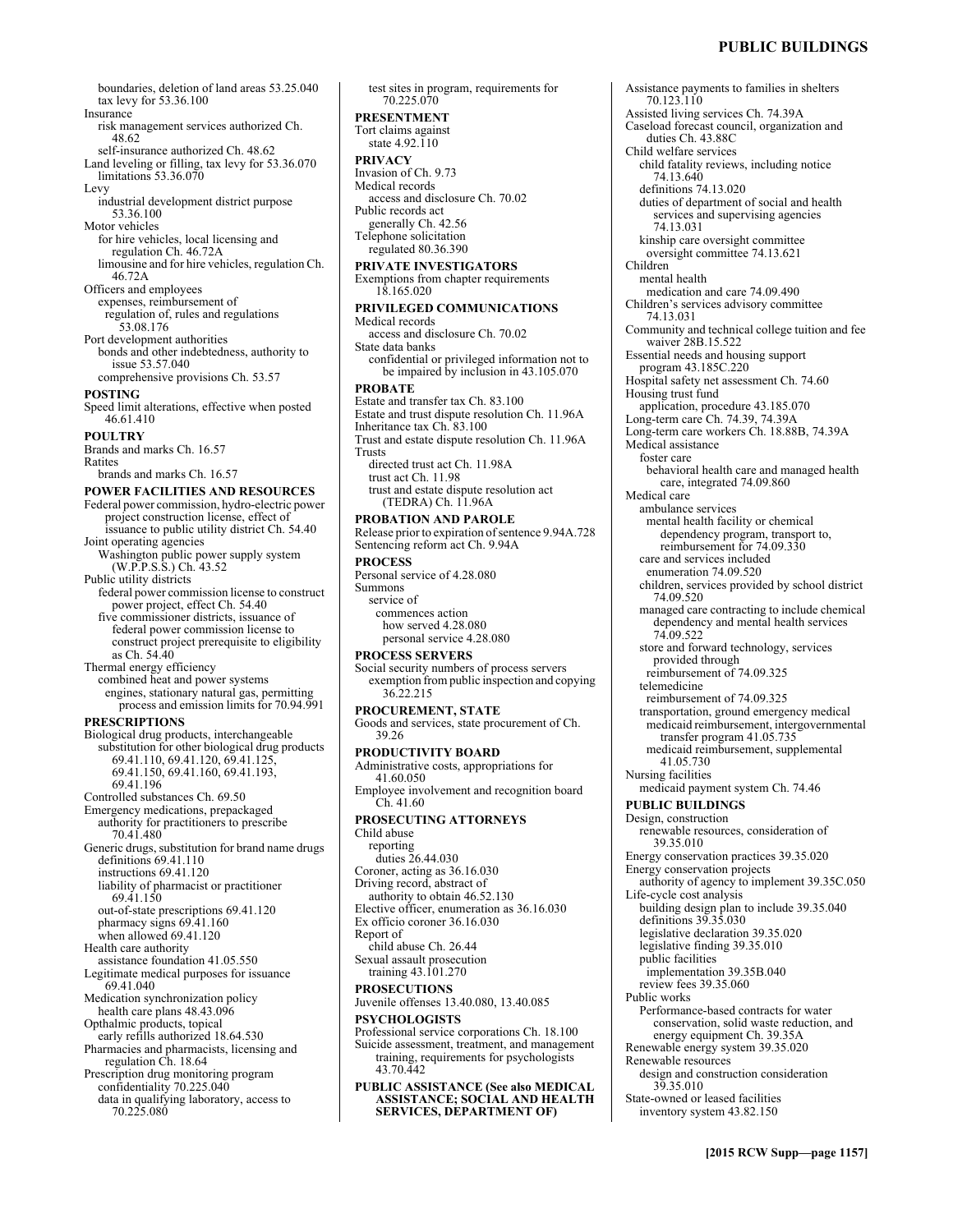#### **PUBLIC CORPORATIONS**

**PUBLIC CORPORATIONS**  Water pollution control Ch. 90.48 **PUBLIC DEFENDER**  Public defense, office of Ch. 2.70 **PUBLIC DEFENSE, OFFICE OF**  Establishment, director, employees Ch. 2.70 Parents for parents program, funding through office 2.70.090 **PUBLIC DISCLOSURE**  Campaign disclosure and contributions administration 42.17A.110 campaign finance reporting 42.17A.235 personal financial affairs reporting by candidates and public officials 42.17A.705 Campaign financing disclosure Ch. 42.17A Contribution limitations disclosure of contributions Ch. 42.17A Lobbyist reporting Ch. 42.17A Public records act generally Ch. 42.56 **PUBLIC EMPLOYMENT RELATIONS COMMISSION**  Collective bargaining duties, generally Ch. 41.56 Ferry employees Ch. 47.64 **PUBLIC FACILITIES DISTRICTS**  Cities and towns, authority to create and operate Ch. 35.57 Convention and trade center governance and financing Ch. 36.100 Purchases and sales, procedures 36.100.190 Regional centers, authority of cities and towns to create and operate Ch. 35.57 Tax authority lodging tax, ballot proposition 36.100.040 **PUBLIC FUNDS (See also FUNDS)** 24/7 sobriety account 36.28A.320, 36.28A.370 Aquatic lands enhancement account 79.105.150 Auto theft prevention authority account 46.66.080 Basic education allocation apportionment to school districts 28A.150.260, 28A.150.261 Cancer research endowment fund match transfer account 43.348.080 Capital vessel replacement account 47.60.322 Capitol furnishings preservation committee account 27.48.040 CARE fund cancer research endowment authority 43.348.060 Child rescue fund 9.68A.200 Cities and towns public health pooling fund, generally Ch. 70.12 Commute trip reduction program state agency parking account, fee-setting and use of funds 43.01.240 Complete streets grant program account 47.04.325 Connecting Washington account 46.68.395, 82.32.385 transportation future funding program account created in 46.68.396 **Counties** county road fund purposes authorized for use 36.82.070 public health pooling fund, generally Ch. 70.12 Crime victims compensation penalty assessments deposited in exclusive fund 7.68.035 Early start account 43.215.195 Earnings on balances, where deposited 43.84.092 Electric vehicle charging infrastructure account 82.44.200 Enhanced 911 account, creation and use 38.52.540 Expenditure limitations Ch. 43.135 Federal

43.330.300 Financial services regulation fund 43.320.110 Fisheries capital projects account 43.83.370 Foreclosure fairness account 61.24.172 General fund expenditure limitations Ch. 43.135 Guardianship courthouse facilitator accounts 11.88.170 Health districts, public health pooling fund, generally Ch. 70.12 Health professions account 43.70.320 Heritage barn preservation fund 27.34.410 Higher education construction account 43.83.310 Higher education construction account, state 43.83.300 Higher education reimbursable short-term bond account 43.83.320 Highway safety fund fees for abstract of driver's record to go into 46.52.130 Hospital safety net assessment fund 74.60.020 Industrial insurance funds and accounts Ch. 51.44 Internet crimes against children account 43.101.435 Investment earnings of surplus balances, deposit in treasury income account 43.84.092 Investments, additional authorized definitions 39.59.010 Local public safety enhancement account 41.26.802 Lottery administrative account created 67.70.260 Motor vehicle fund bond issues for highway construction, use of motor vehicle fund in relation to Ch. 47.10 moneys from vehicle registration and license fees to go into 46.68.030 Multimodal transportation account 46.68.126 Nursing facility quality enhancement account, separate 74.46.581 Outdoor education and recreation program account 79A.05.351 Performance audits of government account 43.09.475 Public facilities construction loan revolving account 43.160.080 Puget Sound ferry operations account 47.60.530 Real estate research account 18.85.461 Real estate research center 18.85.471 Regional universities capital projects account building fees deposited 28B.35.370 normal school fund revenues deposited 28B.35.370 Retirement systems department expense fund 41.50.110 Rural mobility grant program account 46.68.325 Schools and school districts basic education allocation annual average full-time equivalent and parttime student enrollment 28A.150.260, 28A.150.261 apportionment from alternative learning students 28A.150.260, 28A.150.261 amount school districts entitled to 28A.150.260, 28A.150.261 part-time students 28A.150.260, 28A.150.261 instructional program of basic education 28A.150.260, 28A.150.261 state funds annual basic education allocation 28A.150.260, 28A.150.261 Social and health services construction account, state 43.83.360

grants-in-aid to state for highway construction

Ch. 47.04, 47.10

Financial fraud and identity theft crimes investigation and prosecution account

```
State
```
budget stabilization account 43.79.496 capitol furnishings preservation committee account 27.48.040 connecting Washington account 46.68.395, 82.32.385 transportation future funding program account created in 46.68.396 consolidated technology services revolving account 43.105.342 criminal justice treatment account 70.96A.350 domestic violence prevention account 70.123.150 economic development strategic reserve account 43.330.250 education legacy trust account 83.100.230 education technology revolving fund 43.41.399 fingerprint identification account, creation and authorization of expenditures from account 43.43.839 flood control assistance account 86.26.007 highway safety fund created, use limited 46.68.060 use 46.68.060 home security fund 43.185C.061 invest in Washington account 82.85.070 legal services revolving fund rate increases, calculation changes, subject to approval 43.88.350 motor vehicle fund bond issues for highway construction, use of motor vehicle fund in relation to Ch. 47.10 distribution of fuel taxes 46.68.090 distribution to cities quarterly, proportional 46.68.126 distribution to counties quarterly, proportional 46.68.126 moneys from vehicle registration and license fees to go into 46.68.030 public facilities construction loan revolving account 43.160.080 Puget Sound taxpayer accountability account 43.79.520 recreation resource account 79A.25.070 shared information technology system revolving account 43.41.444 state agency parking account, fee-setting and use of funds 43.01.240 state patrol highway account created 46.68.030 state route number 520 civil penalties account 47.56.876 state treasurer's service fund allocation to 43.08.190 created, purposes 43.08.190 statewide information technology system development revolving account 43.41.440 statewide information technology system maintenance and operations revolving account 43.41.442 transportation future funding program account 46.68.396 transportation partnership account 46.68.290 State and local improvements revolving account 43.83.330 State and local improvements revolving account, waste disposal facilities 43.83.350 State and local improvements revolving account—water supply facilities 43.83.340 State building construction account 43.83.020 Surplus balance investment earnings, deposit in treasury income account distribution of earnings 43.84.092 Surveys and maps account 58.24.060 The Evergreen State College bond retirement funds normal school fund revenues, disposition 28B.35.370 capital projects account

building fees deposited 28B.35.370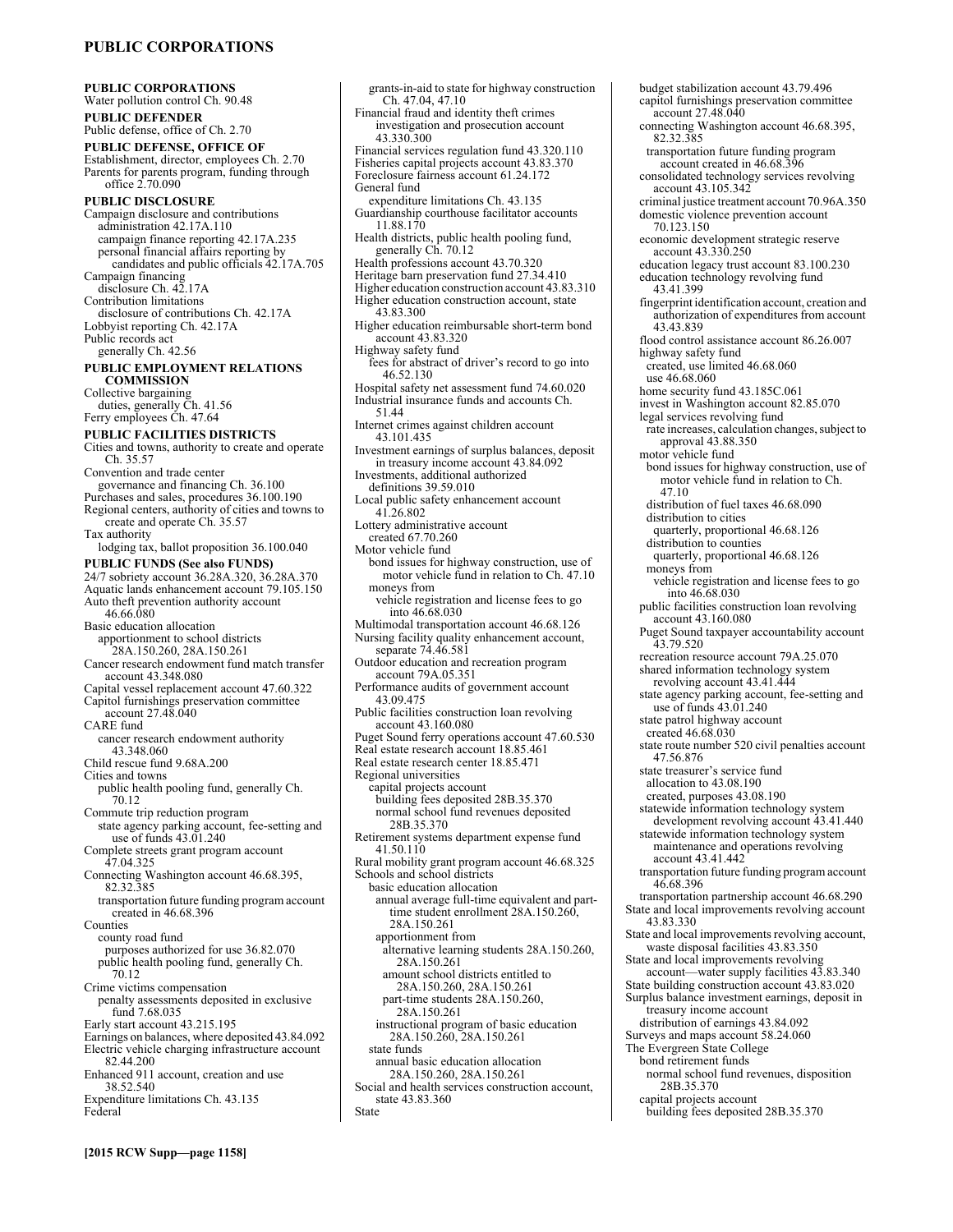personal emergency response service subscriber contact information, when 70.54.430

personal information 42.56.230 process server social security numbers

36.22.215

normal school fund revenues deposited 28B.35.370 Toxics control accounts, state and local 70.105D.070 Transportation 2003 account (nickel account) 46.68.280 Transportation future funding program account 46.68.396, 47.01.480 Treasury income account established 43.84.092 Washington youth and families fund 43.330.167 **PUBLIC LANDS**  Aquatic lands—general use, sale, and lease provisions aquatic lands enhancement account 79.105.150 deposit, use of proceeds 79.105.150 Bank, land trust land expected to convert to other uses identification, hearing 79.19.080 Capitol building lands Ch. 79.24 Commissioner of public lands generally Ch. 43.30 Fire protection definitions 76.04.005 department powers and duties 76.04.015 investigations 76.04.015 wildland fire suppression local suppression assets, maximizing utilization 76.04.181 local wildland fire liaison 43.30.111 private or publicly owned land, authorization to enter, liability limitation 76.04.770 wildland fire advisory committee 76.04.179 Funds for managing and administering Ch. 79.64, 79.64.040, 79.64.110 Local improvements, assessments and charges against state land payment procedure - lands not subject to lien 79.44.060 Natural resources, department of generally Ch. 43.30 Parks and recreation commission, powers and duties Ch. 79A.05 Recreational lands Title 79A Transfers, land school districts and institutions of higher education, purchase or lease of land common school construction fund, purchases from 79.17.120 generally 79.17.120 Wildlife conservation and outdoor recreation lands acquisition Ch. 79A.15 definitions 79A.15.010 **PUBLIC OFFICERS AND EMPLOYEES**  Cities and towns domestic partners, continuation of insurance coverage 41.05.080 retired or separated employees, or employees with disabilities, continuation of insurance coverage 41.05.080 Collective bargaining public employees collective bargaining Ch. 41.56 state collective bargaining Ch. 41.80 Counties domestic partners, continuation of insurance coverage 41.05.080 retired or separated employees, or employees with disabilities, continuation of insurance coverage 41.05.080 Death benefits, line of duty or course of employment 41.04.017 Disabilities, employees with, continuation of insurance coverage 41.05.080 Ethics gifts, honoraria, etc. 42.52.150 Health care plans prescription drug coverage medication synchronization policy 41.05.533

prior authorization standards and criteria 41.05.074 reimbursement of health care services store and forward technology 41.05.700 telemedicine 41.05.700 Local government entities tort claims against presentment and filing of claims, requirements 4.96.020 Municipal corporations domestic partners, continuation of insurance coverage 41.05.080 retired or separated employees, or employees with disabilities, continuation of insurance coverage 41.05.080 Retired employees, continuation of insurance coverage 41.05.080 State attendance incentive program remuneration or benefits for unused sick leave 41.04.340 central personnel-payroll system Ch. 41.07 fiscal management powers and duties of officers and agencies 43.88.160 leave sharing program eligible employees 41.04.665 pooled sick leave 41.04.680 transfer of leave, procedure 41.04.665 salaries and wages department heads and others, maximum salaries 43.03.040 executive branch elected officials 43.03.011 sick leave, unused, remuneration or benefits for 41.04.340 Tort claims against presentment and filing of claim against local government entity 4.96.020 Tuition waivers at state colleges and universities 28B.15.558 **PUBLIC PURCHASES**  County purchasing department Ch. 36.32 Federal surplus property enterprise services, department of purchase, requisition, and selling procedures 39.32.040 rules and regulations 39.32.060 Paper products specifications established by department of enterprise services 39.24.050 Recycled products Ch. 43.19A State purchasing procurement of goods and services, state Ch. 39.26 Surplus property enterprise services, department of acquisition authorized 39.32.020 **PUBLIC RECORDS ACT**  Exemptions county 911 network automatic number or location identification database information public inspection and copying exemption 38.52.575 crime victim 42.56.240 emergency notification or communications database information 42.56.230 emergency notification system automatic number or location identification database information public inspection and copying exemption 38.52.577 financial, commercial, and proprietary information 42.56.270 financial and insurance institutions 42.56.400 firearm, return to owner by law enforcement, certain notification-related information 9.41.340 insurance and financial institutions 42.56.400 investigative, law enforcement 42.56.240 marijuana research licensee reports 42.56.620 medical marijuana authorization database

42.56.630

public utilities and transportation 42.56.330 real estate transactions  $42.56.260$ statewide health care claims data and database 43.371.040 Personal information, security breaches 42.56.590 **PUBLIC RESTROOMS**  Trafficking, human notice on human trafficking, model restrooms, public, voluntary posting in 43.280.110 **PUBLIC TRANSPORTATION SYSTEMS**  Cities and towns city transportation authority - monorail Ch. 35.95A Controlled substances violations committed in or near transit vehicles or shelters 69.50.435 High capacity transportation systems bond retirement, pledge of revenues for 81.104.180 funding car rental sales and use tax 81.104.160 dedicated funding sources 81.104.140 motor vehicle excise tax for regional transit authorities 81.104.160 sales and use tax, additional tax for 81.104.170 regional transit authorities motor vehicle excise tax 81.104.160 property tax levy for authority 81.104.175 sales and use tax, imposition by authority 81.104.170 Local sales and use tax 82.14.045 Public transportation benefit areas local sales and use taxes 82.14.045 passenger-only ferry service districts 36.57A.222, 36.57A.224, 36.57A.226, 82.14.445, 82.80.035 Regional transit authorities boundaries 81.112.050 elections 81.112.050 fare payment violations, enforcement and penalties 81.112.210 high capacity transportation systems motor vehicle excise tax 81.104.160 property tax levy for authority 81.104.175 sales and use tax, imposition by authority 81.104.170 sales and use tax offset fee 81.112.360 transit-oriented development strategy system plan 81.112.350 Rural mobility grant program account 46.68.325 Transit coordination grant program 47.66.110 Transportation department annual reports on system development and coordination, duties 35.58.2796 **PUBLIC UTILITIES (See also UTILITIES)** Cities and towns joint municipal utility services authorities sales and use tax exemption 82.08.999, 82.12.999 Cogeneration projects development with state agencies additional authority of agencies 39.35C.090 Electrical companies combined heat and power systems engines, stationary natural gas, permitting process and emission limits for 70.94.991 resource plans 19.280.070, 19.280.080, 19.280.090 electric vehicle supply equipment, companydeployed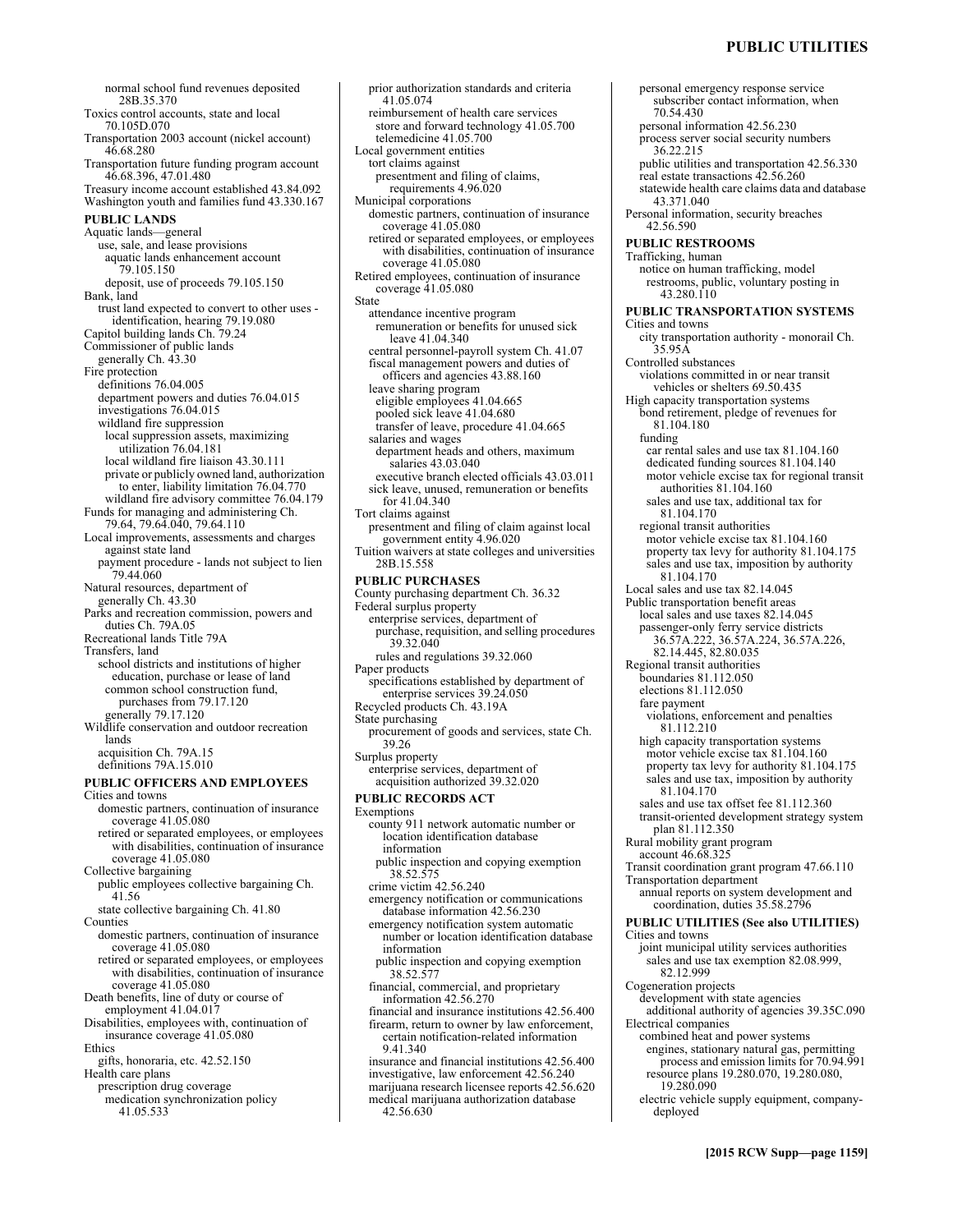## **PUBLIC UTILITY DISTRICTS**

incentive rate of return on investment on capital expenditures 80.28.360 Electrical utilities apparatus use and construction rules Ch. 19.29 resource plans Ch. 19.280 Energy financing voter approval act bonds 80.52.050 Municipal utilities joint municipal utility services authorities sales and use tax exemption 82.08.999, 82.12.999 Sales and use tax exemption 82.08.0256 Telecommunications companies call and wireless device location, law enforcement request for address confidentiality program records, disclosure exceptions, when 40.24.070 requirements for providers and officers 80.36.570 Unclaimed property, uniform act Ch. 63.29 **PUBLIC UTILITY DISTRICTS**  Biodiesel, ethanol, and ethanol blend fuels 54.04.190 Boundaries 54.08.060 Classification of districts Ch. 54.40 Commissioners election, terms 54.08.060 Elections commissioners 54.08.060 Five commissioner districts Ch. 54.40 Formation election 54.08.060 Formation of new districts 54.08.060 Hydroelectric power federal power commission license, five commissioner district classification Ch. 54.40 Insurance risk management services authorized Ch. 48.62 self-insurance authorized Ch. 48.62 Natural gas renewable, production, utilization, and sale by districts 54.04.190 Powers fuels, production and distribution 54.04.190 **PUBLIC WORKS**  Alternative contracting procedures Ch. 39.10 Apprentices apprenticeship utilization advisory committee, creating 39.04.320 training programs contracts, adjustment of specific projects 39.04.320 definitions 39.04.310 wood products, compliance with 39.35D RCW 39.04.330 **Contracts** correctional facilities construction and repair general contractor/construction manager method for awarding 39.04.220 engineering systems 39.04.290 paper products to be used should meet specifications 39.30.050 prefabricated items, off-site submission of information for certain public works concerning 39.04.370 resident contractors, preference for 39.04.380 Design-build contracting procedure Ch. 39.10 Emergency public works structurally deficient bridges 39.04.400, 47.28.170 SEPA categorical exemption, requirements 43.21C.470 SEPA exemption, requirements 43.21C.480 General contractor/construction manager procedure Ch. 39.10 Heavy civil construction projects Ch. 39.10 Highway contractors design-build projects 47.20.780, 47.20.785 Job order procedure Ch. 39.10 Jobs act

public facilities capital improvements for energy, utility, and operational cost savings Ch. 43.331 Liens bond in lieu of retained funds 60.28.011 definitions 60.28.011 labor and material lien 60.28.011 public transportation projects 60.28.011 retained percentage 60.28.011 termination before completion 60.28.011 Minority and women's business enterprises, office of department of transportation contracting procedures 47.28.030 Municipal corporations small works roster contract procedures 39.04.155 Paper products contracts shall require paper products meet specifications 39.30.050 Performance-based contracts for water conservation, solid waste reduction, and energy equipment Ch. 39.35A Prevailing wage rate surveys, applicability by county 39.12.026 Project review committee Ch. 39.10 Public works assistance account loans or pledges, eligibility 43.155.070 Public works projects public works assistance account established, purpose 43.155.050 Real property acquisition policy Ch. 8.26 Relocation assistance persons displaced by public works programs Ch. 8.26 Small works roster water-sewer districts 57.08.050 Water-sewer districts labor and material contracts 57.08.050 **PUBLICATION OF LEGAL NOTICES**  Control of traffic on capitol grounds 46.08.150 Port districts formation 53.04.020 Water-sewer districts annexation of territory, generally Ch. 57.24 **PUGET SOUND**  Shellfish protection districts and programs Ch. 90.72 **PUGET SOUND FERRY AND TOLL BRIDGE SYSTEM**  Capital vessel replacement account 47.60.322 Collective bargaining and arbitration collective bargaining procedures 47.64.170 Design-build ferries 47.60.810, 47.60.814, 47.60.815, 47.60.820 Generally Ch. 47.60 Performance measures and targets for ferry system reports 47.64.360 Puget Sound ferry operations account 47.60.530 **PUGET SOUND PARTNERSHIP Offices** branch offices 43.17.050 state capital, office maintained at 43.17.050 **PUNISHMENT**  Felonies authorized sentences 9A.20.021 Gross misdemeanor authorized sentences 9A.20.021 Misdemeanor authorized sentences 9A.20.021 Sentencing reform act Ch. 9.94A **PURCHASES**  Local governments recycled products requirements Ch. 43.19A Recycled products Ch. 43.19A State recycled products requirements Ch. 43.19A

State purchasing procurement of goods and services, state Ch. 39.26 **PURCHASING, STATE**  Goods and services, state procurement of Ch. 39.26 **RAILROADS**  City transportation authority - monorail Ch. 35.95A Crossings definitions 81.53.010 first-class cities, public crossings in list, supplying to utilities and transportation commission 81.53.240 private crossings tracks along which crude oil is transported, safety standards for 81.53.430 Defined highway law 47.04.010 Gross operating revenue fee, exemption 81.24.010 Hazardous materials, companies transporting inspection, investigation, or surveillance, when 81.44.170 Nonprofit charitable organizations gross operating revenue fee, exemption 81.24.010 Oil, transportation by railroad company ability to pay damages in case of spill 81.04.560 facilities receiving crude oil from railroad car advance notice system 90.56.565 private railroad crossings, safety standards 81.53.430 public railroad crossings in first-class cities list, supplying to utilities and transportation commission 81.53.240 Rail freight service Royal Slope railroad right-of-way transfer, reversion, agreement 47.76.370 sale or lease of property for other use, conditions 47.76.290 Railroad sign or signal, defined highway law 47.04.010 Service of summons on, personal service 4.28.080 Train, defined highway law 47.04.010 **REAL ESTATE BROKERS AND MANAGING BROKERS**  Definitions 18.85.011 Licenses fees 18.85.451 Professional service corporations Ch. 18.100 Washington real estate research account 18.85.461 **REAL PROPERTY**  Conveyances earnest money interpleader action, service of summons 4.28.080 interpleader action, summons and complaint forms for 64.04.220 procedures and definitions 64.04.220 Deeds execution, sale upon fee of sheriff 36.18.040 Deeds of trust Ch. 61.24 Earnest money interpleader action, service of summons 4.28.080 interpleader action, summons and complaint forms for 64.04.220 procedures and definitions 64.04.220 Estate and transfer tax Ch. 83.100 Inheritance tax Ch. 83.100 Public works programs acquisition policy Ch. 8.26 Real estate brokers and managing brokers, licensing and regulation Ch. 18.85 Real estate research center 18.85.471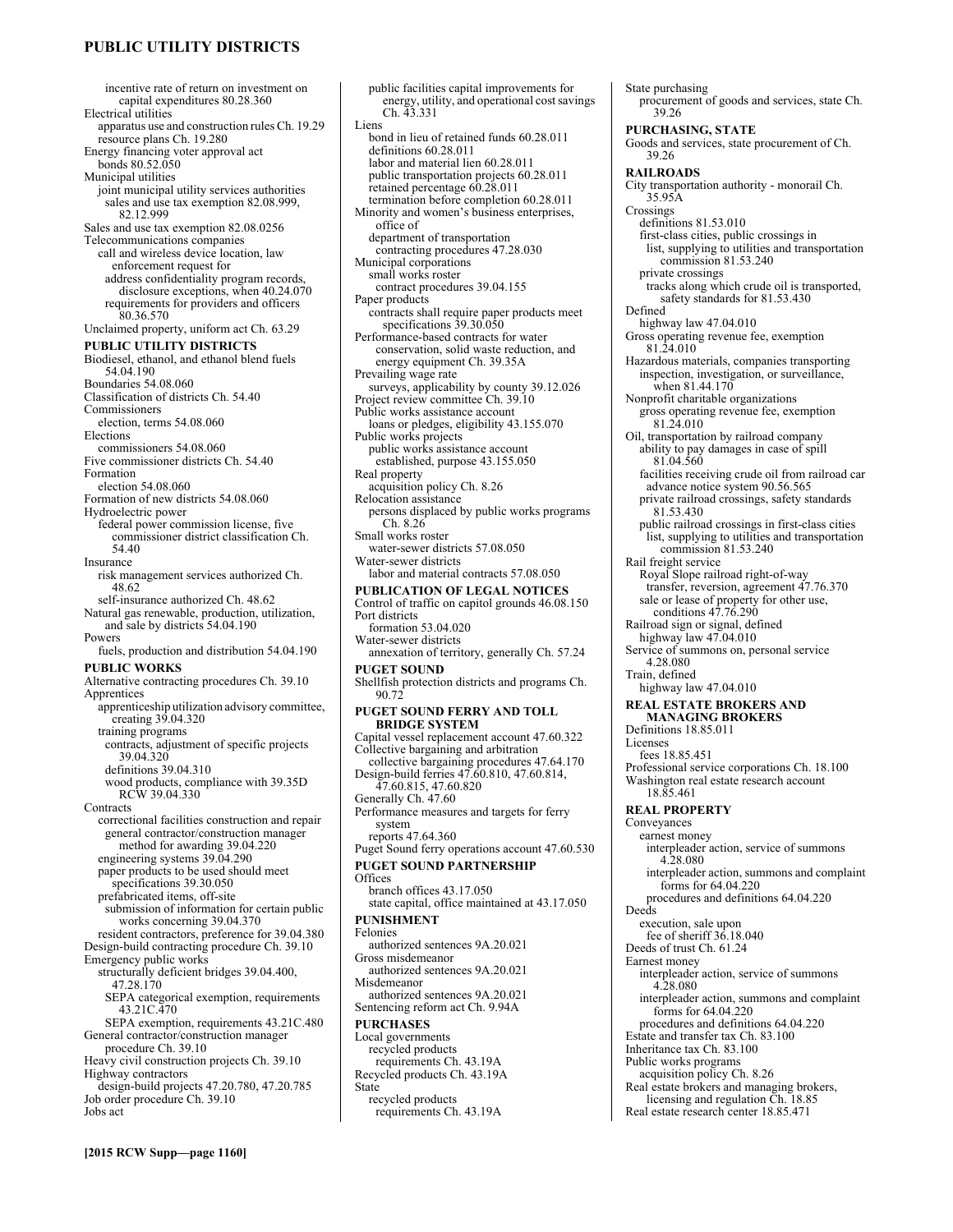#### **RETIREMENT AND PENSIONS**

Real estate sales tax imposed Ch. 82.46 Relocation assistance persons displaced by public works programs Ch. 8.26 Residences energy code Ch. 19.27A state building code Ch. 19.27 Sales of commercial real estate, sellers' disclosures information disclosure requirements, newly imposed electronic notice by city or county 64.06.080 Sales of residential property, sellers' disclosures disclosure statement format 64.06.020 duty of seller 64.06.020 information disclosure requirements, newly imposed electronic notice by city or county 64.06.080 Sellers' disclosures requirements Ch. 64.06 Shoreline management act Ch. 90.58 Tenant gang and gang-related activity, defined 59.18.030 Trustees, powers as to 11.98.070 **REBATING**  Insurance unfair practices 48.30.140 **RECEIVERS AND RECEIVERSHIPS**  Cities and towns indebtedness of liability, disincorporation proceedings Ch. 35.07 **Corporations** service of process on, personal service 4.28.080 **RECIPROCITY**  Cosmetologists, hair designers, barbers, manicurists, and estheticians 18.16.130 **RECORDING AND FILING**  County auditor fees 36.18.010 Insurance companies policy forms certification and noncertification 48.18.100 **RECORDS AND DOCUMENTS**  Digital signatures electronic authentication act Ch. 19.34 Domestic violence, sexual assault, trafficking, or stalking victim address confidentiality program Ch. 40.24 Electronic messages digital signature authentication and certification authority Ch. 19.34 Juvenile justice or care agencies records, keeping and release 13.50.010 Juvenile offenders sealing of records, sealing hearings concerning 13.50.260 use of records for research or data gathering 13.50.280 Mental illness records' maintenance, disclosure, and confidentiality Ch. 71.05 Motor vehicle department destruction 46.01.260 Public records act generally Ch. 42.56 State electronic records and signatures use and acceptance Ch. 19.360 **RECREATION**  Marine recreation land duties recreation and conservation funding board Ch. 79A.25 Outdoor recreation account Ch. 79A.25 Parks and recreation commission, powers and duties Ch. 79A.05 Recreation resource account Ch. 79A.25 Recreational resources and open space recreation and conservation funding board Ch. 79A.25 **RECREATION AND CONSERVATION Tires** Fees Funds

**FUNDING BOARD**  Marine recreation land duties Ch. 79A.25 Recreational resources and open space duties of committee Ch. 79A.25 Wildlife conservation and outdoor recreation lands acquisition Ch. 79A.15 **RECREATION DISTRICTS**  Counties Ch. 36.69 **RECYCLING**  Clean Washington center annual work plan 70.95H.030 business assistance to recycling businesses 70.95H.030 duties and responsibilities 70.95H.030 education to promote processing, manufacturing, and purchase of recycled products 70.95H.030 marketing promotions for recycled content products 70.95H.030 Concrete materials, recycled, and construction aggregate transportation infrastructure projects, use of recycled materials in 70.95.805, 70.95.807 Construction aggregate and recycled concrete materials transportation infrastructure projects, use of recycled materials in 70.95.805, 70.95.807 Playground matting made from shredded waste tires consideration in construction and maintenance projects 28A.335.300 Recycled products state and local government procurement preferential purchase policy 43.19A.040 requirements Ch. 43.19A State government printers and copiers, recycled paper content for 43.19A.022 recycled content paper for printers and copiers 43.19A.022 recycled paper use, goals 70.95C.110 waste reduction and recycling program 70.95C.110 playground construction and maintenance, consideration of matting made from shredded waste tires 28A.335.300 **REFLEXOLOGY**  Certification and practice Ch. 18.108 **REGIONAL UNIVERSITIES**  Building fees disposition 28B.35.370 Employees' suggestion program Ch. 41.60 grants for undergraduate coursework Washington scholar award recipients 28B.15.543 capital projects account building fees deposited 28B.35.370 normal school fund revenues deposited 28B.35.370 Normal school fund revenues, disposition 28B.35.370 Washington award for vocational excellence grants for undergraduate coursework 28B.15.545 **REGISTRATION**  Vessel titles and registration Ch. 88.02 **REGULATORY FAIRNESS**  Health professions regulation criteria Ch. 18.120 **RELIGION**  Child abuse, reporting by clergy Ch. 26.44 **RELIGIOUS CORPORATIONS**  Annual report notice of annual requirement 24.12.051

secretary of state's powers 24.12.045 Corporations sole Ch. 24.12 Nonprofit corporation act Ch. 24.03 **RELOCATION ASSISTANCE**  Persons displaced by public works programs Ch. 8.26 **REPORTS**  Campaign disclosure and contributions Ch. 42.17A Public disclosure Ch. 42.17A **RESEARCH**  Cancer research endowment authority and program Ch. 43.348, 43.348.050, 43.348.060, 43.348.080 Life sciences discovery fund authority trust powers 43.350.030 **RESEARCH AND DEVELOPMENT**  Controlled substances therapeutic research program Ch. 69.51 Earth-abundant materials, joint center for deployment and research in JCDREAM act Ch. 28B.156 Pet animals transferring stolen animals to research institutions penalties 9.08.072 Tax imposed 82.04.260 **RESERVOIRS**  Shoreline management act Ch. 90.58 **RESTAURANTS**  Employee meals business and occupation tax exemption 82.04.750 sales and use tax exemption 82.08.9995, 82.12.9995 **RESTITUTION**  Juvenile offenses 13.40.080, 13.40.190 Legal financial obligations court-ordered, imposition and collection 9.94A.505 Sentencing 9.94A.505 Service of writs, sheriff's fee 36.18.040 **RESTRAINING ORDERS**  Domestic violence assault in violation of no-contact order, class C felony 10.99.040 definitions 26.50.010 no-contact order 10.99.040 electronic monitoring may be required as condition of release of defendant 10.99.040 statewide notice 10.99.040 violation assault, class C felony 26.50.110 contempt proceedings 26.50.110 electronic monitoring as condition of release 26.50.110 penalties 26.50.110 No-contact order domestic violence 10.99.040 electronic monitoring may be required as condition of release of defendant 10.99.040 statewide notice 10.99.040 Protection orders domestic violence definitions 26.50.010 violation assault, class C felony 26.50.110 contempt proceedings 26.50.110 electronic monitoring as condition of release 26.50.110 penalties 26.50.110 **RETAILERS**  Litter tax imposed Ch. 82.19 **RETIREMENT AND PENSIONS**  Colleges and universities employees and faculty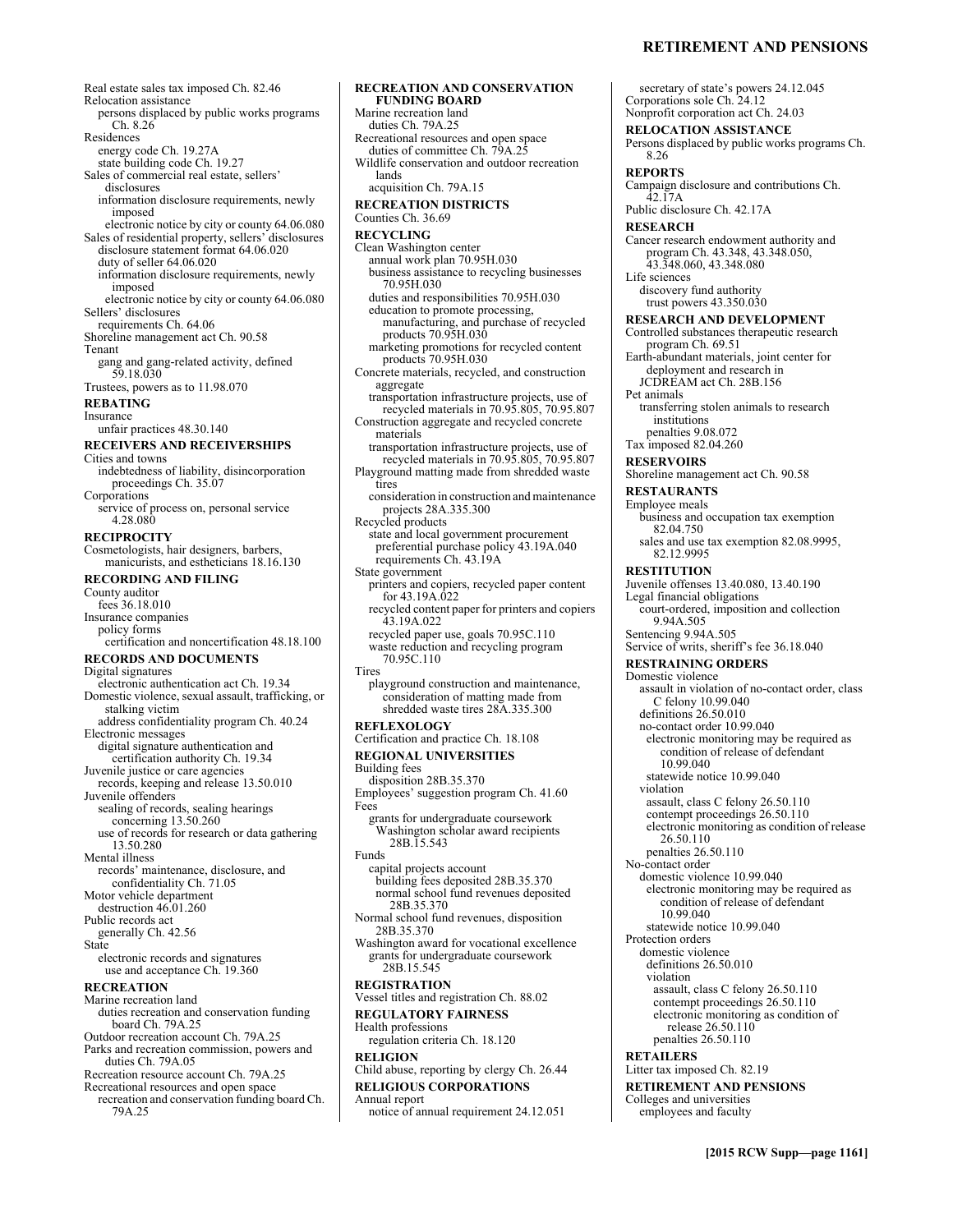#### **REVENUE, DEPARTMENT OF**

annuity and retirement plans TRS credit, rights and duties of faculty or employees with 28B.10.417 Firefighters 1947 act generally Ch. 41.16 law enforcement officers' and firefighters' retirement system Ch. 41.26 General provisions Ch. 41.04 Law enforcement officers and firefighters retirement system Ch. 41.26 Public employees' retirement system benefits break in employment requirement 41.40.037 reduction or suspension upon reemployment 41.40.037 membership break in employment requirement 41.40.037 eligibility following reemployment 41.40.037 Retirement systems, department of administrative expense fee, payment by employer to department 41.50.110 branch offices 43.17.050 expense fund administrative expenses, payment of 41.50.110 office located at state capital 43.17.050 Small business retirement marketplace 43.320.180, 43.330.730, 43.330.732, 43.330.735, 43.330.737, 43.330.740, 43.330.742, 43.330.745, 43.330.747, 43.330.750, 43.330.912 State patrol annuity benefit, life, optional actuarially equivalent 43.43.315 special death benefit 43.43.285 **REVENUE, DEPARTMENT OF**  Automotive repair statutes, duties relating to 46.71.090 Branch offices 43.17.050 **Corporations** foreign nonprofit miscellaneous withdrawal, revenue clearance 24.06.415 withdrawal, revenue clearance 24.03.370 Estate and transfer tax, duties Ch. 83.100 High technology businesses tax credits and deferrals Ch. 82.63 Office maintained at state capital 43.17.050 **RIDERS**  Insurance forms filing and approval certification and noncertification 48.18.100 **RIVERS AND STREAMS**  Shoreline management act Ch. 90.58 Water pollution control Ch. 90.48 Water rights determination and appropriation Ch. 90.03 Yakima river basin integrated water resource management plan Ch. 90.38 Yakima river basin water rights Ch. 90.38 **ROADS AND BRIDGES**  Definitions public highways and transportation definitions Ch. 47.04 Real property acquisition policy Ch. 8.26 Relocation assistance persons displaced by public works programs Ch. 8.26 Roads rules of the road Ch. 46.61 **RODENTS AND PESTS**  Integrated pest management implementation of practices 17.15.020 Invasive species council Ch. 79A.25 **ROYALTIES**  Tax imposed 82.04.2907

```
RURAL ARTERIAL PROGRAM 
Board 
  budget approval 36.79.140 
Budget 
   board approval of expenditures 36.79.140 
Eligibility to receive funds 
   conditions 36.79.140 
Rural arterial trust account 
   expenditures need board approval 36.79.140 
RURAL HEALTH CARE 
Health professional conditional scholarship 
    program Ch. 28B.115 
SALARIES AND WAGES 
Administrative hearings, office of 34.12.100 
Cities and towns 
   first class cities, council members 35.22.200 
Incentive pay program Ch. 41.60 
Judges 
   citizens' commission schedule 43.03.012 
Legislative members 
   citizens' commission schedule 43.03.013 
Minimum wages 
definitions 49.46.010 
   generally Ch. 49.46 
Productivity board Ch. 41.60 
Public works Ch. 39.12 
State civil service 
   schedules and surveys 41.06.157 
State employees 
   incentive pay program Ch. 41.60 
State officers and employees 
   department heads and others, maximum 
     salaries 43.03.040 
   elective state officers 
    citizens' commission schedule 43.03.011 
SALES 
Agricultural enabling act of 1961 Ch. 15.65 
Alcoholic beverages Title 66 
Apple commission Ch. 15.24 
Commercial real estate 
   sellers' disclosures, requirements Ch. 64.06 
County property, generally Ch. 36.34 
Dairy products, prohibited acts and unlawful 
    sales Ch. 15.36 
Drugs 
   controlled substances, uniform act Ch. 69.50 
   prescription drugs Ch. 69.41 
Farm marketing research Ch. 15.64 
Firearms 
   dealers 
    background checks for sales and transfers 
        9.41.010, 9.41.090, 9.41.092, 9.41.113, 
9.41.115, 9.41.122, 9.41.124, 9.41.137, 
       82.08.833, 82.12.040 
   rifles 
    nonresidents authorized to purchase in state 
       9.41.124 
    out-of-state purchase authorized 9.41.122 
   shotguns 
    nonresidents authorized to purchase in state 
       9.41.124 
    out-of-state purchase authorized 9.41.122 
Firearms, regulations, application, limitations, 
waiting period 9.41.090 
Milk products, prohibited acts and unlawful sales 
    Ch. 15.36 
Pawnbrokers and second-hand dealers Ch. 19.60 
Personal property 
   county property, terms 36.34.060 
   under execution, sheriff's fee 36.18.040 
Pistols 
   regulations 9.41.090 
   waiting period 9.41.090 
Real estate brokers and managing brokers, 
    licensing and regulation Ch. 18.85 
Real property 
   sellers' disclosures, requirements Ch. 64.06 
Residential real property 
   sellers' disclosures, requirements Ch. 64.06 
Second-hand dealers and pawnbrokers Ch. 19.60 
Telephone solicitation
```
regulated 80.36.390

Buildings and plants, state aid appropriations for plant facilities common school construction fund, allotments from 28A.525.166 common school plant facilities aid statutory authority 28A.525.200 construction K-3 class size reduction construction grant pilot program 28A.300.805, 28A.525.058 statutory authority 28A.525.200 Buildings and property high-performance public buildings implementation rules and energy conservation report review 28A.150.530 Caseload forecast council, organization and duties Ch. 43.88C Child abuse and neglect reporting Ch. 26.44 Children in military families data concerning, collection and submission 28A.300.505 Class size reductions K-3 class size reduction construction grant pilot program administration and grant calculating and awarding 28A.525.058 modifying provisions 28A.300.805 staffing increases to enable 28A.150.260, 28A.150.261 state funding to support 28A.150.260, 28A.150.261 Collaborative schools for innovation and success pilot project Ch. 28A.630 College credit programs academic acceleration 28A.320.196

College in the high school program

Ticket sales through seller's web site software simulating ticket purchasing on

Conversion to limited liability company

authorized investments Ch. 11.100 criteria to be followed 11.100.020 eligible securities Ch. 11.100 prudent investor rule 11.100.020 Organization and powers Ch. 32.08 Washington savings bank act Title 32 **SCHOOL DIRECTORS' ASSOCIATION** 

Staff classifications and employee salaries

**SCHOOLS AND SCHOOL DISTRICTS**  Academic achievement and accountability Ch.

high school assessment system 28A.655.061

grade placement and strategies for student improvement, meeting for 28A.655.230 superintendent of public instruction, duties

cardiac arrest, sudden, in youth athletes online pamphlet and online prevention program for coaches 28A.600.195 Background investigations of certain prospective

instructional program of basic education 28A.150.260, 28A.150.261

employees and volunteers finger-print based 43.43.839 Basic education, program of

validating indebtedness election 28A.535.030

incentive program 28A.320.196 Armories, use of by school children 38.20.010

protections for sellers and customers Ch.

seller's web site

19.345 **SAVINGS BANKS** 

32.08.025 Generally Title 32 Investment of trust funds

Generally Ch. 28A.345

audit 28A.345.060

28A.655 Acceleration, academic

Assessment tests

Athletics

Bond issues

reading skills

28A.655.070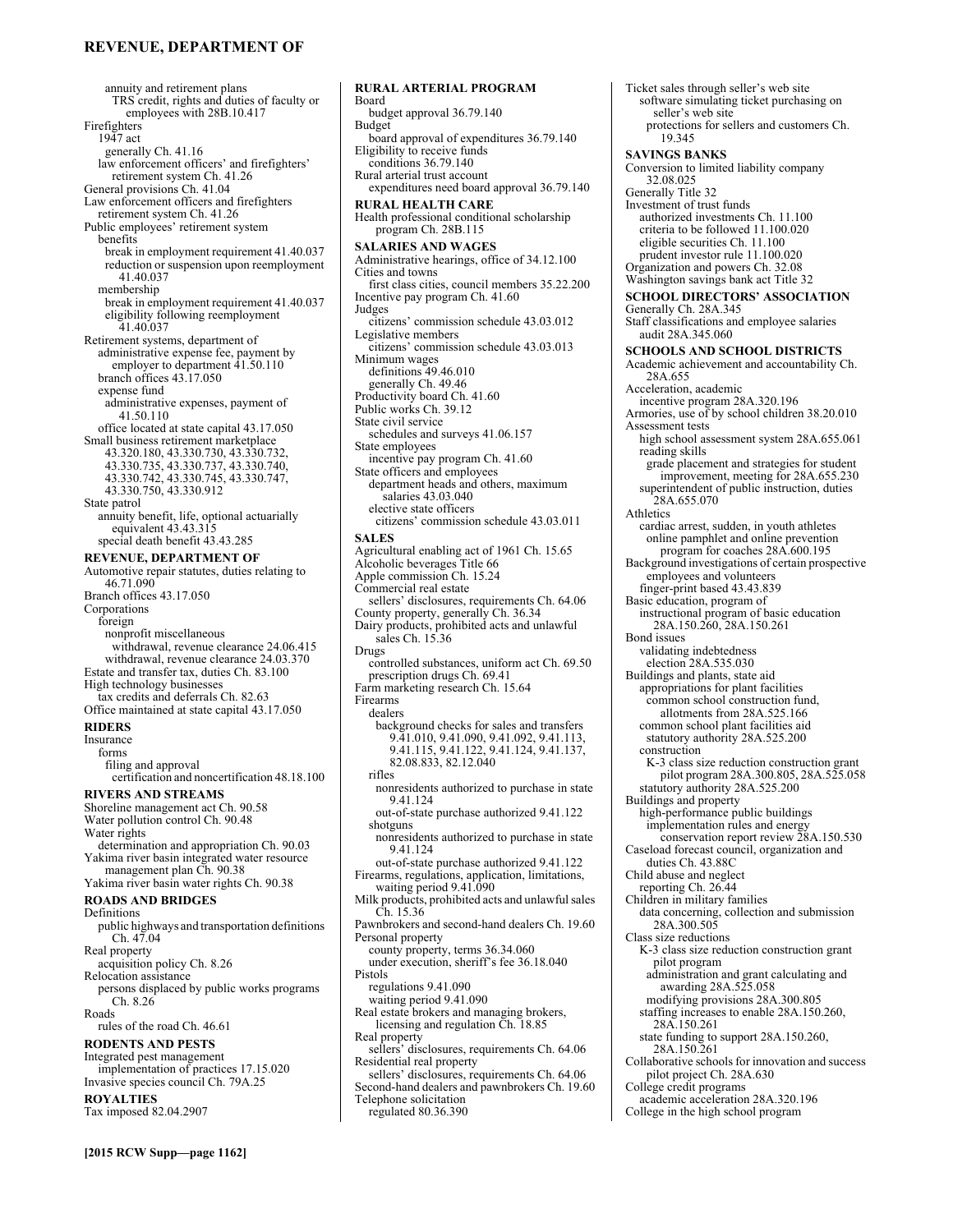#### **SECRETARY OF STATE**

rules and funding 28A.600.290 Compulsory attendance courts, truancy, authorized 2.30.010 Computers computer science learning standards, adoption 28A.300.585 K-12 computer science teacher certificate endorsement standards for, developing 28A.410.224 school services, student personal information collected through student user privacy in education rights act or SUPER act Ch. 28A.604 Concussions, head injuries, and sudden cardiac arrest in youth sports 4.24.660 **Contracts** intergovernmental cooperation, authority Ch. 39.34 Contracts with youth programs, liability 4.24.660 Controlled substances violations committed in or near schools or school buses 69.50.435 Courses, studies and instruction tribal history and culture, Indian 28A.320.170 Cultural access programs public school cultural access program requirement Ch. 36.160, 84.52.821 local sales and use tax for 82.14.525 Data systems 28A.300.505 Director districts, organization and operation Ch. 28A.343 Disabilities, children with administrative section 28A.155.020 defined 28A.155.020 preschool age children 28A.155.020 provide parental training in care and education 28A.155.020 Dual credit programs academic acceleration 28A.320.196 Early childhood education and assistance program Ch. 43.215 Early learning, department of Ch. 43.215 Elections, provisions applicable to all districts Ch. 28A.320 conduct 28A.320.410 organization and reorganization of districts Ch. 28A.315 Energy conservation projects in buildings authority of district to implement 39.35C.050 Essential academic learning requirements and assessments Ch. 28A.655 Expanded learning opportunities Ch. 28A.630 expanded learning opportunities council 28A.630.123 Extracurricular activities cardiac arrest, sudden, in youth athletes online pamphlet and online prevention program for coaches 28A.600.195 Farm-to-school program 15.64.060 Financial education learning standards adoption of standards and availability of materials 28A.300.468, 28A.300.469 Financial education public-private partnership established 28A.300.450 financial education learning standards, partnership role 28A.300.468, 28A.300.469 responsibilities, annual report 28A.300.460 Funding, real estate excise tax Ch. 82.46 Funds basic education allocation apportionment to school districts 28A.150.260, 28A.150.261 alternative learning students 28A.150.260, 28A.150.261 annual basic education allocation 28A.150.260, 28A.150.261 education legacy trust account 83.100.230 Health and safety cardiac arrest, sudden, in youth athletes online pamphlet and online prevention program for school coaches 28A.600.195 High schools

28A.320.196 running start program 28A.600.310 transition services for special education students 28A.155.220 Indebtedness limitations Ch. 39.36 Indians tribal history and culture, curricula 28A.320.170 Information technology K-20 network Ch. 43.41 Instructional program of basic education allocation of state funding to support distribution formula 28A.150.260, 28A.150.261 Insurance self-insurance authorized Ch. 48.62 Intergovernmental cooperation, authority to contract, generally Ch. 39.34 Isolation or restraint of student, use of all students, including those with individualized education programs or section 504 plans 28A.600.485 incidents summary, publishing to web site 28A.600.485 Joint school districts, administration Ch. 28A.323 K-20 information technology Ch. 43.41 K-20 telecommunications system Ch. 43.41 Liability under contracts with youth programs 4.24.660 Libraries information and technology programs, resources and materials for 28A.320.240 Military families, children in data concerning, collection and submission 28A.300.505 Performance goals reading skills grade placement and strategies for student improvement, meeting for 28A.655.230 Playground matting made from shredded waste tires consideration in construction and maintenance projects 28A.335.300 Professional educator standards board teachers K-12 computer science teacher certificate endorsement 28A.410.224 Reading skills grade placement and strategies for student improvement, meeting for 28A.655.230 Recycled products procurement requirements Ch. 43.19A Restraint or isolation of student, use of all students, including those with individualized education programs or section 504 plans 28A.600.485 incidents summary, publishing to web site 28A.600.485 Running start program 28A.600.310 Scholarships college bound program Ch. 28B.118 School director districts, organization and operation Ch. 28A.343 School districts annexation of property 28A.315.225 directors powers and duties libraries, duties relating to 28A.320.240 dissolution and annexation 28A.315.225 elections notice 28A.315.275 elections, provisions applicable to all districts Ch. 28A.320 organization and reorganization of districts Ch. 28A.315 financially insolvent districts annexation 28A.315.225 dissolution 28A.315.225

academic acceleration incentive program

joint districts, administration Ch. 28A.323 school director districts, organization and operation Ch. 28A.343 service of summons to, personal service 4.28.080 superintendent agent to receive service of summons 4.28.080 Special education programs generally Ch. 28A.155 high school transition services 28A.155.220 Students homeless, transportation of uniform process to track expenditures for 28A.300.540 isolation or restraint of all students, including those with individualized education program or section 504 plan 28A.600.485 isolation or restraint of student, use of incidents summary, publishing to web site 28A.600.485 kidnapping and sex offenders required to register sample policy and educational materials, publication by superintendent of public instruction 28A.300.147 restraint or isolation of all students, including those with individualized education program or section 504 plan 28A.600.485 restraint or isolation of student, use of incidents summary, publishing to web site 28A.600.485 school services, including web site, mobile application, or online services student personal information collected through, protecting privacy Ch. 28A.604 student user privacy in education rights act or SUPER act Ch. 28A.604 sex and kidnapping offenders required to register sample policy and educational materials, publication by superintendent of public instruction 28A.300.147 Superintendents agent to receive summons 4.28.080 Teachers certification alternative routes Ch. 28A.660 alternative routes, conditional scholarship programs for, generally 28A.660.050 computer science K-12 computer science teacher certificate endorsement 28A.410.224 educator retooling conditional scholarship program 28A.660.045 staffing increases in connection with class size reductions 28A.150.260, 28A.150.261 Transportation homeless students, uniform process to track expenditures for transporting 28A.300.540 Violence reduction conflict resolution and mediation program 28A.300.280 Youth programs at schools concussions, head injuries, and sudden cardiac arrest in youth sports 4.24.660 liability of district under contracts 4.24.660 **SCIENCE**  Cultural organizations supporting science cultural access programs, funding of organizations by Ch. 36.160, 84.52.821 local sales and use tax for 82.14.525 **SEARCH AND SEIZURE**  Fish and wildlife violations Ch. 77.15 **SECRETARY OF STATE**  Acquisition and disposition of highway property, secretary's powers and duties relating to Ch. 47.12 Address confidentiality program Ch. 40.24 Business organizations code, uniform secretary's duties Ch. 23.95 Corporations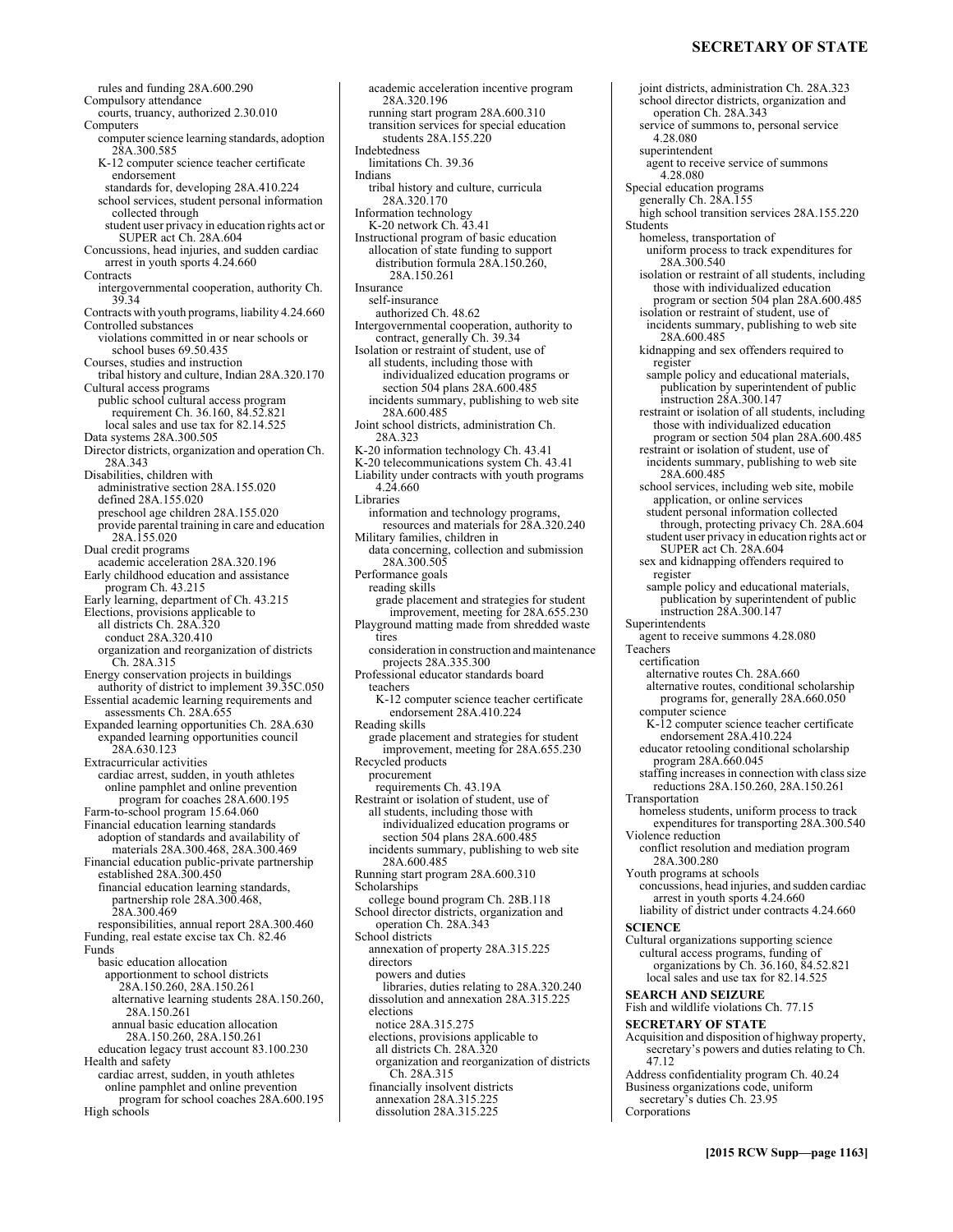#### **SECURITIES**

agent for service of process in absence of registered agent 23B.05.040 annual report, filing, required information 23B.16.220 certificate of existence or registration 23B.01.280 church and religions annual report, filing 24.12.045, 24.12.051 correction of records filed with 23B.01.240 dissolved corporations, secretary of state to prepare monthly list 23B.14.390 effective time and date of records filed with 23B.01.230 filing duties 23B.01.250 filings fees, charges, and penalties, establishment and collection 23B.01.220 foreign corporations agent for service of process in absence of registered agent 23B.15.100 foreign registration statement 23B.15.030, 23B.15.040 Digital signatures authentication and certification authority, secretary's powers and duties Ch. 19.34 Domestic violence, sexual assault, trafficking, or stalking victim address confidentiality program Ch. 40.24 Elections ballots and other voting forms Ch. 29A.36 canvassing Ch. 29A.60 generally, definitions Ch. 29A.04 initiative and referendum, state Ch. 29A.72 voters' pamphlets Ch. 29A.32 Electronic authentication act, powers and duties Ch. 19.34 Fees rule adoption to establish 43.07.120 Foreign corporations foreign registration statement 23B.15.040 Limited liability companies Ch. 25.15 Limited liability partnerships Ch. 25.04, 25.05 Limited partnerships Ch. 25.05, 25.10 Nonadmitted foreign organizations service of process, agent for 23B.18.040 procedure 23B.18.050 Nonprofit corporations applicability of nonprofit corporations act, elective coverage, duties 24.03.017 fees, charges, and penalties, establishment and collection 24.03.405 filing records delivered for filing, duty of secretary 24.03.445 Nonprofit miscellaneous and mutual corporations administrative dissolution by secretary 24.06.290 fees, charges, and penalties 24.06.450 Partnerships Ch. 25.05 fees, charges, and penalties 25.05.902 Printing and distribution of certain material 43.07.140 Secretary of state's revolving fund, purpose 43.07.130 Service of process nonprofit corporations 24.03.060 nonprofit miscellaneous and mutual corporations 24.06.060 **SECURITIES**  Investment of trust funds Ch. 11.100 Trust funds, investments in, eligible and ineligible securities Ch. 11.100 Trustees power to deal in stock or securities 11.98.070 **SECURITY GUARDS**  Exemptions from application of chapter 18.170.020 **SELF-SERVICE STORAGE**  Definitions 19.150.010 Lien on personal property 19.150.060 Sale of occupant's property 19.150.060 Termination of occupant's rights 19.150.040

Unpaid rent sale or disposal of property, notice 19.150.060 termination of occupant's rights 19.150.040 vehicle or boat removal 19.150.160 Value of personal property in storage, limit on limit calculation and liability 19.150.170 **SENIOR CITIZENS**  Fishing permits, group 77.32.550 Housing, affordable, and housing-related services local sales and use tax for 82.14.530 Mental and behavioral health facilities, programs, and services local sales and use tax for 82.14.530 Missing children and endangered person clearinghouse silver alert designation 13.60.010 Services affordable housing-related services local sales and use tax for 82.14.530 mental and behavioral health facilities, programs, and services local sales and use tax for 82.14.530 **SENTENCES**  Capital punishment developmental or intellectual disability, person with may not be sentenced to death 10.95.030 generally Ch. 10.95 murder, aggravated first degree generally Ch. 10.95 Chemical dependency, offender sentencing 9.94A.607 Community custody 9.94A.505 conditions 9.94A.703 release prior to expiration of sentence 9.94A.728 supervision by the department 9.94A.704 Community placement 9.94A.505 Concurrent or consecutive sentences 9.94A.589 Consecutive, concurrent 9.94A.505 Costs payment by defendant 10.01.160 Crimes committed prior to July 1, 2000 mental status evaluations 9.94B.080 Definitions Ch. 9.94A, 9.94A.030 Determinate sentence when range has not been established 9.94A.505 Developmental disabilities, persons with death penalty, may not be sentenced to 10.95.030 Drug offenders 9.94A.505, 9.94A.607 Drug offense sentencing grid 9.94A.517 Early release from confinement crimes committed prior to eighteenth birthday 9.94A.730 Earned release time and risk assessments 9.94A.729 housing rental vouchers 9.94A.729 Electronic monitoring supervising agency and monitoring agency, duties 9.94A.736 Exceptional sentences 9.94A.505 Fines 9.94A.550 First time offenders 9.94A.505 Guidelines Ch. 9.94A Hard time for armed crime Ch. 9.94A Home detention conditions 9.94A.734 pattern form order for use by courts 9.94A.735 Indeterminate sentence review board early release, petition to board for crimes committed before eighteenth birthday 9.94A.730 Intellectual disabilities, persons with death penalty, may not be sentenced to 10.95.030 Juvenile justice crimes committed before eighteenth birthday early release from confinement 9.94A.730 felony convictions, placement 72.01.410 restitution orders 13.40.080, 13.40.190

Legal financial obligations juveniles, express statutory authority required 13.40.720 payment of court-ordered 9.94A.505 Life sentences persistent offenders 9.94A.505 without possibility of parole offense prior to eighteenth birthday re-sentencing if sentenced pre-June 1, 2004 10.95.035 Maximum, court to fix 9A.20.021 Medical placement, when allowed 9.94A.728 Minimum term conditions 9.94A.505 Murder aggravated first degree Ch. 10.95 Offenders under supervision of department of corrections firearms, prohibition on ownership and possession of 9.94A.505 Pardon, authorized 9.94A.728 Parenting sentencing alternative 9.94A.505 Partial confinement conditions and restrictions 9.94A.505 Persistent offenders life without parole upon third conviction 9.94A.505 Ranges 9.94A.505, 9.94A.533 Release prior to expiration of sentence 9.94A.728 Restitution 9.94A.505 Risk assessment of felony offenders 9.94A.501 Sentencing grid, drug offenses 9.94A.517 Sentencing reform act Ch. 9.94A Seriousness level crimes included in each level 9.94A.515 Sex offenders treatment programs 9.94A.505 Standard sentence ranges 9.94A.533 Supervision and monitoring of offenders department of corrections powers and duties 9.94A.505 Three strikes persistent offender, definition 9.94A.030 sentencing requirements 9.94A.505 **SEPTIC TANKS**  Failing tank required connection to public sewer system appeals process 35.21.940, 35A.21.390, 36.01.330 **SERVICE OF PROCESS AND PAPERS**  Corporations foreign nonprofit miscellaneous and mutual corporations registered agent, failure to appoint or maintain 24.06.395 foreign corporations registered agent, agent for service of process 23B.15.100 secretary of state, agent in absence of registered agent 23B.15.100 nonprofit corporations 24.03.060 personal service 4.28.080 registered agent, agent for service of process 23B.05.040 secretary of state, agent in absence of registered agent 23B.05.040 summons, service of 4.28.080 Fees sheriffs 36.18.040 Nonadmitted foreign organizations secretary of state, agent for service 23B.18.040 procedure 23B.18.050 Personal service generally 4.28.080 Process servers social security numbers of process servers exemption from public inspection and copying 36.22.215 Sheriff fees 36.18.040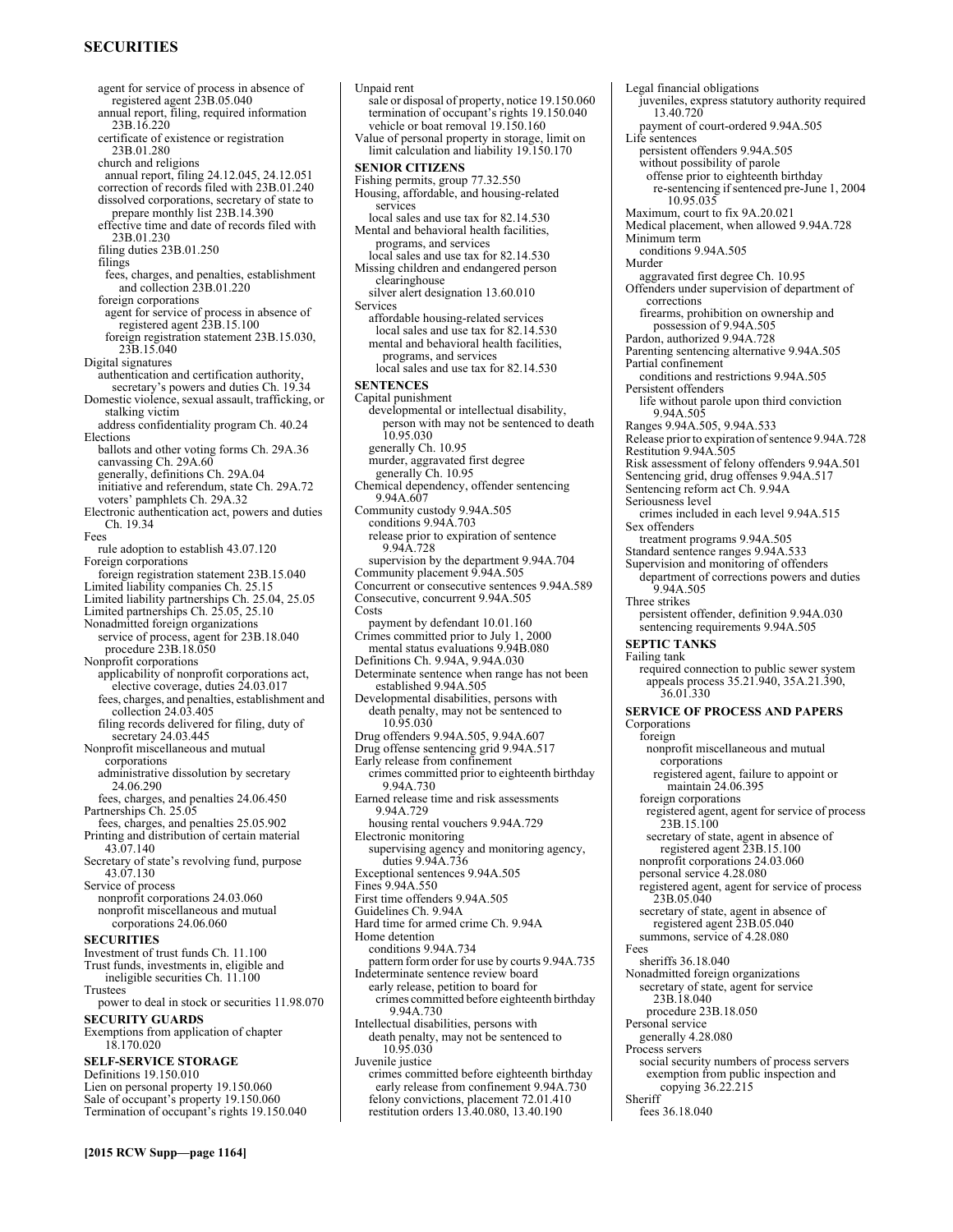**SHERIFFS AND POLICE CHIEFS,** 

Summons personal service 4.28.080 **SEWER DISTRICTS**  Insurance risk management services authorized Ch. 48.62 self-insurance authorized Ch. 48.62 Municipal water and sewer facilities act Ch. 35.91 Storm water control facilities assessments, rates, and charges 90.03.525 **SEWERAGE, WATER AND DRAINAGE SYSTEMS—COUNTIES**  Rates and charges lien for delinquent charges 36.94.150 **SEWERAGE SYSTEMS**  Cities and towns municipal water and sewer facilities act assessment reimbursement areas 35.91.060 Connection, requirement when septic tank failing appeals process 35.21.940, 35A.21.390, 36.01.330 Municipal water and sewer facilities act Ch. 35.91 Water pollution control Ch. 90.48 **SEX OFFENDERS**  End-of-sentence review committee release of information 72.09.345 risk assessments 72.09.345 Juvenile duty to register 9A.44.140 relief from duty to register, petition and exception 9A.44.143 students required to register as sex or kidnapping offenders sample policy and educational materials, publication by superintendent of public instruction 28A.300.147 Mental illness sexually violent predators Ch. 71.09 Registration of deadlines for registration by offender 9A.44.130 definitions 9A.44.128 duty to register 9A.44.140, 9A.44.148 end of duty to register, investigation concerning, removal from registry 9A.44.141 failure to register 9A.44.132 procedures and penalties 9A.44.130 prostitution crimes 9A.44.128 relief from duty to register, petition and exceptions 9A.44.142 relief from duty to register for juveniles, petition and exception 9A.44.143 Release of information regarding authorization, procedures 72.09.345 public agencies and officials authorization and immunity 4.24.550 Sentences generally 9.94A.505 Sexually violent predators Ch. 71.09 **SEX OFFENSES**  Abuse or assault of a child reporting 26.44.030 Assault, victims of community treatment services Ch. 43.280 Assault program Ch. 70.125 Definitions 9A.44.128 Generally Ch. 9A.44 Higher education institutions campus sexual violence policies and procedures, climate assessments, and resources Ch. 28B.112 Intimate images, disclosing 9A.86.010 Investigation and prosecution training 43.101.270 Prostitution crimes offender registration 9A.44.128 Sexual exploitation of children commercial sexual exploitation

commercially sexually exploited children statewide coordinating committee 7.68.801 internet advertisement, additional fee assessment for 9.68A.106 possession of depictions of fee assessment, additional, depositing in child rescue fund 9.68A.200 fee assessment, additional, imposing and collecting 9.68A.107 Trafficking laws in Washington, statewide criminal justice training concerning 43.280.095 notice on human trafficking, model restrooms, public, voluntary posting in 43.280.110 Trafficking, victims of commercially sexually exploited children statewide coordinating committee 7.68.801 Victims address confidentiality program Ch. 40.24 Victims of sex trafficking commercially sexually exploited children statewide coordinating committee 7.68.801 Victims of sexual assault community treatment services Ch. 43.280 Vulnerable adults protective services Ch. 74.34 **SEXUAL EQUALITY**  Colleges and universities gender-based discrimination Ch. 28B.110 **SHERIFFS**  Abuse of children, reporting Ch. 26.44 Child abuse, reporting Ch. 26.44 Domestic violence no-contact order statewide notice 10.99.040 Elective officer, enumeration as 36.16.030 Fees chattel mortgage foreclosure sale 36.18.040 criminal history records check 36.18.040 enumeration 36.18.040 fingerprinting for noncriminal purposes 36.18.040 mailings required by statute 36.18.040 notarizing documents 36.18.040 reproduction of materials 36.18.040 sale of personal property 36.18.040 Firearms, commercial sales, copy of application for to be sent to, approval 9.41.090 First responders information, requesting during emergency personal emergency response service subscribers, contact information for 70.54.430 Interception of private conversations cell site simulator devices collecting and using electronic data or metadata 9.73.270 use, requirements, procedures 9.73.260 pen registers and trap and trace devices 9.73.260 Powers and duties of child abuse, reporting Ch. 26.44 Service of process fees 36.18.040 Sexual offenders, registration with sheriff duty to register 9A.44.140 end of duty to register, investigation concerning, removal from registry 9A.44.141 procedures and penalties 9A.44.130 relief from duty to register, petition and exceptions 9A.44.142 relief from duty to register for juveniles, petition and exception 9A.44.143 Telecommunications, wireless device and call location, requesting address confidentiality program records, disclosure exceptions, when 40.24.070 requirements for providers and officers 80.36.570

**ASSOCIATION OF**  24/7 sobriety program administering of program, association role 36.28A.320, 36.28A.330, 36.28A.370, 36.28A.390 Auto theft prevention authority Ch. 46.66 Statewide first responder building mapping information system 36.28A.070 **SHIPPING BUSINESSES**  Tax imposed 82.04.260 **SHORELANDS**  Growth management planning and environmental review Ch. 36.70A Public lands—aquatic lands generally Ch. 79.105 Shellfish protection districts and programs Ch. 90.72 Shoreline management act Ch. 90.58 Water pollution control Ch. 90.48 **SHORELINE MANAGEMENT**  Development permits application, approval, and rescission, conditions and procedures 90.58.140 bulkheads 90.58.140 state route number 520 bridge replacement 90.58.140 transportation projects, construction starting date for 90.58.140 utility service extensions 90.58.140 Growth management planning and environmental review Ch. 36.70A Hazardous substance remedial actions permits, variances, letters of exemption, etc. requirement inapplicability, when 90.58.355, 90.58.356 Highway construction projects permit applications, local government determinations on, when due 35.21.950, 35A.21.400, 36.01.340, 47.01.485 permit applications for projects, construction starting date for 90.58.140 **SICK LEAVE**  Unused, remuneration or benefits for state employees 41.04.340 **SIDEWALKS**  Cities and towns construction, reconstruction, and repair, generally Ch. 35.68 curb ramps for persons with physical disabilities model standards 35.68.076 first class cities, construction and reconstruction Ch. 35.68 towns construction Ch. 35.68 First class cities, construction and reconstruction, generally Ch. 35.68 Second class cities construction and reconstruction, generally Ch. 35.68 Towns construction and reconstruction, generally Ch. 35.68 **SIGNATURES**  Digital signatures electronic authentication act Ch. 19.34 **SLAUGHTERHOUSES**  Brand inspection Ch. 16.57 **SMALL BUSINESS**  Retirement small business retirement marketplace 43.320.180, 43.330.730, 43.330.732, 43.330.735, 43.330.737, 43.330.740, 43.330.742, 43.330.745, 43.330.747,

43.330.750, 43.330.912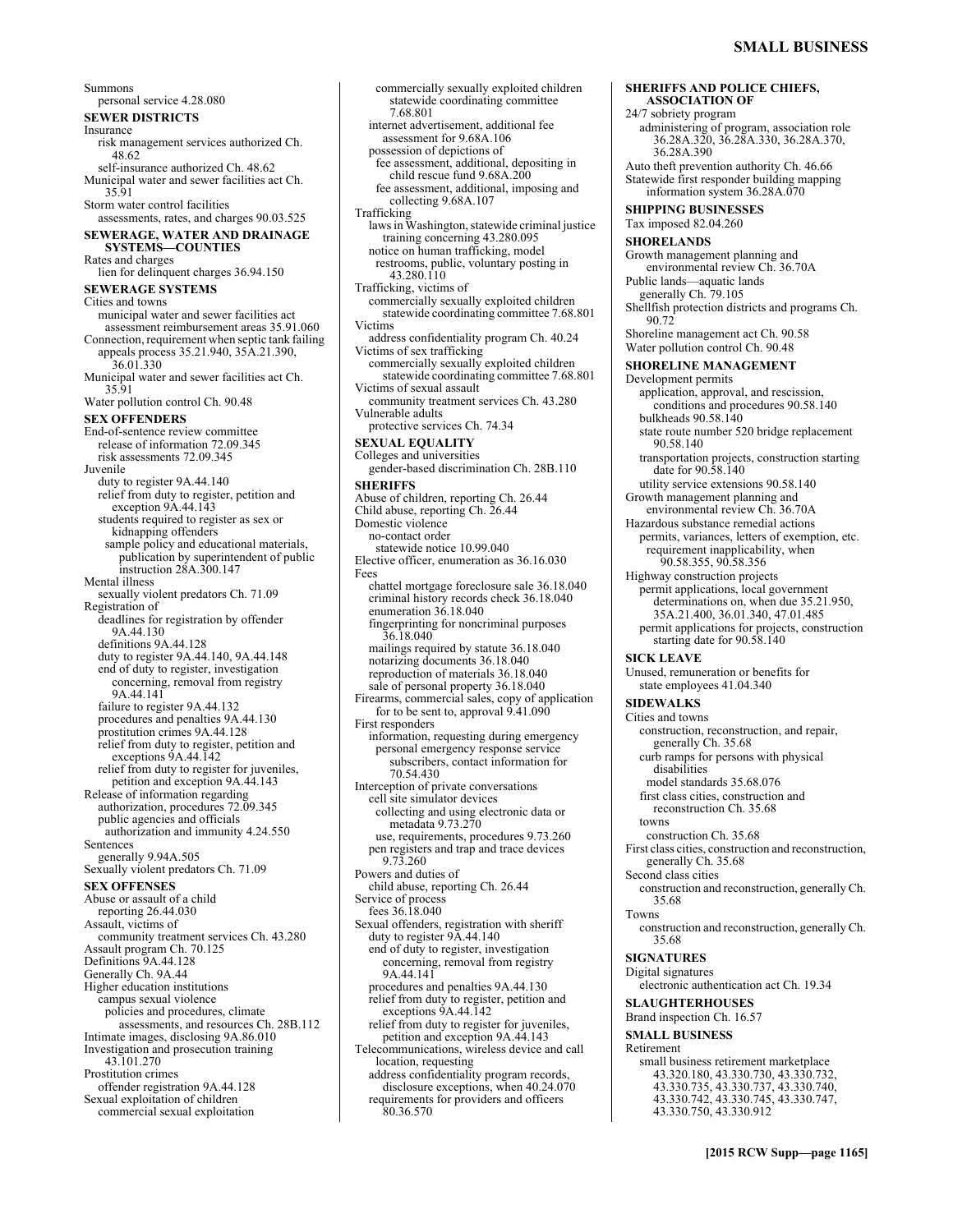#### **SOCIAL AND HEALTH SERVICES, DEPARTMENT OF**

**SOCIAL AND HEALTH SERVICES, DEPARTMENT OF (See also PUBLIC ASSISTANCE)** Abuse of children, reporting Ch. 26.44 Adult family homes noncompliance or violations authorized actions 70.128.160 Alcoholism and drug addiction treatment Ch. 70.96A Assisted living services Ch. 74.39A At-risk youth nonoffender at-risk children and their families Ch. 13.32A Behavioral health services and organizations behavioral health organizations contracting process 74.09.522 contracts with department 71.24.330 renaming regional support networks as behavioral health organizations Ch. 71.05, 71.24 tribal authorities, inclusion of 71.24.300 community mental health services Ch. 71.24 evaluation and treatment services, capacity needs for estimating, DSHS role 71.24.490 integrating medical and behavioral health services, medicaid purchasing and delivery 74.09.522 mental health services, continuity of care for persons needing Ch. 71.05 purchasing mental health and chemical dependency treatment services 74.09.522 regional support networks renaming as behavioral health organizations Ch. 71.05, 71.24 Branch offices 43.17.050 Chemical dependency treatment generally Ch. 70.96A Child abuse case planning and consultation 26.44.030 family assessment response 26.44.030 near fatalities, when review of case files, investigation 26.44.290 reporting Ch. 26.44 duties 26.44.030 Child protective services family assessment response 26.44.030 Child support uniform interstate family support act Ch. 26.21A Child welfare services duties of department and supervising agencies 74.13.031 kinship care oversight committee oversight committee 74.13.621 Children mental health services Ch. 71.34 Construction social and health services construction account, state 43.83.360 Contract outcomes and performance measures service coordination organizations Ch. 70.320 Correctional facilities Ch. 72.01 Domestic violence community-based programs for victims Ch. 70.123 fatality review panels contracting with entity that will convene panels 43.235.020 fatality reviews, data collection and analysis Ch. 43.235 shelters, emergency, for victims of Ch. 70.123 Echo Glen correctional institution Ch. 72.19 Families in conflict, procedures and services Ch. 13.32A Family and children's ombuds, office of Ch. 43.06A Family reconciliation services Ch. 13.32A Forensic mental health services, office of establishment and functions 10.77.280 Foster care

behavioral health care and managed health care, integrated 74.09.860 child fatality reviews, including notice 74.13.640 extended, youth aging out of developmental disabilities services, qualification for 74.13.341 transition plan 74.13.341 placements extended foster care 13.34.267 kinship care oversight committee 74.13.621 Hospital safety net assessment Ch. 74.60 Juvenile offender basic training camp program 13.40.320 Juveniles out-of-home placement, duties of department Ch. 13.32A Long-term care Ch. 74.39, 74.39A Long-term care workers Ch. 18.88B, 74.39A Nursing facilities medicaid payment system Ch. 74.46 Nursing homes Ch. 74.42 Offices maintained at state capital 43.17.050 Performance measures for contracts service coordination organizations Ch. 70.320 Public assistance child welfare services, scope 74.13.031 Sexually violent predators duties of department Ch. 71.09 Support enforcement uniform interstate family support act Ch. 26.21A Vulnerable adults protective services Ch. 74.34 **SOLICITATION**  Telephone solicitation regulated 80.36.390 **SOLID WASTE**  Generally Ch. 70.95 **SOLID WASTE COLLECTION COMPANIES**  Operating expenses fees, charges, and taxes considered normal operating expenses for rate-making purposes 81.77.170 Rates fees, charges, and taxes considered normal operating expenses 81.77.170 **SOLID WASTE MANAGEMENT**  Concrete materials, recycled, and construction aggregate transportation infrastructure projects, use of recycled materials in 70.95.805, 70.95.807 Construction aggregate and recycled concrete materials transportation infrastructure projects, use of recycled materials in 70.95.805, 70.95.807 Department of ecology cooperation with other public and private departments, agencies, and associations 70.95.265 referendum 26 funds, use for recycling and recovery projects, authorized 70.95.267 Facility siting review standards 70.95.165 Funds for local government projects authorized to disburse 70.95.268 Site review standards conformance required 70.95.165 State government recycled paper use, goals 70.95C.110 waste reduction and recycling program 70.95C.110 **SPECIAL FUEL**  Tax exemption 82.08.0256, 82.12.0256 Tax imposed Ch. 82.38

## **SPECIAL PURPOSE DISTRICTS**

Tort claims against presentment and filing of claims, requirements 4.96.020

**SPEED LIMITS**  Increase of power of secretary of transportation 46.61.410 Limited access highways, increases by secretary of transportation 46.61.410 Signs alterations effective when posted 46.61.410 **STADIUM, CONVENTION CENTER, AND ARTS FACILITIES**  Bonds general obligation, maturity, method of payment 67.28.150 revenue bonds 67.28.160 Capital improvement projects 67.28.180, 67.28.181 Cities and towns, public facilities districts authorized to acquire and operate regional centers Ch. 35.5 Cultural arts, stadium and convention districts Ch. 67.38 Stadium and exhibition center financing Ch. 67.28 Taxation and revenue lodging tax authority, conditions 67.28.180 special excise tax authority, limitation 67.28.181 Tourism-related facilities financing Ch. 67.28 **STATE**  Actions against tortious conduct 4.92.110 Agencies paper products purchased specifications established 39.24.050 recycled products procurement requirements Ch. 43.19A Buildings energy efficiency and climate pollution reduction in built environment qualifying agency duties, energy benchmark, performance rating 19.27A.190 life-cycle cost analysis Ch. 39.35 Buildings, facilities energy audits definitions 43.19.670 landscape objectives to include energy conservation 43.19.682 Disabilities, state employees with, continuation of insurance coverage 41.05.080 Fire protection services, provision by contract to state-owned property arbitration in the event of continued impasse between parties to contract negotiations 35.21.779 consolidation of contract negotiations with multiple state agencies 35.21.779 notification to department of commerce and affected agencies of intent to enter into contract negotiations 35.21.779 Motor vehicle fund distribution of statewide fuel taxes 46.68.090 Motor vehicles fuel consumption and vehicle emissions, standards and strategies to reduce 43.41.130 Officers and employees attendance incentive program remuneration or benefits for unused sick leave 41.04.340 employees' suggestion program Ch. 41.60 salaries department heads and others, maximum salaries 43.03.040 sick leave, unused, remuneration or benefits for 41.04.340 Property sale, exchange of unneeded personal property 43.19.1919

- Retired state employees, continuation of insurance coverage 41.05.080
- Vehicles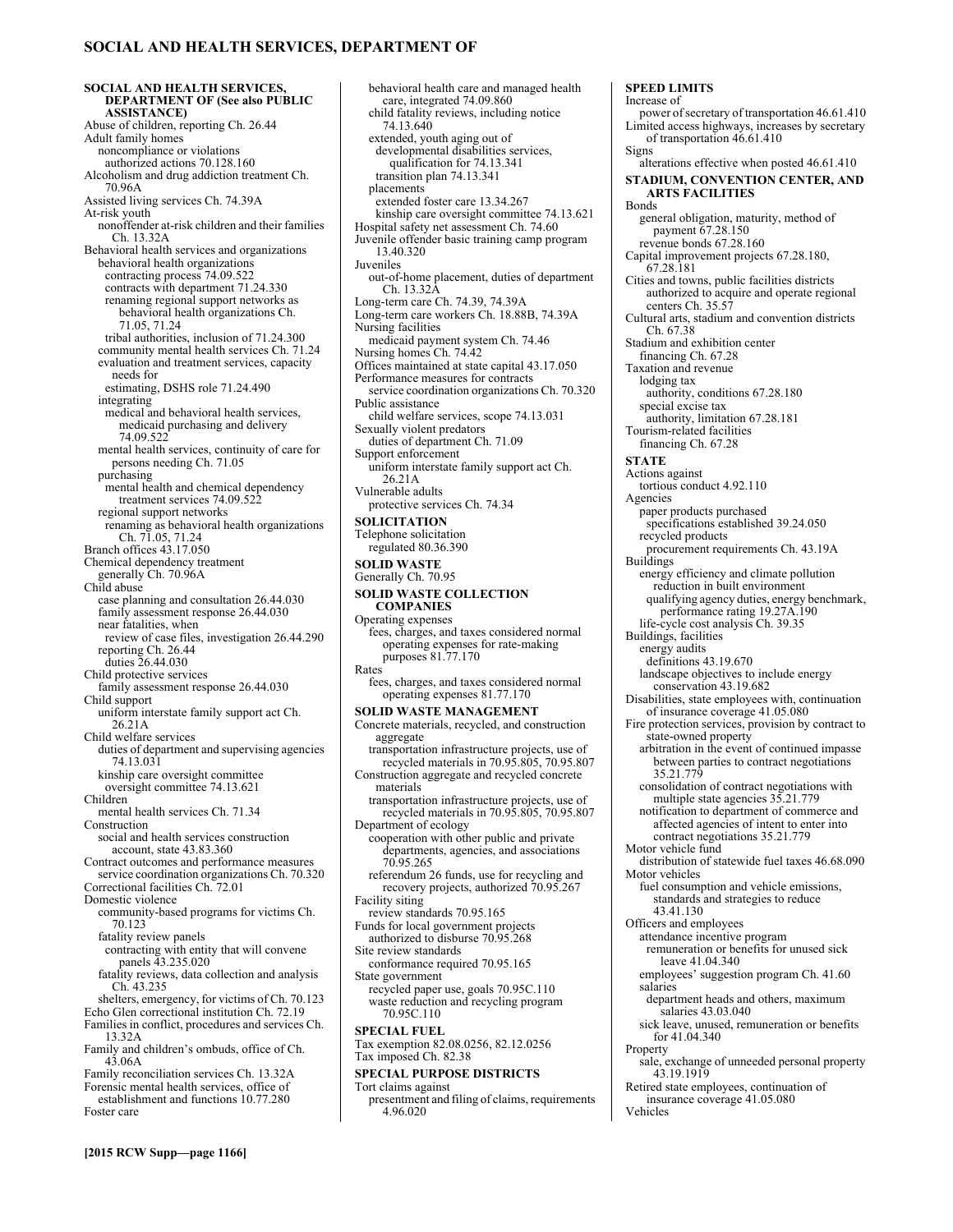**STATE FISCAL MATTERS**  Budget and accounting system

82.33 budget

balanced budget requirement, legislative Ch.

agency mission statement, measurable goals, and performance assessment requirements 43.88.090 development 43.88.090

marking requirements, exceptions 46.08.065 **STATE ARTS COMMISSION**  Art, works of, purchase colleges and universities 28B.10.025 **STATE AUDITOR**  Performance audits account audits and follow-up audits, using account for 43.09.475 Puget Sound ferry system, auditor's powers and duties relating to Ch. 47.60 **STATE CAPITOL**  Capitol building lands Ch. 79.24 Capitol furnishings preservation committee creation 27.48.040 State departments and agencies, offices maintained at 43.17.050 Traffic control rules and regulations 46.08.150 **STATE CAPITOL COMMITTEE**  Capitol buildings naming 43.34.090 **STATE DEPARTMENTS AND AGENCIES**  Affirmative action noncompliance failure to reach conciliation, referral to administrative law judge for hearing 49.74.031 procedure 49.74.020 Appropriations, financing Ch. 43.99H, 43.99I, 43.99K, 43.99L, 43.99P, 43.99Q, 43.99Z Boards and commissions termination procedures after termination 43.01.900 Budget and accounting system budget development 43.88.090 mission statement, measurable goals, and performance assessment requirements 43.88.090 Capital and operating appropriations acts, 2015- 2017 bond issue Ch. 43.99Z Capital projects general obligation bonds Ch. 43.99G, 43.99H Caseload forecast council, organization and duties Ch. 43.88C Child care for state employees' children provision of suitable space at reduced cost authorized 41.04.375 Collective bargaining public employees collective bargaining Ch. 41.56 state collective bargaining Ch. 41.80 Commute trip reduction employee parking, fee-setting and limitations on parking 43.01.240 interagency board 70.94.551 joint comprehensive commute trip reduction plan 70.94.551 plan for agencies 70.94.551 Consolidated technology services agency Ch. 43.105 Continuity of operations planning interagency coordination and prioritization 38.52.010, 38.52.020, 38.52.030 **Contracts** engineering systems 39.04.290 state procurement of goods and services Ch. 39.26 Electric vehicles state purchase of power 43.01.250 Electronic signatures and records transactions with governmental entities, use and acceptance in Ch. 19.360 Emergency management planning continuity of operations, interagency coordination of 38.52.010, 38.52.020, 38.52.030 Employment of persons with disabilities by agencies reporting requirements 43.41.275 Energy cogeneration projects

additional authority of agencies 39.35C.090 Energy efficiency and climate pollution reduction in built environment qualifying agency duties, energy benchmark, performance rating 19.27A.190 Enterprise services, department of Ch. 43.19 Ethics gifts, honoraria, etc. 42.52.150 Expenditure limitations Ch. 43.135 Fiscal management powers and duties of officers and agencies 43.88.160 Foreign orders nonrecognition of, when incompatible with public policy 4.24.820 Housing and facilities in Thurston county, payment for costs and capital projects surcharge 43.01.090 Housing for state offices, departments, agencies, and institutions Ch. 43.82 Information technology budget detail, technology plan, accounting method 43.88.092 consolidated technology services agency Ch. 43.105 statewide strategy and judicial information system information technology portfolio 2.68.060 Information technology projects budget detail, technology plan 43.88.560 Integrated pest management Ch. 17.15 Inventory system for state-owned or leased facilities duties 43.82.150 Land disposition, notice 43.17.400 Offices and facilities in Thurston county, housing costs and capital projects surcharge 43.01.090 Offices maintained at state capital 43.17.050 Parking fees and limitations on employee parking 43.01.240 Parks and recreation commission Ch. 79A.05 Pest control integrated pest management Ch. 17.15 Printing state printing services 43.19.757 Procurement, state Ch. 39.26 Public defense, office of Ch. 2.70 Public records act generally Ch. 42.56 Purchases paper products, specifications 39.24.050 recycled content paper for printers and copiers 43.19A.022 Purchasing, state Ch. 39.26 Recycled content paper for printers and copiers 43.19A.022 Rule-making authority and procedure Ch. 34.05 State environmental policy Ch. 43.21C State procurement of goods and services Ch. 39.26 Sunset act, entities scheduled for termination Ch. 43.131 Termination of state entities procedures after termination 43.01.900 Thurston county debt service costs for facilities shared by departments 43.01.091 surcharge for state-owned and managed facilities 43.01.090 Thurston county capital facilities account 43.19.501 **STATE FINANCE COMMITTEE**  Acquisition of highway property in advance of programmed construction, committee duties relating to Ch. 47.12 Bond issues for highway construction, committee powers and duties relating to Ch. 47.10 Higher education construction account, authority

information technology budget detail, technology plan, accounting method 43.88.092 information technology projects budget detail, technology plan 43.88.560 Caseload forecast council, organization and duties Ch. 43.88C Fiscal management powers and duties of officers and agencies 43.88.160 **STATE INSTITUTIONS**  Equipment, supplies, and livestock, transfer between institutions 72.01.430 **STATE LOTTERY**  Liquor and cannabis board duties 66.08.050 Lottery account use of 67.70.240 Lottery administrative account created 67.70.260 Lottery fund unclaimed prizes retained 67.70.190 Prizes unclaimed retain in state lottery fund 67.70.190 Unclaimed prizes retain in state lottery fund 67.70.190 **STATE PATROL**  Address confidentiality program records, disclosure telecommunications, wireless device and call location, when 40.24.070 Affirmative action noncompliance failure to reach conciliation, referral to administrative law judge for hearing 49.74.031 procedure 49.74.020 Auto theft prevention authority Ch. 46.66 Background checks finger-print based 43.43.839 Chief motor vehicle law size, weight, and load limits, powers and duties relating to Ch. 46.44 Compensation surveys 41.06.167 Crime laboratory system controlled substance analysis fee for analysis, court imposition and collection  $43.43.690$ sexual assault examination kits examination of kit, law enforcement agency request for 70.125.090 Fire protection academy, state patrol fire training, plan for 43.43.934 duties 43.43.934 state fire service mobilization definitions 43.43.960 intent 43.43.961 plan for, use for purposes other than mobilization 43.43.965 First responders information, requesting during emergency personal emergency response service subscribers, contact information for 70.54.430 Ignition interlock devices standards, compliance 43.43.395 Interception of private conversations cell site simulator devices collecting and using electronic data or

over 28B.10.851

use, requirements, procedures 9.73.260

metadata 9.73.270

**[2015 RCW Supp—page 1167]**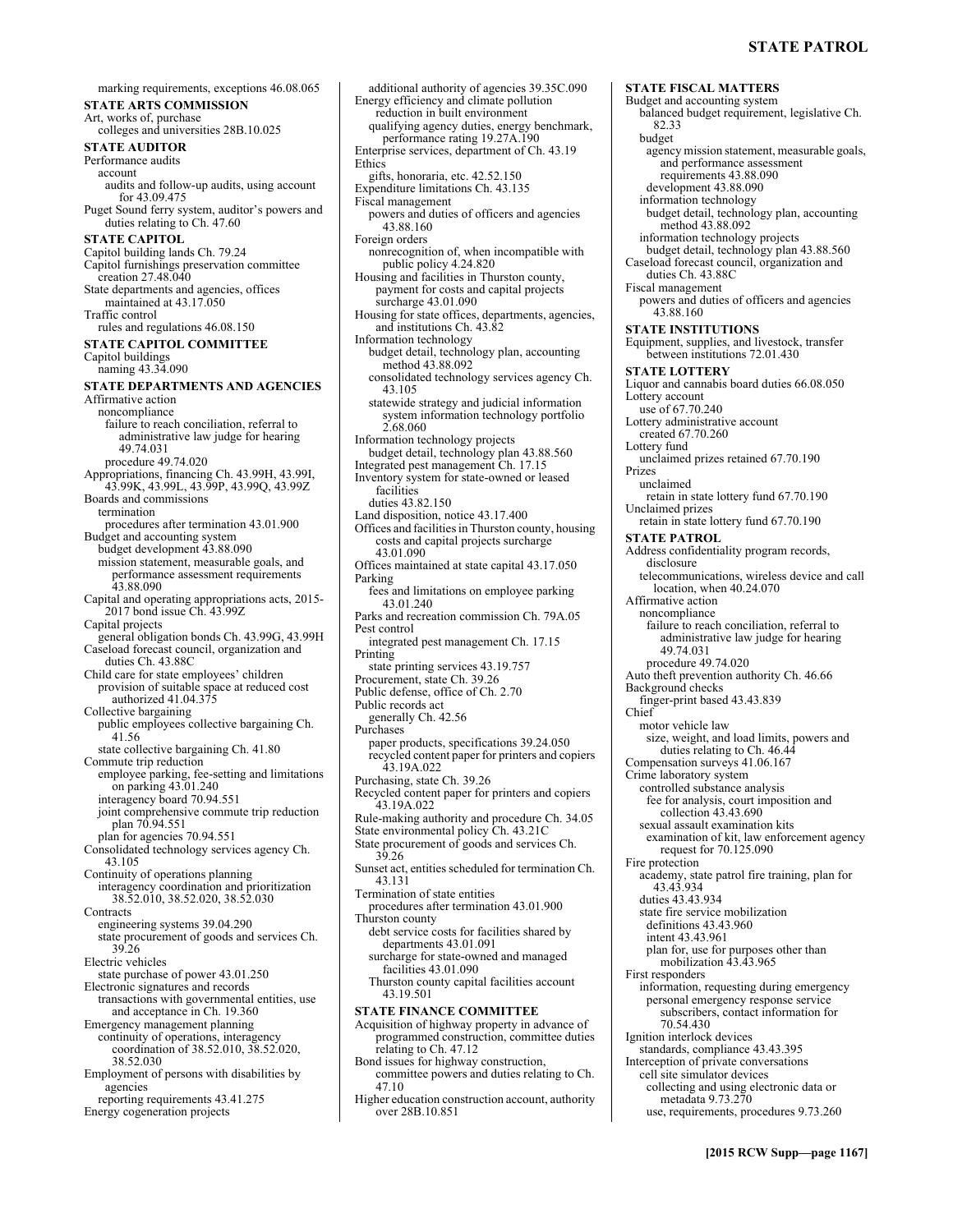## **STATE TOXICOLOGICAL LABORATORY**

pen registers and trap and trace devices 9.73.260 Missing children and endangered person clearinghouse amber alert plan, development and implementation 13.60.010 computerized missing person network maintenance of 13.60.010 establishment of 13.60.010 information distribution 13.60.010 silver alert designation 13.60.010 toll-free hotline 13.60.010 Motor vehicle accidents and reports, chief's powers and duties relating to Ch. 46.52 Officers driving record, abstract of information to be excluded from record 46.52.130 Retirement system annuity benefit, life, optional actuarially equivalent 43.43.315 special death benefit 43.43.285 Telecommunications, wireless device and call location, requesting address confidentiality program records, disclosure exceptions, when 40.24.070 requirements for providers and officers 80.36.570 **STATE TOXICOLOGICAL LABORATORY**  Alcohol violator fee to be assessed violator to fund program 46.61.5054 **STATE TREASURER**  Acquisition of highway property in advance of programmed construction, treasurer's duties relating to Ch. 47.12 Expenditure limitations Ch. 43.135

- Flood control assistance account, duties
- 86.26.007 For hire motor vehicle certificates and operators' permits, treasurer's powers and duties relating to Ch. 46.72
- Highway construction bond issues, treasurer's powers and duties relating to Ch. 47.10

Marine recreation land duties Ch. 79A.25

Motor vehicles

- revenue, treasurer's powers and duties relating to Ch. 46.68
- Puget Sound ferry system, treasurer's powers and duties relating to Ch. 47.60
- State treasurer's service fund, created, purpose 43.08.190

**STATUTE OF FRAUDS** 

Agreements, when void unless in writing Ch. 19.36

Contracts and credit agreements requiring writings, enforceability Ch. 19.36

#### **STATUTE OF LIMITATIONS**

Trust and estate dispute resolution Ch. 11.96A Unclaimed property, uniform act 63.29.290 Uniform interstate family support act Ch. 26.21A

#### **STEROIDS**

Controlled substances, uniform act Ch. 69.50

#### **STEVEDORING**  Tax imposed 82.04.260

**STOCKYARDS** 

Livestock identification Ch. 16.57

**STORAGE** 

- Food storage warehouses, licensing requirements Ch. 69.10
- Self-service storage facilities Ch. 19.150
- **STREETS AND ALLEYS**

Alleys, defined

highway purposes 47.04.010

Cities and towns curb ramps for persons with physical disabilities

streets and alleys 35.68.076 Complete streets grant program account 47.04.325 purpose, goals, awards, report 47.04.320 Definitions motor vehicle definitions Ch. 46.04 public highways and transportation definitions  $Ch. 47.04$ Streets rules of the road Ch. 46.61 **STUDENT ACHIEVEMENT COUNCIL**  Data collection and research education data center as an authorized research representative of council 28B.77.100 Fees, college and university Ch. 28B.15 Gender-based discrimination rules and guidelines, development 28B.110.030 Generally Ch. 28B.77 Planning and policy for higher education 28B.77.020, 28B.77.100 State work-study program Ch. 28B.12 Student financial aid programs Ch. 28B.92 **STUDENT FINANCIAL ASSISTANCE, OFFICE OF**  Aerospace training student loan program Ch. 28B.122 Generally Ch. 28B.92, 28B.95, 28B.115, 28B.118 State work-study program Ch. 28B.12 Washington scholars' program 28B.15.543 **SUBPOENAS**  Fees sheriff's for service 36.18.040 Service of sheriff's fee 36.18.040 **SUSTANCE USE DISORDER (See ALCOHOLISM AND DRUG ADDICTION) SUICIDE**  Training requirements for professionals assessment, treatment, and management programs 43.70.442 **SUMMONS**  Service of how served 4.28.080 **SUNSET LAWS**  Entities scheduled for termination Ch. 43.131 State entities termination, effect 43.131.090 Termination of entities, effect 43.131.090 University of Washington contracts, alternative process for awarding critical patient care or specialized medical research, buildings and facilities in which located termination, repeal 43.131.413, 43.131.414 **SUPERINTENDENT OF PUBLIC INSTRUCTION**  Class size reduction administration and grant calculating and

awarding, superintendent role 28A.525.058 College in the high school program

rules and funding 28A.600.290 **Computers** 

computer science learning standards, adoption by superintendent 28A.300.585 Data systems 28A.300.505

- Disabilities, children with
- administrative section 28A.155.020

Financial education learning standards adoption of standards and availability of materials, superintendent role 28A.300.468, 28A.300.469

Financial education public-private partnership established 28A.300.450

financial education learning standards, partnership and superintendent roles 28A.300.468, 28A.300.469

responsibilities, annual report 28A.300.460 Homeless students transportation of, uniform process to track expenditures for 28A.300.540 Kidnapping and sex offenders, students required to register as sample policy and educational materials, publication by superintendent 28A.300.147 Sex offenses, sex offenders, victims of sexual assault sex and kidnapping offenders, students required to register as sample policy and educational materials, publication by superintendent 28A.300.147 Special education high school transition services, superintendent role 28A.155.220 Students military families, children in, collecting and submitting data concerning 28A.300.505 Violence reduction conflict resolution and mediation program 28A.300.280 **SUPERIOR COURTS**  Clerks fees 36.18.016 enumeration 36.18.020 Probate trust and estate dispute resolution Ch. 11.96A Trusts trust and estate dispute resolution Ch. 11.96A Uniform interstate family support act judicial proceedings, state tribunal Ch. 26.21A Venue actions by or against 36.01.050 **SUPPORT**  Family support uniform interstate family support act associated foreign order provisions 4.24.820 **SUPREME COURT**  Budget and accounting system, estimates of judiciary budget 43.88.090 Public defense, office of Ch. 2.70 **SURPLUS PROPERTY**  Acquisition by department of enterprise services 39.32.020 Federal surplus property purchase, requisition, and selling procedures 39.32.040 Procedures 43.19.1919 **SURVEYS AND SURVEYORS**  Geological survey of state, provisions for Ch. 43.92 Natural resources, department of designation as official agency for surveys and maps Ch. 58.24 Surveys and maps, state agency for department of natural resources, powers and duties Ch. 58.24 **TAPES AND RECORDINGS (AUDIO, VIDEO)**  Intimate images, distribution of liability for damages, other civil penalties 4.24.795 **TAX REVENUE LIMITATION**  Expenditure limitations Ch. 43.135 2/3's vote or voter approval for tax increases Ch. 43.135 **TAXATION**  Business and occupation tax Ch. 82.04 Estate taxes Ch. 83.100 Fuel taxation Ch. 82.38 High capacity transportation systems funding car rental sales and use tax 81.104.160

motor vehicle excise tax for regional transit authorities 81.104.160

sales and use tax, additional tax for 81.104.170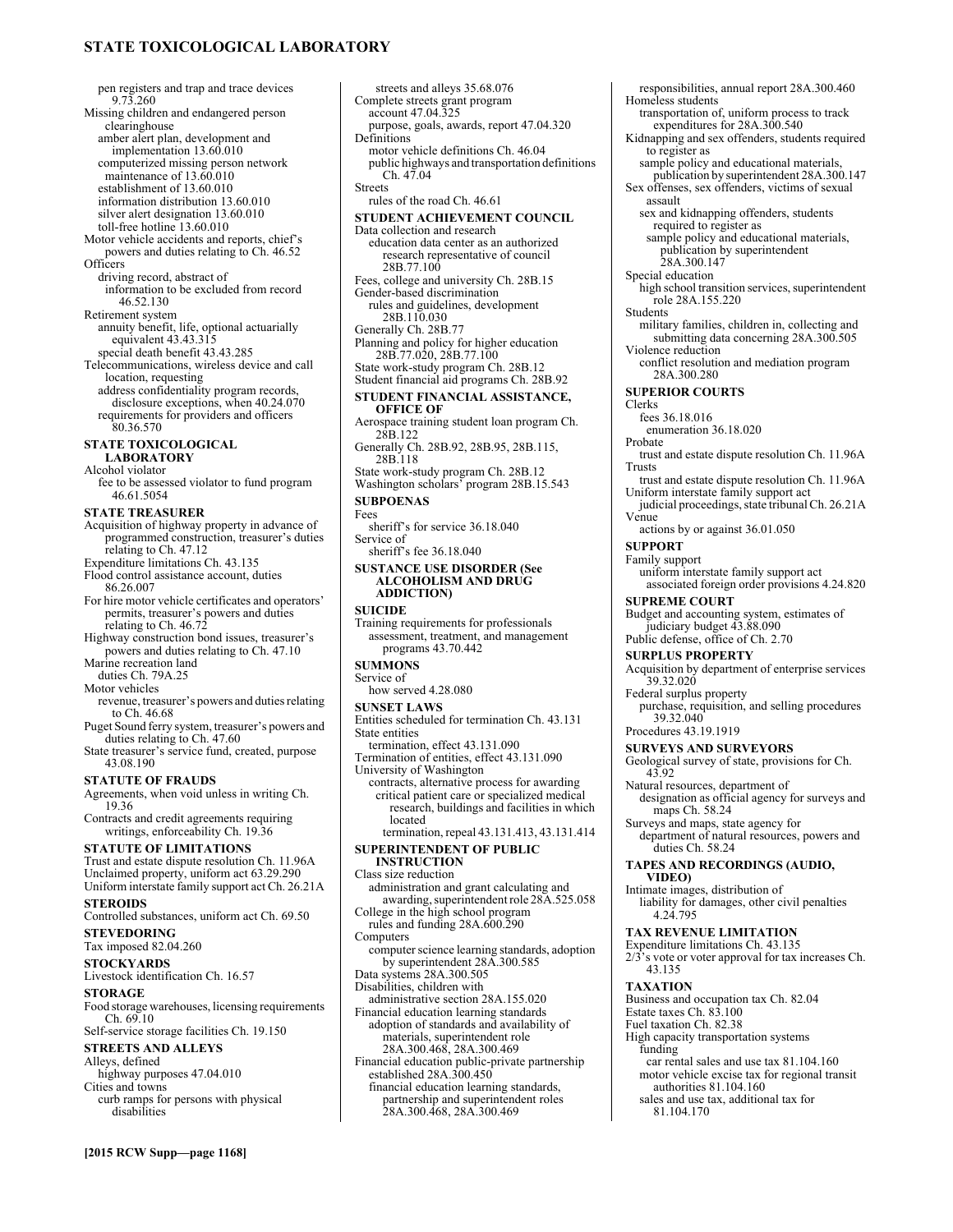## **TAXES - MOTOR VEHICLE FUEL**

Inheritance taxes Ch. 83.100 Insurance surplus lines 48.15.120 Massachusetts trusts, payment of taxes, computation 23.90.040 Motor vehicle excise tax high capacity transportation systems, for regional transit authorities 81.104.160 Motor vehicle fuel tax Ch. 82.36, 82.38 Motor vehicle special fuel tax Ch. 82.38 Preferences, citizens commission for performance measurement of Ch. 43.136 Premium tax surplus insurance lines 48.15.120 Probate Ch. 83.100 Property taxes Title 84 cultural arts, stadium and convention districts 67.38.130 Public stadiums, convention centers, and arts facilities lodging tax, authority, limitation 67.28.180 special excise tax, authority, limitation 67.28.181 Puget Sound taxpayer accountability account 43.79.520 Real property Title 84 Retail sales tax Ch. 82.08 car rentals high capacity transportation systems, tax for 81.104.160 high capacity transportation systems, additional tax for 81.104.170 Revenue, department of Massachusetts trusts, powers to prescribe rules and regulations as to 23.90.040 2/3's vote or voter approval for tax increases Ch. 43.135 Use tax Ch. 82.12 car rentals high capacity transportation systems, tax for 81.104.160 high capacity transportation systems, additional tax for 81.104.170 **TAXES - ADMINISTRATION**  Administrative procedures Ch. 82.32 Definitions 82.32.020 Direct pay permits 82.32.087 Disclosure of tax records 82.32.070 Fuel taxation Ch. 82.38 Impact fees Ch. 82.02 limitations 82.02.050 Interest 82.32.090 Limited liability business entities 82.32.145 Payment of tax 82.32.080, 82.32.090 Penalties 82.32.090 Records preservation 82.32.070 Remote sellers, authority regarding 82.32.762 Return filing 82.32.080, 82.32.090 Taxability matrix, liability 82.32.740 Vessels nonresident vessel permit 82.32.865 **TAXES - AIRCRAFT EXCISE**  Tax imposed Ch. 82.48 **TAXES - BUSINESS AND OCCUPATION**  Agricultural product defined 82.04.213 exemption 82.04.330 Aluminum smelters credit, property taxes paid by 82.04.4481 tax imposed 82.04.2909 Business activities tax imposed 82.04.290 Canola processing tax imposed 82.04.260 Cargo agent tax imposed 82.04.260 Commercial airplanes or components manufacturing tax imposed 82.04.260 Commute trip reduction incentives Ch. 82.70 Consumer defined 82.04.190

Credit aluminum smelters, property taxes paid by 82.04.4481 customized employment training program 82.04.449 high technology businesses Ch. 82.63 semiconductor materials 82.04.448 vehicles, clean alternative fuel commercial 82.04.4496 veterans, businesses that hire 82.04.4498 Customized employment training program credit 82.04.449 Dairy products businesses exemption 82.04.4268 tax imposed 82.04.260 **Deductions** fuel sales to foreign commerce vessels 82.04.433 Dried pea processing tax imposed 82.04.260 Engaging within the state and this state defined 82.04.066 Exemptions bee pollination services 82.04.330 commercial airplane parts 82.04.627 dairy products businesses 82.04.4268 farmers 82.04.330 fruit and vegetable businesses 82.04.4266 in-state activities 82.04.424 litter reduction grants for nonprofit organizations 82.04.755 marijuana cooperatives, when 82.04.756 mercury-containing lights, environmental handling charges 82.04.660 restaurant employee meals 82.04.750 seafood product businesses 82.04.4269 semiconductor microchips 82.04.426 Farmers defined 82.04.213 exemption 82.04.330 Federal conservation reserve program exemption 82.04.330 Financial businesses tax imposed 82.04.290 Flour, oils processing tax imposed 82.04.260 Freight forwarder tax imposed 82.04.260 Fruit and vegetable businesses exemption 82.04.4266 tax imposed 82.04.260 Fuel sales to foreign commerce vessels, deduction 82.04.433 Fuel, alcohol, biodiesel, wood biomass tax imposed 82.04.260 High technology businesses tax credits Ch. 82.63 Hospitals tax imposed 82.04.260 Insurance producers, surplus line brokers, and title insurance agents tax imposed 82.04.260 International investment management services tax imposed 82.04.290 Low-level waste disposal tax imposed  $82.04.260$ Marijuana defined 82.04.213 Newspaper printing and publishing tax imposed 82.04.260 Public utilities income from utility operations Ch. 82.16 Research and development tax imposed 82.04.260 Restaurant employee meals exemption 82.04.750 Retail sale defined 82.04.050 Royalties tax imposed 82.04.2907 Sale at retail defined 82.04.050

Sale at wholesale defined 82.04.060 Salmon, canned tax imposed 82.04.260 Seafood products businesses exemption 82.04.4269 tax imposed 82.04.260 Semiconductor microchips exemption 82.04.426 Steamship agent tax imposed 82.04.260 Stevedoring tax imposed 82.04.260 Substantial nexus, person engaging in business defined 82.04.067 Timber products activities tax imposed 82.04.260 Travel agents or tour operators tax imposed 82.04.260 Wheat, oats, grains processing, tax imposed 82.04.260 Wholesale sale defined 82.04.060 **TAXES - CIGARETTES AND TOBACCO**  Drug enforcement funding Ch. 82.24, 82.26 Liquor and cannabis board authority Ch. 82.24, 82.26 Roll-your-own cigarettes and commercial cigarette-making machines Ch. 82.24 Tax imposed Ch. 82.24, 82.26 **TAXES - CRUDE OIL AND PETROLEUM PRODUCTS**  Tax imposed, oil spill program Ch. 82.23B **TAXES - ESTATE AND TRANSFER**  Education legacy trust account 83.100.230 **TAXES - HAZARDOUS SUBSTANCES**  Pollution tax imposed on first possession Ch. 82.21 **TAXES - HOTEL-MOTEL**  Stadium and exhibition center financing Ch. 67.28 Tourism-related facilities Ch. 67.28 **TAXES - LEASEHOLD EXCISE**  Tax imposed Ch. 82.29A **TAXES - LITTER**  Tax imposed on retailers, manufacturers Ch. 82.19 **TAXES - LOCAL OPTION TRANSPORTATION**  Authorized Ch. 82.80 Motor vehicle and special fuel tax Ch. 82.80 **TAXES - LODGING**  Stadium and exhibition center financing Ch. 67.28 Tourism-related facilities Ch. 67.28 **TAXES - MOTOR VEHICLE EXCISE**  City and town distribution Ch. 82.44 Disposition of revenue Ch. 82.44 Exemptions ride sharing vehicles Ch. 82.44 Generally Ch. 82.44 Regional transit authorities high capacity transportation systems motor vehicle excise tax 81.104.160 Transportation infrastructure account Ch. 82.44 **TAXES - MOTOR VEHICLE FUEL**  Collection Ch. 82.36, 82.38 Disposition Ch. 46.68 Distribution and allocation of proceeds cities quarterly, proportional 46.68.126 counties quarterly, proportional 46.68.126 Distribution of moneys accruing to motor vehicle fund 46.68.090 Evasion, seizure and forfeiture Ch. 82.36 Local option transportation taxation Ch. 82.80 Marine fuel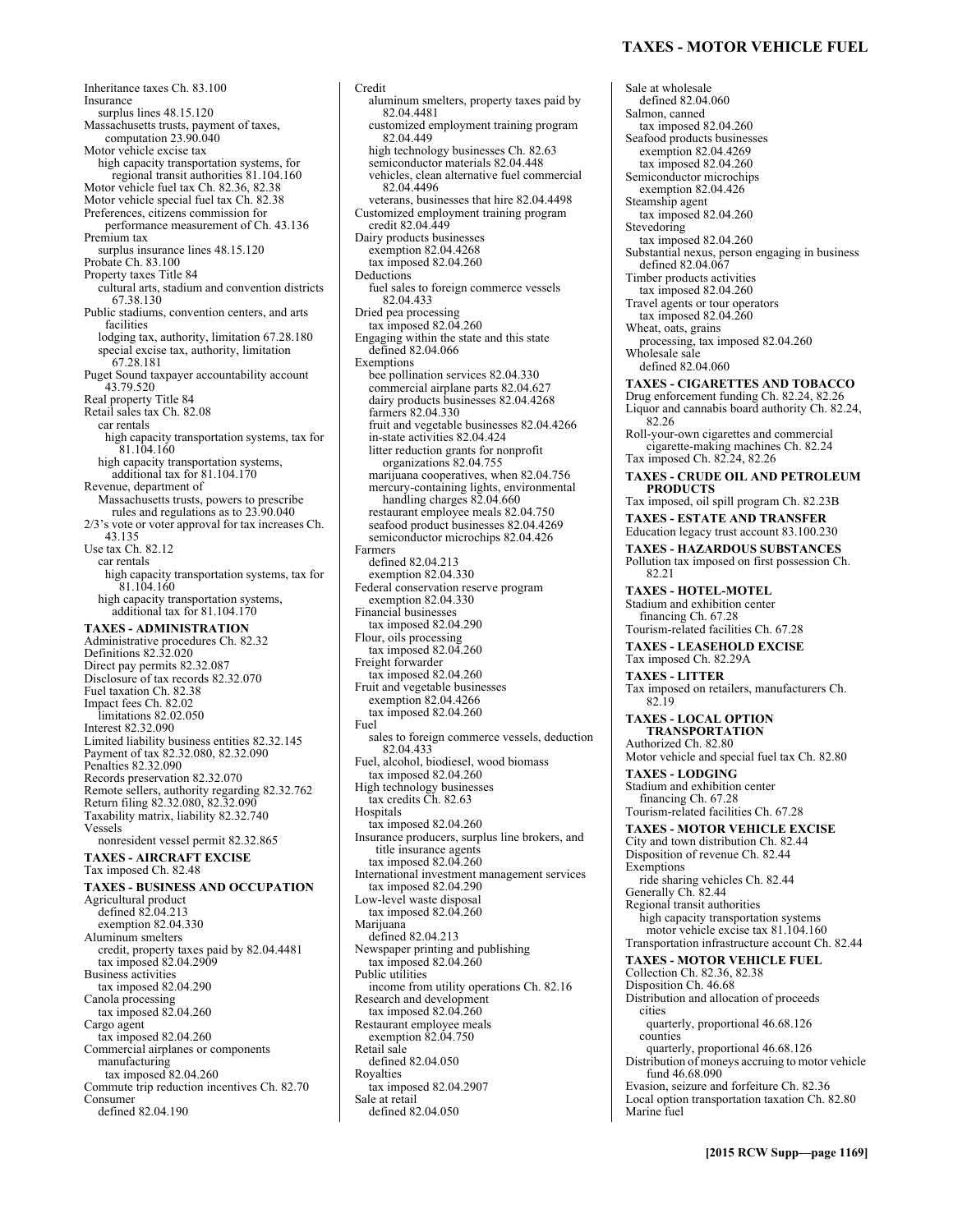## **TAXES - OIL SPILL ADMINISTRATION**

determination of amount derived from tax and use of funds Ch. 79A.25 Special fuel tax Ch. 82.38 evasion, seizure and forfeiture Ch. 82.38 Tax imposed Ch. 82.36, 82.38 **TAXES - OIL SPILL ADMINISTRATION**  Tax imposed Ch. 82.23B **TAXES - OIL SPILL RESPONSE**  Tax imposed, oil spill program Ch. 82.23B **TAXES - POLLUTION**  Pollution tax imposed on hazardous substances Ch. 82.21 **TAXES - PROPERTY**  Assessment and valuation erroneous, correction 84.48.065 land use designation changes 84.48.065 revaluation physical inspection 84.41.041 schedule 84.41.030 Certificates of delinquency Ch. 84.64 bidders 36.35.120 sales of tax-title property 36.35.120 Collection of taxes distraint of property 84.56.070, 84.56.090 personal property delinquency 84.56.070, 84.56.090 County board of equalization procedures 84.48.034, 84.48.065 County road districts 36.79.140 Deferral special assessments and/or property taxes, retired persons Ch. 84.38 Definitions Ch. 84.04 Delinquency certificates Ch. 84.64 bidders 36.35.120 sales of tax-title property 36.35.120 Exemptions fair associations 84.36.480 homes for the aging 84.36.041 industrial/manufacturing facilities construction targeted urban areas Ch. 84.25 residences 84.36.381 widows or widowers of veterans Ch. 84.39 Fair associations 84.36.480 Leasehold interests Ch. 82.29A Levies affordable housing 84.52.043 city or town 84.52.043 comprehensive provisions Ch. 84.52 conservation futures 84.52.043 consolidated levy 84.52.010 county 84.52.043 county, transit-related purposes 84.52.043 county road districts 84.52.043 cultural access programs, for cultural organization funding 84.52.821 emergency medical services 84.52.043 fire protection districts 84.52.043 flood control zone districts 84.52.816 junior taxing districts aggregate levies 84.52.043 pro rata reduction 84.52.010 rate 84.52.043 metropolitan park districts 84.52.043 one percent of true and fair value 84.52.010 port districts 84.52.043, 84.55.130 pro rata reduction 84.52.010 process 84.52.010 public utility districts 84.52.043 rates for districts 84.52.043 regional transit authorities 84.52.043 high capacity transportation systems 81.104.175 regular property taxes limitations 84.52.043 road districts 84.52.043 senior taxing district rates 84.52.043 statutory limits 84.52.010 Recovery of taxes

small claims 84.68.150 Refunds procedure 84.69.030 Regional transit authorities high capacity transportation systems property tax levy for authority 81.104.175 Small claims recovery 84.68.150 State levy limitation 84.52.010 rate 84.52.043 Tax liens foreclosure Ch. 84.64 Widows or widowers of veterans exemption Ch. 84.39 **TAXES - PUBLIC UTILITIES**  Commute trip reduction incentives Ch. 82.70 Credit vehicles, clean alternative fuel commercial 82.16.0496 veterans, businesses that hire 82.16.0499 Generally Ch. 82.16 Income from utility operations taxed Ch. 82.16 Renewable energy system cost recovery Ch. 82.16 Sale to government, tax exempt 82.08.0256 **TAXES - REAL ESTATE SALES**  Tax imposed Ch. 82.46 **TAXES - SALES AND USE**  Airplanes 82.08.0262, 82.12.0254 Alcoholic beverages 82.08.160, 82.08.170 Aluminum smelters, personal property 82.08.805, 82.12.805 Anaerobic digesters exemptions 82.08.900 Collection of tax 82.12.040 Credit tax already paid 82.12.035 Deferral high technology businesses Ch. 82.63 manufacturing investment invest in Washington act, pilot program Ch. 82.85 Definitions 82.12.010 Digital automated services exemptions 82.12.0259 Digital codes exemptions 82.08.0256 Digital goods exemptions 82.08.0256 Exemptions airplanes 82.08.0262, 82.12.0254 aluminum smelters, personal property 82.08.805, 82.12.805 anaerobic digesters 82.08.900 ceramic and wax materials 82.08.983 digital automated services 82.12.0259 digital codes 82.08.0256 digital goods 82.08.0256 farm machinery and equipment 82.08.855 federal credit union, property and services 82.12.860 firearms sales or transfers between unlicensed persons in compliance with background check requirements 82.08.833 fund-raising activities, nonprofit 82.12.225 joint municipal utility services authorities 82.08.999, 82.12.999 local government physical fitness classes 82.08.0291 locomotives, railroad cars 82.08.0262, 82.12.0254 manufacturing machinery and equipment 82.08.02565, 82.12.02565 marijuana for medical use 82.08.9998, 82.12.9998 motor vehicle fuel 82.08.0256, 82.12.0256 motor vehicles electric vehicles 82.08.809, 82.12.809 using clean alternative fuels 82.08.809,

82.12.809

natural gas, compressed or liquefied, machinery and equipment used for producing for transportation fuel 82.08.02565, 82.12.02565 natural or manufactured gas 82.08.026, 82.12.022 nonprofit youth organizations 82.08.0291 personal property and services donated to nonprofit organization or governmental entity 82.12.02595 personal property for commerce 82.08.0262, 82.12.0254 public utility property sales 82.08.0256 relief organizations 82.12.0259 research and development machinery and equipment 82.08.02565, 82.12.02565 restaurant employee meals 82.08.9995, 82.12.9995 server equipment, eligible 82.08.986, 82.12.986 special fuel 82.08.0256, 82.12.0256 testing operation machinery and equipment 82.08.02565 tribal agreements 82.08.9997, 82.12.9997 watercraft commerce 82.08.0262, 82.12.0254 wax and ceramic materials 82.08.983 Firearms sales or transfers between unlicensed persons in compliance with background check requirements exemptions 82.08.833 High technology businesses tax deferrals Ch. 82.63 Invest in Washington act, pilot program Ch. 82.85 Joint municipal utility services authorities 82.08.999, 82.12.999 Liquor excise tax fund 82.08.160, 82.08.170 Local government physical fitness classes 82.08.0291 Local sales and use behavioral health-related facilities, tax for 82.14.530 chemical dependency treatment services 82.14.460 ferry service, passenger-only, tax for 82.14.445 housing, affordable, and housing-related services, tax for 82.14.530 local revitalization financing local sales and use tax for financing 82.14.510 use of sales and use tax funds 82.14.515 lodging 82.14.410 mental health treatment services 82.14.460 mental health-related facilities, tax for 82.14.530 public transportation systems 82.14.045 repeal, referendum 82.14.036 therapeutic court programs 82.14.460 transportation benefit areas 82.14.045 treatment programs and services for mental and behavioral health 82.14.530 Locomotives, railroad cars 82.08.0262, 82.12.0254 Manufacturing machinery and equipment 82.08.02565, 82.12.02565 Marijuana tribal agreements, tax exemptions 43.06.490 tribal marijuana tax 43.06.490 Motor vehicle fuel 82.08.0256, 82.12.0256 Motor vehicles electric vehicles exemption 82.08.809, 82.12.809 vehicles using clean alternative fuels, exemption 82.08.809, 82.12.809 Natural or manufactured gas 82.08.026, 82.12.022 Nonprofit youth organizations 82.08.0291 Personal property and services donated to nonprofit organization or governmental entity 82.12.02595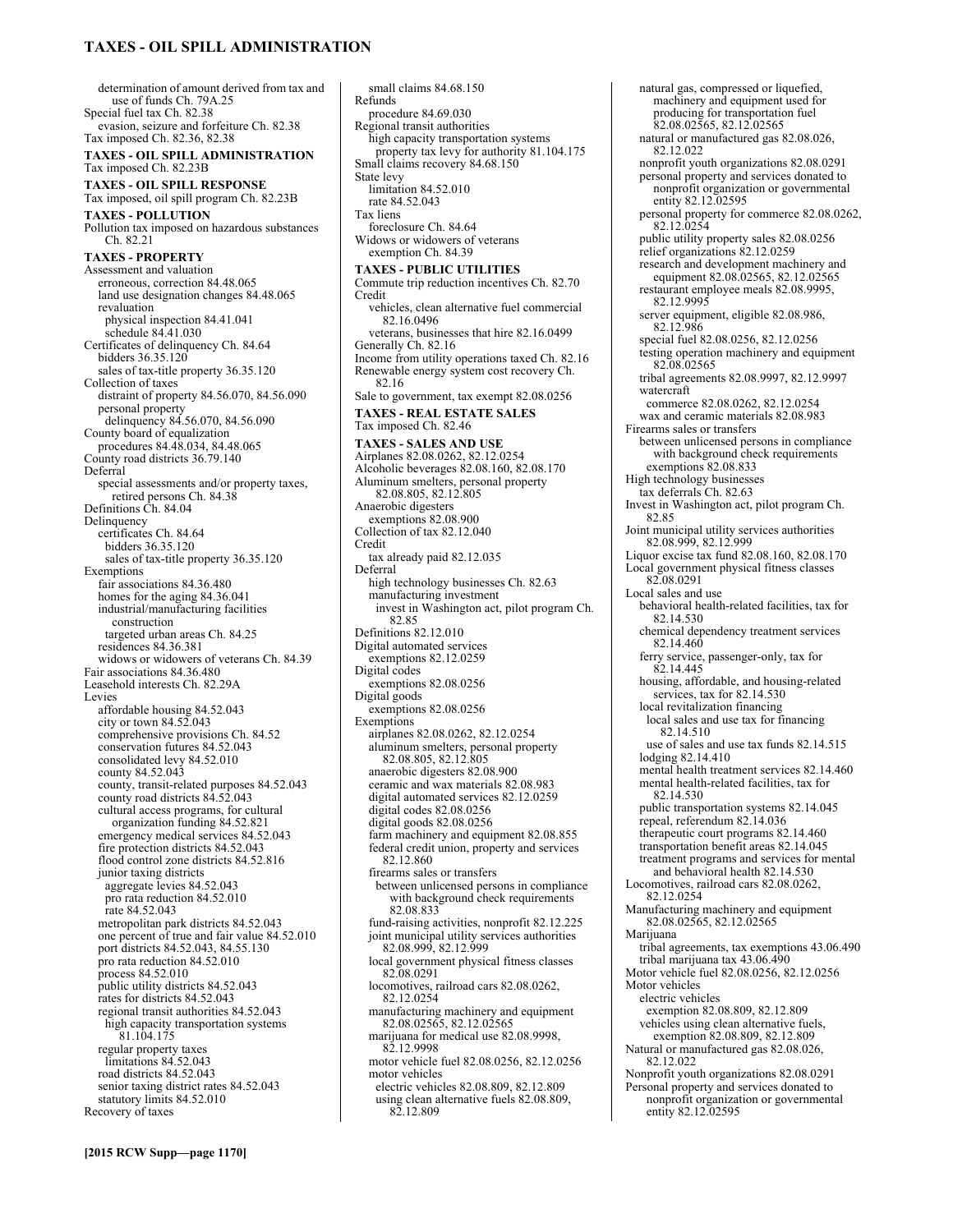Personal property for commerce 82.08.0262, 82.12.0254 Physical fitness classes, local government provided 82.08.0291 Public utility property sale to government 82.08.0256 Recreation or personal services by nonprofit youth organizations 82.08.0291 Regional transit authorities high capacity transportation systems sales and use tax, imposition by authority 81.104.170 Relief organizations 82.12.0259 Remote sellers, nexus 82.08.052, 82.32.762 Rental cars 82.08.020 Research and development machinery and equipment 82.08.02565, 82.12.02565 Restaurant employee meals exemption 82.08.9995, 82.12.9995 Retail sale defined 82.04.050 Retail sales 82.08.020 Sale at retail defined 82.04.050 Special fuel 82.08.0256, 82.12.0256 Spirits tax remittance 82.08.160 Tax imposed 82.08.020, 82.12.020 Tax preference reviews commercial beekeeper exemptions 43.136.047 Testing operation machinery and equipment 82.08.02565 Transportation benefit areas 82.14.045 Watercraft commerce 82.08.0262, 82.12.0254 **TAXES - SPECIAL FUEL**  Distribution of moneys accruing to motor vehicle fund 46.68.090 Generally Ch. 82.38 Local option transportation taxation Ch. 82.80 **TAXICAB OPERATORS**  Owning or leasing taxicab industrial insurance coverage, exclusion from mandatory and election of optional 51.12.020, 51.12.185 **TAXING DISTRICTS**  Indebtedness limitations Ch. 39.36 **TEACHERS**  Certification alternative routes conditional scholarship programs, generally 28A.660.050 educator retooling conditional scholarship program 28A.660.045 Community and technical colleges

faculty tenure plan definitions  $2\overline{8}B.50.851$ tenured faculty member, dismissal cause, enumerated 28B.50.862 Computer science

K-12 computer science teacher certificate endorsement 28A.410.224

Educator retooling conditional scholarship program 28A.660.045

#### **TECHNOLOGY**

Cultural organizations supporting technology cultural access programs, funding of organizations by Ch. 36.160, 84.52.821 local sales and use tax for 82.14.525 Earth-abundant materials, joint center for deployment and research in JCDREAM act Ch. 28B.156 High technology businesses tax credits and deferrals Ch. 82.63

#### **TELECOMMUNICATIONS**

911 emergency communications network, statewide enhanced system county automatic number or location identification database information

public inspection and copying exemption 38.52.575 enhanced 911 account, creation and uses 38.52.540 Electronic messages digital signature authentication and certification authority Ch. 19.34 Emergency notification systems automatic number or location identification database information public inspection and copying exemption 38.52.577 Information technology projects, state funding policies and standards, duty of director of office of financial management to establish 43.88.560 Interception of private conversations cell site simulator devices collecting and using electronic data or metadata 9.73.270 use, requirements, procedures 9.73.260 K-20 telecommunications system Ch. 43.41 Location of wireless device and call address confidentiality program records, disclosure exceptions, when 40.24.070 requirements for providers and officers 80.36.570 State information services planning and management Ch. 43.41 **TELEPHONES**  911 emergency communications network, statewide enhanced system county automatic number or location identification database information public inspection and copying exemption 38.52.575 enhanced 911 account, creation and uses 38.52.540 Business listings in directory Ch. 19.160 Directory business listings Ch. 19.160 Emergency notification systems automatic number or location identification database information public inspection and copying exemption 38.52.577 Floral or ornamental products or services, telephone directory business listings Ch. 19.160 Solicitation regulated 80.36.390 **THE EVERGREEN STATE COLLEGE**  Building fees disposition 28B.35.370 Fees grants for undergraduate coursework Washington scholar award recipients 28B.15.543 Funds capital projects account building fees deposited 28B.35.370 normal school fund revenues deposited 28B.35.370 Normal school fund revenues, disposition 28B.35.370 Washington award for vocational excellence grants for undergraduate coursework 28B.15.545 **THERAPEUTIC COURTS (See COURTS) THURSTON COUNTY**  Capital facilities debt service costs for state facilities shared by departments 43.01.091

surcharge for state-owned and managed facilities 43.01.090 Thurston county capital facilities account 43.01.090, 43.19.501

**TIDELANDS**  Public lands—aquatic lands generally Ch. 79.105 Shellfish protection districts and programs Ch. 90.72

Shoreline management act Ch. 90.58 Water pollution control Ch. 90.48 **TIMBER**  Business and occupation tax timber products activities 82.04.260 Forest products commission Ch. 15.100 **TIMESHARES, REGULATION OF**  Sellers' disclosures, requirements Ch. 64.06 **TIRES**  Motor vehicles studs 46.37.427 Playground matting made from shredded waste tires consideration in construction and maintenance projects 28A.335.300 **TITLE INSURANCE**  Exemptions from rate filing 48.19.010 **TITLES**  Vessel titles and registration Ch. 88.02 **TOBACCO**  Licenses Ch. 82.24, 82.26 Roll-your-own cigarettes and commercial cigarette-making machines Ch. 82.24 Tax imposed Ch. 82.24, 82.26 Tobacco prevention and control account 43.79.480 Tobacco settlement account 43.79.480 **TOLLS**  Facilities construction, operation, and maintenance 47.56.030 electronic toll collection and photo toll systems 47.56.795 Public-private transportation initiatives Ch. 47.46 **TORT FEASOR**  Insurer of, medical services lien Ch. 60.44 **TORTS**  Local government entities presentment and filing of claims, requirements 4.96.020 Municipal corporations Ch. 4.96 Political subdivisions Ch. 4.96 Quasi municipal corporations Ch. 4.96 State of Washington Ch. 4.92 **TOURISM**  Cultural arts, stadium and convention districts Ch. 67.38 Lodging tax tourism-related facilities Ch. 67.28 Tourism promotion areas definitions 35.101.010 **TOW TRUCK OPERATORS**  Business location, posting and registration requirements 46.55.060 Business location, registration requirements 46.55.060 Business office hours 46.55.060 Business practices, required services 46.55.060 Fee schedule, billing, etc. 46.55.060 Storage security requirements 46.55.060 Towing procedures, posting requirements 46.55.060 **TRAFFIC**  Motor vehicles definitions Ch. 46.04 Public highways and transportation definitions Ch. 47.04 **TRAFFIC INFRACTIONS**  Automated cameras, traffic safety 46.63.170 DUI courts, authorized 2.30.010 Marijuana possessing or consuming in vehicle on highway 46.61.745 Motor vehicles definitions Ch. 46.04 Rental vehicles 46.63.073 Tolls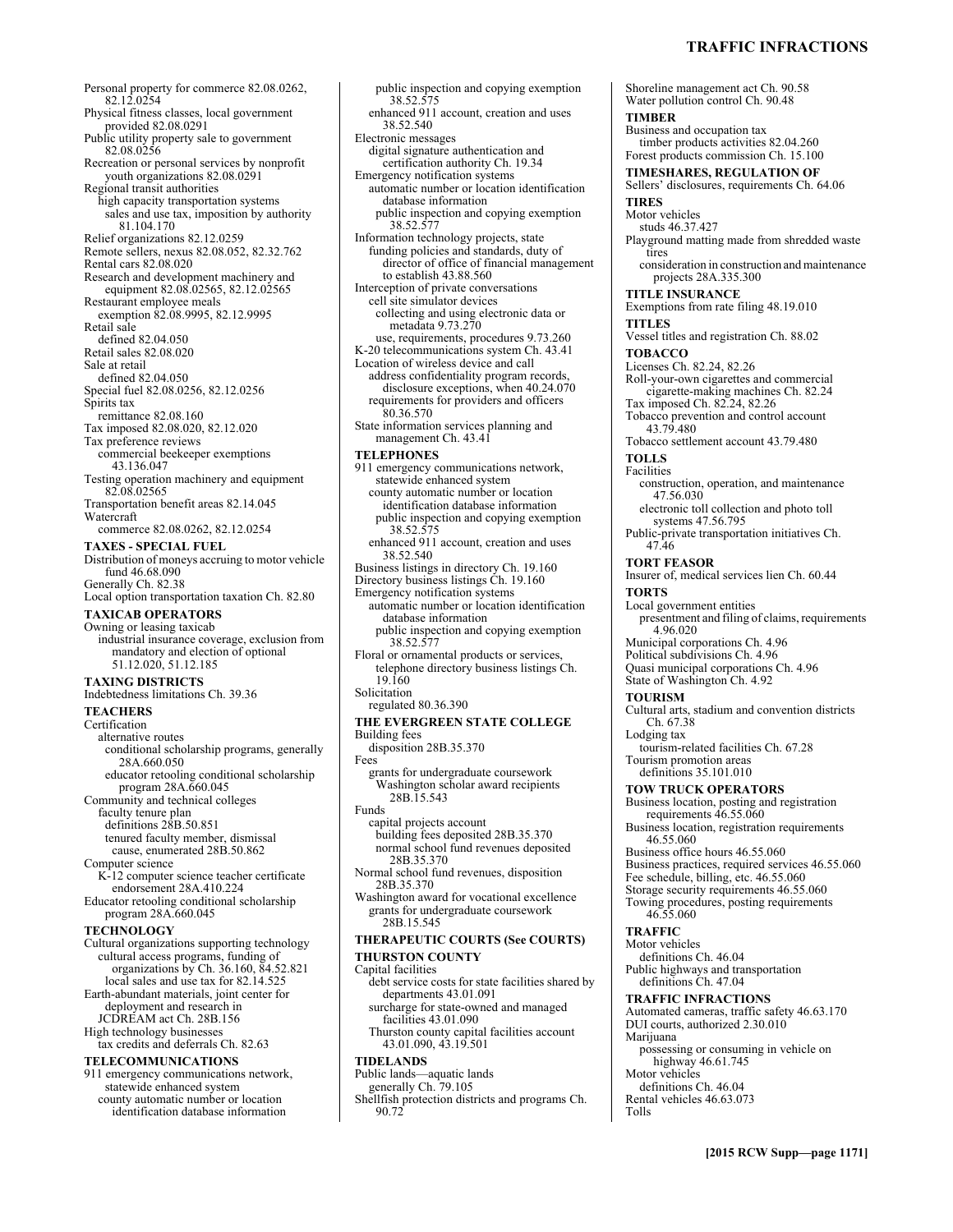#### **TRAFFIC SAFETY COMMISSION**

electronic collection, photo enforcement 46.63.160 photo toll systems civil penalties for nonpayment of tolls 46.63.160 system requirements 46.63.160 **TRAFFIC SAFETY COMMISSION**  24/7 sobriety program administering of program 36.28A.370, 36.28A.390 Grants funding with driving under the influence fees 46.61.5054 Pedestrian safety advisory council, convening by commission 43.59.155 **TRAFFICKING (See CRIMES; HUMAN TRAFFICKING; LABOR; SEX OFFENSES; VICTIMS, SURVIVORS, AND WITNESSES OF CRIME; VICTIMS OF CRIME— COMPENSATION, ASSISTANCE) TRAILERS**  Trailer camps tax for stadiums, convention centers, and arts facilities 67.28.180, 67.28.181 **TRANSFER**  Estate and transfer tax Ch. 83.100 Real property sellers' disclosures, requirements Ch. 64.06 **TRANSIENT ACCOMMODATIONS**  Armories may be used for 38.20.010 **TRANSPORTATION**  Air pollution control commute trip reduction joint comprehensive commute trip reduction plan 70.94.551 plan for state agencies 70.94.551 commute trip reduction board membership and duties 70.94.537 Bond issues connecting Washington projects and improvements—2015 act 47.10.889, 47.10.890, 47.10.891, 47.10.892, 47.10.893, 47.10.894, 47.10.895 Commercial transportation services industrial insurance coverage, exclusion from mandatory and election of optional 51.12.020 motor vehicle insurance coverage Ch. 48.177 For hire vehicles, transportation of passengers in, regulation Ch. 46.72 High capacity transportation systems bond retirement, pledge of revenues for 81.104.180 funding car rental sales and use tax 81.104.160 dedicated funding sources 81.104.140 motor vehicle excise tax for regional transit authorities 81.104.160 sales and use tax, additional tax for 81.104.170 regional transit authorities motor vehicle excise tax 81.104.160 property tax levy for authority 81.104.175 sales and use tax, imposition by authority 81.104.170 Innovative partnerships Ch. 47.29 Limousines, regulation Ch. 46.72A Multimodal transportation programs regional mobility grants 47.66.030 Nickel account (transportation 2003 account) 46.68.280 Public-private transportation initiatives state route 16 corridor improvements, tax deferral 47.46.060 Regional transit authorities boundaries 81.112.050 elections 81.112.050 fare payment violations, enforcement and penalties 81.112.210

high capacity transportation systems motor vehicle excise tax 81.104.160 property tax levy for authority 81.104.175 sales and use tax, imposition by authority 81.104.170 sales and use tax offset fee 81.112.360 transit-oriented development strategy system plan 81.112.350 Statewide transportation planning policy goals, intent 47.04.280 Taxicab companies, regulation Ch. 46.72, 81.72 **TRANSPORTATION, DEPARTMENT OF**  Acquisition and disposition of highway property, commission powers and duties relating to Ch. 47.12 Air pollution control commute trip reduction joint comprehensive commute trip reduction plan 70.94.551 Branch offices 43.17.050 Classification of highways, powers and duties relating to Ch. 47.04 Commute trip reduction joint comprehensive commute trip reduction plan 70.94.551 Connecting Washington projects bond issue for connecting Washington projects and improvements—2015 act 47.10.889, 47.10.890, 47.10.891, 47.10.892, 47.10.893, 47.10.894, 47.10.895 connecting Washington account 46.68.395, 82.32.385 delivery using practical design, including design build process 47.01.480 transportation future funding program account 46.68.396 transportation future funding program and account, role of 47.01.480 Construction and maintenance of highways, duties relating to Ch. 47.01, 47.28 **Contracts** minority and women contractors 47.28.030 veteran contractors 47.28.030 Definitions public highways and transportation Ch. 47.04 Design-build projects 47.20.780, 47.20.785 ferries 47.60.810, 47.60.814, 47.60.815, 47.60.820 Environmental review of transportation projects multiagency permit program 47.85.020 permit applications for highway construction, local government determination on, when due 35.21.950 permit applications for highway construction, local government determinations on, when due 35A.21.400, 36.01.340, 47.01.485 permit applications for projects, construction starting date for 90.58.140 streamlined decision making through regulatory reform Ch. 47.85 work group on SEPA and NEPA processes 47.01.315 Ferries collective bargaining and arbitration Ch. 47.64 county owned deficit reimbursements by department 47.56.725 design-build ferries 47.60.810, 47.60.814, 47.60.815, 47.60.820 Fish passage barriers removal as compensatory mitigation for transportation projects 77.95.185 Highways construction bond issues Ch. 47.10 connecting Washington projects, delivery of 47.01.480 connecting Washington projects and improvements—2015 act, bond issue for

47.10.889, 47.10.890, 47.10.891,

construction program business plan 47.01.495 engineering errors on projects, department report on 47.01.490 construction workforce development, department role 47.01.435 surplus real property program 47.12.063 Innovative partnerships, transportation, publicprivate Ch. 47.29 public-private partnership office electric vehicle charging infrastructure pilot program 47.04.350 Integrated pest management Ch. 17.15 Joint comprehensive commute trip reduction plan 70.94.551 Minority and women's business enterprises contracts 47.28.030 Motor vehicle fund distribution to cities, towns, and counties quarterly, proportional 46.68.126 Multimodal transportation account 46.68.126 Multimodal transportation programs regional mobility grants 47.66.030 Offices maintained at state capital 43.17.050 Pest control integrated pest management Ch. 17.15 **Projects** connecting Washington projects, delivery of 47.01.480 connecting Washington projects and improvements—2015 act, bond issue for 47.10.889, 47.10.890, 47.10.891, 47.10.892, 47.10.893, 47.10.894, 47.10.895 construction program business plan requirements, progress report, advisory group 47.01.495 engineering errors on highway construction projects, department report on 47.01.490 fish passage barrier removal as compensatory mitigation 77.95.185 multiagency environmental permit program 47.85.020 permit applications for highway construction, local government determinations on, when due 35.21.950, 35A.21.400, 36.01.340, 47.01.485 permit applications for projects, construction starting date for 90.58.140 SEPA and NEPA review processes, work group on 47.01.315 streamlined environmental decision making through regulatory reform Ch. 47.85 transportation infrastructure construction aggregate and recycled concrete materials, use in projects 70.95.805, 70.95.807 Public transportation systems annual reports on system development and coordination, duties 35.58.2796 rural mobility grant programs account 46.68.325 transit coordination grant program 47.66.110 Public-private transportation initiatives program Ch. 47.46 Puget Sound ferry system, department powers and duties relating to Ch. 47.60 Rail freight service Royal Slope railroad right-of-way transfer, reversion, agreement 47.76.370 sale or lease of property for other use, conditions 47.76.290 Real property sale of, procedure proceeds 47.12.283 Rural mobility grant program account 46.68.325 Secretary speed limits

auto stages, notice, effective date 46.61.410

47.10.892, 47.10.893, 47.10.894,

47.10.895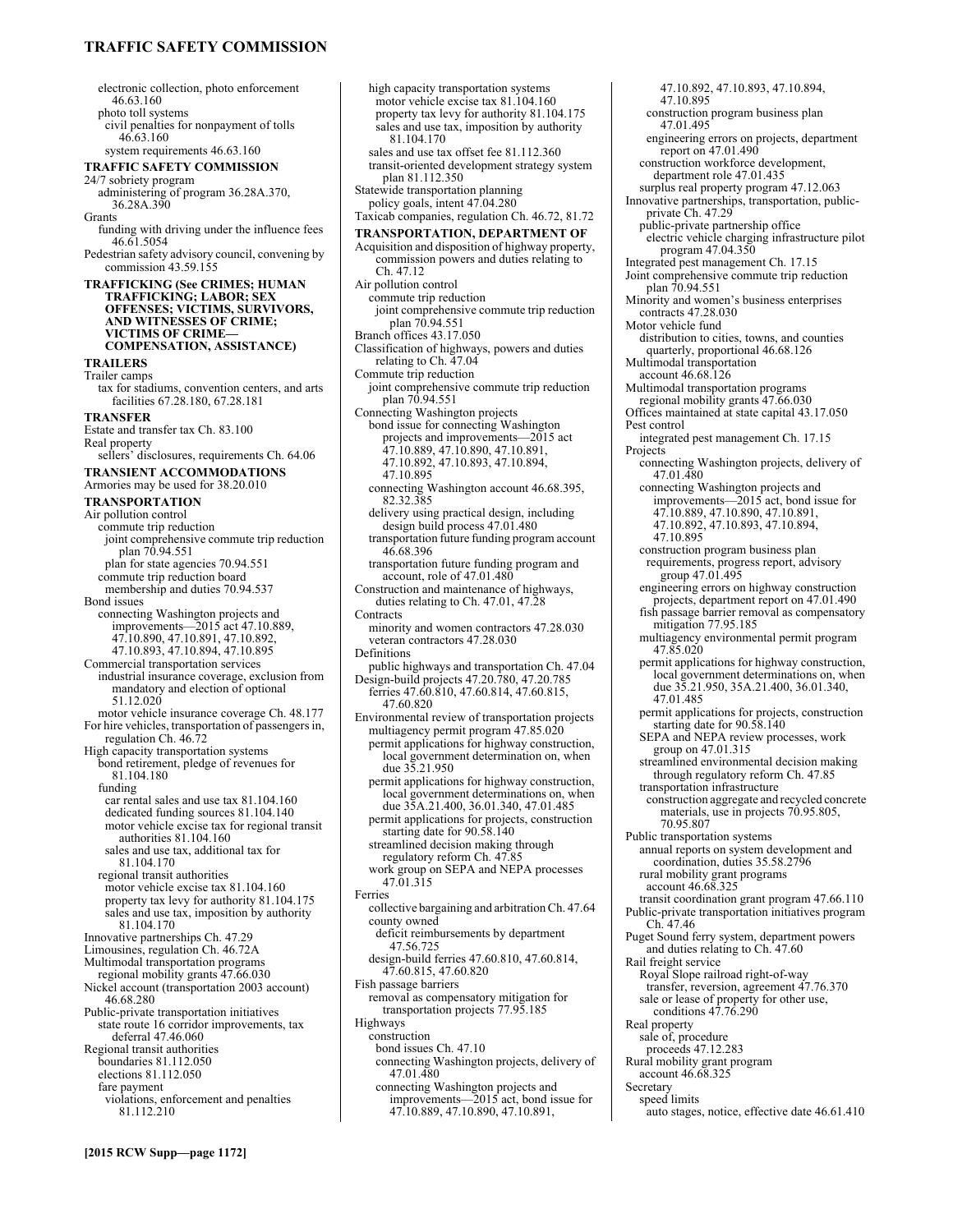#### **UNIVERSITY OF WASHINGTON**

highways, increases 46.61.410 increase of 46.61.410 State route 520 improvements corridor projects state route number 520 civil penalties account 47.56.876 Statewide transportation planning policy goals, intent 47.04.280 Surplus property surplus real property program 47.12.063 Toll bridges electronic toll collection and photo toll systems 47.56.795 Toll facilities electronic toll collection and photo toll systems 47.56.795 powers and duties of department Ch. 47.56 state route 520 corridor state route number 520 civil penalties account 47.56.876 Transit coordination grant program 47.66.110 Transportation commission toll facilities, powers and duties Ch. 47.56 Transportation future funding program and account 47.01.480 Transportation innovative partnerships, publicprivate Ch. 47.29 public-private partnership office electric vehicle charging infrastructure pilot program 47.04.350 Veteran-owned businesses contracts 47.28.030 **TRANSPORTATION BENEFIT DISTRICTS**  Assumption by city or county Ch. 36.74 Bonds 36.74.070 Definitions 36.73.015 Voter approval required taxes, fees, charges, tolls, rebate program 36.73.065 **TRANSPORTATION COMPANIES**  Excursion service carriers regulation of Ch. 81.70 Fees gross operating revenue based amount of fees 81.24.010 decrease of for certain companies 81.24.010 statement as to, filing 81.24.010 Filings gross operating revenue statement 81.24.010 Passenger charter carriers regulation of Ch. 81.70 Public service companies fees gross operating revenue based amount of fees 81.24.010 decrease of for certain companies 81.24.010 statement as to, filing 81.24.010 filing gross operating revenue statement 81.24.010 Railroads crossings definitions 81.53.010 Service of process on 4.28.080 **TRANSPORTATION IMPROVEMENT BOARD**  Complete streets grant program account 47.04.325 purpose, goals, awards, report 47.04.320 **TRANSPORTATION INNOVATIVE PARTNERSHIPS**  Comprehensive provisions, including projects and financing Ch. 47.29 Public-private partnership office electric vehicle charging infrastructure pilot program 47.04.350 **TRAP AND TRACE DEVICES**  Law enforcement, conditions for use by 9.73.260 **TRAVEL BUSINESSES** 

Tax imposed 82.04.260

**TRIALS**  Stay of proceedings incompetency 10.77.084, 10.77.086, 10.77.088 **TRUST COMPANIES**  Investment of trust funds Ch. 11.100 Trust funds investment Ch. 11.100 **TRUSTEES**  Delegation of duties directed trust act Ch. 11.98A generally 11.98.071 Directed trust act Ch. 11.98A Directed trustees Washington directed trust act Ch. 11.98A Estate and trust dispute resolution Ch. 11.96A Expertise higher standard 11.100.020 Investment of trust funds Ch. 11.100 directed trusts and statutory trust advisors Ch. 11.98A Powers enumerated 11.98.070 Special skills higher standard 11.100.020 Statutory trust advisors Washington directed trust act Ch. 11.98A Trust and estate dispute resolution Ch. 11.96A Washington directed trust act Ch. 11.98A Washington trust act Ch. 11.98 **TRUSTS**  Directed trust act Ch. 11.98A Dispute resolution definitions 11.96A.030 Investment of trust funds Ch. 11.100 directed trusts and statutory trust advisors Ch. 11.98A Massachusetts trusts 1959, Massachusetts trust act of, comprehensive provisions Ch. 23.90 Trust act Ch. 11.98 Trust and estate dispute resolution act (TEDRA) Ch. 11.96A Trust funds investment Ch. 11.100 directed trusts and statutory trust advisors Ch. 11.98A Washington directed trust act Ch. 11.98A Washington trust act Ch. 11.98 **UNCLAIMED PROPERTY**  Abandoned intangible property general rules presumption of abandonment, exceptions 63.29.020 Uniform unclaimed property act abandoned intangible property agreements between property holder and department of revenue 63.29.195 payment or delivery to department of revenue agreements between property holder and department 63.29.195 appeals, requirements for 63.29.194 excess amounts or excess penalties and interest, refunds and returns of 63.29.192 penalties and interest for failing to pay or deliver, agreements between holder and department 63.29.195 penalties and interest for failing to pay or deliver, general provisions 63.29.340 penalties and interest for failing to pay or deliver, waiver of 63.29.191 procedure and options 63.29.190 review of assessment or denial of refund or return, petition for 63.29.193 presumption of abandonment, exceptions 63.29.020

gift certificates 63.29.020 gift certificates or credit memos 63.29.140

limitations, periods of 63.29.290

notice and publication, information about property 63.29.180 penalties, interest 63.29.191, 63.29.192, 63.29.193, 63.29.194, 63.29.195, 63.29.340 report of abandoned property requirements 63.29.170 reports by, and examination of records of, possible property holders, requests for 63.29.300 revenue, department of, role of Ch. 63.29 **UNDERGROUND PETROLEUM STORAGE TANKS**  Pollution liability insurance program disclosure of proprietary reports and information, penalties for unauthorized disclosures 70.148.060 **UNFAIR TRADE PRACTICES**  Insurance, generally Ch. 48.30 **UNIFORM COMMERCIAL CODE**  General provisions (Article 1) Ch. 62A.1 Leases security interest, distinguished from 62A.1- 203 Secured transactions; sales of accounts, contract rights and chattel paper (Article 9A) motor vehicles, security interests in Ch. 46.12 security interest motor vehicles Ch. 46.12 Secured transactions (Article 9A) default, Part 6 Ch. 62A.9A effective date, transition, Part 7 Ch. 62A.9A financing statement, Part 5 Ch. 62A.9A third party rights, Part 4 Ch. 62A.9A Security interest, lease distinguished from 62A.1-203 **UNIFORM DISCIPLINARY ACT**  Application of chapter to specified professions 18.130.040 Applied behavior analysis and licensed behavior analyst applicability of act Ch. 18.380 Blood samples, drawing without consent under law enforcement direction professional misconduct, is not 18.130.410 Emergency service medical personnel 18.71.205 Secretary of health authority 18.130.040, 18.130.062 **UNIFORM DISCIPLINARY PROCESS**  Sexual misconduct disciplinary process 18.130.062 secretary of health, duties of 18.130.062 victim interview training 18.130.062 **UNIFORM LAWS**  Automobile liability security act Ch. 46.29 Commercial code Title 62A Commercial drivers' license act Ch. 46.25 Health care information Ch. 70.02 Health professions uniform disciplinary act Ch. 18.130 Interstate family support act Ch. 26.21A Limited partnerships Ch. 25.10 Partnership act, revised uniform Ch. 25.05 Unclaimed property Ch. 63.29 Uniform commercial code Title 62A Uniform controlled substances act Ch. 69.50 Uniform interstate family support act Ch. 26.21A Uniform limited partnership act Ch. 25.10 **UNIFORM PARENTAGE ACT**  Uniform interstate family support act Ch. 26.21A **UNITED STATES**  Federal surplus property enterprise services, department of rules and regulations 39.32.060

**UNIVERSITY OF WASHINGTON**  Buildings and facilities

contracts, alternative process for awarding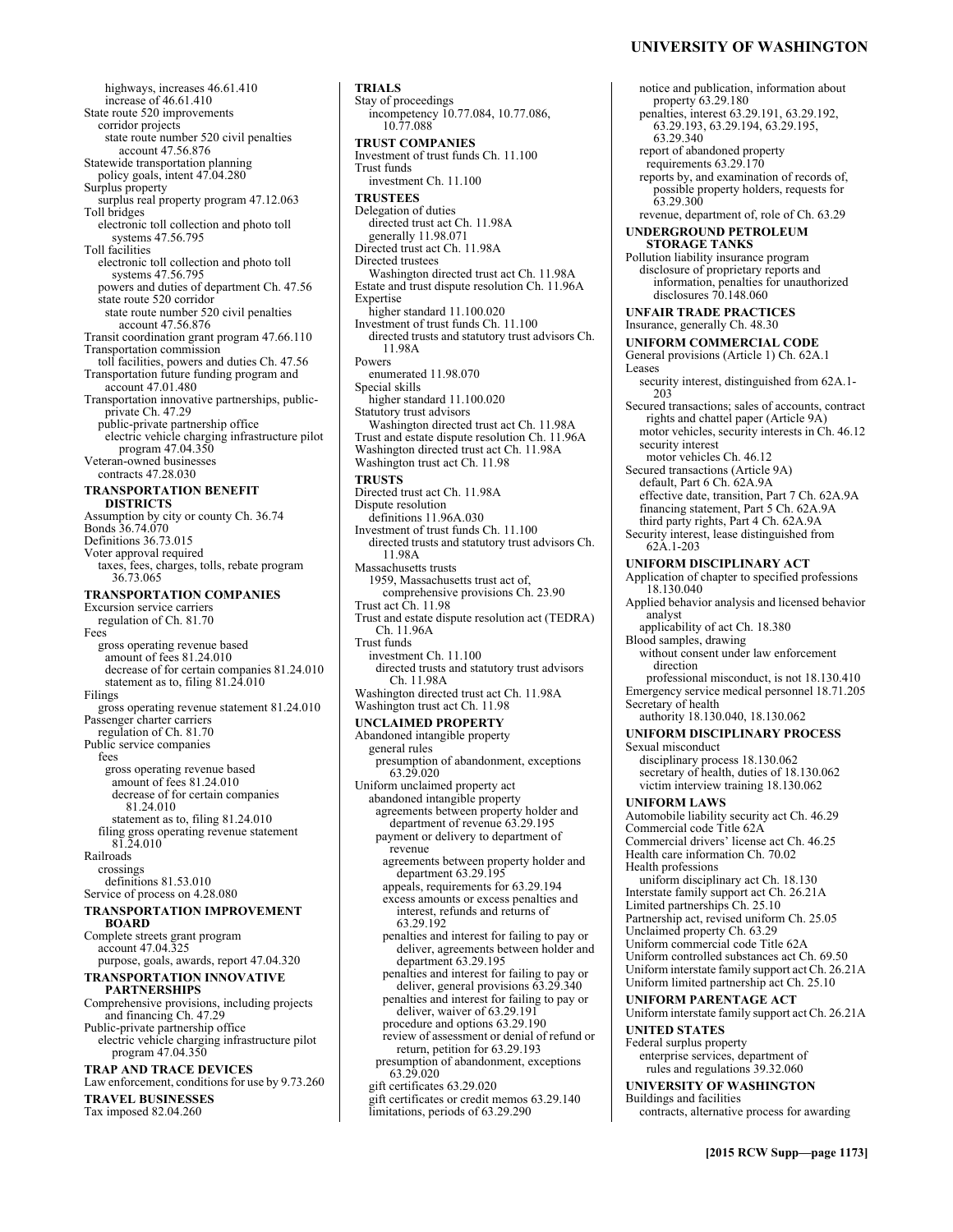## **USURY**

critical patient care or specialized medical research, buildings and facilities in which located process 28B.20.744 termination, repeal 43.131.413, 43.131.414 Courses, studies, and instruction courses exclusive to 28B.20.060 major courses common to University of Washington and Washington State University 28B.10.115 Earth-abundant materials, joint center for deployment and research in role of university in JCDREAM act Ch. 28B.156 Employees' suggestion program Ch. 41.60 Fees building fees disposition 28B.15.210 exemptions children and surviving spouses of law enforcement officers, fire fighters, state patrol officers, and highway workers who died or whose disability came in the line of duty 28B.15.380 Marijuana medical use research on, authority to conduct 28B.20.502 **USURY**  Pawnbrokers' rate of interest 19.60.060 **UTILITIES (See also PUBLIC UTILITIES)** Electrical utilities consumer protection for retail customers Ch. 19.29A Energy independence act Ch. 19.285 Jobs act public facilities capital improvements for energy, utility, and operational cost savings Ch. 43.331 **UTILITIES AND TRANSPORTATION COMMISSION**  Electric vehicles supply equipment, electrical companydeployed capital expenditures for, impact on rateestablishing, commission role 80.28.360 Electrical companies consumer protection for retail customers Ch. 19.29A rates and charges electric vehicle supply equipment capital expenditures, impact of 80.28.360 Excursion service carriers regulation of Ch. 81.70 Filings gross operating revenue statements 81.24.010 Passenger charter carriers regulation of Ch. 81.70 Railroads crude oil, transportation by railroad company ability to pay damages in case of spill 81.04.560 private railroad crossings, safety standards 81.53.430 hazardous materials, companies transporting inspection, investigation, surveillance, when 81.44.170 Thermal energy companies exemption from commission authority 80.04.550 **VENDING MACHINES**  Cigarettes Ch. 82.24 **VENUE**  Counties actions by or against 36.01.050 Municipal courts, jurisdiction and venue 35.20.100 **VERDICTS**  Costs criminal proceedings payment by defendant 10.01.160 Criminal proceedings

costs payment by defendant 10.01.160 Defendants costs payment requirement 10.01.160 **VESSELS AND SHIPPING**  Columbia river oil transportation vessel traffic and safety, assessment and evaluation 90.56.568 Dealers registration and title provisions Ch. 88.02 Enterprise services, department of transfer of ownership of department-owned vessel 43.19.1919 Grays Harbor pilotage district tug escort and safety measures for certain oil tankers rule making by board of pilotage commissioners 88.16.250 Hazardous substances financial responsibility for spills Ch. 88.40 Licensing department authority and duties Ch. 88.02 Oil and hazardous substance spill prevention and response Ch. 90.56 Oil spill prevention and response contingency plan 88.46.180 definitions 88.46.010 equipment 88.46.180 equipment, oil spill response planning standards 90.56.570 financial responsibility Ch. 88.40 geographic response plans reports to senate and house of representatives 90.56.569 Oil tankers tug escort and safety measures in Grays Harbor for certain tankers rule making by board of pilotage commissioners 88.16.250 vessel traffic and safety, assessment and evaluation Columbia river 90.56.568 Pilotage Columbia river vessel traffic and safety, assessment and evaluation 90.56.568 Grays Harbor pilotage district tug escort and safety measures for certain oil tankers 88.16.250 Pilotage commissioners, board of tug escort and safety measures in Grays Harbor for certain oil tankers board rule making 88.16.250 Service of process, personal service on 4.28.080 Vessel titles and registration certificates of title Ch. 88.02 dealer registration Ch. 88.02 fees 88.02.640 fees, disposition and distribution Ch. 88.02 boating and education safety programs 88.02.650 law enforcement purposes 88.02.650 general provisions Ch. 88.02 notice requirements for vessel owners, various 88.02.370 permits nonresident vessel permit 82.32.865, 88.02.620 vessel registration Ch. 88.02 exemptions 88.02.570 marine oil refuse dump and holding tank information 88.02.560 **VETERANS**  Armories, use of by veterans' organization 38.20.010 Courts, veterans treatment, authorized 2.30.010 Employment and reemployment Ch. 73.16 Employment demonstration campaign, increasing veteran employment through

73.16.120

Guardianship modification of guardianship or authority of guardian, pro se litigants seeking guardianship courthouse facilitator program 11.88.170 removal of guardian, pro se litigants seeking guardianship courthouse facilitator program 11.88.170 Higher education early course registration period 28B.15.624 tuition waivers 28B.15.621 Housing, affordable, and housing-related services local sales and use tax for 82.14.530 Mental and behavioral health facilities, programs, and services local sales and use tax for 82.14.530 Tax credit for hiring business and occupation tax 82.04.4498 public utility tax 82.16.0499 Veterans affairs, department of branch offices 43.17.050 health care services purchased by agencies Ch. 70.14 helmets to hardhats program coordinator for program 43.60A.220 office maintained at state capital 43.17.050 Veterans affairs advisory committee created, membership, powers and duties 43.60A.080 Widows or widowers of veterans property tax exemption Ch. 84.39 **VETERINARIANS**  Professional service corporations Ch. 18.100 **VICTIMS, SURVIVORS, AND WITNESSES OF CRIME**  Human trafficking 7.68.350, 7.68.370, 7.68.801, 18.71.080, 43.280.110 Sexual assault Ch. 70.125 Sexual assault, domestic violence, trafficking, or stalking victims address confidentiality program Ch. 40.24 **VICTIMS OF CRIME—COMPENSATION, ASSISTANCE**  Advocacy, office of crime victims advocacy human trafficking, single point of contact regarding 7.68.370 human trafficking laws in Washington, statewide training on office role 43.280.095 Benefits child abuse, payment for medical examination 7.68.068 Child abuse, payment for medical examination 7.68.068 Child victims commercially sexually exploited children statewide coordinating committee 7.68.801 Comprehensive program approval procedure 7.68.035 Human trafficking clearinghouse on human trafficking 7.68.370 commercially sexually exploited children statewide coordinating committee 7.68.801 crime victims advocacy, office of, role of 7.68.370 laws in Washington, statewide criminal justice training concerning 43.280.095 Washington state task force against 7.68.350 Juvenile offenses restitution 13.40.080, 13.40.190 Penalty assessments amount, distribution 7.68.035 deposit into exclusive funds 7.68.035 Sexual assault examination kits, law enforcement agency request for examination of 70.125.090 Sexual exploitation commercial sexual exploitation commercially sexually exploited children statewide coordinating committee

7.68.801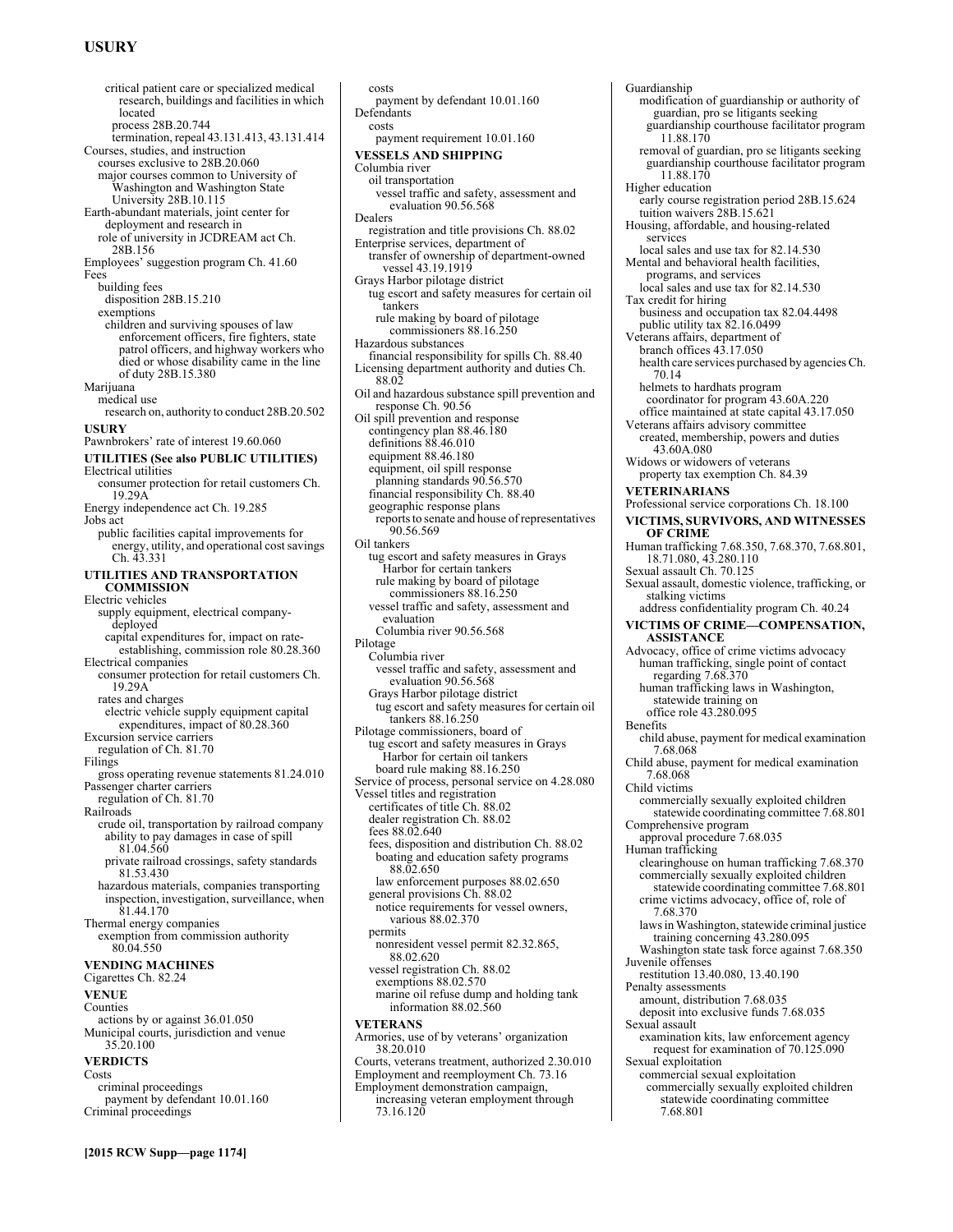#### **WEATHER MODIFICATION AND CONTROL**

Trafficking of persons Washington state task force against 7.68.350 Vulnerable adults protective services Ch. 74.34 **VIOLENCE REDUCTION**  Conflict resolution and mediation program for community groups and public schools 28A.300.280 Domestic violence Ch. 10.99 **VISION CARE**  Ophthalmic products, topical early refills authorized 18.64.530 **VITAL STATISTICS**  Definitions 70.58.005 **VOCATIONAL EDUCATION**  Community and technical colleges boards of trustees powers and duties 28B.50.140 definitions 28B.50.030 disabilities, persons with technical colleges to comply with federal requirements 28B.50.455 faculty tenure plan definitions 28B.50.851 Technical colleges high school students enrollment in, transmittal of funds 28A.600.310 Washington award for vocational excellence grants for undergraduate coursework 28B.15.545 notice 28C.04.535 presentation 28C.04.535 work force training and education coordinating board, duties 28C.04.535 **VOLUNTEERS**  Violence reduction conflict resolution and mediation program 28A.300.280 **VOTING** 

Ballots and other voting forms Ch. 29A.36 Canvassing Ch. 29A.60 Generally, definitions Ch. 29A.04 Initiative and referendum, state Ch. 29A.72 Voters' pamphlets Ch. 29A.32

## **WAGES**

Child support uniform interstate family support act Ch. 26.21A Industrial welfare, generally Ch. 49.12 Labor regulations, generally Ch. 49.12 Minimum wages definitions 49.46.010

Prevailing rate

- wage surveys, county 39.12.026
- Spousal maintenance uniform interstate family support act Ch. 26.21A

## **WAREHOUSES**

Food storage warehouses, licensing requirements Ch. 69.10

Self-service storage facilities Ch. 19.150

#### **WARRANTS**

Arrest

- sheriff's fee 36.18.040 Warrant officers
- establishment in police department, training, authority 35.21.935, 35A.21.380

#### **WASHINGTON APPLE HEALTH (See MEDICAL ASSISTANCE)**

#### **WASHINGTON STATE UNIVERSITY**  Bond issues

- additional powers of regents 28B.30.750 Courses, studies, and instruction
- major courses common to Washington State University and University of Washington 28B.10.115

major lines forestry and school of medicine, authorizing 28B.30.058 Earth-abundant materials, joint center for deployment and research in role of university in JCDREAM act Ch. 28B.156 Employees' suggestion program Ch. 41.60 Extension energy program jobs act, administration of Ch. 43.331 Farm marketing research Ch. 15.64 Fees building fees disposition 28B.15.310 exemptions children and surviving spouses of law enforcement officers, fire fighters, state patrol officers, and highway workers who died or whose disability came in the line of duty 28B.15.380 Marijuana medical use research on, authority to conduct 28B.20.502 **WASTE DISPOSAL FACILITIES**  Sewerage systems water pollution control Ch. 90.48 State and local improvements revolving account 43.83.330 State and local improvements revolving account, waste disposal facilities 43.83.350 Water pollution control Ch. 90.48 **WASTE REDUCTION Office** recycled paper use in state government, goals 70.95C.110 waste reduction and recycling program 70.95C.110 **WASTE REDUCTION, RECYCLING, AND MODEL LITTER CONTROL ACT**  Declaration of purpose 70.93.020 Department of ecology, administration of antilitter and recycling programs, guidelines 70.93.200 Distribution of taxes, fines, and forfeitures waste reduction, recycling, and litter control account 70.93.180 Waste reduction, recycling, and litter control account creation, distribution 70.93.180 **WATER AND WATER RIGHTS**  Building permit applications evidence of adequate water supply 19.27.097 **Conservation** 

- water resource management Ch. 90.42 Storm water control facilities assessments, rates, and charges 90.03.525
- Water code Ch. 90.03
- Yakima river basin integrated water resource management plan Ch. 90.38
- Yakima river basin water rights Ch. 90.38

#### **WATER DISTRICTS**  Insurance

- risk management services authorized Ch. 48.62
- self-insurance authorized Ch. 48.62
- Municipal water and sewer facilities act Ch. 35.91

#### **WATER POLLUTION CONTROL**

Hazardous substances

- financial responsibility Ch. 88.40 railroad companies transporting hazardous materials
- inspection, investigation, surveillance, when 81.44.170
- Oil and hazardous substance spill prevention and response
	- ability to pay damages in case of spill railroad companies transporting crude oil 81.04.560
	- crude oil, transportation by railroad company private railroad crossings, safety standards 81.53.430

definitions 90.56.010 equipment, oil spill response planning standards 90.56.570 findings, purpose 90.56.005 geographic response plans reports to senate and house of representatives 90.56.569 onshore and offshore facilities contingency plans 90.56.210 prevention plans 90.56.200 unlawful operation, penalties 90.56.330 railroad companies transporting hazardous materials inspection, investigation, surveillance, when 81.44.170 tug escort and safety measures in Grays Harbor for certain oil tankers 88.16.250 tug escort and safety measures within and near Columbia river vessel traffic and safety, assessment and evaluation 90.56.568 Oil spill prevention account 90.56.510 Oil spill response account 90.56.500 Oil spills financial responsibility 81.04.560, Ch. 88.40 prevention and response Ch. 88.46 Shellfish protection districts and programs Ch. 90.72 **WATER QUALITY**  Cigarette tax, funding Ch. 82.26 **WATER RESOURCES**  Cities and towns water storage asset management services municipality contracting for 35.21.945 **WATER SUPPLY FACILITIES**  State and local improvements revolving account—water supply facilities 43.83.340 **WATER WORKS AND SYSTEMS**  Cities and towns municipal water and sewer facilities act assessment reimbursement areas 35.91.060 water storage asset management services municipality contracting for 35.21.945 Municipal water and sewer facilities act Ch. 35.91 **WATERCOURSES AND WATERWAYS**  Public lands—aquatic lands generally Ch. 79.105 Water pollution control Ch. 90.48

#### **WATER-SEWER DISTRICTS**

Annexation of territory, generally Ch. 57.24 Assumption of jurisdiction by city or town Ch. 35.13A

- Boundary review boards
- annexation of territory, generally Ch. 57.24 Cities and towns
- assumption of jurisdiction
- resolution or ordinance, referendum, effective date 35.13A.115, 35.13A.120
- Commissioners
- commissioner districts 57.12.039
- election 57.12.030
- terms of office 57.12.030
- Construction projects
- small works roster, requirements 57.08.050 **Contracts**
- labor and materials 57.08.050
- Elections
- procedure 57.12.030
- Formation
- new developments, alternative formation 57.04.140
- New developments
- alternative formation of districts 57.04.140
- Powers, generally Ch. 57.08 Small works roster 57.08.050
- **WEATHER MODIFICATION AND**

#### **CONTROL**

Generally, including licensing and permits Ch. 43.37